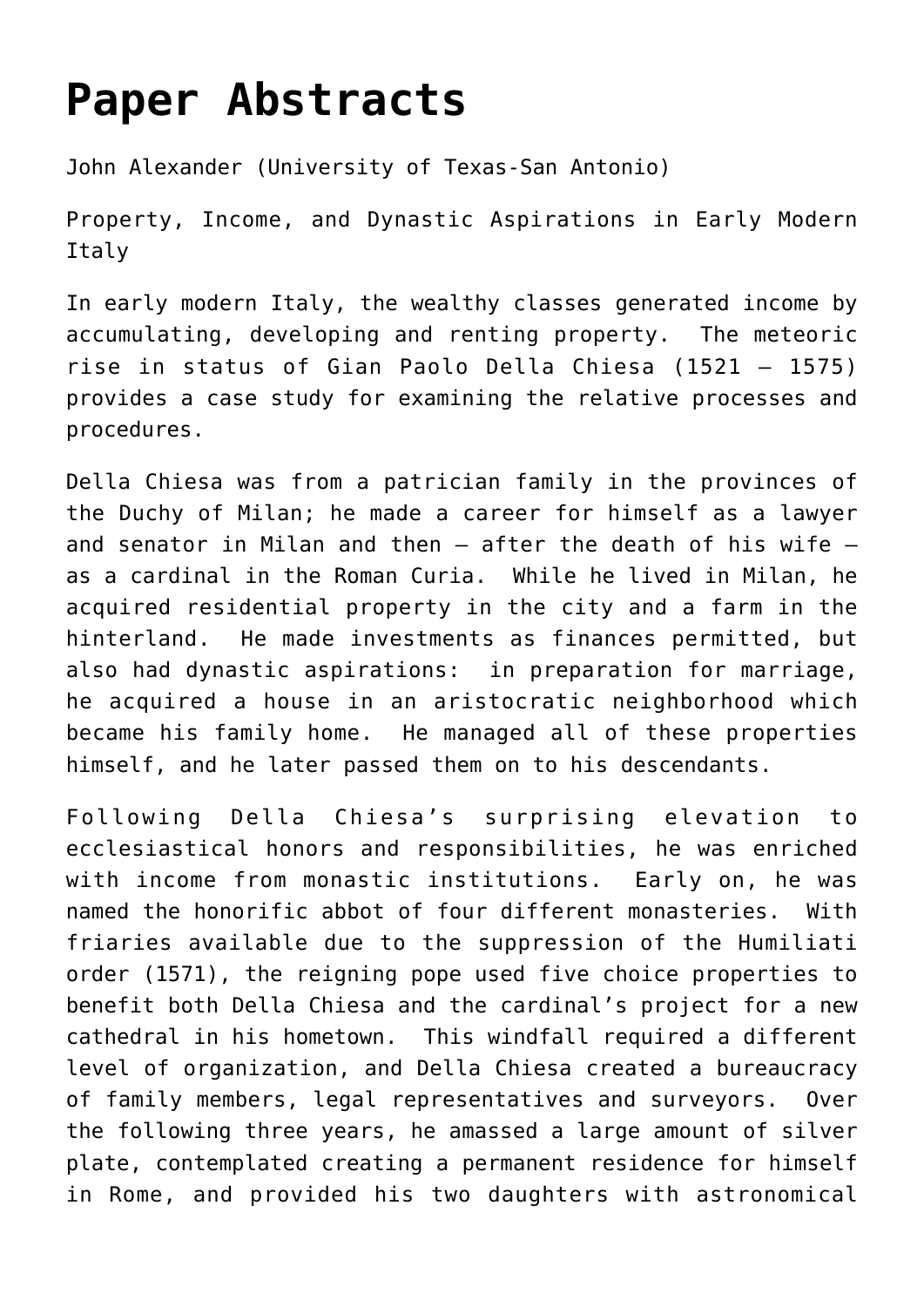dowries. At his untimely death, Della Chiesa's shady dealings left an enormous debt that his heiress was required to fulfill.

The documentation about Della Chiesa's finances provides detail about income and the property management in early modern Italy.

[Amanda Atkinson \(Southern Methodist University\)](https://www.smu.edu/Dedman/Academics/Departments/English/People/Graduate-Students/AmandaAtkinson)

The *Figura Serpentinata* in *Paradise Lost*

This paper links the Mannerist figura serpentinata to the curving, twisting figure of the serpent which stretches languidly across Milton's Eden, lending his shape to its ontological processes of creation and learning. Derived from the Platonic pyramidal flame of knowledge and light, the figura serpentinata depicted human forms in twisting, upwardly-spiraling poses in order to convey man's moral and spiritual growth through dynamic physical realism. In Paradise Lost, the movement of the planets, botanical growth, Eve's hair, and human learning are all figured through wandering, erring, and other to and fro, serpentine movements signaling matter's aspiration for its divine origins. Following this, I suggest that Satan's selection of the serpent as the vehicle for his fraud is not arbitrary in the slightest: his shape already implicitly represents the aspiration for divine knowledge that is woven into the fabric of creation.

[Michaela Baca \(Texas A&M University\)](https://liberalarts.tamu.edu/english/profile/michaela-baca/)

Rhetorical Regicide: The Gendered Dynamics of Mary I's Queenship

When Mary Tudor and Philip of Spain entered London together in 1554, Philip occupied a role that was traditionally, and until this point exclusively, female—that of the foreign royal destined to be married to England's monarch. Scholars have noted Mary's dominance in the entry and her marriage ceremony;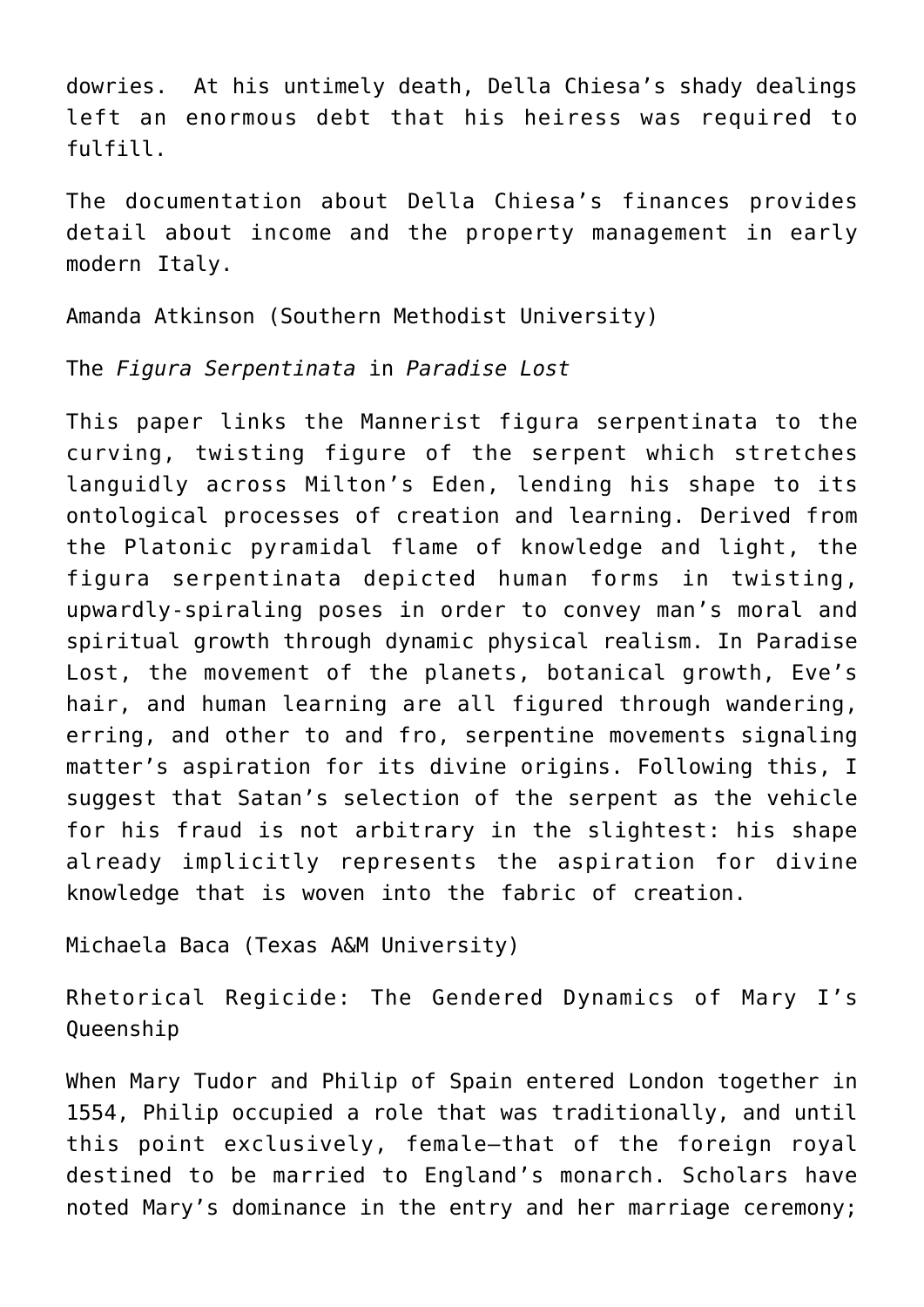she was clearly positioning her own precedence over Philip as sovereign. Her kingly rhetoric throughout these events served as a reminder to England that she, not Philip, was in charge. However, upon their marriage, Mary's authority shifted from Queen Regnant to married woman. As the female half of the royal couple, her body would be called upon to produce an heir. While this heir would have prevented the Protestant Elizabeth from taking the throne, the act of bearing a child repositioned Mary's authority still further from the masculine power of the throne. The fact that she suffered two false pregnancies and was subsequently abandoned by her husband left her with no authority at all—as a mother, wife, or queen. By examining Mary's rhetorical moves before, during, and after her marriage to Philip, I argue that Mary I's marriage stripped her of rhetoric of kingship and replaced it with the rhetoric of queenly wifehood: consort.

This paper traces Mary's rhetorical change after her marriage from Queen Regnant to co-monarch. Material objects such as the Great Seal reflect the equalizing of power between Mary and Philip, while written documents such as the treaty defining Philip's role as King consort reflect Mary's demand for sovereignty. By examining contemporary historical documents as well as material objects associated with Mary, I reveal the ways in which she reconciled her queenship with her womanhood, and ultimately argue that her marriage resulted in a material and symbolic erasure of her as a capable queen.

[Heather Bailey \(Alcorn State University\)](https://www.alcorn.edu/academics/schools-and-departments/school-of-arts-and-sciences/listing-of-faculty-and-staff)

"Let burnt sack be the issue": Immigrants as Threat and Remedy in William Shakespeare's *The Merry Wives of Windsor*

In this essay, I examine the ways in which Shakespeare draws on medical discourse concerning wine, and sack in particular, to explore the ambiguous and fraught status of immigrants to England. In The Merry Wives of Windsor, the only one of Shakespeare's comedies that is explicitly set in England,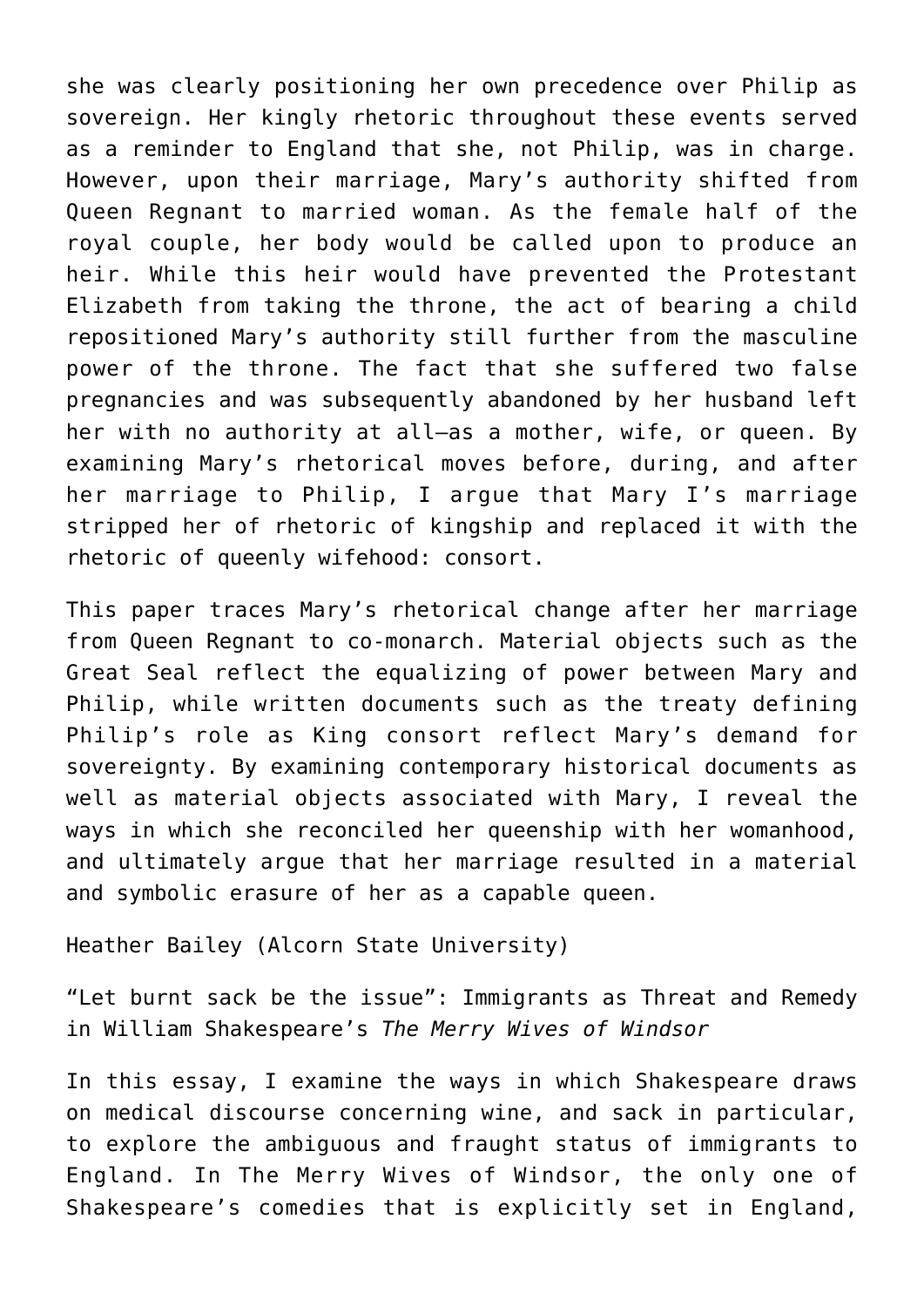Falstaff drinks sack, an imported wine specifically associated with the threat of immigrants, in order to heal himself from the disease of erotic melancholy. Sack was considered both a cause of, and remedy for, disease, in both a physiological and socio-political sense. Because of its sweetness, physicians claimed that sack could heal a variety of ailments. However, as an imported wine, it was also associated with the economic threat that immigrants supposedly posed to the English body politic. Falstaff justifies his extensive wine consumption by claiming that it will restore him, yet it seems as though the sack might be furthering his diseased state.

Because Shakespeare repeatedly implies that Falstaff's individual body represents the body politic, relying on the common early modern literary metaphor that equates the individual body to the socio-political body, I argue that Falstaff's consumption of wine symbolizes the complex and often fraught relationship of immigrants to the English body politic. Just as sack was associated with foreign influence yet also beneficial to the individual body, immigrants perceived as polluting to the English body politic were, in fact, essential to the health and restoration of the country. In my analysis I engage recent scholarship both on early modern medicine and alcohol consumption, which highlights the way wine evoked a wide range of complex and often contradictory meanings, both physiological and social, in the sixteenth and seventeenth centuries. Shakespeare's engagement with both medical and political discourse concerning sack highlights the ways in which the play is deeply engaged with the nuances and complexities of England's relationship to its immigrant population.

[Charles Beem \(University of North Carolina at Pembroke\)](https://www.uncp.edu/profile/charles-beem)

Who Needs a Husband? Elizabeth I of England and the Queens Regnant of Early Modern Europe

Historians have traditionally treated Elizabeth I of England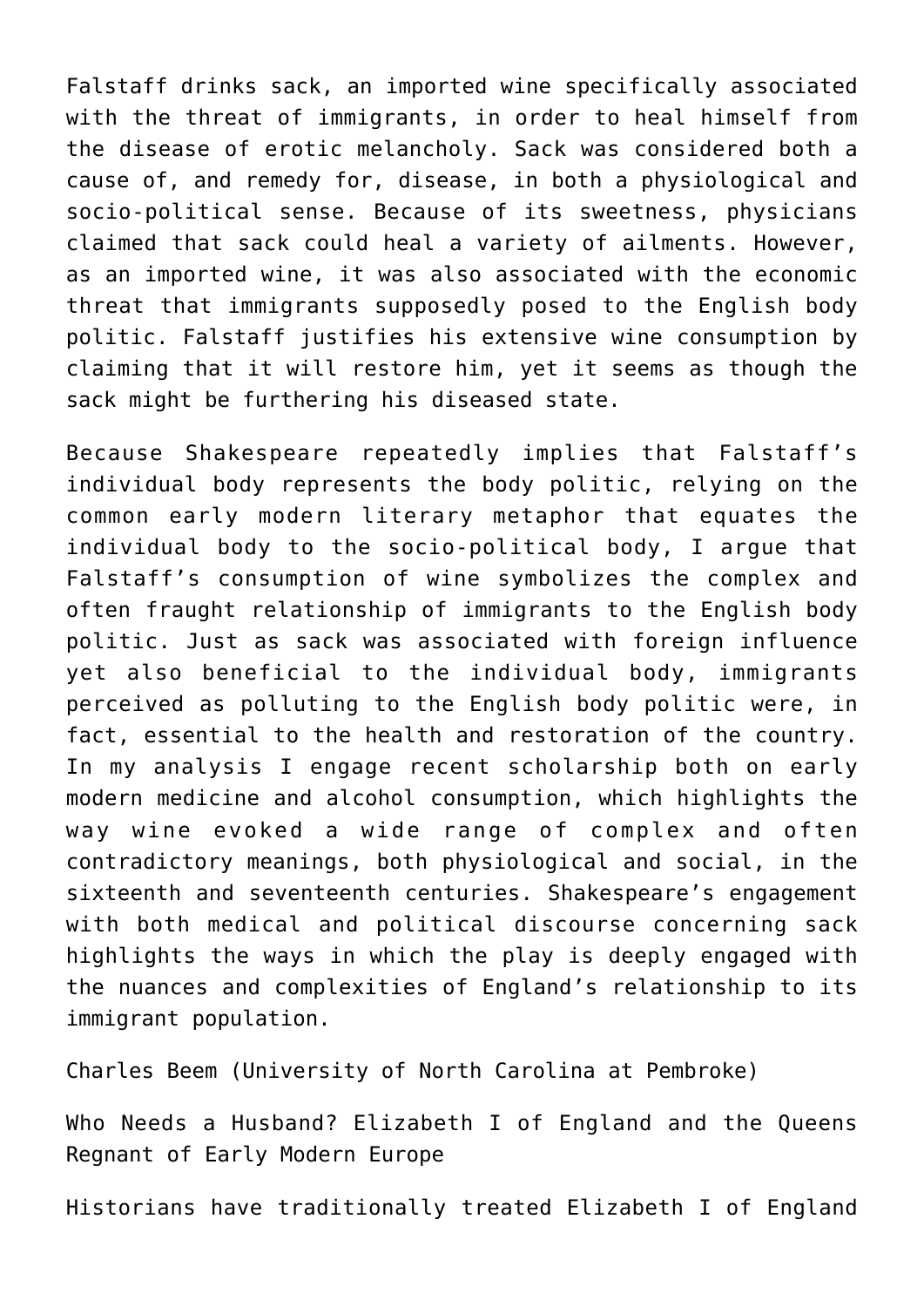as a very singular kind of queen, who bucked a traditional queenly playbook to blaze her trail as a single woman, neglecting to marry and bear heirs as most queens were expected to do. Fully aware of her possession of male gendered political power, Elizabeth's frequent references to herself as prince in the Machiavellian sense presupposes a genderless conception of a female body politic that she ultimately found incompatible with the marriage of the female body natural. With her sister Mary's marriage to Philip of Spain as a cautionary tale, Elizabeth's historical reputation emerged as one that demonstrated that the advantages of remaining unmarried outweighed the dynastic risks. This model became a powerful precedent for subsequent female rulers such as Christina of Sweden and Catherine the Great of Russia, who also "neglected" to take husbands while demonstrating a woman's ability to rule a state without a male consort.

[Tina Waldeier Bizzarro \(Rosemont College\)](https://www.rosemont.edu/faculty-staff-directory/bizzarro-tina.php)

"La Santuzza:" Santa Rosalia and the Iconography of Plague and Royalty

Santa Rosalia is the patroness of Sicily and most especially of the capital city, Palermo. During the 2020 Coronavirus pandemic, we have recalled Santa Rosalia and her purgative campaign against "la peste bubbonica," which afflicted Palermo and environs, after arriving in Sicily on a ship from Tunis in 1624. The ship, captained by the already plague-afflicted Muhammad Calavà and brought into Palermo in 1624 by Sicily's Viceroy Emanuele Filiberto di Savoia, unleashed its alreadyinfected crew and its rats on the city, spreading the plague throughout the island of Sicily and beyond. Santa Rosalia's cleansing panacea for Palermo emanated from her dead body, her moribund bones, which had lain buried and dormant in her wet and numinous mountain retreat for almost five–maybe sixteen–centuries, depending on which version of her hagiography you select. Palermo was delivered from the Black Death between 9 June and 15 July of 1625 in a type of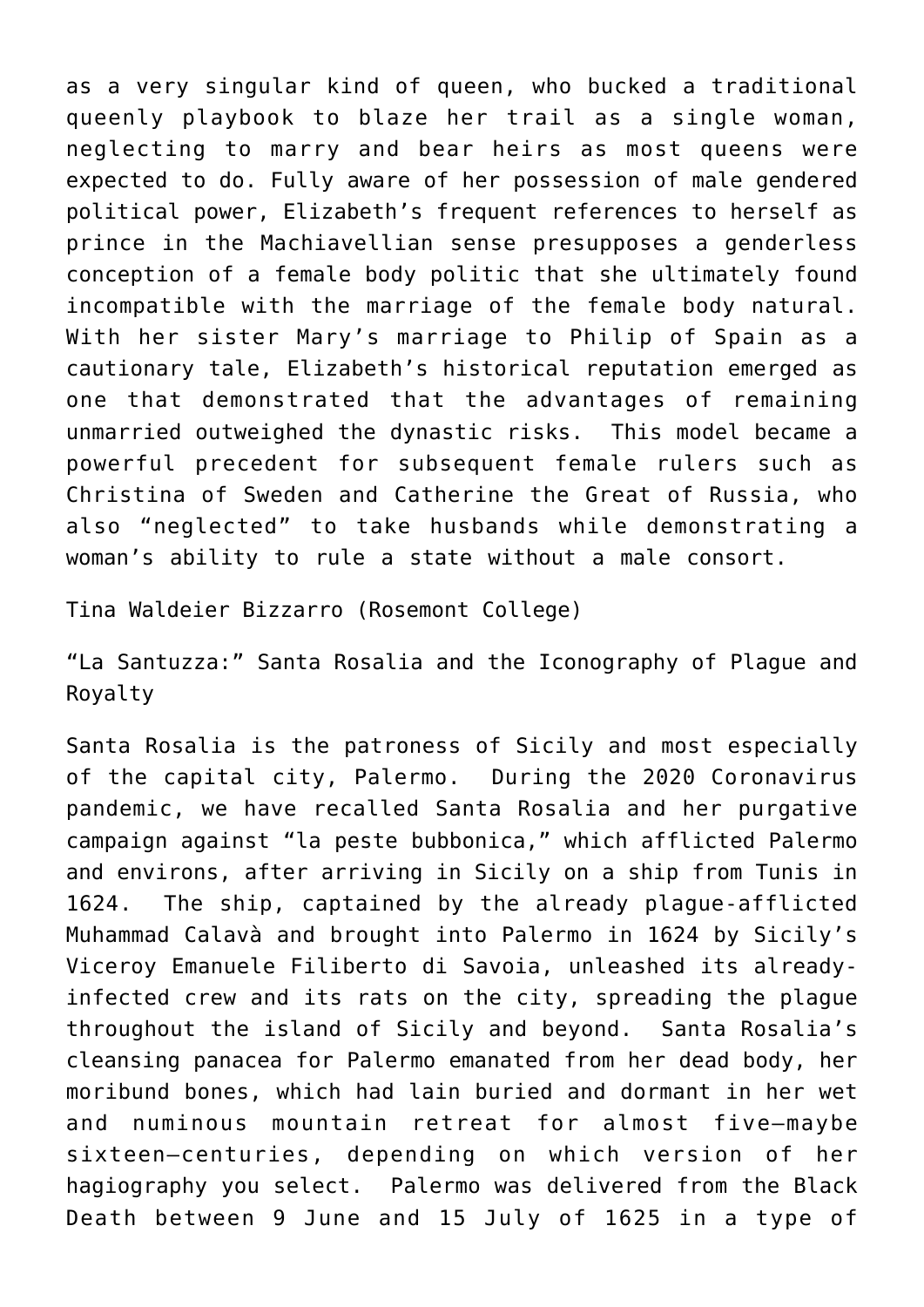processional "passover" after Rosalia's relics were processed through the city streets, at her behest in one of her earthly appearances.

Through the power of her cadaverous and salvific bones, "La Santuzza," or "the little Saint," halted the bubonic plague that had beset the city and emerged as Palermo's uncontested heroine and guardian through today. "Viva Palermu e Santa Rusalia," is the chant, in Sicilian dialect, passionately wailed as she is paraded in effigy through the streets on her "festa" or feast day in mid-July.

Indeed Rosalia has entered, once again, into the forefront of Christian prayer during the coronavirus pandemic. She has been invoked by the people of Palermo—and by faithful believers worldwide–to halt the coronavirus. She is trending on social media, Twitter, and Instagram. This young hermit saint, who led a life of renunciation, contemplation, and prayer, has offered up to the faithful, again, an example of penitence and hope. This paper will examine some of the stages in the iconography of Santa Rosalia from the early Middle Ages to van Dyck's celebrated image of the saint of 1624, painted as he witnessed the plague ravage the island.

[Marlin Blaine \(California State University, Fullerton\)](https://fullerton.academia.edu/MarlinBlaine)

The Living Bust in Seventeenth-Century Author Portraits: A Baroque Rendering of a Classical Motif

Most Renaissance scholars know the topos of an author's published work enduring as a living monument after his or her death. Hitherto unremarked is a pictorial version of this formula that I call "the living bust," a portrait type, common in book frontispieces, that developed in the seventeenth century. This iconographic convention depicts an author as classical bust, but, rather than mimic carved stone, presents illusionistically rendered flesh, eyes, hair, and fabric. An uncanny effect develops as the bust's insistently fragmented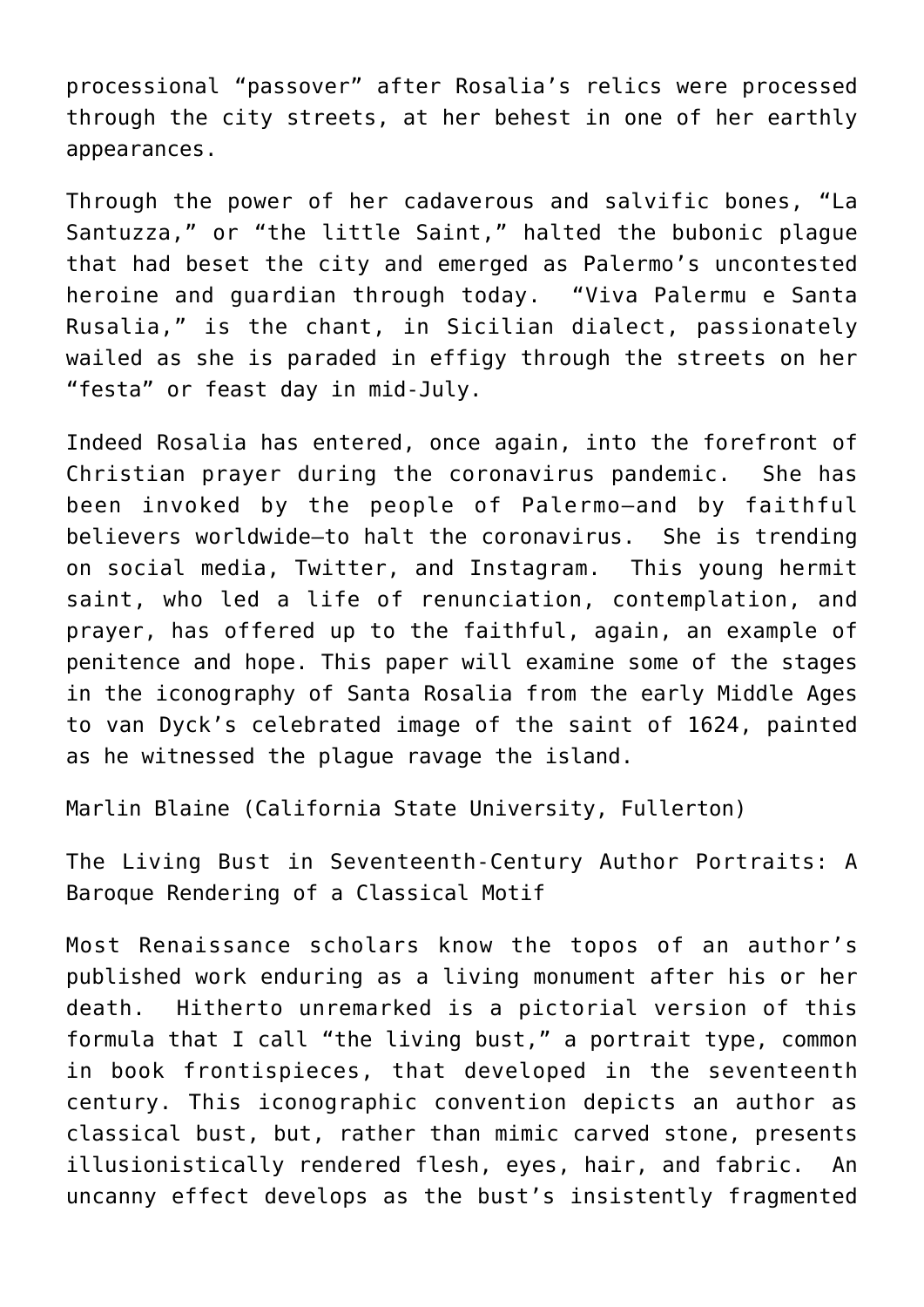body—readily accepted by the eye when depicted in the uniform tones of marble—coexists uneasily with the vibrantly rendered features. The visual paradox is typically Baroque, unsurprisingly, as the prototype of the living bust motif is Cornelis Galle I's 1615 collaboration with Peter Paul Rubens for an engraving of Philip Rubens. This visually arresting portrait inspired similar works by Willem Jacobsz. Delff, Anthony Van Dyck, Jacob Neefs, Wenceslaus Hollar, William Faithorne, and others, many of which appeared as elements within monumental frontispieces of such books as the Beaumont and Fletcher folio, Robert Herrick's Hesperides, Richard Lovelace's Posthume Poems, and Katherinie Philips's Poems, to name only a few. These images allegorize the Horatian and Ovidian claims that "part" of the author survives in his or her works. Yet this triumphant boast is typically balanced by the admission that another, mortal "part" will pass away. The impossibly "alive" busts emblematize this mixture of victory and defeat. Lacking trunks and limbs, yet occupying positions of authority and textual potency, they stand liminally between ability and disability, mortality and immortality, evoking the Kristevan "abject" and challenging viewers to confront what Rosemarie Garland-Thomson calls the "parameters of human wholeness and the limits of free agency." The living bust represents a threshold between the ego's transcendental aspirations and bodily transience. This interdisciplinary paper first establishes the existence of the living bust as a portrait type and then proceeds to demonstrate, through the detailed analysis of several examples, the ways in which these images interact with other paratextual and textual elements to articulate the liminality of the book as a living monument.

[Carlo Blessing \(Point Loma Nazarene University](https://www.pointloma.edu/faculty/carol-blessing-phd))

John Webster the Hoarder: Signifying the Feminine in *The Duchess of Malfi*

John Webster was a hoarder, at least as revealed by his writings. He collected stories from William Painter's The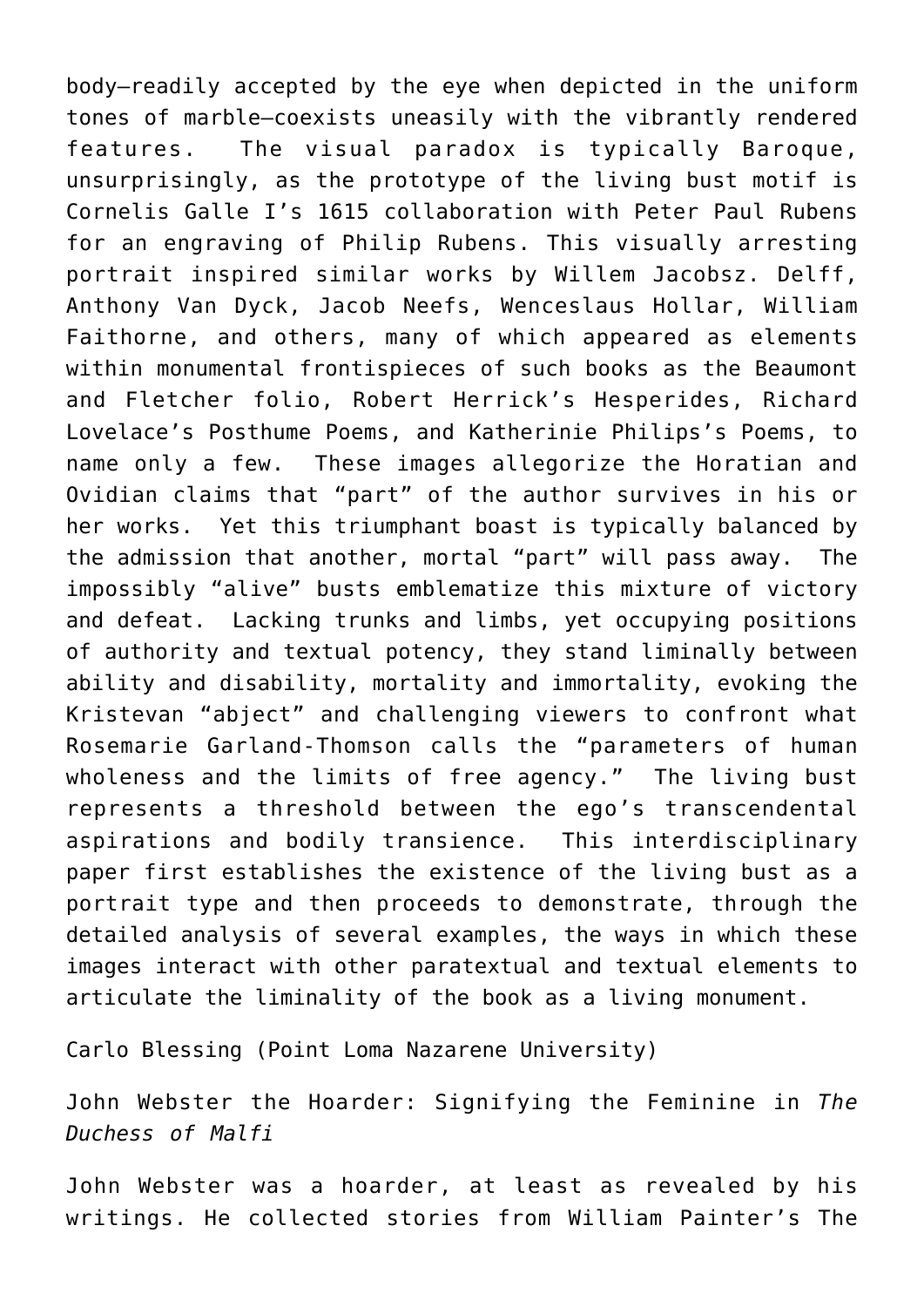Palace of Pleasure; he famously collected sententiae and peppered his plays with commonplaces. These proverbial couplets jarringly follow scenes of violence or confusion, but rather than providing solace, their presence juxtaposes awkwardly with the material realities of the plot and situations. In contrast to his universalizing rhetorical tropes, Webster also hoards and records material minutia, the subject of much contemporary feminist work investigating the corporeality of the Duchess, her embodied self. The Duchess of Malfi is cluttered both with physical objects and verbal tropes that convey the materiality of the female body. As in a court trial, a situational device that Webster used explicitly in several other plays and implicitly in Bosola's Act Four testing of the Duchess, the play contains multitudinous physical evidence of the Duchess's sex and its consequences. Earlier critical opinion was polarized; while some proclaimed the foolishness of the Duchess's actions in her covert marriage beneath her social class and others praised her strength of character, most interpretations since the 1990s unabashedly proclaim her feminism. However, a closer look at all aspects of the play reveals rather than overlooks the tension between material girl and idealistic, virtuous woman. I hypothesize that the excess of material objects signifying the feminine overuses Stuart stereotypes of women, creating a doomed "flesh and blood" female, as the Duchess proclaims herself, and, in the process, deconstructing the transcendent aphorisms that further clutter the play.

Amber Boetger (Faulkner University)

Richard's Linguist Deposition in Shakespeare's *Richard II*

This paper examines the nuances deposition in William Shakespeare's Richard II. When examining Richard II, many scholars, actors, and directors choose to emphasize the juxtaposition between Richard's and Bolingbroke's linguistic expressions, particularly their use of conflicting metaphors (water and fire). However, throughout the course of Richard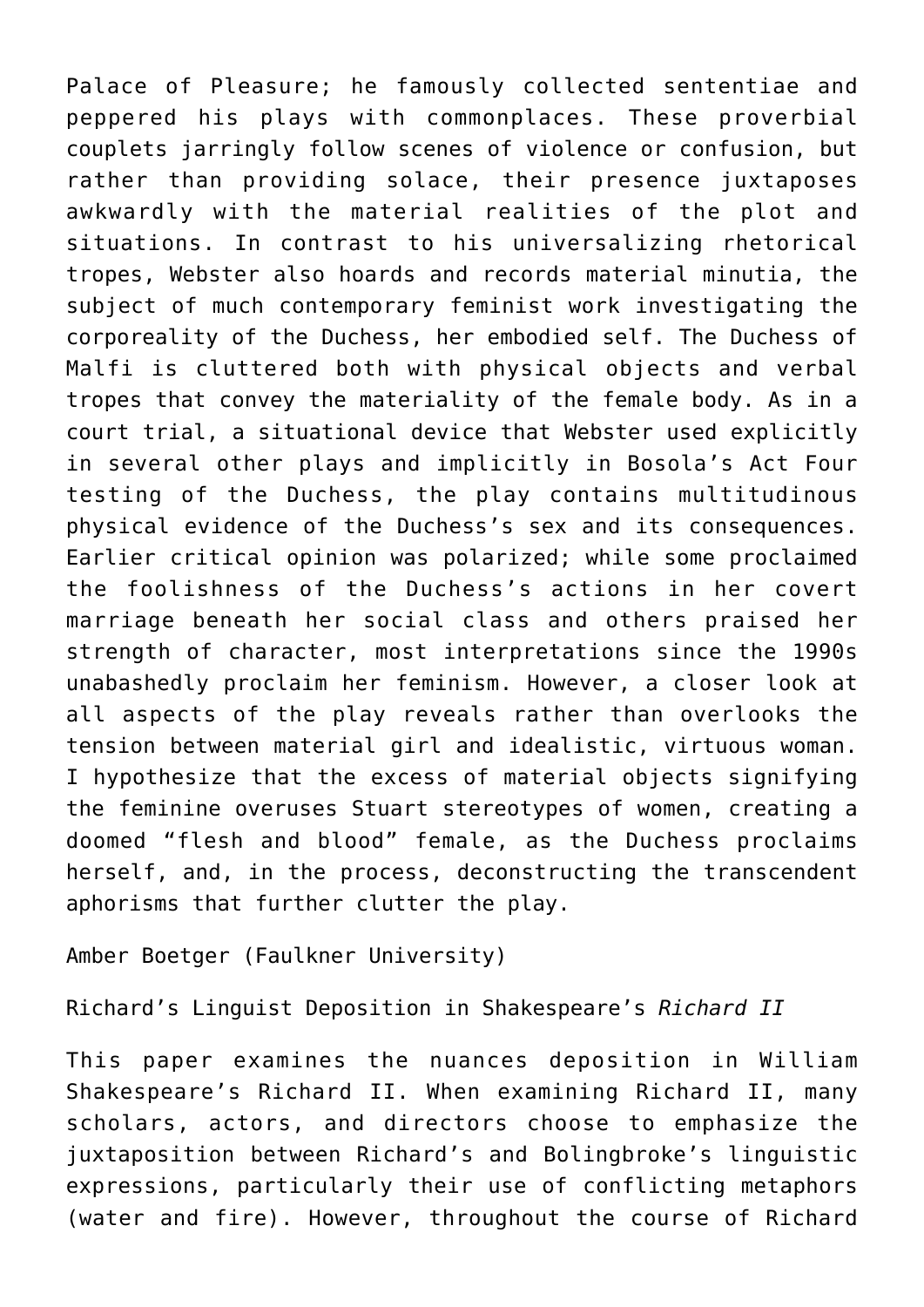II, Richard begins the process of linguistic deposition prior to any secondary interactions with Henry Bolingbroke. Throughout the later half of the tragedy, starting with the death of Kings, Richard's place in the English court is degraded resulting in an apparent shift in his use of pronouns and metaphors. Richard shifts from use of the royal we to the subjective and servile I as an indication of his symbolic transference of power. His initial transference of power, apparent in his pronoun shift, is then emphasized through his use of the metaphors, which transfer from Biblical allusions and illustrations of a thriving land to invocations of the Medieval concept of death, and his use of rhetorical forms, particularly antimetabole and anaphora.

While Richard's transference of power through linguist deposition illuminate his personal insecurities and insufficiencies as a ruler, his manipulation of language also provides opportunities for Richard to display his moral superiority over Bolingbroke and conceived remnants of power. Finally, Richard's personal deposition creates an environment where he can evoke sympathy during his literal deposition scene.

[Effi Botonaki \(Aristotle University of Thessaloniki\)](https://auth.academia.edu/EffieEuphrosyneBotonaki)

The Lamentations for the Death of Henry, Prince of Wales: Grieving the Loss of an Heir or the Reign of a King?

By the time of his death, the young Henry, Prince of Wales (1594-1612), had already managed to be regarded as the ideal heir of James I. Henry had gained widespread popularity due to his reputation for chivalric and prudent behavior as well as his Protestant piety and militarism. These were also the characteristics that had been attributed to the young Prince in the court masques that had celebrated his potential as a virtuous and successful heir to the English throne and a leading European monarch. It is interesting that Henry himself tried to construct such a self-image with his active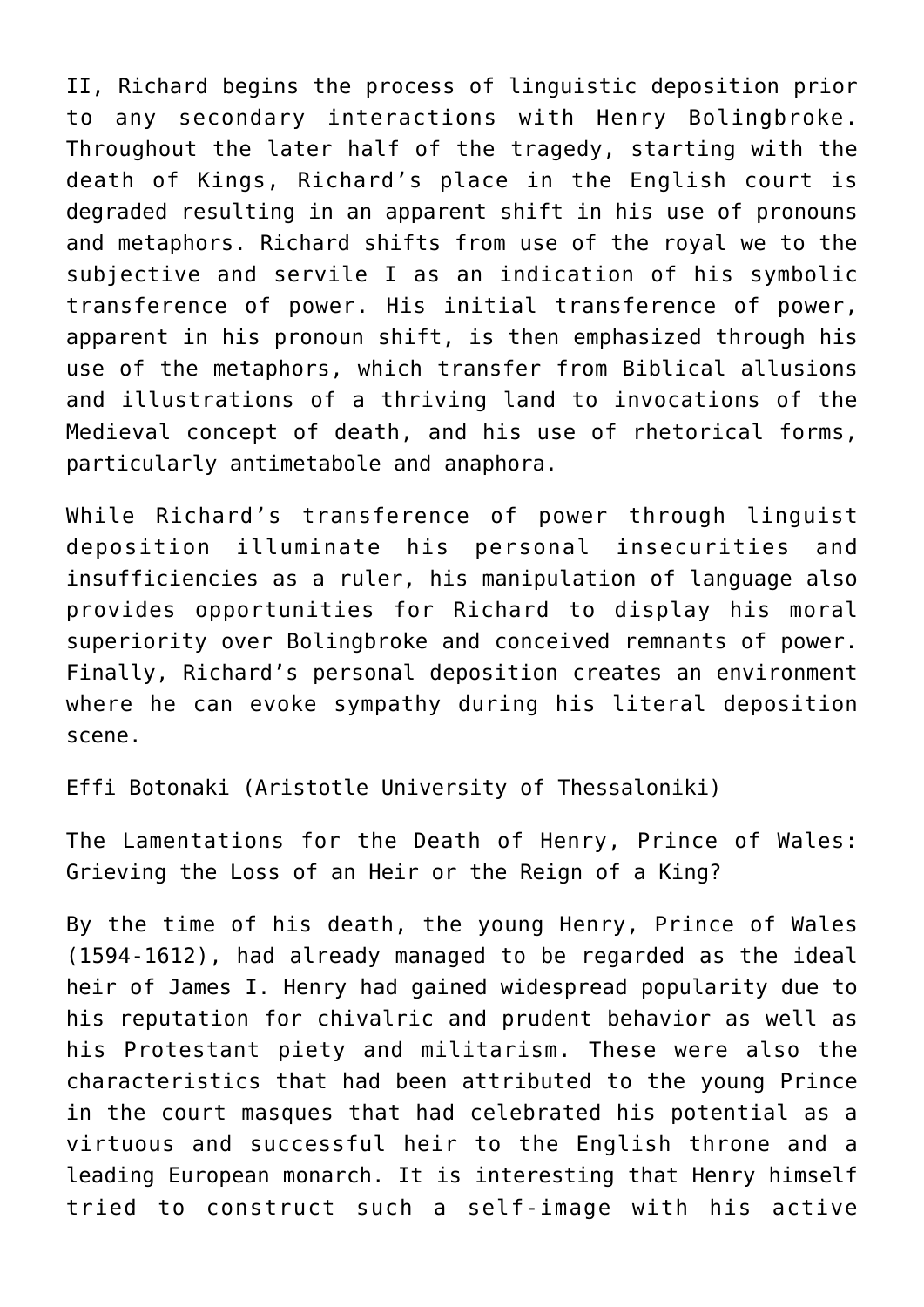participation in the production of the relevant masques. These representations of Henry as well as his own conduct inevitably highlighted his differences from his father and put the latter in an uncomfortable position. Henry's military aspirations and almost impeccable reputation was in sharp contrast with James's pacifism and the steadily deteriorating public opinion about him. And while James's pacifism could be easily presented as the policy of an experienced and wise King, the increasing corruption of his court could not be as easily excused. The texts and entertainments that sought to praise the young Prince were themselves caught in this conflict, as they tried to extol the son without offending the father. When the young Prince died, there was an unprecedented outpour of private and public grief that is manifested in numerous sermons, elegies and poems. By examining these texts, this paper will explore the implications of the profuse lamentation over Henry's death in relation to the attitudes of the English people towards James I and their evaluations of his reign.

## Kimberly Bressler (Indiana University of Pennsylvania)

"Villain, what hast thou done?": A Comparative Analysis of Rape in Shakespeare's *Titus Andronicus* and Middleton's *Women Beware Women*

Much has been written about rape during the Renaissance period, both considering actual cases, as well as literature written about it. Scholars such as Donatella Pallotti discuss these intersections quite elaborately within their work. However, this scholarship tends to overlook the process of hue and cry that women would have experienced during the Renaissance in order to simply report a rape. This difficult process accounts for the lack of documented accounts of rape often missing in Renaissance research archives. For this reason, it can be assumed that women often chose other avenues than reporting a rape in order to move past the event. In this way, my scholarship aims to address the crossroads women stood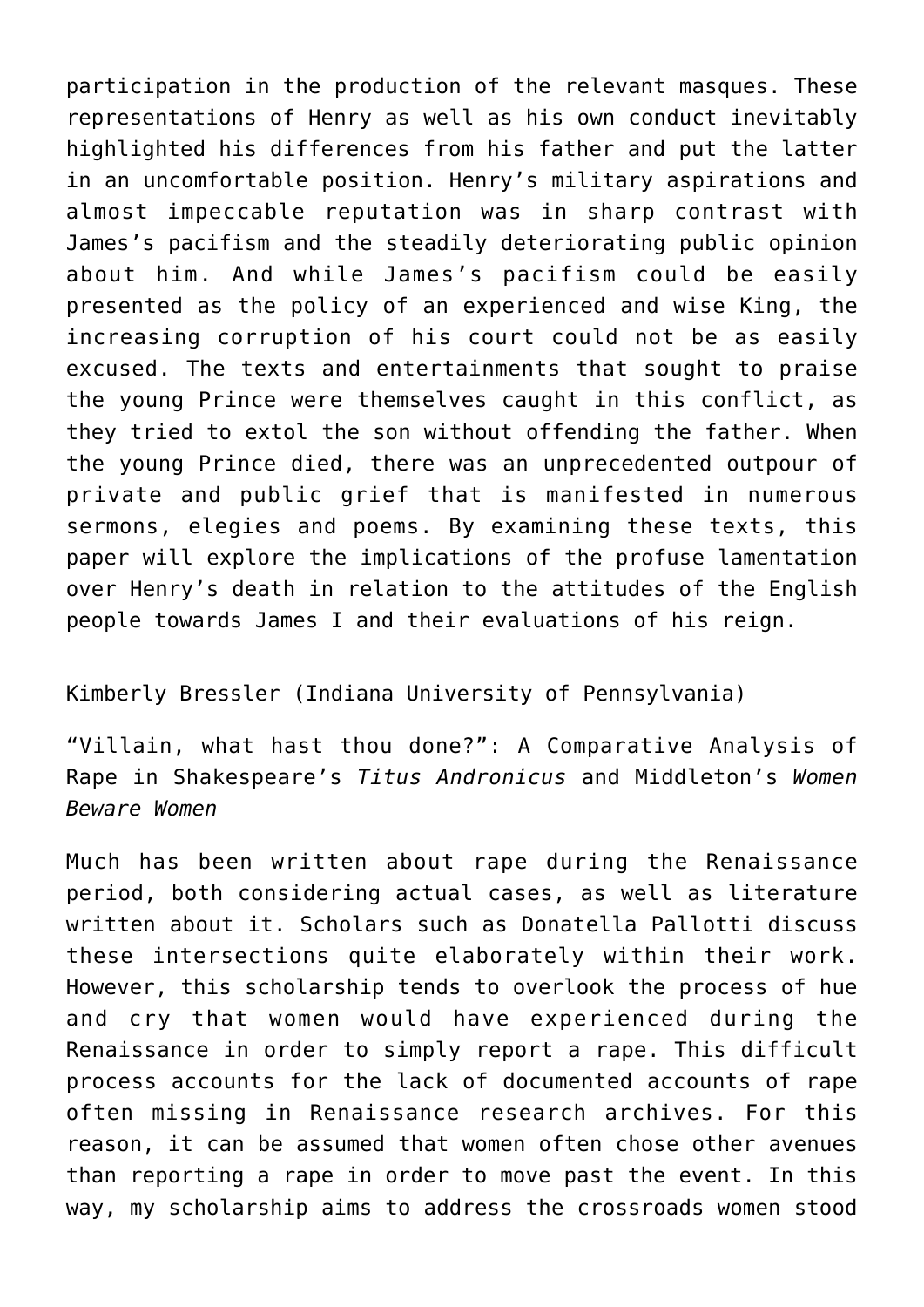betwixt once raped during the Renaissance era. Specifically, I will be looking at the characters of Lavinia in Shakespeare's Titus Andronicus and Bianca in Middleton's Women Beware Women, both rape victims who choose different outcomes after their attacks, one justice and the other marrying her rapist. The crux of my argument lies in the fact that Bianca is living in a world of poverty while Lavinia is the daughter of a wellknown war hero; financial security would appear to dictate the course of action a woman could take within a society dependent upon a hue and cry judicial system. Overall, this research will ideally illuminate the complexities of the hue and cry and why our history lacks records of rape from the Renaissance era.

[Emilie Brinkman \(Maryville University\)](https://maryville.academia.edu/EmilieBrinkman)

Holy Mary: Dress and the Fashioning of Mary I's Catholic Identity

There remains a large gap within current early modern English scholarship concerning Mary I's wardrobe as well as Marian fashion more generally. Studies of Tudor dress have tended to focus almost exclusively upon the court of Mary's father Henry VIII or her half-sister Elizabeth I, whose impressive wardrobe has already been extensively studied. Janet Arnold has provided an exhaustive pictorial and textual inventory of Elizabeth I's wardrobe, while Carole Levin has definitively demonstrated how dress was integral to the formulation of Elizabeth's lasting image as the "Virgin Queen" or "Gloriana." Yet, how has fashion contributed to the formation of Mary's image and legacy as "Bloody Mary," the papist murderer of Protestant martyrs? This paper examines the role of dress in the fashioning of Mary I's royal image, with particular attention to her Catholic identity. I first explore Mary's apparel before and after her accession in 1553, and then proceed to analyze her posthumous wardrobe within drama, literature and printed works from the seventeenth century to today. This paper reveals how such an emphasis on specific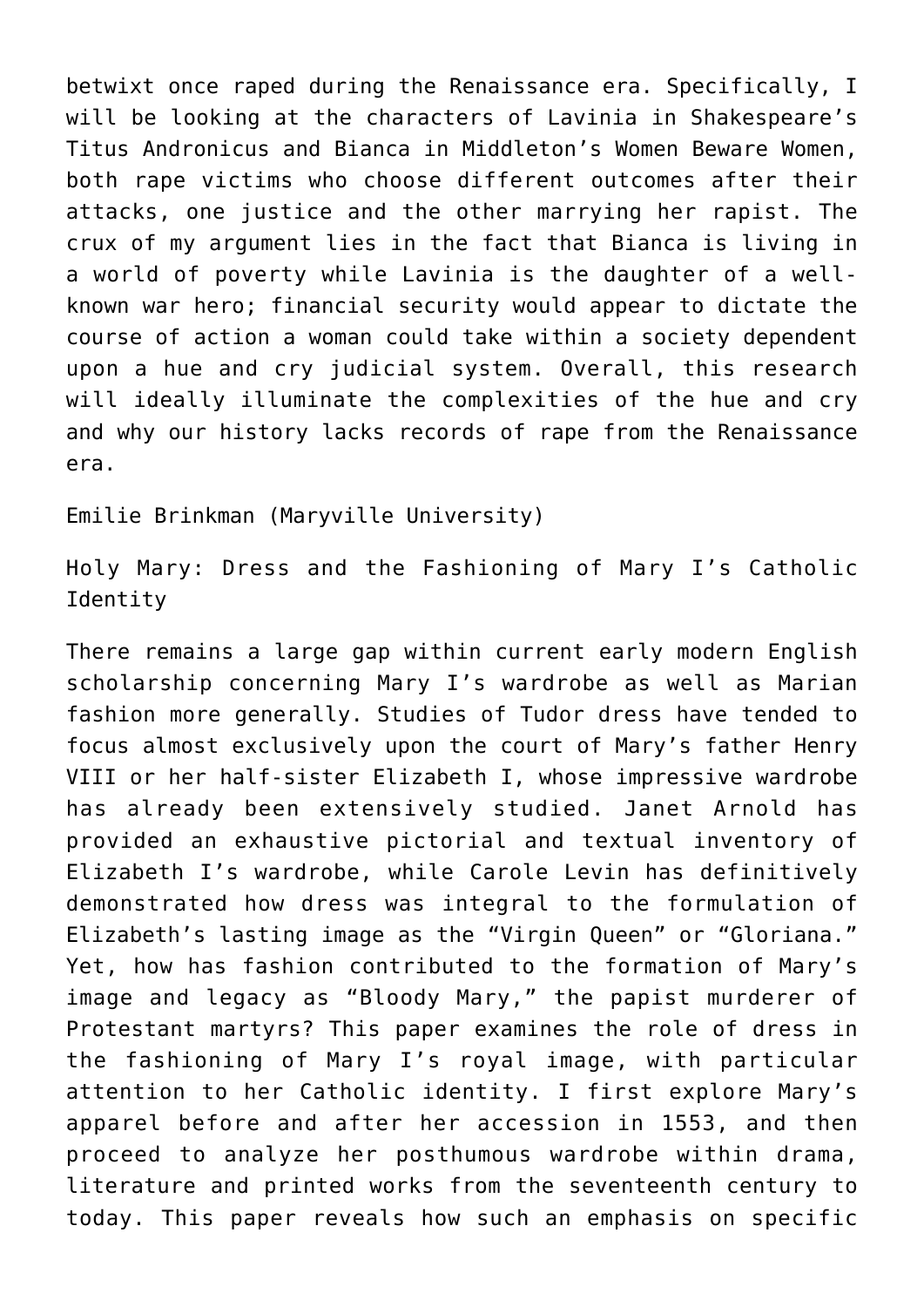colors, cuts, styles and garments has helped shape her historical identity as a Catholic queen. I demonstrate how playwrights and authors emphasized Mary's Catholic faith through her dress and physical appearance. Indeed, Mary was often garbed in opulent and heavily embellished attire in order to symbolize popish vice and excess. Other authors dressed her in Iberian styles or in the plain garb of a novice as in Webster and Dekker's Sir Thomas Wyatt in order emphasize her loyalty to Spain. Ultimately, this paper reinforces how fashion was, and still remains, a fundamental aspect of religious, political and historical identity.

[Francesca Bua \(University of Wisconsin-Madison\)](https://english.wisc.edu/staff/bua-francesca/)

"Wilde Iustice" in *Titus Andronicus*

This paper hopes to build on extant scholarship on revenge in Shakepseare's Titus Andronicus by investigating the role of justice as an ideal and as a system. In viewing Titus Androncius through this lens, this paper points to elements that mirror specific anxieties about the Elizabethan justice system, such as the head of state's role as head of justice for the state. This paper goes on to clarify these anxieties in Titus with two aspects of Elizabethan justice that were highly controversial. First, I address the anxiety surrounding the royal pardon and how that anxiety manifests in the resolution of Act I. Second, I address Lavinia's rape and the murder of Bassianus as a way of looking at the monarchy's role in local justice systems and the subsequent creation of the justice of the peace.

The conflation of justice and the state is immediately problematized in Titus as the play begins with a tremulous succession. As a result, I propose that Saturninus' failure as an ideal Roman emperor leaves Rome without a strong sense of justice. Saturninus and Bassianus represent two competing notions of Rome, and their competing candidacies are on which the fate of justice in Rome lies. The latter aligns more with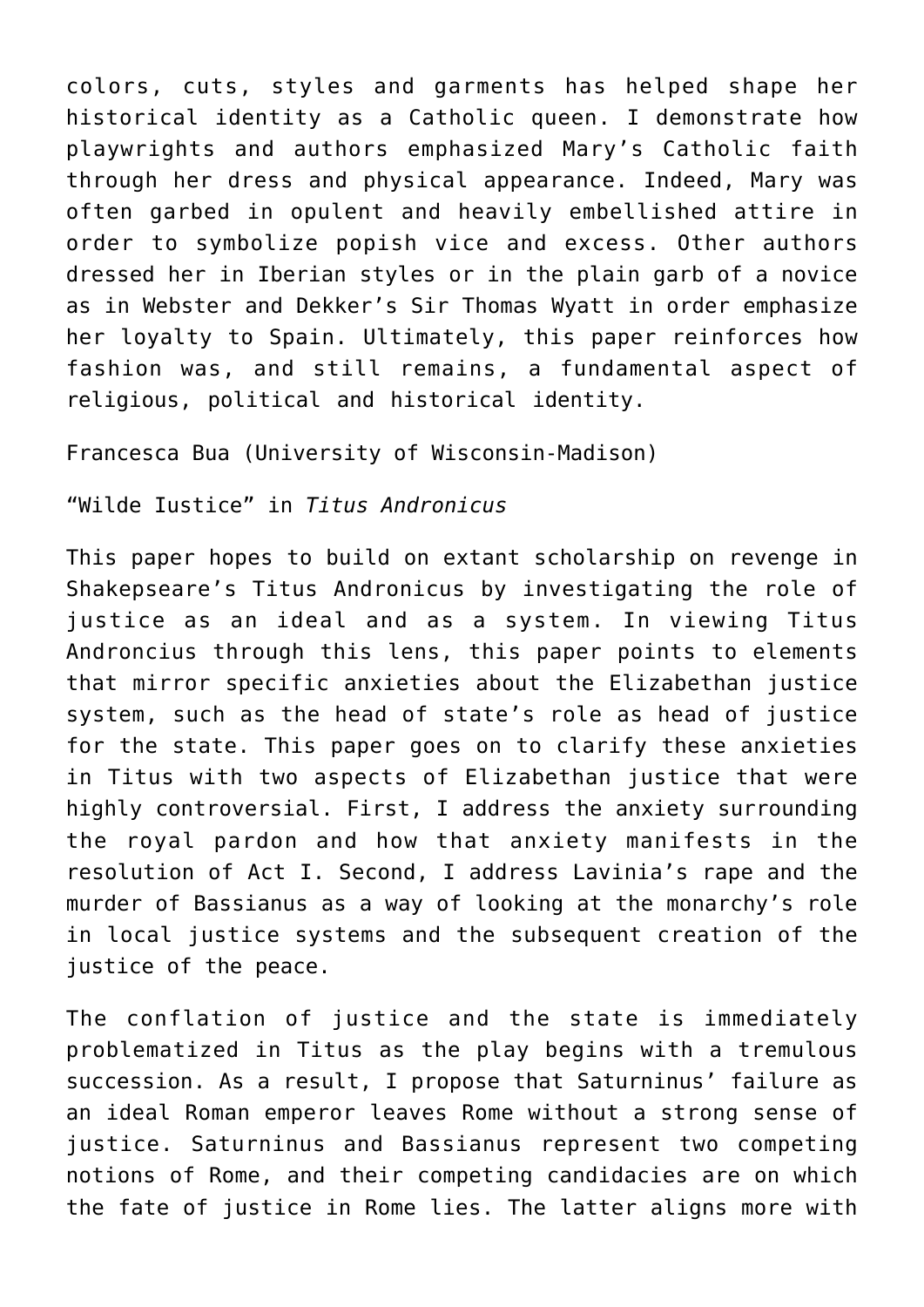a republican ideology and therefore represents an ordered state in which justice thrives. Saturninus, however, represents the Roman tyrant. According to Saturninus, Rome must recognize the validity of his claim, giving him the "justice" of its support; in this, he fails to comprehend his responsibility as a proposed leader to deliver justice for, and in service to, the state. Though Act I resolves the issue of succession, I contend that the rest of Titus continues in a state of disordered chaos and compromised justice and its unfettered milieu allows such brutal violence and retaliation to occur.

[Jill Carrington \(Stephen F. Austin State University\)](https://art.sfasu.edu/faculty/79)

Viewing the Bronze Narrative Reliefs by Bellano and Riccio at the Basilica of St. Anthony in Padua

Paduan sculptor Bartolomeo Bellano made ten bronze reliefs of Old Testament narratives between 1484 and 1486 and his successor Andrea Riccio made two more in 1506-1507 for the exterior of the choir enclosure of the Basilica of St. Anthony in Padua. Following a major fire in the church in 1749, numerous original architectural elements were re-used in the reconstruction of the choir enclosure; however, the bronze reliefs were moved inside along with some architectural parts formerly on the exterior. While scholars have disagreed about the plan of the original choir, all have accepted the elevation drawings of the choir enclosure's original exterior published in 1851-1852 by Bernardo Gonzati in his massive work devoted to the Basilica of the Santo. Although the elevations scrupulously adhere to the detailed description of the original enclosure published in 1590, significant inaccuracies of scale appear to exist. The elevation drawings enlarge the scale of the three-by-two foot bronze panels and position them some eight feet high, making their small-scale elements difficult to see, whereas inside the rebuilt choir they are placed slightly above eye level.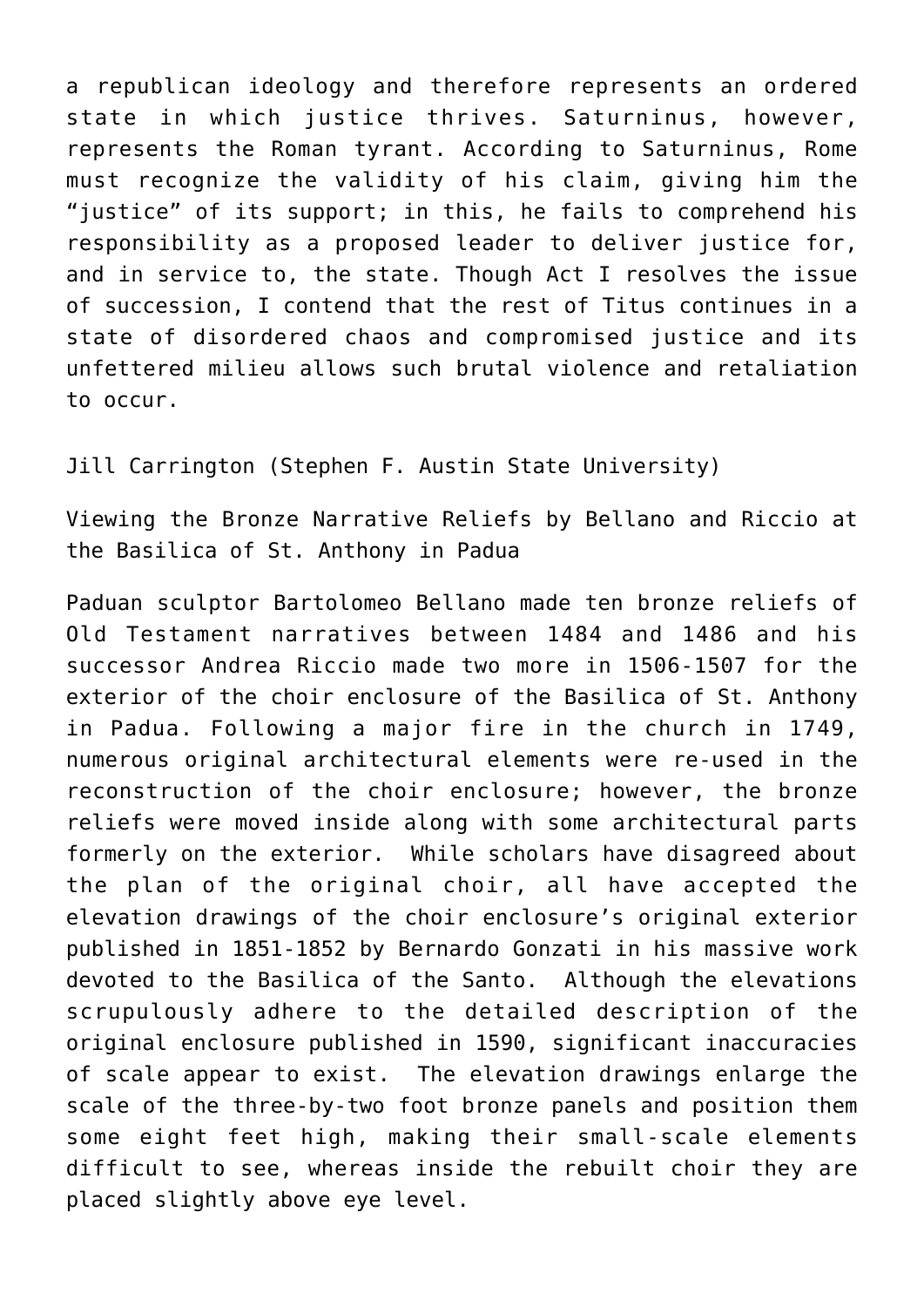The present paper considers three factors essential to considering how the reliefs originally looked to visitors: 1) their gilding and relief height; 2) comparison with the size and viewing height of reliefs on other choir enclosures; and 3) the viewing height of other gilded bronze reliefs by the sculptors and Donatello for the High Altar within the choir itself.

Aaron Cassidy (Baylor University)

In Praise of Crypsis: Milton's Revised Ramism

John Milton's revision of Peter Ramus in Artis Logicae represents both a significant break with Ramism and a return of Ramism to its roots. In his 1572 Dialecticae, Ramus insists that his famous "method," which dictates a straightforward order of presentation, is the sole method to be used, not only by teachers but also by poets and orators, if they are honest. By contrast, he denounces crypsis, the omission or addition of matter or the inversion of sequence, as necessarily deceptive because it departs from the Ramist method. When Milton revises Ramus's 1572 Dialecticae into his own 1672 Artis Logicae, he breaks with Ramus by suggesting that poets and orators should choose their own method and by reclaiming crypsis. In keeping with the principle of decorum, Milton allows that one's method of presentation should fit the needs of the particular rhetorical occasion (kairos). Thus, one method cannot fit every kairos. In his revisions, Milton presents crypsis as a common mode of writing which strategically omits, adds, or inverts, often through rhetorical figures, to achieve legitimate pedagogic and poetic goals. These revisions also bring Artis Logicae into harmony with the 1546 edition of Dialecticae, where Ramus allowed for two methods, a "method of teaching" (later, his only method) and a "method of prudence" (later, crypsis). The method of prudence is named for the prudence that a teacher must show in situations where the method of teaching will not reach the audience. Milton shows the incongruity in Ramus's 1572 denunciation of crypsis (the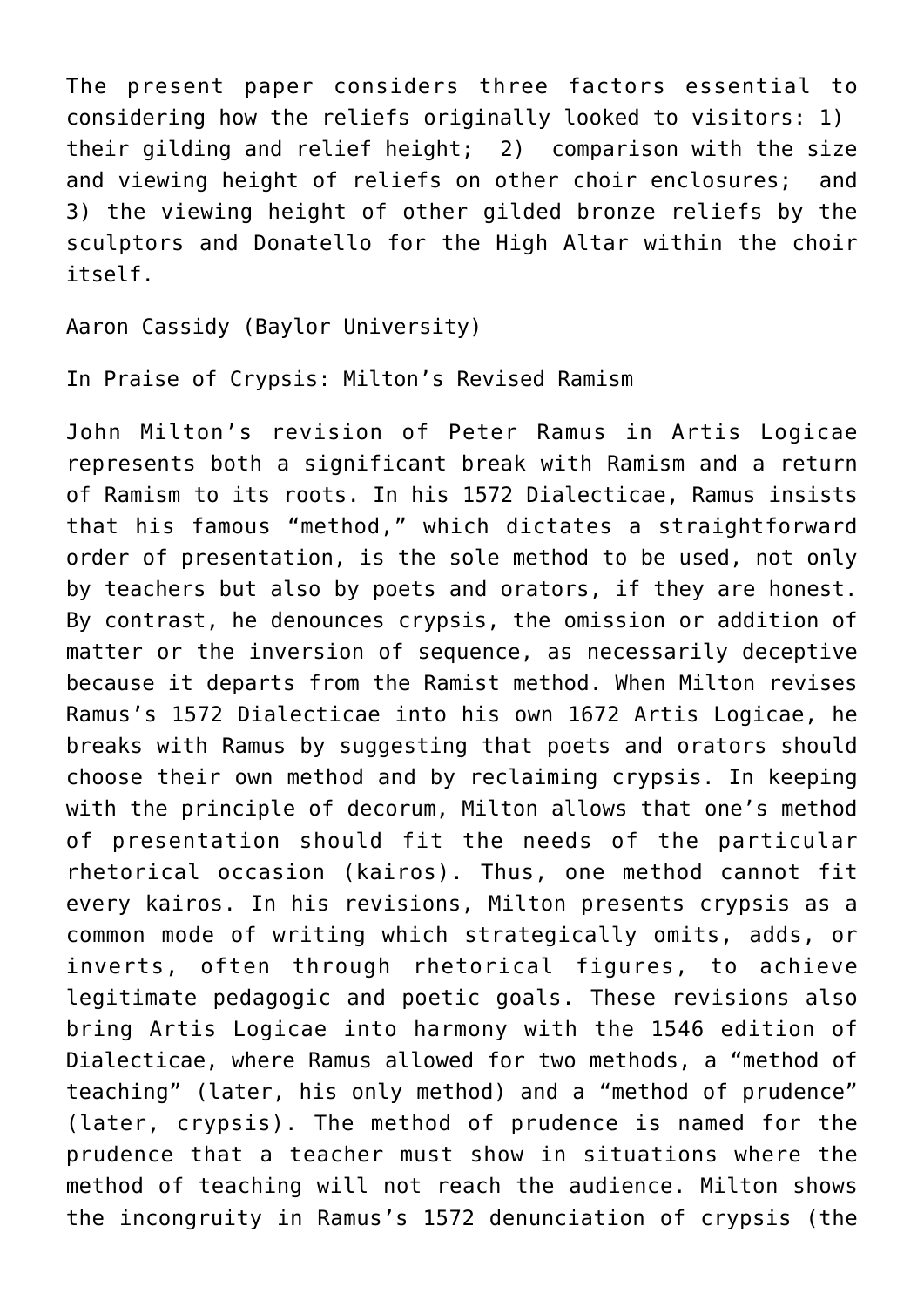method of prudence) by emphasizing where crypsis remains embedded within even Ramus's 1572 Dialecticae. Milton's reinstatement of crypsis in Artis Logicae constitutes a return to Ramus's prior position, as well as a defense of rhetoric and poetry.

Cheryl Castles (Northeastern State University)

Navigating Progressive Society from Within Patriarchal Culture in *Measure for Measure*

Shakespeare's comedies highlight England's evolving, more progressive attitudes towards women while effectively navigating the predominately patriarchal society. In her book, Domination and Defiance: Fathers and Daughters in Shakespeare, Diane Dreher notes that these shifts in cultural values challenged the "hierarchical obedience" expected in familial relationships, especially those of the father-daughter relationship. Shakespeare presents this cultural upheaval in his comedies through spirited young women who breach legal and social customs while demonstrating their intellectual prowess and brave tenacity in order to have a say in their own lives. Through the father-daughter relationship, Shakespeare calls into question the father's expectations of absolute authority and the compulsory obedience required. Those fathers who violate their authority are censured, and the daughters are protected through their own actions or by a substitute patriarchal authority. Through the comedic form, Shakespeare depicts the evolving father-daughter relationships from a relationship of protection to one that allows the daughter a measure of independence. However, in Measure for Measure (MM), what scholars posit as his final comedy, Shakespeare highlights the societal complications that arise when daughters experience the absence of familial patriarchal authority. Three daughters experience social and moral challenges without the protection of a father or any established parental guardianship. Shakespeare's convoluted and fantastical solution is delivered through dual supreme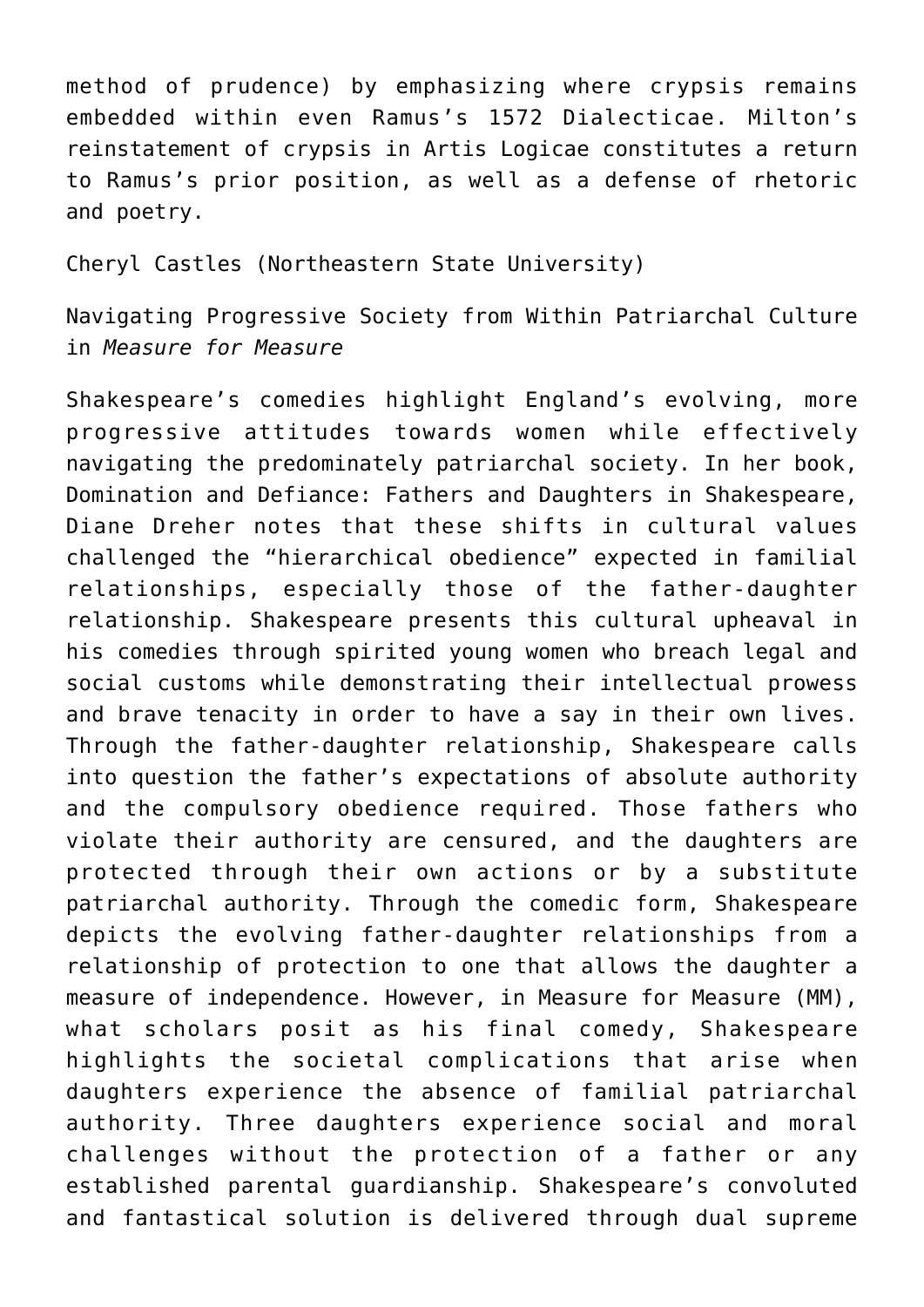surrogate patriarchal authorities, yet he continues to operate within the acceptable bounds of both civil and ecclesiastical patriarchal authority to achieve suitable justice for each woman. MM emphasizes the vulnerability of young women who, despite their intelligence and rhetorical skills, might have been left at the mercies of corrupt authority. As a result, while Shakespeare validates the more progressive culture where women intervene and act according to their own choices, he continues to preserve the culturally acceptable role of women as wives.

De Girolami Cheney (University of Bari, Italy)

Giorgio Vasari's Fiery Putto: Artistic Armorial

Giorgio Vasari (1511-74) recounted in his vita or autobiography that his knowledge of emblems derives from his formal education in the classics with the humanists, Giovanni Pollastra and Pierio Valeriano in 1530; his contact with Andrea Alciato in 1540, when he is painting the Refectory of San Michele in Bosco in Bologna; and his interactions with the humanists, Vincenzo Borghini, Annibale Caro and Paolo Giovio, when in 1546, Vasari was decorating the Sala dei Cento Giorni in the Palazzo della Cancelleria in Rome (Vasari, VII, 686).

As a consequence of his schooling and contacts, Vasari was aware of the literary and printed traditions associated with emblematic and mythographic sources and their assimilation and application to artistic imagery. In his coat of arms depicted in his homes, Arezzo and Florence, Vasari visualized this appropriation.

Louise Cole (University of Arkansas)

Barrenness, Monstrosity, and Redemption: Exploring Motherhood in *Paradise Lost*

When the voice first speaks to the newly formed woman contemplating her reflection, it offers Adam to her as a more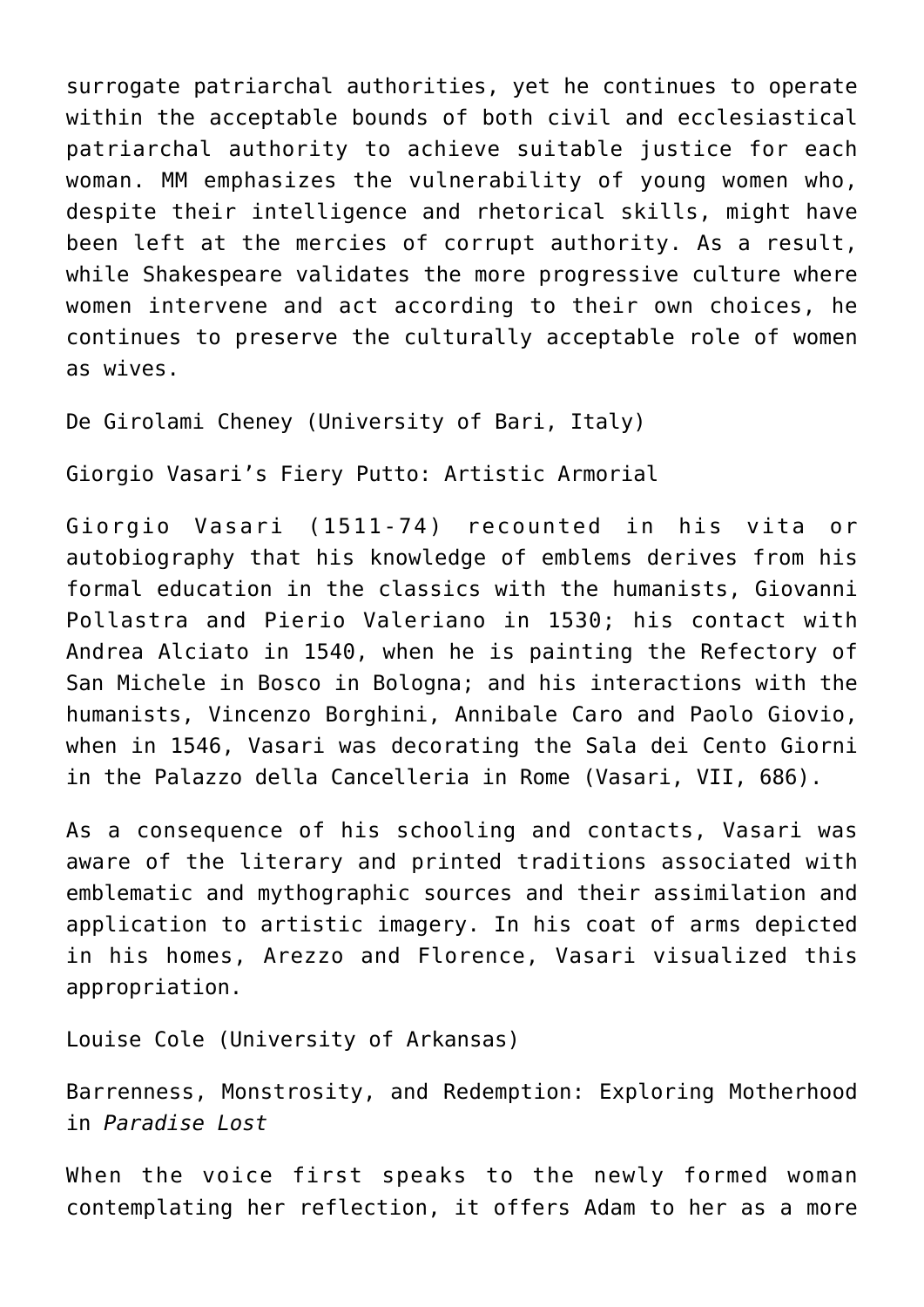substantial companion than her watery image, declaring, "To him [thou] shalt bear / Multitudes like thyself and then be called / Mother of human race" (4.473-5). The heavenly voice —presumably that of God—refrains from referring to her as "Eve," a name which will conflate her identity with her maternal role. To both Adam and the poet, however, she is already "Eve" whom Adam directly addresses when she turns aside at their first meeting and whom the poet a few lines later refers to as "our gen'ral mother" (492). Eve's association with motherhood while in Paradise can be seen as part of the complexity of time in the epic, as the narrative perspective shifts between the dramatic "now" of the prelapsarian Garden, her future as the prophesied mother of mankind, and her mythical role as ancestor to the poet and his readers. Milton's concept of time in Paradise Lost and other works, such as his "Nativity Ode," distinguishes between "two 'nows'"—one being the "now" of eternity or the static "now" and the other being the dramatic "now" of time, constantly in flux. Although the association of Eve with motherhood seems fitting within the eternal framework of the narrative as the starting point for human history, the association is somewhat problematic within the dramatic narrative of time as it unfolds in the epic since Eve fails to conceive in Paradise despite being given a divine injunction to be fruitful and multiply and (thanks to Milton) an established sex life. Eve's delayed fertility eventually gives way to post-lapsarian motherhood, but after the fall, motherhood is conflictingly characterized as both a curse (depicted allegorically in the character Sin) and a means of salvation (foreshadowing the Virgin Mary as a perfected "second Eve").

[James Conlan \(University of Puerto Rico, Rios Pedras Campus\)](http://humanidades.uprrp.edu/ingles/?page_id=127)

## Shakespeare and the Gentiles

Ernst Kantorowicz in The King's Two Bodies (Princeton 1957) cites to the Case of the Dutchy of Lancaster, 4 Eliz. Mich (1560) in Plowden's Reports (1578) where the justices in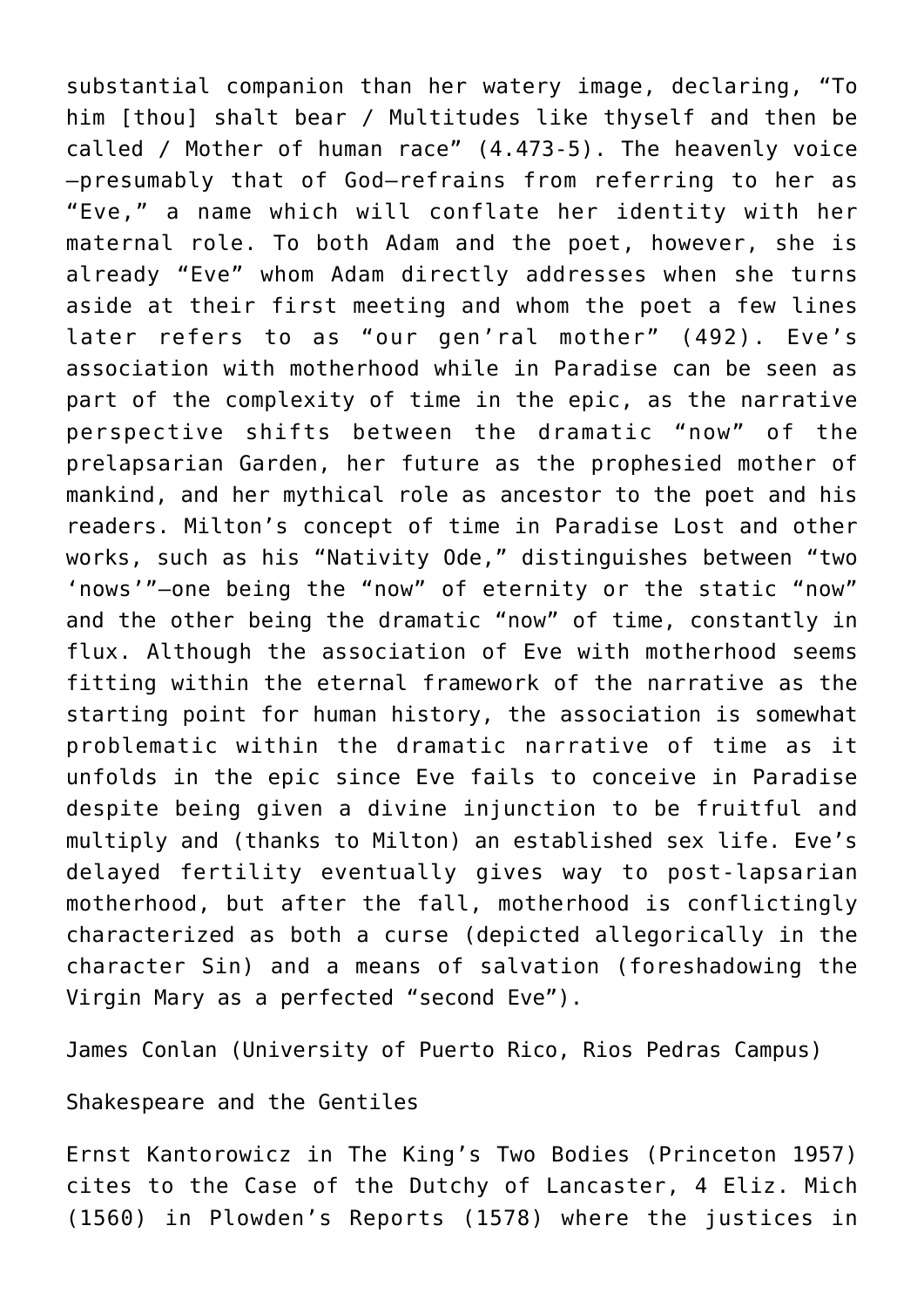England held that the King had two bodies, one where he speaks for himself in his personal capacity, and one in which he speaks as the head of the body corporate for the monarchy itself, which has no infancy, nonage or death. What Kantorowicz and others like Marie Axton developing these findings have overlooked is that the political theology of the King's Two Bodies was in part derived from the grammar of royal speech: every self-referential utterance used by the monarch, every salutation used by the monarch and every reference to the monarch in the third person required the speaker to employ either the singular form of a personal pronoun to reference the monarch in his personal body or the gentile, the corporate form of the pronoun known to us in common parlance as the "royal we" but distinguishable from the plural, as in Claudius's grant of jurisdiction to Hamlet, "Be as ourself in Denmark."

Shakespeare's plays introduce unexpected variance in the use or omission of the gentile in the self-referential, salutory and third-person forms in key passages in several of Shakespeare's works. This essay shall discuss what the variance means at law. Contextualizing the analysis with passages from William Lilly's royally approved grammar, the essay shows erroneous the presumption that a concordance of Shakespeare's works constitutes a database that can be mined to discover the quotidian use of pronouns in Shakespeare's day. By illustrating the plot implications deriving from deviant gentile use, the discussion shall show how Shakespeare's plays tested the keenness of his audience attention to royal speech. As the Case of the Dutchy of Lancaster implicitly signals, the distinction between the two bodies was crucial for those in the Inns of Chancery who copied out Letters Patents and grants of title in the King's name. Inasmuch as the education in law in England began in the Inns of Chancery, it appears that Shakespeare's variance in the use of gentile serve to differentiate the naïve understanding of the masses who neglected the nuances of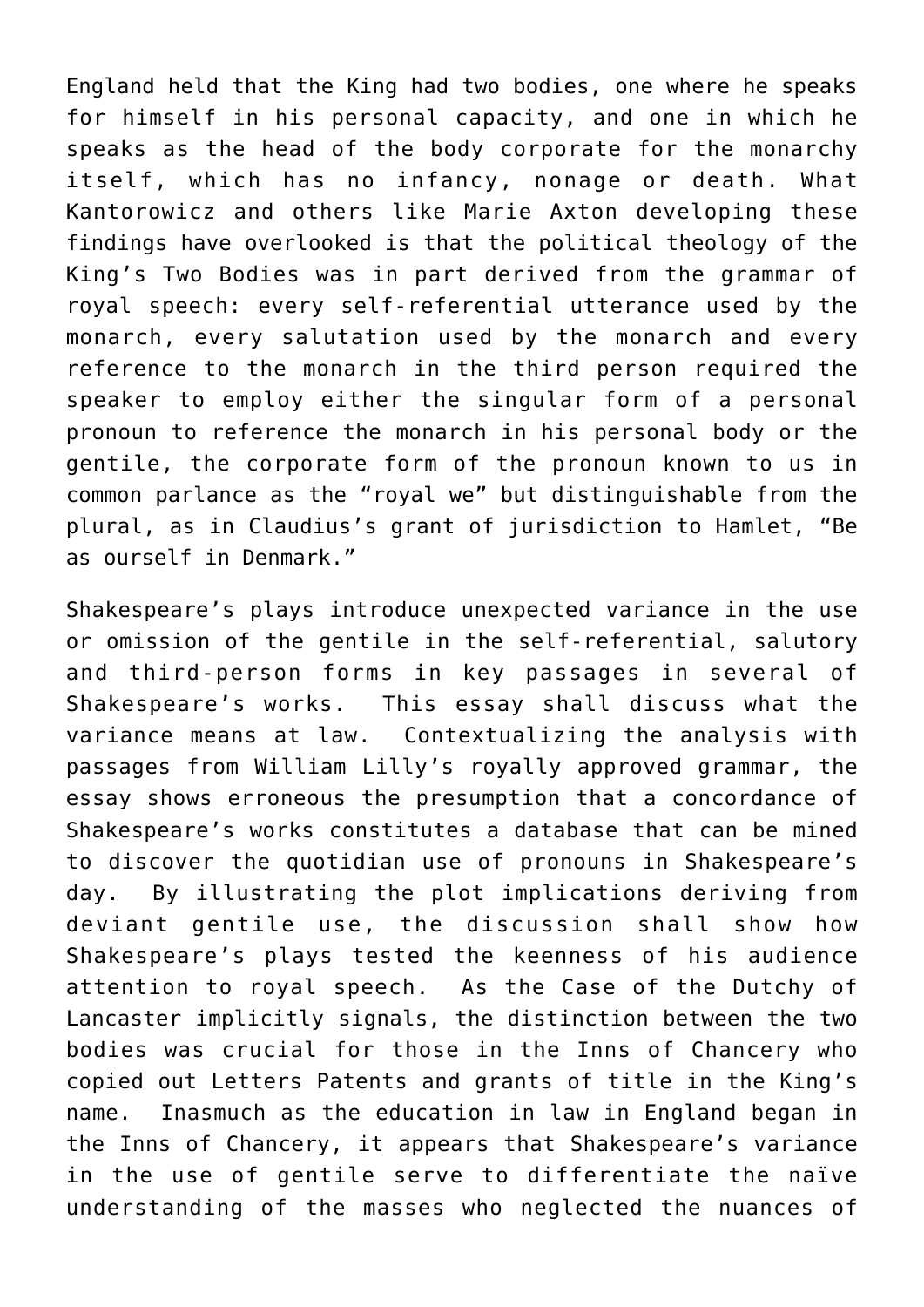gentile use from those more attentive listeners in his audience who were better trained at law.

Hayley Cotter (University of Massachusetts-Amherst)

Robbers of the Sea: Popular Accounts of Piracy, 1609-1675

In England, between 1519 and 1610, the government issued twenty-seven royal proclamations concerning piracy. These proclamations included calls for the discovery and apprehension of specifically named pirates as well as general prohibitions against piracy (such as a 1599 proclamation that forbade piracy against allied shipping). Between 1611 and 1675, the number of this type of proclamation dropped to seven. Interestingly, the decline in printed royal proclamations concerning piracy corresponded with an increase in popular accounts of pirates: examples include Ward and Danseker: Two notorious Pyrates (1609), A true relation, of the lives and deaths of two most famous English pyrats (1639), News from Sea, or, The Takeing of the Cruel Pirate (1674), and An Exact Narrative of the Tryals of the Pyrates (c. 1675). Some of these accounts included woodcuts, suggesting an appeal to a popular readership.

My paper does not address the crime of piracy from a legalhistorical context, but rather considers how non-lawyers, nonmariners, and non-merchants obtained their information about this maritime crime. Piracy occupies a unique position in early modern English crime narratives: unlike infractions committed on English soil, which were adjudicated by the common law courts, criminal and civil cases of piracy were handled by the High Court of Admiralty. And just as most readers would never encounter pirates on the high seas, most would never have cause for business in the admiralty court. Consequently, the world of pirates remained removed from readers' everyday existence; piracy represented a transgression that they would have scant opportunity to commit.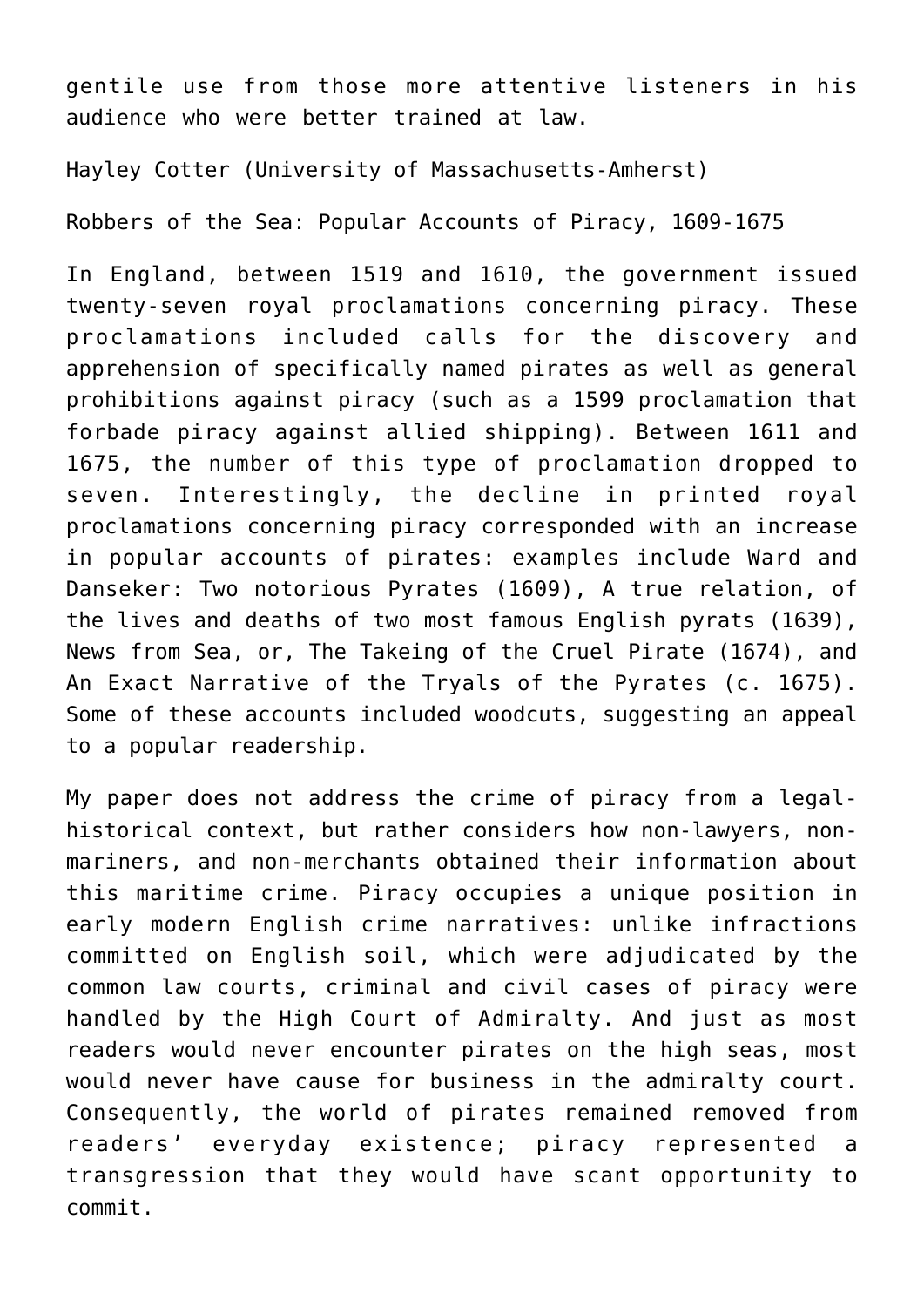Ultimately, my paper considers how, as a genre, a proclamation differs from a "popular account" in the way it conveys information about piracy, and implications of this difference. It considers these popular accounts as the offspring of the royal proclamation, one that both supplanted and transformed the government document, and traces this genealogy by analyzing distribution (from publicly displayed to privately purchased), form (from official government document to commercial text) and content (from unembellished facts to sensational narrative). It also ponders how the illustrations in certain popular accounts act as an additional means of theorizing early modern piracy.

Jasmin Cyril (Benedict College)

Display and Ornament: Carlo Crivelli and the Taste for Islamic Textiles in North Italian Painting

The appearance of Islamic carpets and textiles in North Italian painting represented the entanglement, according to the theories expressed in current scholarship by Brian Catlos, Michael Dietler and the Mediterranean studies community, between the Ottoman empire and the trading cities on the Adriatic. The process of entanglement relates the understanding of exchange and transmission across cultures both diachronically and synchronically. It is the aim of this paper to review and reframe the experience of how North Italian artists included specific examples of Islamic textiles and carpets and the reception of the images in sixteenthcentury Italy. Gentile Bellini made direct contact with the Ottoman east and produced a portrait of Sultan Mehmet II., c. 1480, National Gallery, London. He included a prayer rug, sajjada, in his Madonna and Child Enthroned, National Gallery, London, 1475-85. The carpets are identified as a Para-Mamluk carpet and an "Ushak" re-entrant prayer rugs.. Carlo Crivelli, Venetian painter who travelled broadly in the Veneto and Marches, had access to trading contacts and luxurious fabrics and textiles. This is confirmed in his paintings as he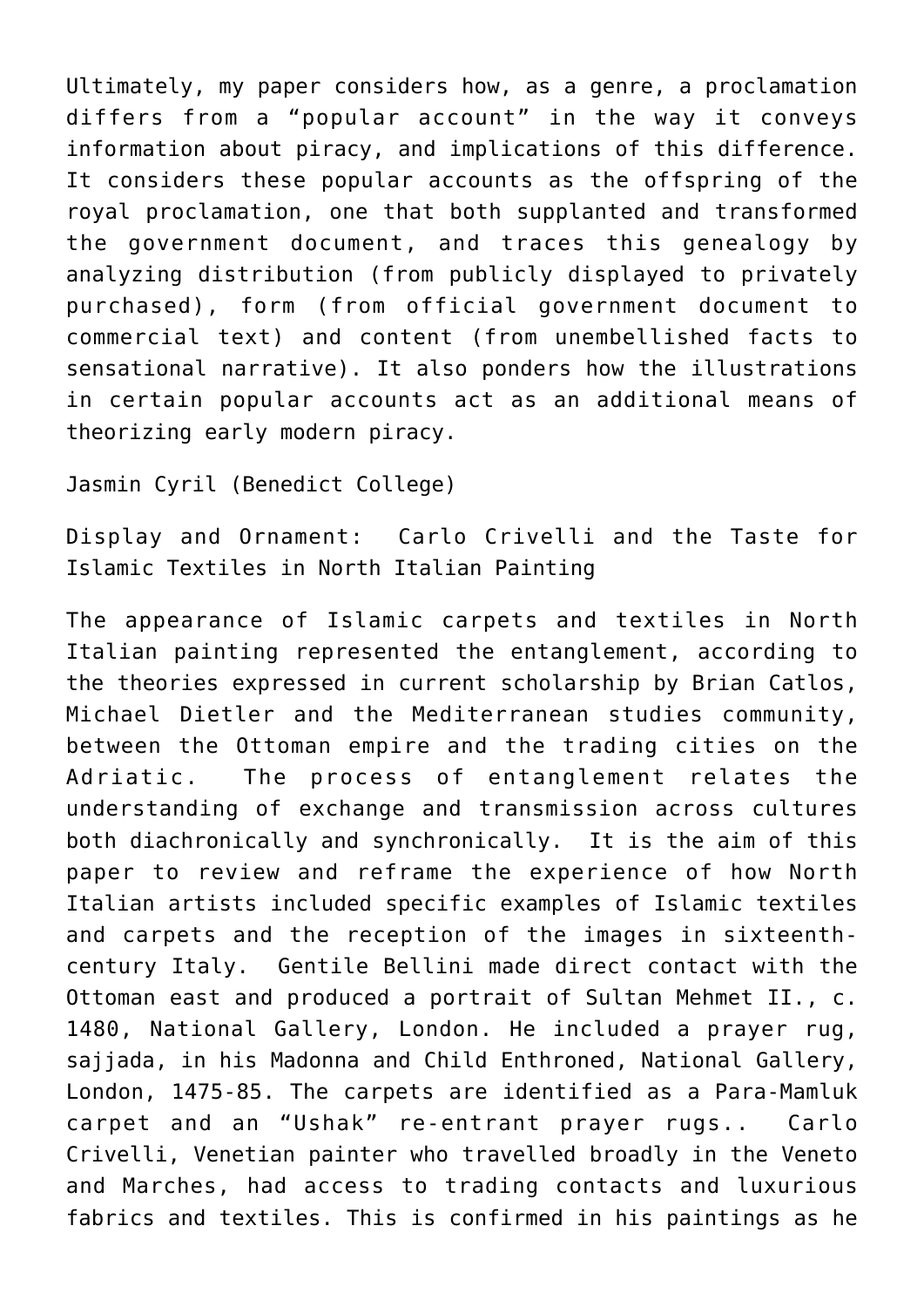rendered those sumptuous and visually tactile quality in the paintings. He used gold leaf, sgraffito, pastiglia and metal stamps to relay the depth and richness of those complex and lush textiles. In the Annunciation with St. Emidius, 1486, National Gallery London, the three Islamic carpets alone are indicative of this obsession, however the brocades and silk textiles in the robes of the participants and interior domestic scene rival those in splendor. Crivelli's St. Mary Magdalene, 1480, Rijksmuseum, Amsterdam is a paean to his attraction to surface texture, pattern and luxury derived from Islamic sources. It will be suggested here that the inclusion of silk, brocade and luxurious rugs signified the ongoing exchange and construction of cultural memory bonds between the Ottoman empire and the Adriatic communities in Italy.

[Patrick Delehanty \(University of California, Berkeley\)](https://english.berkeley.edu/users/460)

Marvell's Mower Poems: Between Labor and History

This paper examines Andrew Marvell's mower poems, with a keen focus on "Damon the Mower," and their representation of the figure of the laborer. While Marvell critics like Rosemary Kegl have done much to argue for the mower as representative of an emerging class of displaced wage laborers, this literature has not gone far enough in its consideration of the social being of the wage laborer as Marvell represents it.

Rather than focusing on the nature of the mower's labor, I intend to focus on the nature of the mower as laborer. As such, this paper purports to examine the mower's relationship to history. This relationship, I argue, emerges in a double register. Firstly, I claim that the mower as a character is unable, often comically, as in the case of the defanged snake and his eventual "fall" in "Damon the Mower," to recognize the historical associations his actions bear. In both examples, Damon fails to recognize the biblical precedents his actions suggest. Here, through a brief comparison to the character of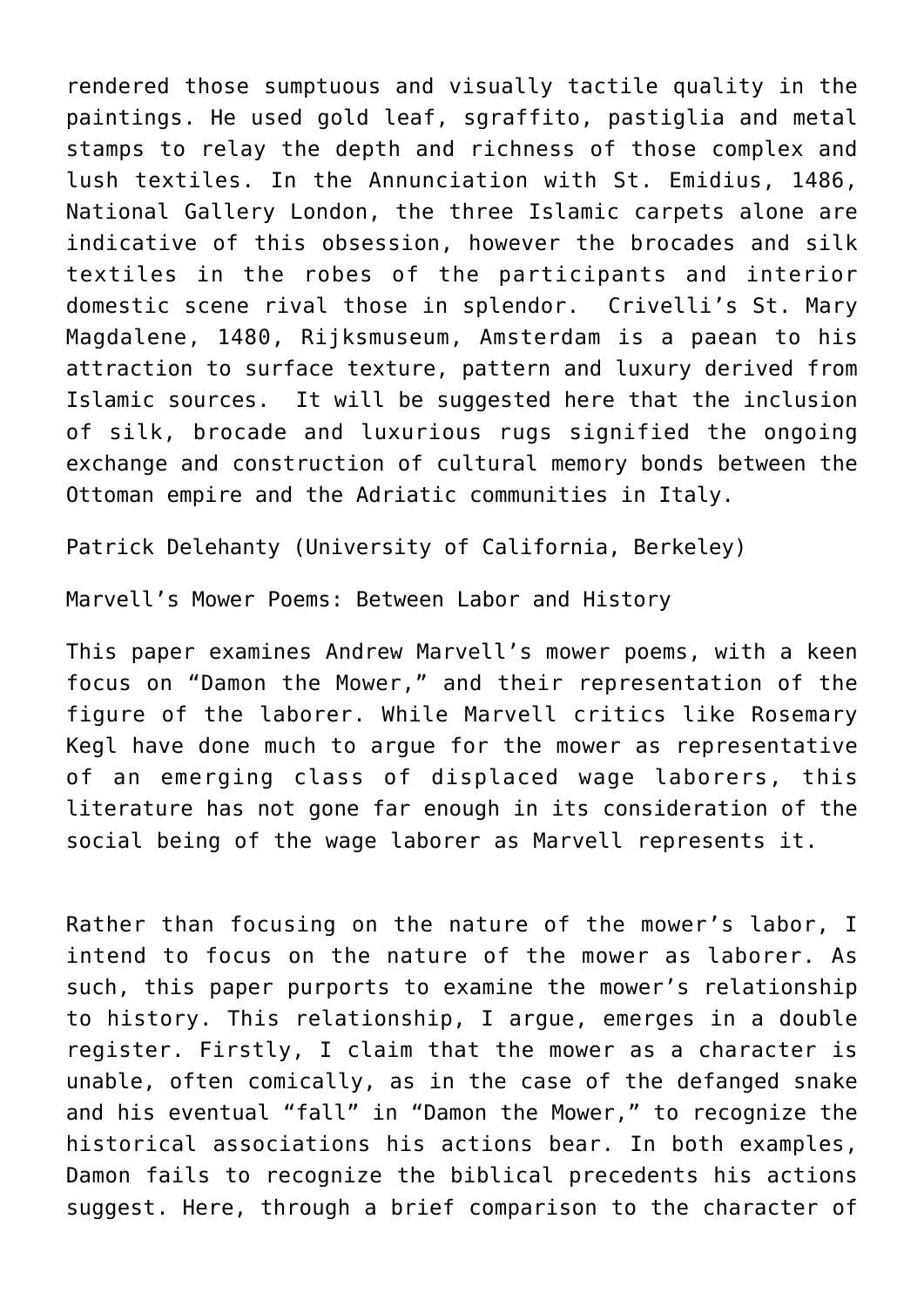Thestylis in "Upon Appleton House," who happily accepts the narrator's linking of her labor to a Biblical precedent, I show how the mower's itinerancy as a worker yields an inability to form a historical consciousness, unlike Thestylis, who, as a worker rooted in the Appleton estate, is able to form that consciousness easily.

Secondly, I argue that the way the poems are written enacts this same structure, as they take on many of the tropes of pastoral poetry, even while they constantly undermine them and unfold as poems that are outside the typical generic confines of pastoral. Through this logic of alluding to and invoking a past tradition only to continually disavow it, Marvell's poems seek to engender in their reader the same instability represented in the figure of the mower. This dual inability to connect the past and the present, I conclude, is emblematic of an aristocratic reaction against the rise of wage-labor. Rather than being purely nostalgic, however, as an idyllic pastoral might be, Marvell's poems are attuned to the material processes of labor throughout.

Amy Drake (Independent Scholar)

Theater Closure in the Seventeenth-Century and Today: Remaining Relevant Then and Now

My research explores the parallels between the closing of the theaters in England from 1642 to 1660 and the closing of Broadway, regional, and city theaters during the Covid-19 pandemic. As a playwright, my colleagues and I have had to find ways of keeping out work in view of our audiences and stay relevant in our field, much as playwright of the seventeenth-century had to find ways of adapting to forced closures of theaters. Although the circumstances vary, the struggle is much the same. The one constant is that they, and we, must keep writing. My presentation will discuss the Zoom phenomenon in presenting plays. I have had my work in four Zoom events in the last few months. As I will discuss, this is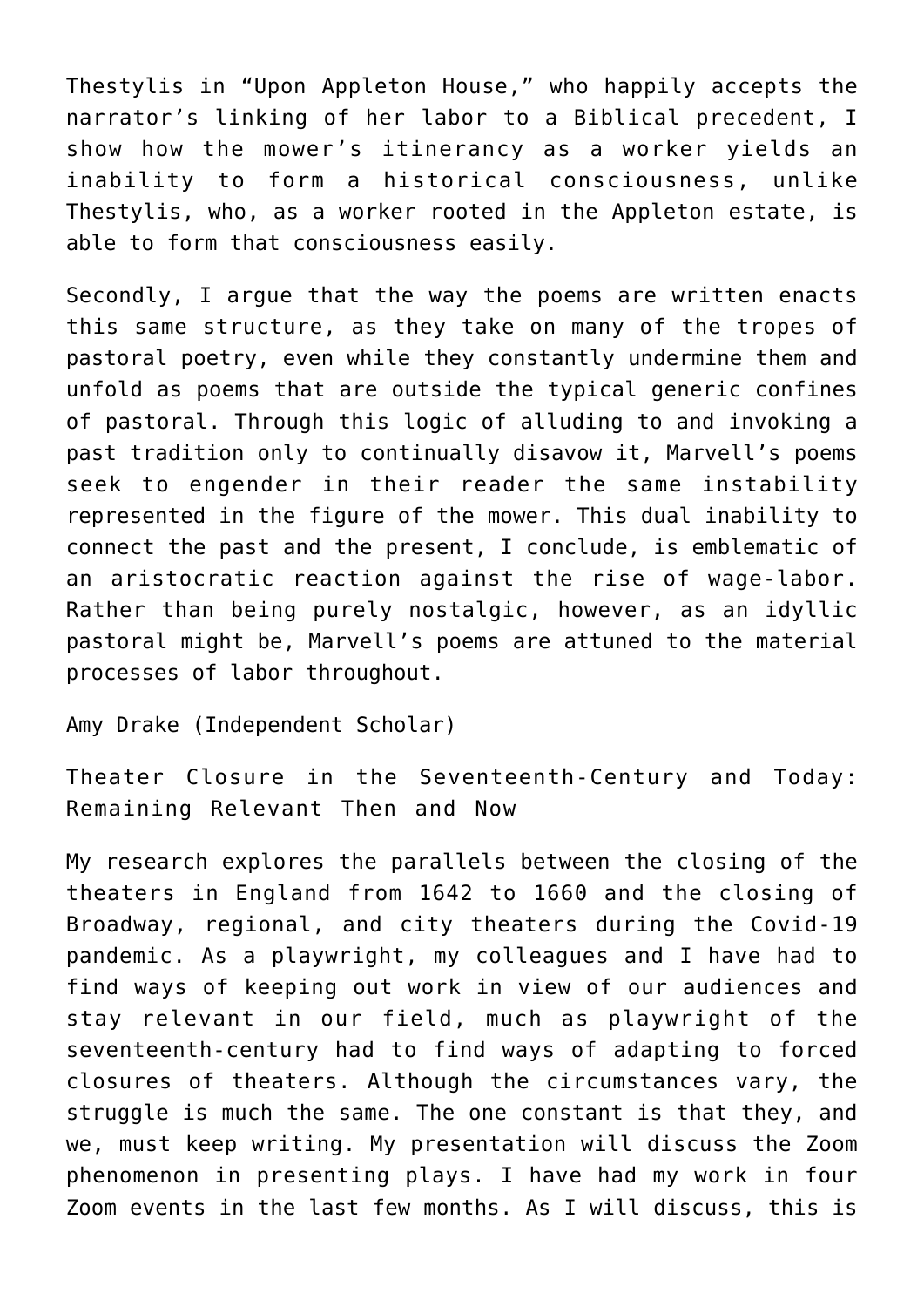not an ideal solution for the lack of live theater, is does provide an outlet for the creative arts and content for audiences struggling with isolation.

One of the great differences between the seventeenth-century closure theater and today's lockdown, is that in the earlier era the mere presentation of theater was a criminal offense. Today, we are contained by mandates disallowing gatherings of actors, techs, and the public to prevent the spread of the virus. Theater may not be against the law, but the stakes preventing public events are much higher in that they could be deadly.

The common factor between both closures is that playwrights continued writing. In the seventeenth-century there was a resurgence of closet drama, plays written by the upper class, typically women, to be read to a select circle in the privacy of their chambers and published discretely. Playwrights today continue to write, seeking to find an online audience which could be far wider than could be allowed into any standard theater.

One thing is certain—we will eventually emerge from the pandemic and theaters will reopen as they did historically. What that theatrical landscape will look like remains to be seen. This and similar topics will be covered in my forthcoming book on theater.

[Susan Dunn-Hensley \(Wheaton College\)](https://www.wheaton.edu/academics/faculty/susan-dunn-hensley/)

Sexual Violence, Politics, and the Queenship in *Titus Andronicus* and "The Rape of Lucrece"

Garthine Walker argues that rape has a history, and, to understand any particular instance of rape, we must consider its historical context. I would argue that representations of rape and sexual violence also have a history and stem from particular social contexts. With this argument in mind, this paper will examine representations of rape in Shakespeare's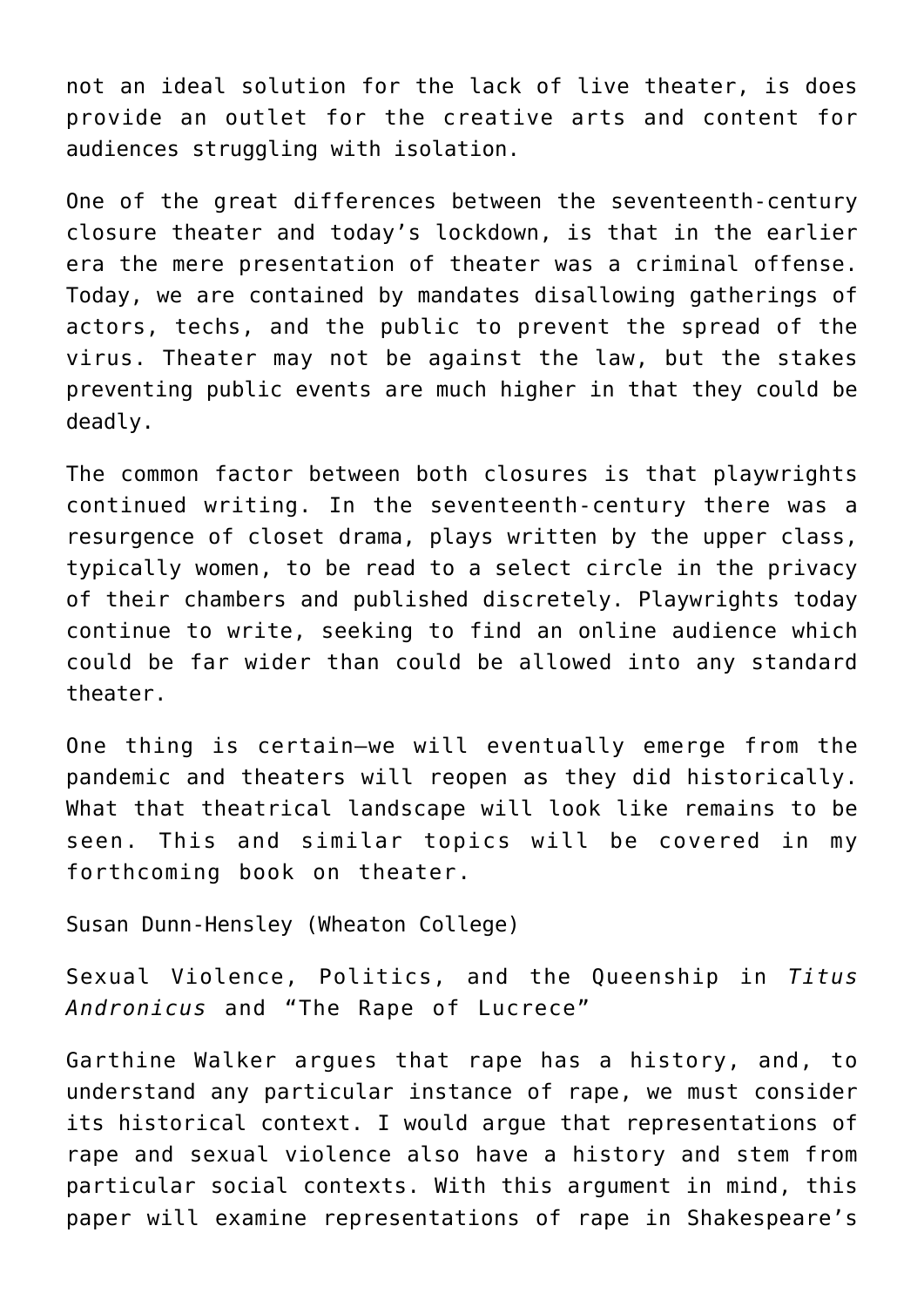Titus Andronicus and "The Rape of Lucrece" in order to consider how the political and social context of the late 1580s and early 1590s influences representations of sexual violence in these works. The paper will focus on two significant late sixteenth-century anxieties: fear of England's vulnerability to invasion and unease about female rule. Writers and artists conflated the body of Elizabeth I with the realm; her virginal body suggesting the inviolability of the nation. Titus and "Lucrece" present the violation of Roman matrons whose bodies are in meaningful ways conflated with land and state. The paper considers this anxiety about invasion from foreign powers, as well as agents of the Pope. It also examines continuing anxiety about female rule through a consideration of Tamora's role in spurring on of her sons to rape Lavinia, an act which confirms stereotypes about the dangers of powerful women.

Jennifer Ehlert (Salve Regina University)

Restless Spirit: Jean Paul Richter's Assessment of the Painting Scenes from the tale of Ginevra Degli Almieri and Antonio Rondinelli (c.1540)

In the 1895 exhibit catalog for London's Royal Academy of Arts Winter Exhibition of Old Masters, art historian and collector Jean Paul Richter lists a painting as Scenes from the tale of Ginevra Degli Almieri and Antonio Rondinelli. He dates the painting to circa 1540, attributing it the "German School." It is now loosely attributed to Hans Schaufelein. At the time of the exhibit, the Renaissance legend of Ginevra degli Almieri was enjoying a huge resurgence throughout Italy, Britain, the United States, and elsewhere. However, despite Richter's claim that this oil-on-wood panel relates to the popular tale, his claims merit scrutiny as the image presented on the panel, does not follow the visual or literary legacy of the tale.

The novella, La Historia di Ginevra degli'Almieri, penned circa 1550, retells the legend of Ginevra's doomed marriage,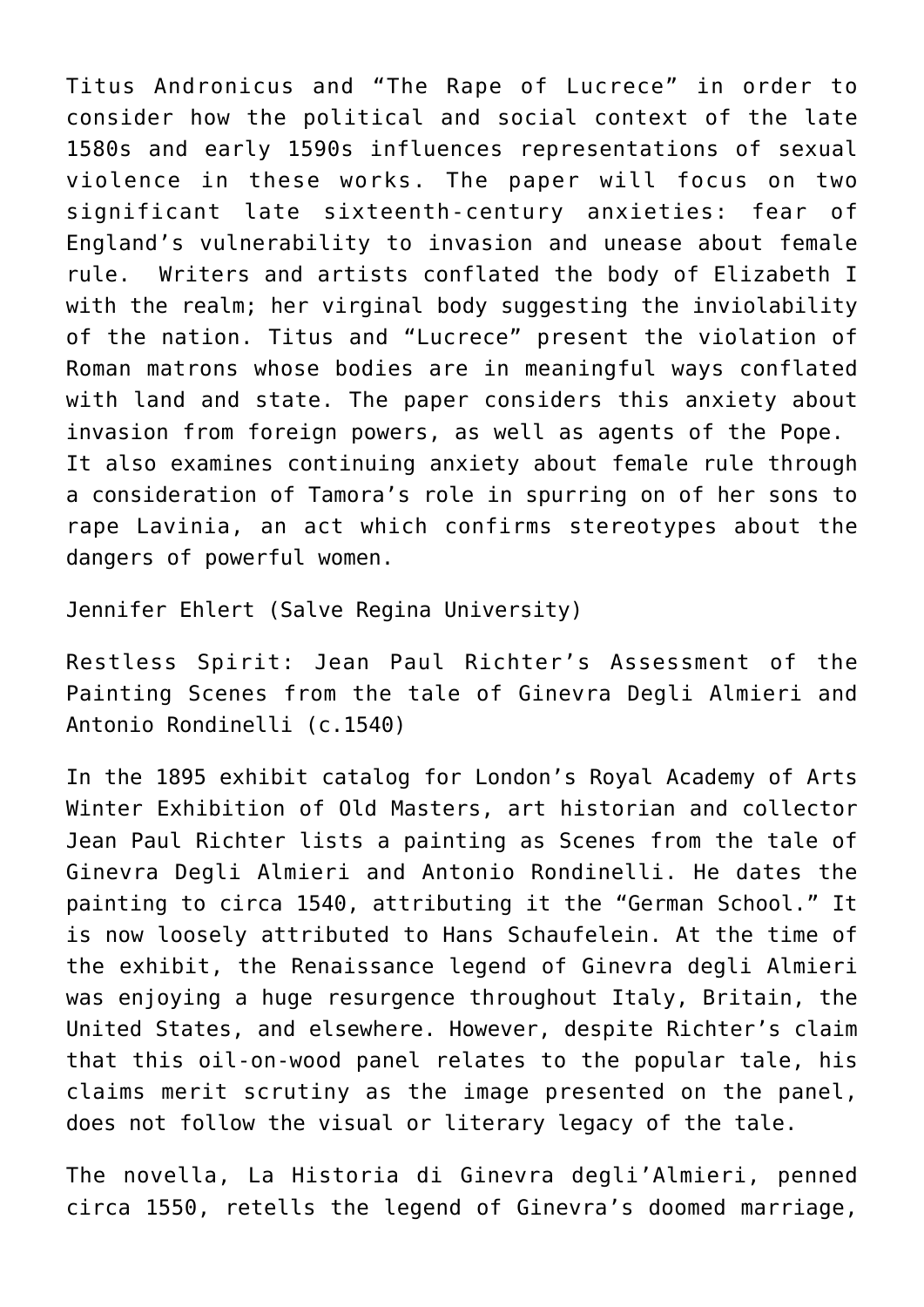her plague-related death, and her resurrection, deep in the tombs of the Florence Cathedral. It remains part of Florentine street culture as tour guides still retell this legend of love's power and God's grace under the shadow of Giotto's campanile.

Published as a chapbook, geared towards tourists and revelers of street festivals, the woodcuts of this legend have received little scholarly merit, despite its continued popularity and inclusion in collector's libraries. By focusing on the woodcuts, which are a combination of original illustrations and some cobbled from other stories, this paper will assess Richter's attribution, to demonstrate that the 1540 panel does not follow other visual representations of the novella, and seems to belong to entirely different legend, possibly Bocaccio's "Legend of Griselda and Gualtieri."

Shepherd Aaron Ellis (The University of Cincinnati)

Dynasty, Interrupted: The Stuart Monarchy, the Protestant Reformation, and Early Nationalism

This paper investigates religious policy in the Stuart monarchy in England, before and after the Interregnum period. Policies from the Interregnum period are also intimately examined. The paper sorts through the philosophy, literature, and laws that address the relationship between the English government and religion. Special attention is paid to the ideas of toleration and religious diversity. In the process, Anglican, Puritan and Catholic theology are explored and connected to ideas of citizenship and early nationalism. I argue that the Puritan Interregnum, and the Glorious Revolution aimed to create a homogenous kingdom-wide religion. This culminated in Anne's legal unification of Great Britain resulted in a self-consciously constructed ideal of Anglican citizens, reinforced by a sense of British national identity. In between this, the reign of the other Stuarts, especially James II, looked to broaden religious toleration, and English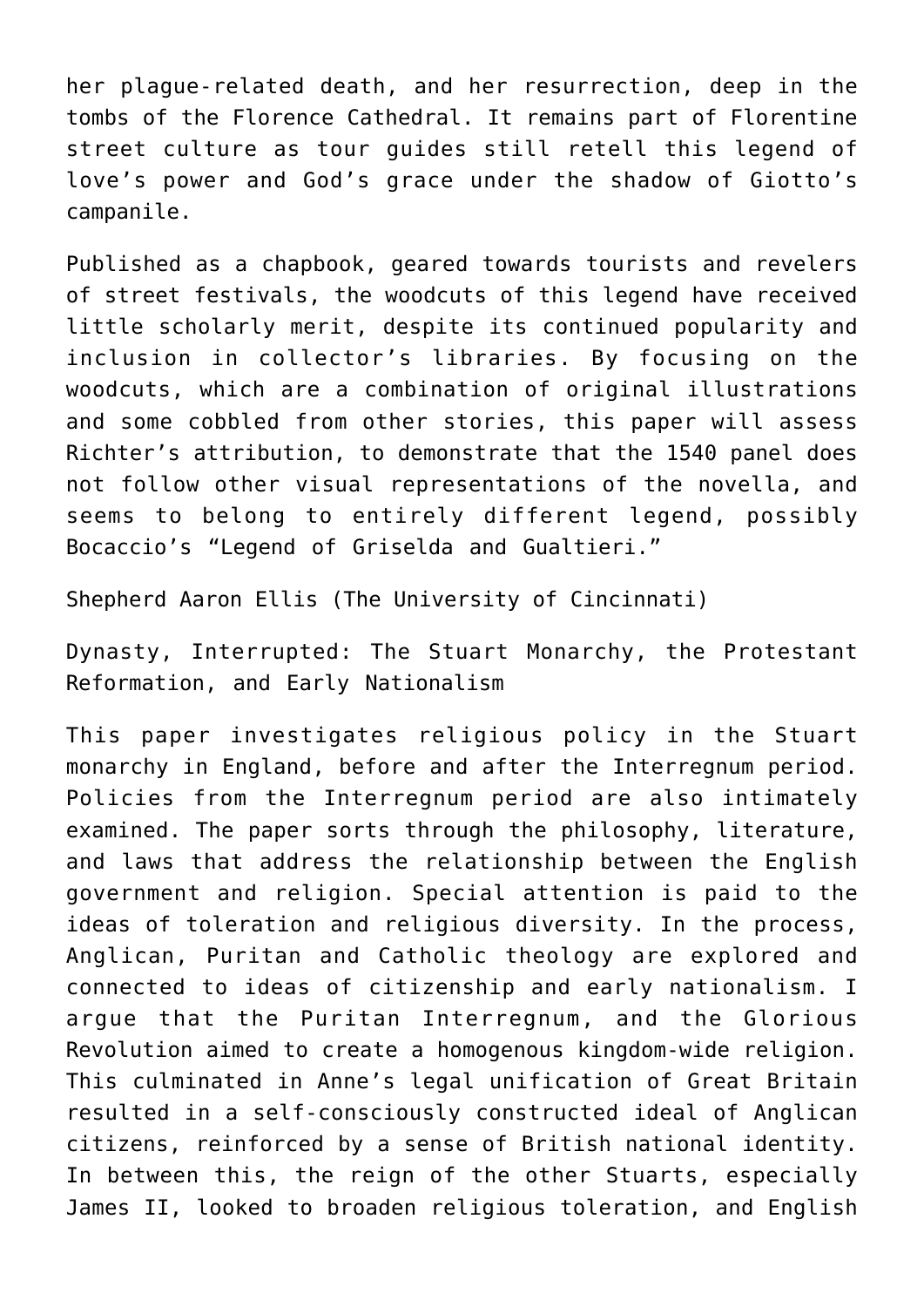identity. While specific religious policy fluctuated, the Stuarts facilitated the last internal battle of the Reformation, and shaped England, and then Great Britain's early national identity.

D. Geoffrey Emerson (University of Alabama)

Reflection and Refraction in Marvell's Poetry and Prose

In his poetry, Andrew Marvell refigures refraction and reflection as distorting, yet often clarifying influences on human vision. In The Rehearsal Transpros'd, however, he primarily uses reflection to illustrate Samuel Parker's flawed representations. By figuring Parker's rhetoric as bent or broken mirrors, Marvell demonstrates not only how optical metaphor determine public discourse, but also how public discourse determines optical principles like reflection and refraction. Opticians and writers alike exert mastery over appearance by manipulating the light in which their audience sees the subject. Marvell, a master of textual optics himself, renders the literal and figurative lines that determine such appearances and, in doing so, demonstrates optical metaphors determine public discourse—dismissing it as mere appearance or claiming it as a faithful rendering or the world.

As Joanna Picciotto and Jane Partner explore, Marvell develops his analogical skills while optics come into focus during the early modern period—culminating in Isaac Newton's aptly titled Opticks (1704), over a quarter century after Marvell's death. Yet, Newton stood on the shoulders of Boyle, Hooke, Huygens, and Grimaldi who were supported by Descartes, Kepler, and della Porta among others. Despite these advancements, their contemporaries often viewed optics with deep skepticism arguing that magnification exacerbated the flaws of human vision rather than, as Hooke suggests, prosthetically correcting them. Both these advancements and their criticisms, however, are depend on metaphors determining the world: the eye becoming a camera obscura (Kepler), and a ray of light a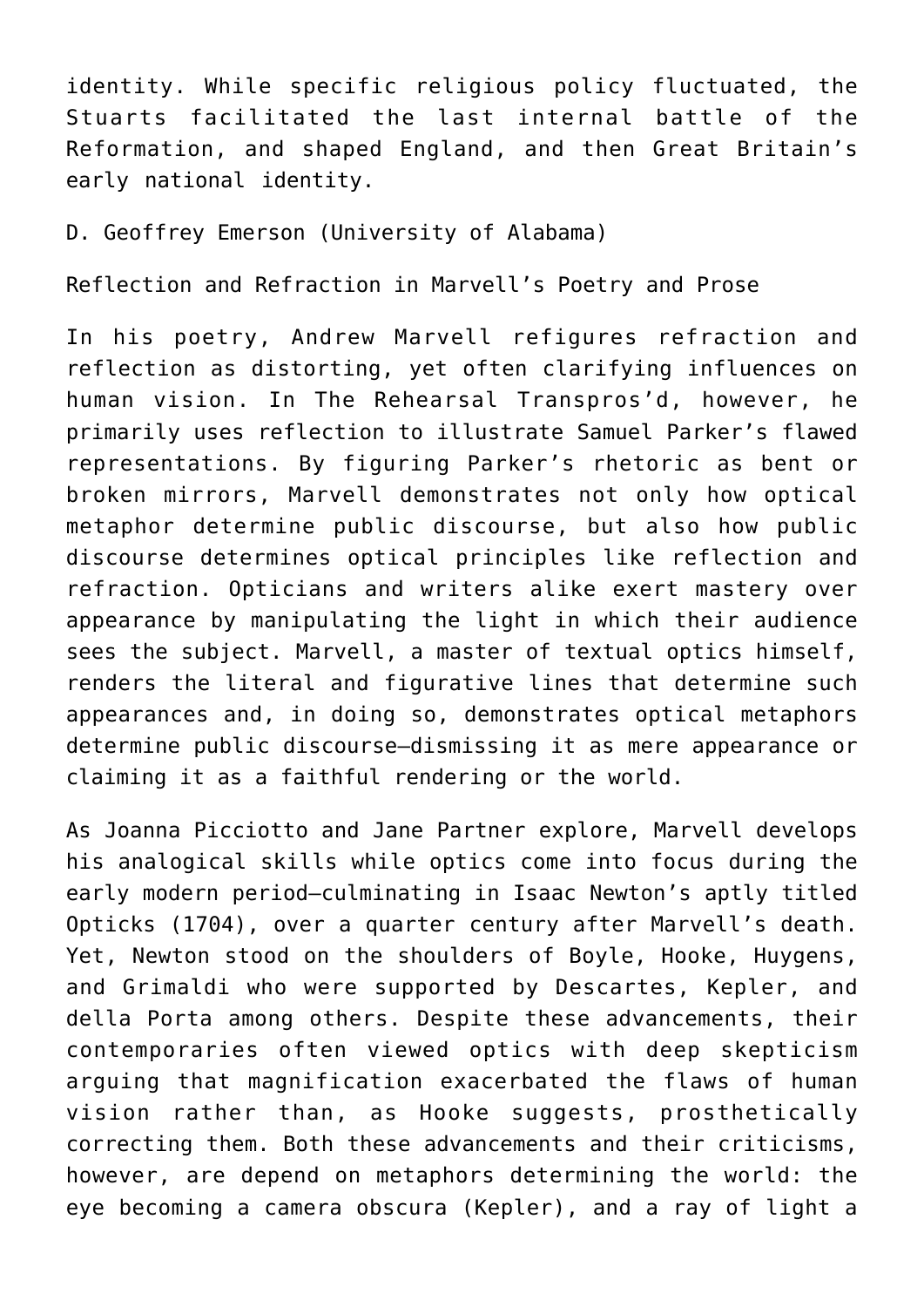tennis ball bouncing on the court (Descartes). The weight of the history of optics and its popular understanding live in the optical metaphors of public discourse.

By reflecting and refracting on both poetry and prose, Marvell distorts and clarifies his subject, sometimes simultaneously. He demonstrates that whether through lenses, water, steel, or language, master over appearance determines public and scientific discourse—indeed, he demonstrates that these spheres are mutually influential. By reconciling the optical images on Marvell's poetry with the bent and broken mirrors of Rehearsal Transpros'd, I argue that Marvell demonstrates not only the value of scientific, but also the value of expertise in form and figure in the early modern period and in our own contemporary moment.

Enrique Fernandez (University of Manitoba)

Performative Gender and Perfunctory Sex in the Dance Macabre and Resurrection of the Flesh

I examine the competing vision of gender and sex as real vs constructed categories in the early modern period through the analysis of their treatment in the imagery of the Dance Macabre and the Resurrection of the Flesh. The imagery of the Dance Macabre reinforces the category of gender by presenting men and women joining the dance in scenarios highly specific to their gender and social position. However, the two categories are parodied by the dance-leading genderless skeletons who mimic the gender and position of the living by donning fool-like attires in the tradition of carnival and crossdressing. The living are parodied as an unstable aggregate of parts, like the skeleton made up of loosely attached bones, in which gender and class are ridiculed as mere props.

In the images of the Resurrection of the Flesh, skeletons coming out of the tomb are re-fleshed according to their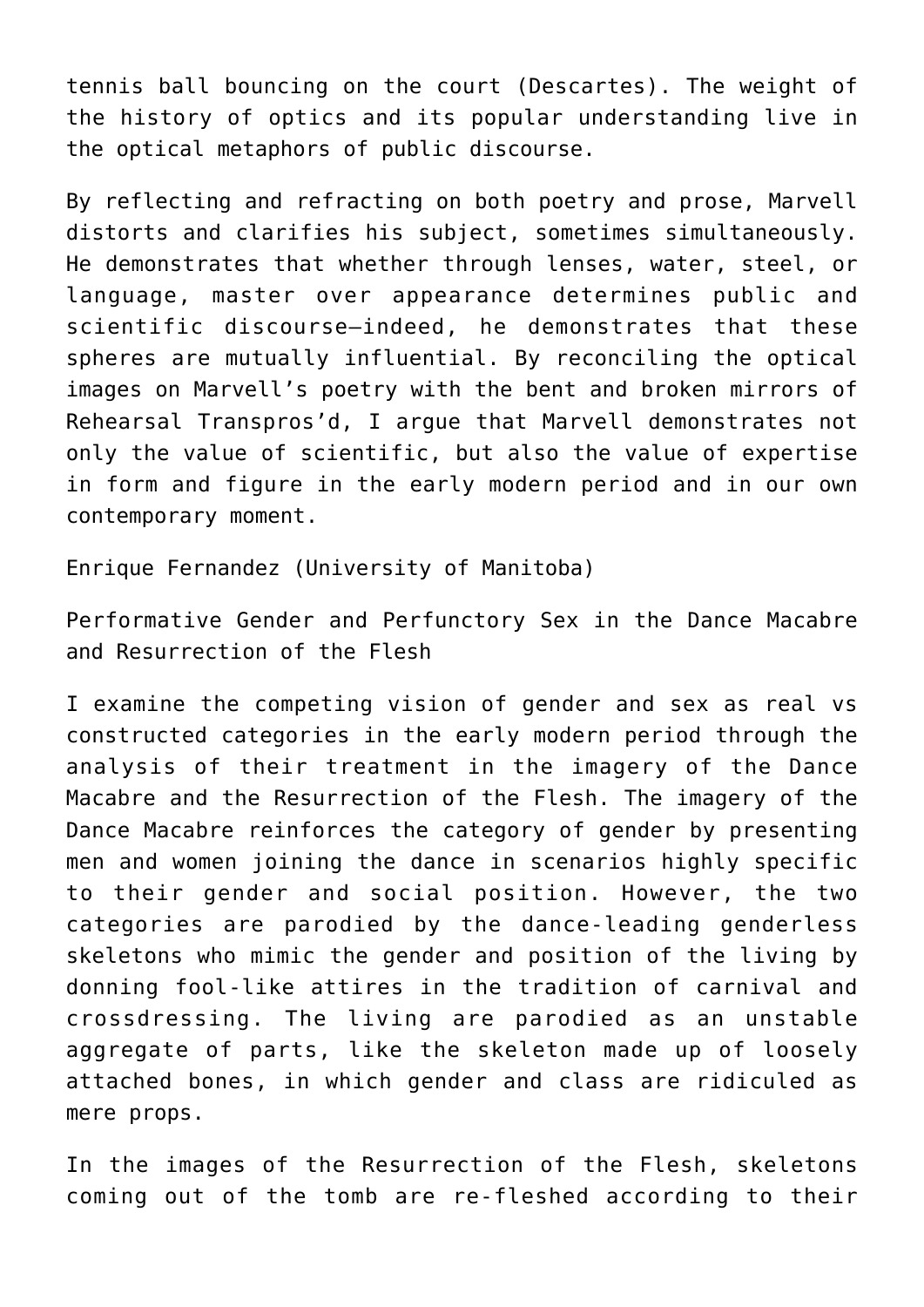previous sexual identities and become young, attractive naked bodies. Later, the saved ones are redressed across gender lines upon reaching heaven, while those gone to hell remain naked. However, this re-attribution of sexed flesh and gendered clothing lacks any purpose in their new lives. In hell, naked males and female are in communal scenarios that, in spite of resembling orgiastic cesspools, ban all possibility of sexual activity or procreation. Bodies and especially sexual organs only serve as mere loci of punishment by the devils. In heaven, the sexual differentiation becomes also purposeless since all the saved, even if attired and occasionally separated according gender lines, are eternally entranced in static adoration of the Creator and without interaction among themselves. As hell as in heaven, in spite of the previous re-fleshing and redressing according to sex and gender divides, sexual activity and gender roles are deprived of any meaning. As with gender in the Dance Macabre, sex differentiation is represented but neutralized through a higher-level discourse.

Gabriel Fernandez (The Catholic University of America)

"'See Better': Shakespeare's Conception of *King Lear* through King David"

When looking at Shakespeare and religion, the task of categorizing The Bard to any sort of non-secular affiliation appears to be a daunting endeavor. To many scholars and critics, Shakespeare maintains throughout his oeuvre a "heterogeneous, protean theological-philosophical set of positions," which is, ultimately, indivisible from his works. However, this particular argument does not consider Shakespeare's "calculations of conception," as I term it; in other words, when plays are considered on an individual basis, a different tale begins to unfold. For example, when entering the dysfunctional and stiflingly pungent "pagan" world of King Lear, one begins to witness the slow unraveling and deterioration of most, if not all, of the character's souls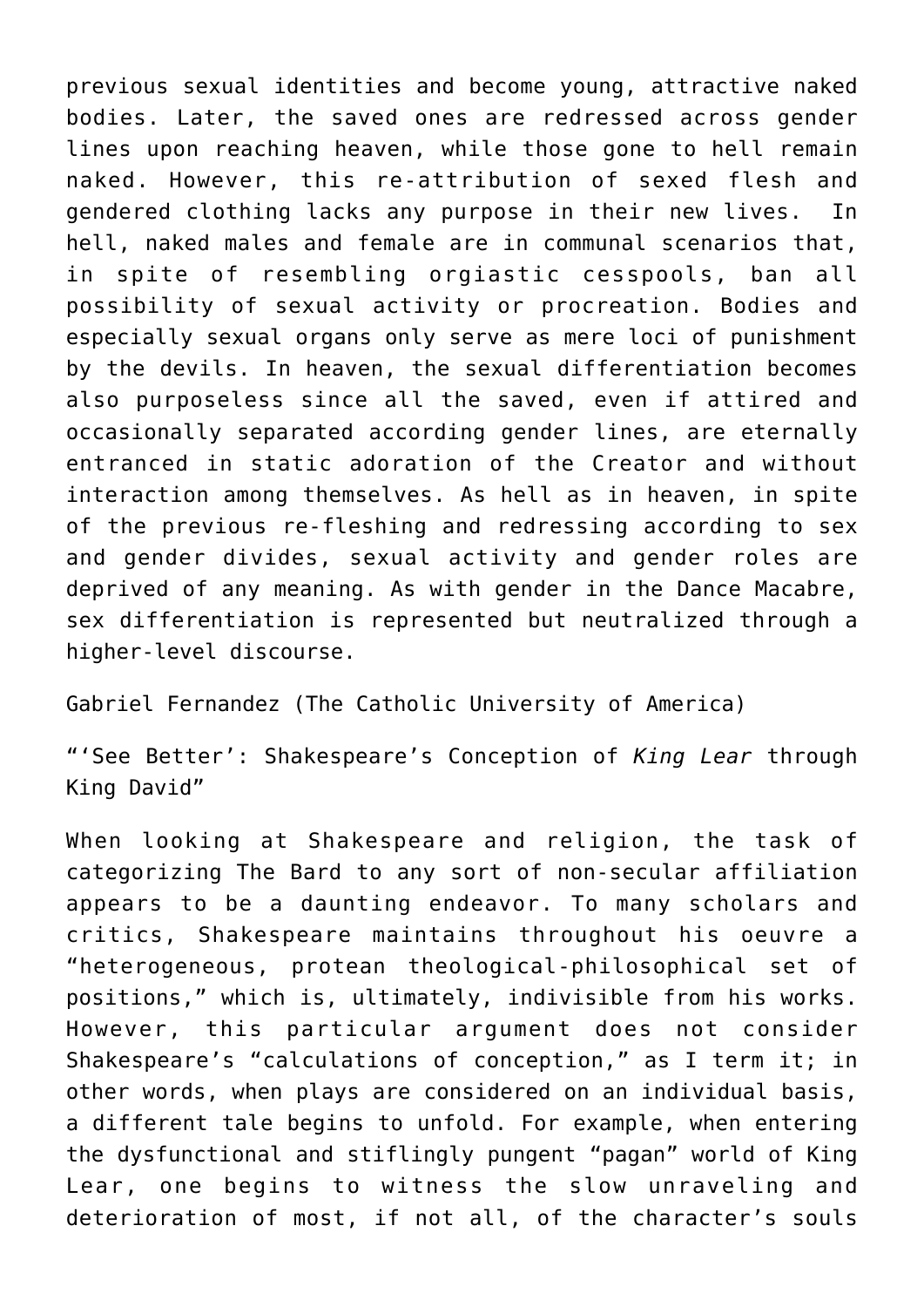and forces of beings because of, what many term, the "godless nihilism" of the play: "Nothing can come of nothing." One is required to "speak again" to postulate, to form, to morph together, even to grasp closely any form of elemental gravitas that will lead to some sort of relative purpose of being. As the play begins its slow, sinking spiral of delusion and loss, one begins to see the play's moment of irreversible stasis arrive when Lear is told to "see better" by the loyal and "prophetic" Kent. In a direct parallel from the story of King David, the prophet Nathan, through the means of a parable, informs David of the same, to "see better." In short, this example being just one, Shakespeare implicitly alludes to and implies that his version of King Lear is also his version of the Biblical King David – kings and rulers lost within the opaque hubris of their own existence who are forced to suffer the ultimate penalty, as Nathan states the YHWH's words, "Out of your own household I am going to bring calamity on you." When considering Shakespeare's full "pagan" story of King Lear, the shadows and detritus of King David in the Hebrew Scriptures ring forth a clarion call of similarity of spirit and penurious loss of purpose of being.

[Kit Freeman \(Loyola University Chicago\)](https://www.luc.edu/writing/ourteam/graduatetutors/anchorprofiles/kitfreeman/)

A Bodily Hell: Contagion in The Spanish Tragedy

In The Spanish Tragedy, passion acts as a root cause of death, which, in turn, creates a "plague" like setting for the characters in the play. As the play unfolds in the first scene, we see fits of passion from many characters that lead to acts of revenge and ultimately death. Because passion, and in Shakespearean England, 'spirits' infect the characters' rationale, the plague that runs through the play is both physical and mental. This then leads to my analysis of the play from a mental health perspective and how touch facilitates contagion of revenge and anxiety, ultimately allowing the play to be a quintessential picture of the decline of mental health due to an uncontrollable physical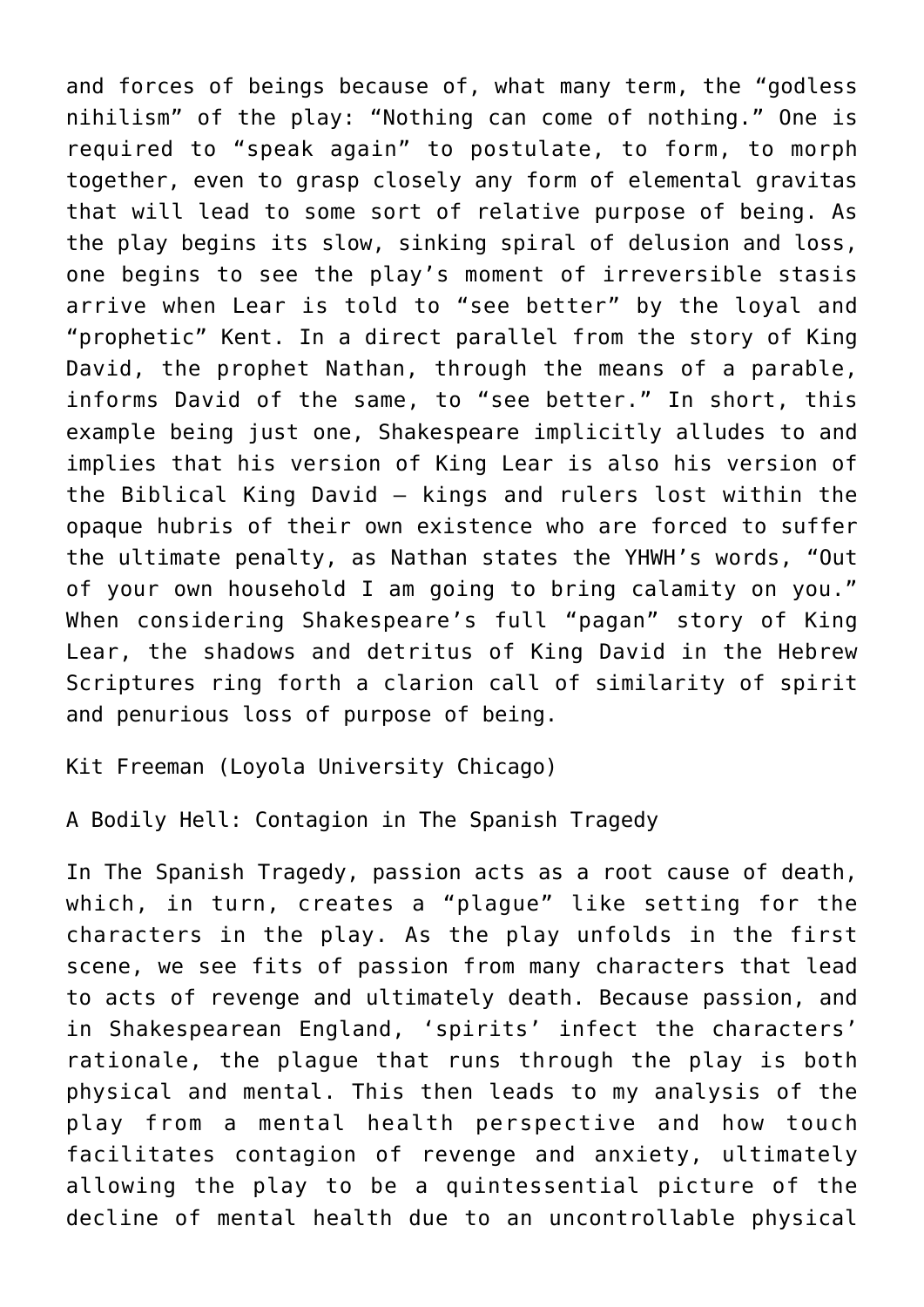attack on the body.

[Erich Freiberger \(Jacksonville University\)](https://www.ju.edu/directory/erich-freiberger.php)

On Acting in *Hamlet* and Plato's *Sophist*, *Statesman*, *Republic*, and *Laws*

Rhodri Lewis' Hamlet and the Vision of Darkness argues that the pervasive venatorial imagery in Hamlet "serves to utterly discredit Cicero's moral philosophy" (102). Rather than reading these references to hunting as a critique of Cicero's tired and shop-worn humanist morality, this paper reads the venatorial references that Lewis so astutely hunts down in terms of the trope of the sophist as hunter and hunted in Plato's Sophist. Cicero's analysis of "the knavery that masks itself as wisdom," (de Officiis, 3.72), and his entire account of personation is closely connected to this trope. I argue that the play's depiction of acting is intimately connected with Plato's depiction of acting and that these references show that Hamlet is less a critique of Cicero, than it is an attempt to show Hamlet and the players as figures for a wisdom that wears the mask of knavery in a way that closely follows Plato's use of the trope of acting. Through an analysis of the repeated appearances of this trope in the Sophist, Statesman, and Republic, and Laws. I argue that the play appeals to the imagery of hunting and acting less to disparage an exhausted Humanist morality, than to present Hamlet and the tragedians as more worthy of ruling than Claudius by virtue of their superior grasp of dialectic. This suggests that contrary to expectation, that the play is structured to display character, or "that within which passeth show," as superior to external appearance in a way that that suggests that Hamlet is inverting Plato's apparent critique of tragedy to make the display of ideas and virtue, or the philosopher's thought and character into the central unifying theme of his tragedy.

[Patricia Garcia \(University of Texas at Austin\)](https://liberalarts.utexas.edu/english/faculty/pmg574)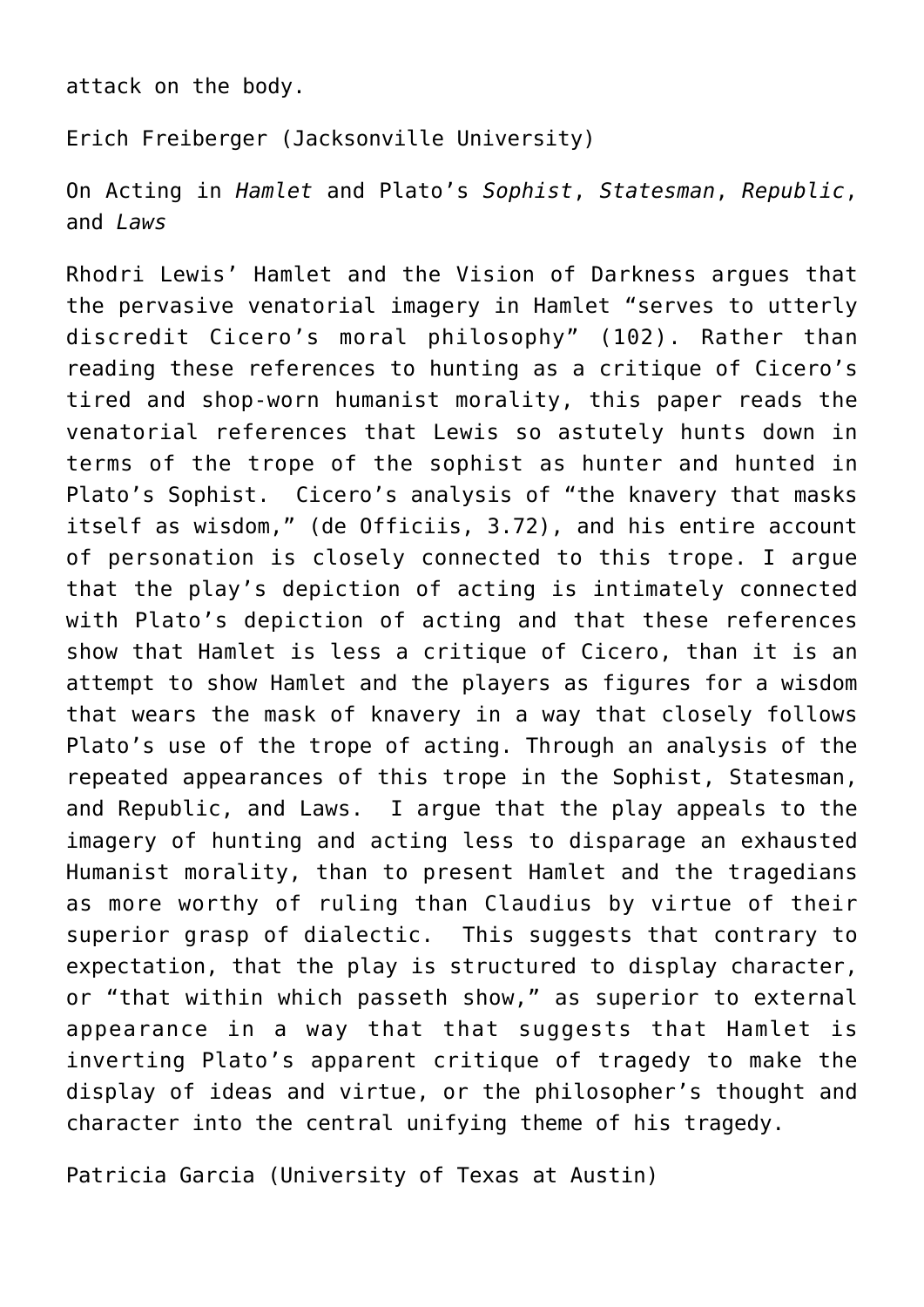"O how I rejoice! More women!": Sisterhood in John Dryden and William D'Avenant's revisioning of Shakepeare's The Tempest

In 1667, John Dryden and William D'Avenant, revisited Shakespeare's The Tempest to re-tell this story with the songs and sentiments of the Restoration period from its comic style to the political satire of establishing and maintaining governments. This version was extremely popular, resulting in an even more successful operatic adaptation in 1674 that was the standard version of the play audience saw until a return to the original in the 1830's. What is an especially interesting change in this version is the addition of Dorinda, Miranda's sister along with her love interest: Hippolito, the orphaned duke of Mantua, Prosporo's ward whom arrived on the island with them and yet is raised in isolation. For these two daughters of Prospero, the chance to bond over their isolated upbringing, their devotion and frustration for their father, and their intrigue over the concept of a "man" complicates their growing sense of independence and agency, particularly for Miranda. Dorinda is the more comical and naïve of the two girls, offering Miranda yet another chance to show her compassionate nature for her and for the men they encounter on the island. As these women work to understand love, passion, and the rituals of courtship, their own sisterhood bonds, especially for Miranda and Dorinda, become lost. Fearing that her sister has affection for her beloved, each decries to never again share a bed with her sister who has betrayed her. Even as the play moves towards its conclusion of happy and multiple marriages, the sisters recognize that while they may be reconciled, their fate lies in the beds of their husbands. This essay will examine how Shakespeare's isolation of Miranda in the original version places her within the traditional social constructions of courtship and marriage and how, even with the joyful addition of "more women," this newer version subscribes to similar views. What role do female relationships thus play in The Tempest, and how does they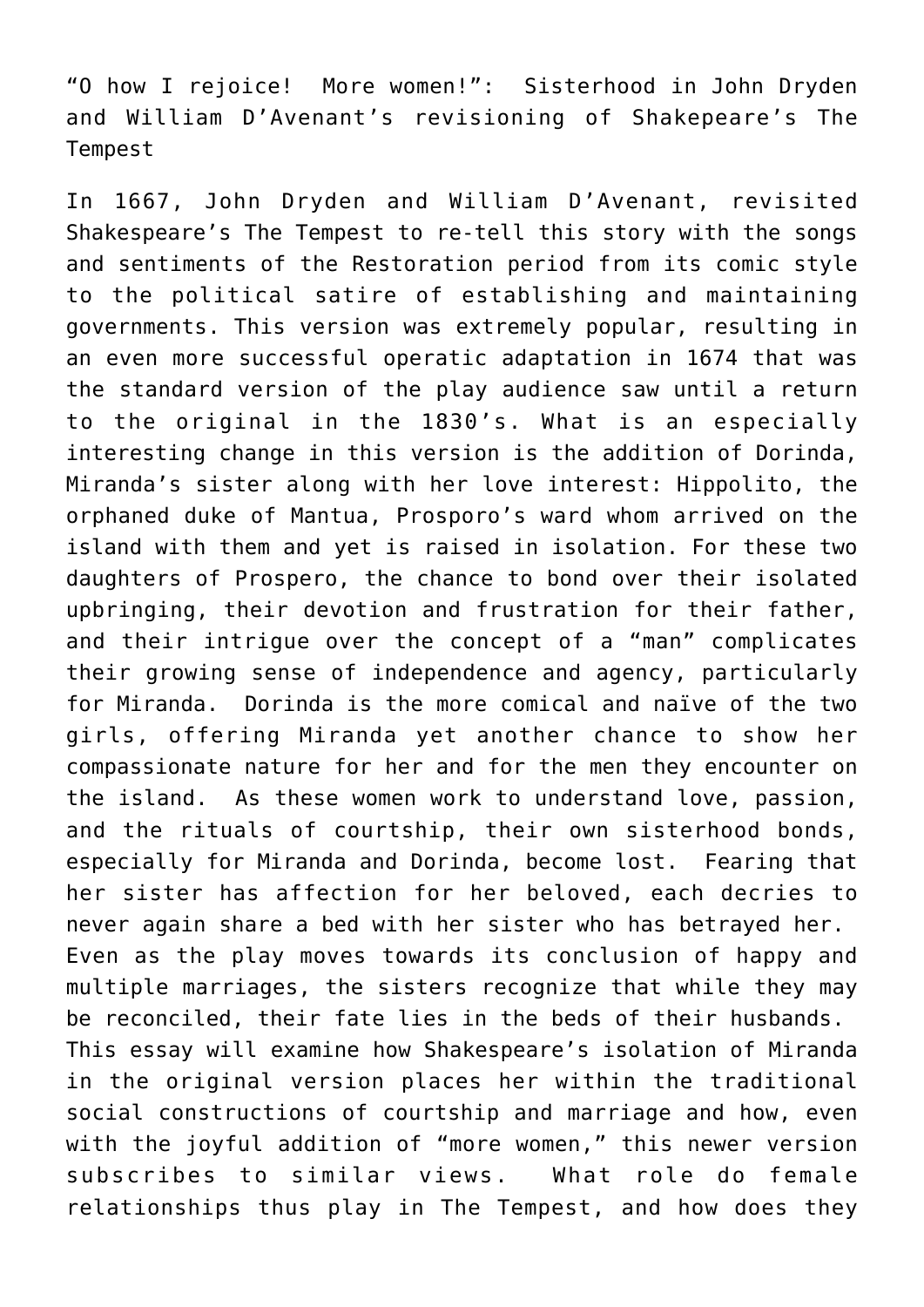contribute to its views of marriage and the state?

Wesley Garey (Baylor University)

"In every leaf, lectures of Providence": Lucy Hutchinson, Natural Theology, and the Emblem-Book Tradition

Throughout her biblical poem, Order and Disorder, the seventeenth-century Puritan poet Lucy Hutchinson (1620-1681) retells the Genesis narrative, meditating on its spiritual meanings while engaging in nuanced ways with secular poetic genres, including romance, heroic epic, and Lucretian philosophical epic. Although Order and Disorder lacks any illustrations, Hutchinson's paraphrase of the Genesis creation account frequently draws on language associated with the early modern emblem book tradition. Specifically, she often refers to objects, creatures, and phenomena in nature as if they are "emblems"—visual images charged with allegorical significance—that seventeenth-century readers encountered in multimodal devotional emblem books such as Francis Quarles's popular 1635 Emblemes (O&D 2.97).

Although Hutchinson's modern readers have noted her emblems in passing, this topic has received surprisingly little sustained discussion from scholars. Drawing on evidence from Hutchinson's Genesis paraphrase and her recently published theological texts, I argue that Hutchinson participates in a specifically Reformed tradition of natural theology also found in writings by the Reformed theologians John Calvin and John Owen, whose works Hutchinson carefully read, annotated, and, in Owen's case, translated into English. However, unlike Calvin and Owen, Hutchinson's biblical epic uses specifically emblematic language to describe the natural world. In particular, as Hutchinson uses her emblems to teach her readers how to understand the "lectures" and "lessons" found in nature, she deploys interpretive strategies that have significant functional similarities to medieval allegorical hermeneutics (2.91, 2.295). Although Protestant hermeneutics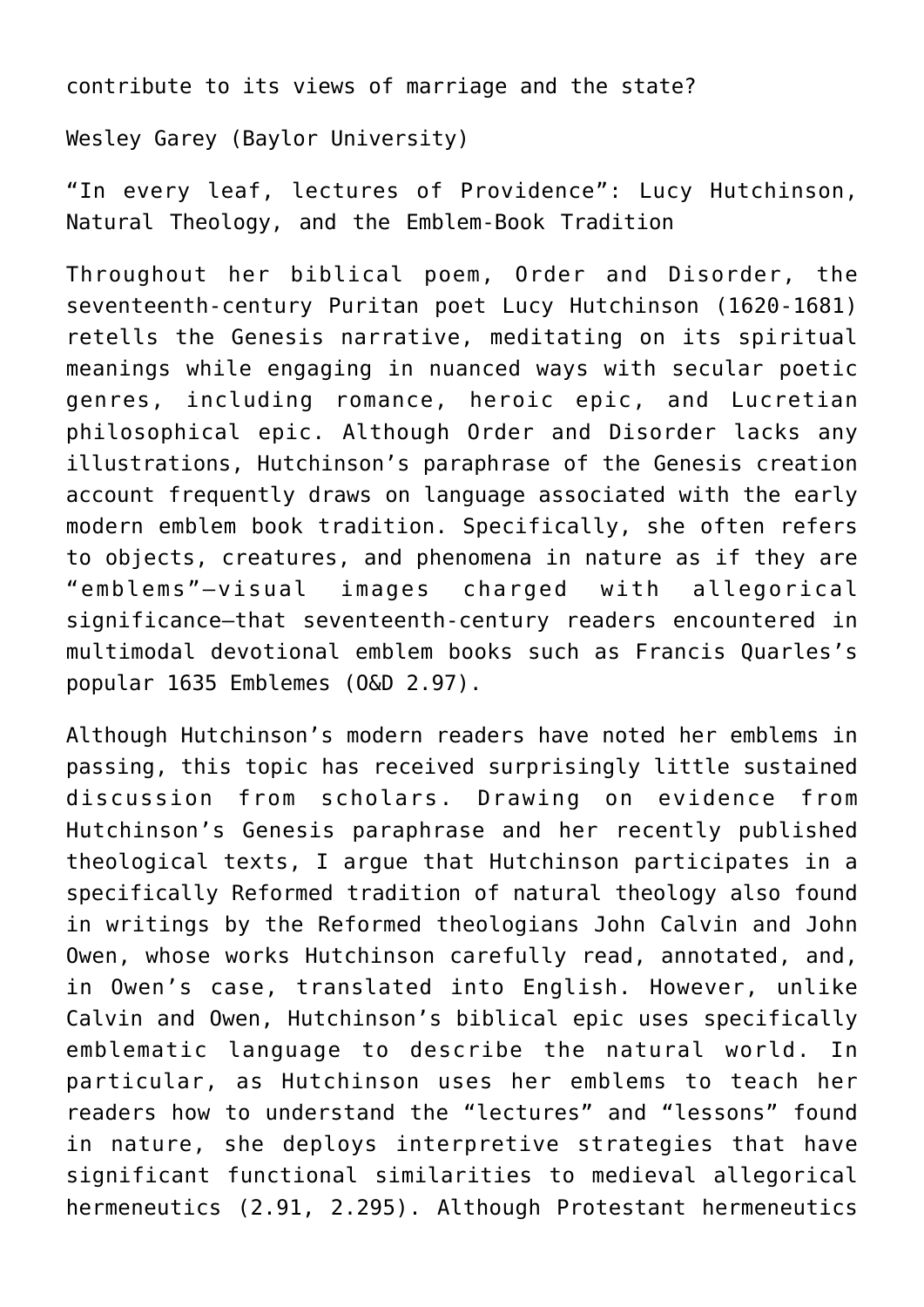has often been seen as focused on literal and typological readings of scripture, rather than "allegorical" ones, Hutchinson's emblems frequently offer moral and eschatological readings that are strikingly reminiscent of medieval allegory. Hutchinson's Reformed emblems thus show how early modern Protestant exegesis—even if opposed to allegorical hermeneutics in theory—might be quite allegorical in practice, both in terms of interpreting scripture and the natural world.

[Alex Garganigo \(Austin College\)](https://www.austincollege.edu/alex-garganigo/)

Worlds Enough and Time: The Fantastic Afterlives of "To His Coy Mistress"

Reception studies of Marvell have examined his political and high cultural legacy but neglected comparatively low cultural prose genres such as science fiction and fantasy. Between 1950 and 2020, "To His Coy Mistress" was by far his most influential work in these realms, generating some 30 titles—two of them including Marvell's name, one making him a character in the story. Most treat the poem as a romance in embryo, in which sublimely vast scales of time and space subtend the adventures, separations, and reunions of loved ones. The Coy Mistress is understood to give in.

Christy Gordon Baty (University of Nebraska, Kearney) and Erin Harvey Moody (University of Glascow)

Elizabethan Embroidery: Gloriana's Gifts and the Power of the Needle

In the Elizabethan court, gifts were not only highly valued, they were an important vehicle to create relationships, cement mutual obligations, and open up financial opportunities. In this era, when needlework was considered art, embroidered items elevated gift giving to a new level. Bess of Hardwick used embroidered gifts to secure placements at court. Princess Elizabeth used her needlework to secure favor with her mercurial father and new stepmother. Mary, Queen of Scots,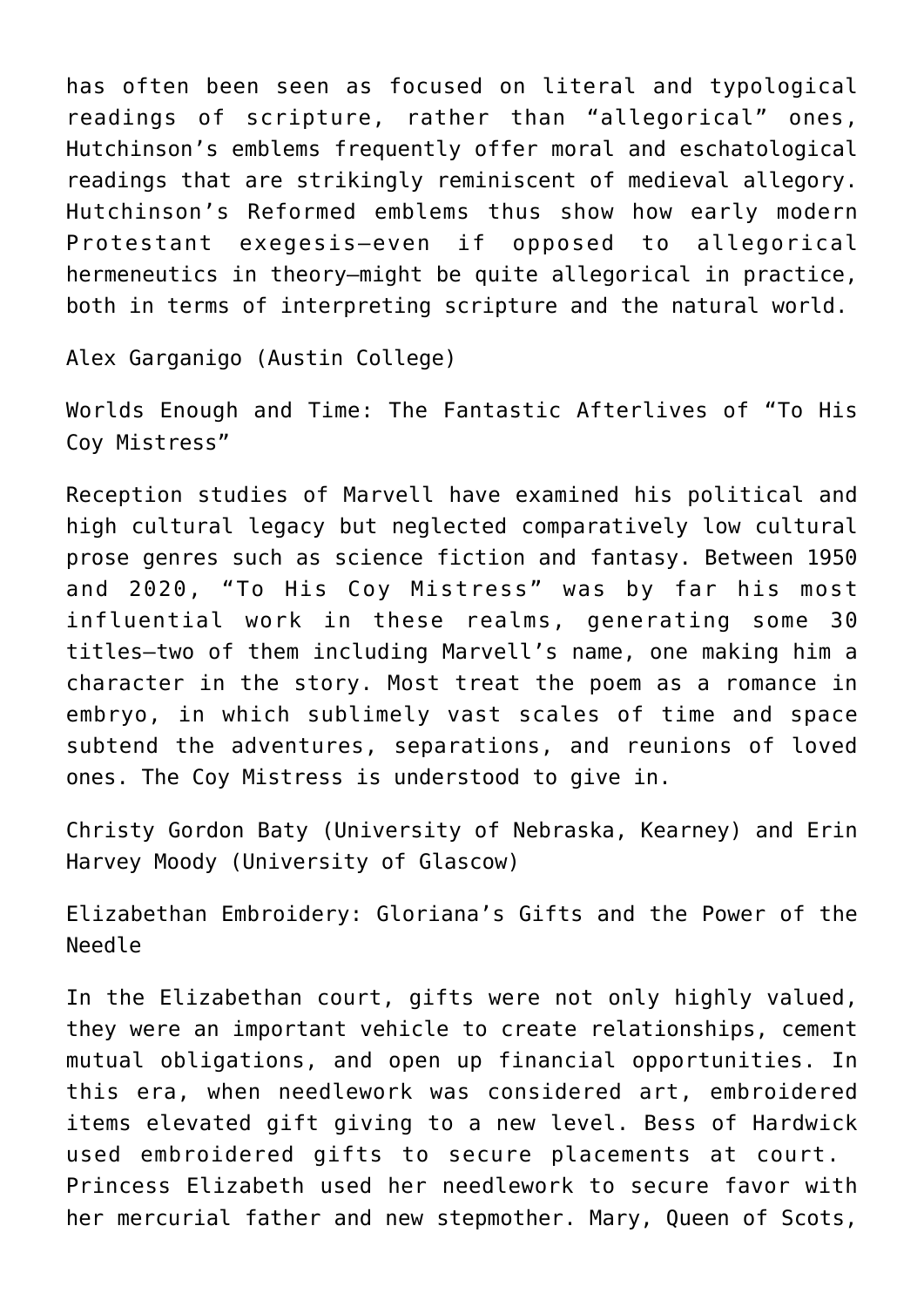used her needlework to court a prospective husband and send a message of mutual treason. All these gifts results in marriages secured, lineages established, and heads rolling.

In our presentation, we will examine the impact of embroidery in the Elizabethan court. By looking at Elizabeth I's relationship to embroidery and gifts, and how the people of her court gave and received items, we will show how embroidery was both art and economic commodity.

[Blaine Greteman \(University of Iowa\)](https://english.uiowa.edu/people/blaine-greteman)

Let's Talk about "the Indian Slaves" in Marvell's "Mourning"

Not much has been said about Marvell's "Mourning," and even less about "the Indian Slaves" that appear in the eighth stanza. This critical neglect is especially odd since, with the sudden appearance of American slavery in the poem, the narrator stops hesitating and "withholding" and starts passing judgement. He rebukes those who doubt the sincerity of Chlora's tears in one of the poem's most arresting images:

How wide they dream! The Indian Slaves

That sink for Pearl through Seas profound,

Would find her Tears yet deeper Waves

And not of one the bottom sound.

Here, Wilcher argues that we find "the true note and it indicates that the true afflatus had come on the poet…for the whole feeling of the poem changes, and instead of the 'conceited' and 'metaphysical' nonsense of which it has hitherto consisted, it ends simply and surprisingly." But he doesn't ask why that true note is found in the image of slaves who, by the time Marvell wrote the poem, had been part of the economy of the Caribbean pearl fisheries for over a hundred years. In 1516, the Spanish established their first rancheria on the island of Cubagua. By 1540, they had hundreds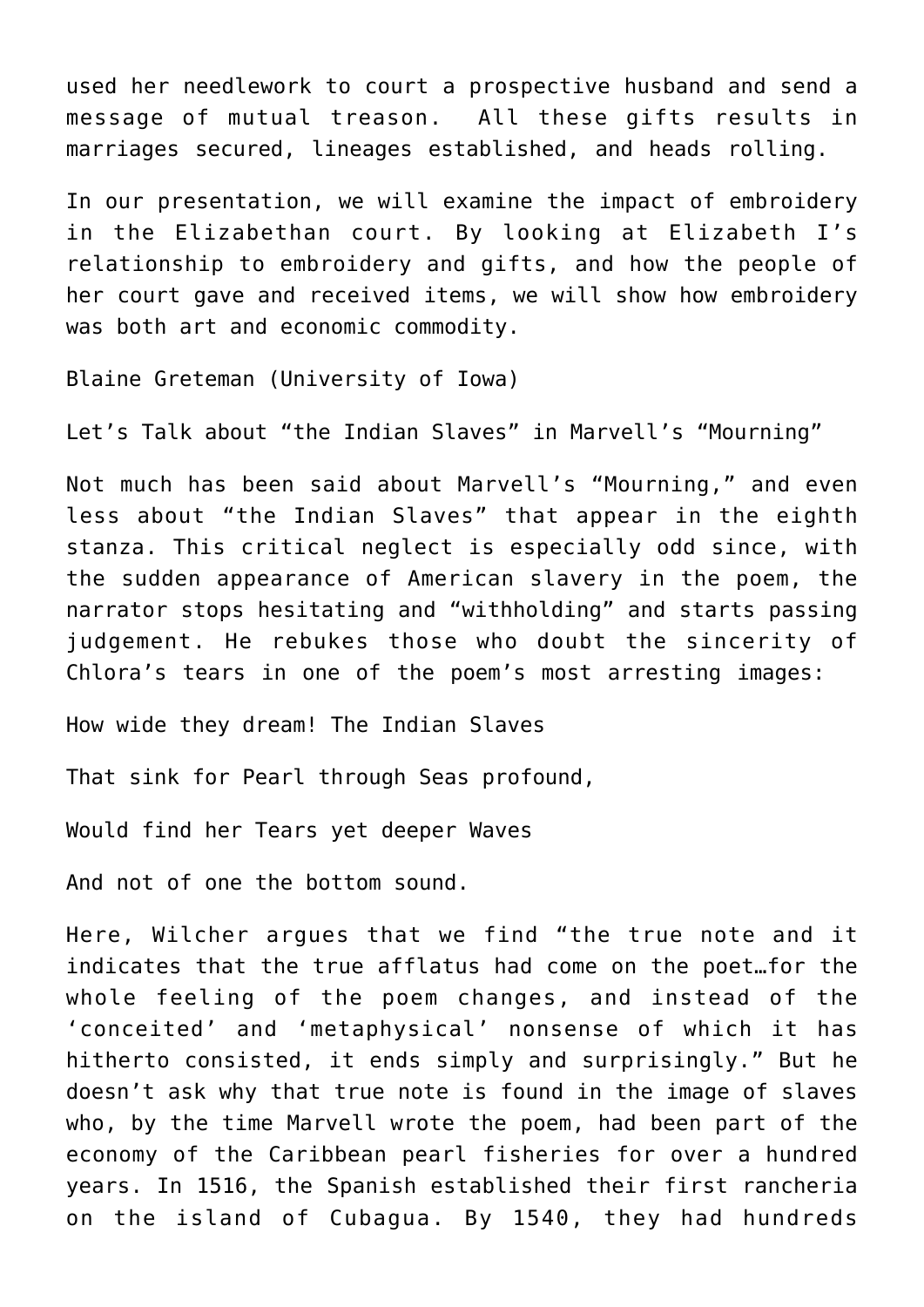throughout the Caribbean, in which indigenous and African slaves had harvested over 120 million pearls. Those pearls represent at least 1.2 billion times that slaves sank "through Seas profound" to ship treasure back to Europe.

And yet that forced labor is elided from most discussions of the poem. In Paul Delany's otherwise rich and sensitive close reading, for example, the whole question of slavery evaporates. "The beautiful image of the pearl divers," writes Delany, "represents vividly the dreamlike futility of the observers' quest for final truth." The slaves here become divers, freely plumbing the depths of experience.

This brief paper will open up a conversation about the ways Marvell and his critics aestheticize slavery, connect it to the pastoral fictions of the rest of the poem, and undergird the production of beauty –and meaning – with it.

John Hall (Franklin Academy)

The de la Pole Family from the Champions of Henry VI to White Rose Thorn's in the Tudors' Sides

A brief investigation of the de la Pole family beginning with Shakespeare's ahistorical depiction of William de la Pole, 1st Duke of Suffolk in is juvenilia works Henry VI Part 1 & Part 2, which is juxtaposed with the real Duke, the Lancastrian patriarch, married to Alice Chaucer (Grand-daughter of the Poet); whose descendants would marry into Richard, Duke of York's family and become Yorkist advocates and pretenders to the crown of England. The de la Poles, with their Plantagenet blood, will be a threat to the upstart Tudors for decades after Bosworth Field and well into the rein of Henry VIII. This threat only ending on the bloody fields of Pavia.

[F. Elizabeth Hart \(University of Connecticut, Storrs\)](https://english.uconn.edu/person/elizabeth-hart/)

Thomas Howard, Earl of Arundel, Henry Stuart, Prince of Wales, and the Legacy of the Prince's "Collegiate Court" at Nonsuch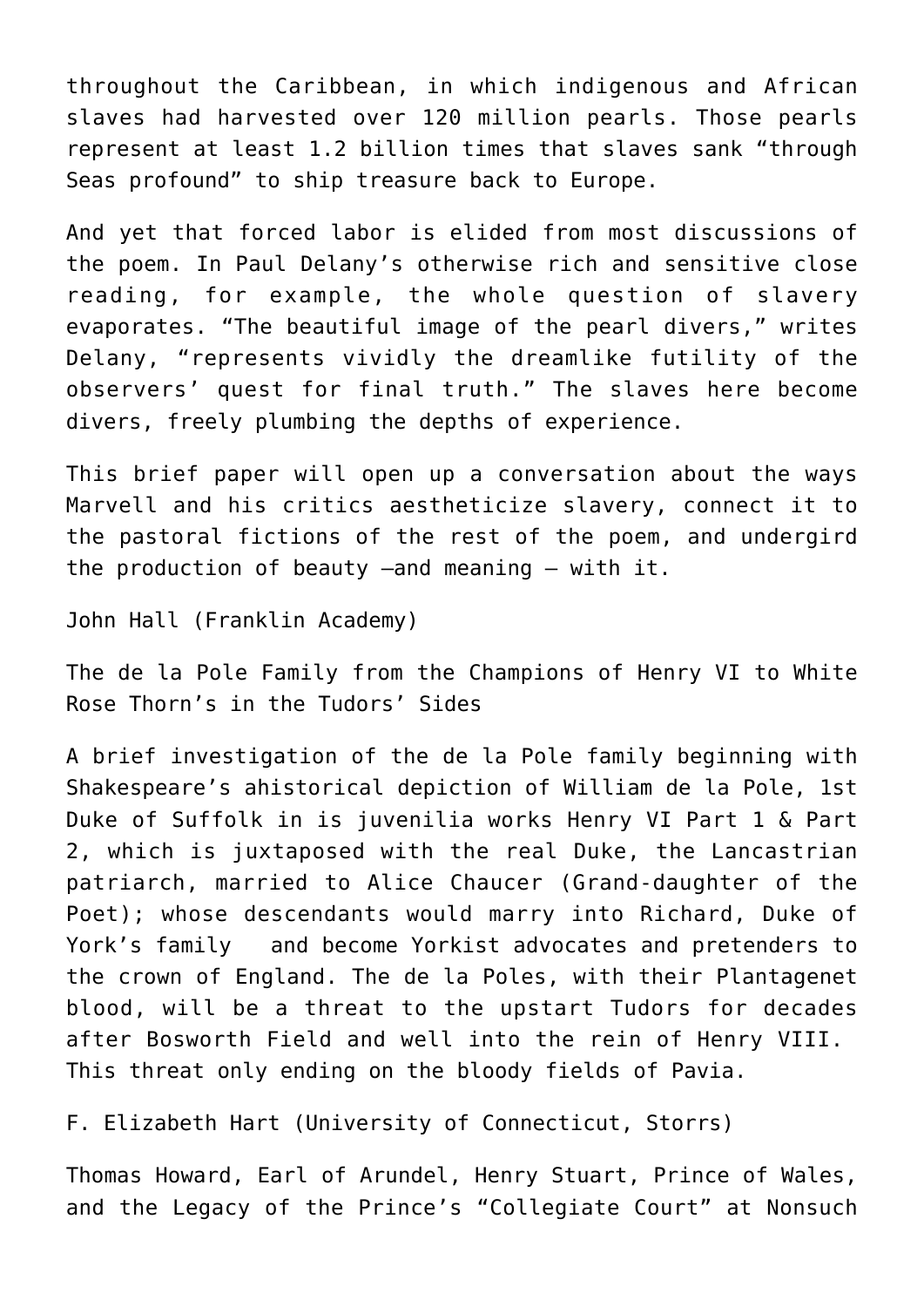## Palace

Historians of Stuart art are cognizant of the role played by Thomas Howard, fourteenth earl of Arundel, in the development of Charles I's art collection. They also note Arundel's relationship with Prince Henry, who died in 1612 at age 18. Arundel brought to both friendships his family ties to Nonsuch, the Tudor palace situated in Surrey southwest of London. Nonsuch was one of several residences that James designated for all his children; however, as Henry grew to adolescence it became specifically identified with him and his activities: his classical studies, athletic pursuits, literary patronage, and art, book, and manuscript collecting. Parry, Howarth, Smuts, Butler and others have recognized the importance of Henry's friendship with Howard, finding in it the seeds of what would later become the earl's more consequential collaboration with Charles I. I will focus on that earlier relationship and offer more information about Nonsuch. What do we now know about the galleries, courtyards, gardens, and entertainment grounds of this site that was actually lost to the modern era until the summer of 1959? Owing to that year's archaeological excavation, we gain a sense of why the 18th-century historian Thomas Birch–writing 80 years after Nonsuch's demolition–called it Henry's "Collegiate Court." Our understanding widens when we explore Howard's close family connections: Howard's paternal grandmother was a daughter of the first post-Henrician owner of Nonsuch, Henry Fitzalan, twelfth earl of Arundel. The younger Arundel grew up enjoying access to Fitzalan's properties and to John Lumley, Fitzalan's son-in-law, keeper of Nonsuch during the latter reign of Elizabeth I. Howard would have known Nonsuch's displayed art and perhaps the artworks that lay hidden in its guarderobes. He would have been familiar with Lumley's renowned library and with the garden statuary for which Nonsuch became a foreigners' tourist attraction. He might have understood Nonsuch's roots in the Italian-influenced 1530s' architectural boom in French and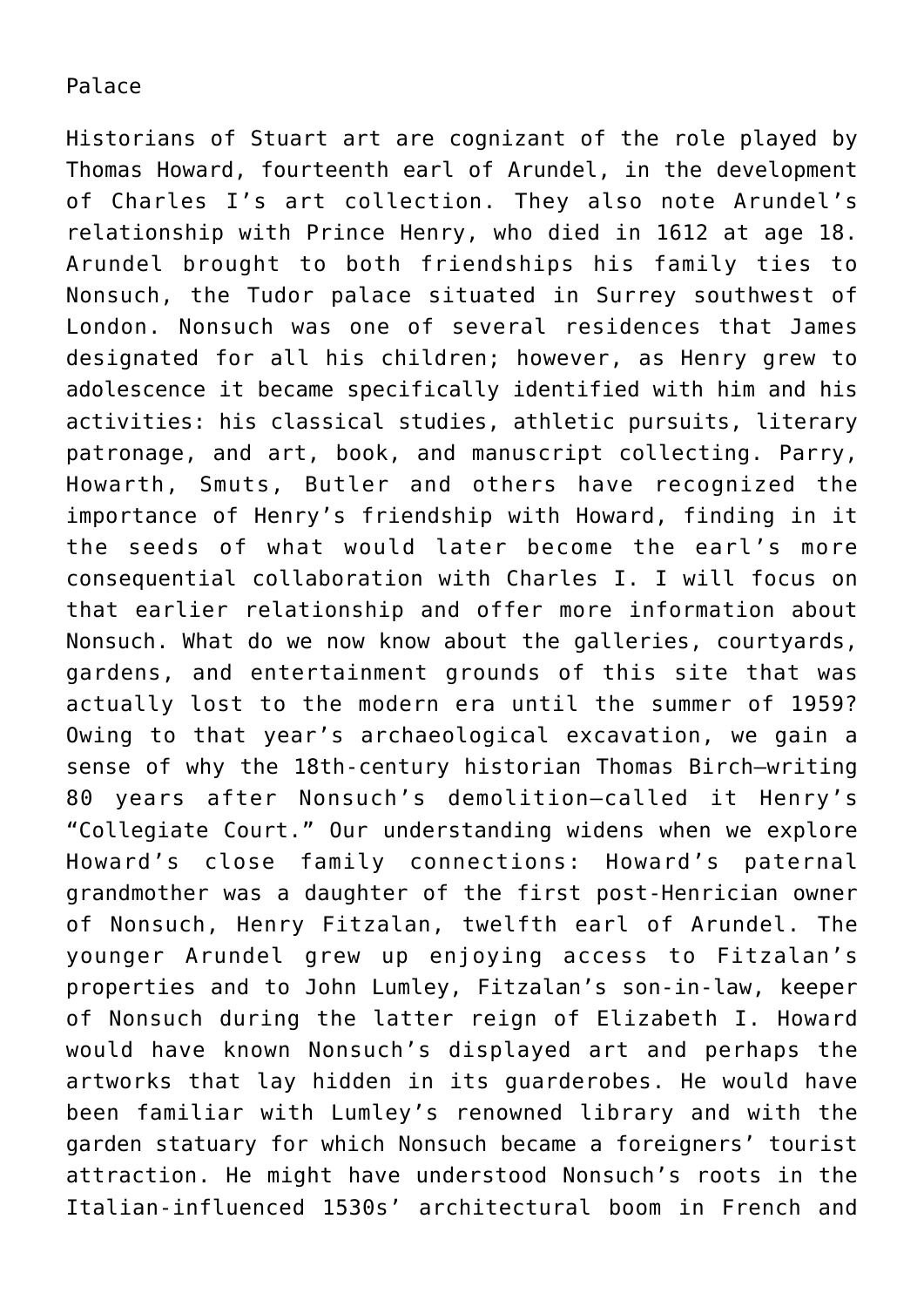English royal properties. Using works by Biddle, Dent, and historians of the Gonzaga of Mantua, I argue that Howard's influential knowledge of Continental art must have derived, at least in part, from his lifelong familiarity with Nonsuch's treasures.

Courtney Herber (Independent Scholar)

Warrior Queen and Defender of the Faith: Mary I, Hero of the Catholic Chronicles of the Sixteenth Century

In Pedro Calderon's La Cisma de Inglaterra, first performed in the late 1620's, the Infanta Maria, upon the grisly death of Ana Bolena, takes the throne beside her father. She makes it clear, however, that she would rather give up her right to the throne rather than renounce the Roman Catholic Church, as her father had done. When examining the play's source history, it is easy to see how Calderon built directly from Pedro de Ribadeneyra's Historia ecclesiastica in his characterization of Maria. These Spanish sources give a glowing portrayal of Mary and her reign.

La Cisma and Historia are not the only early modern sources which depict Mary and her rule in a positive light. The Catholic (or crypto-Catholic) chroniclers of England in the sixteenth century including Nicholas Sander, Henry Machyn, and Antonio de Guaras all depict the accession and reign of Queen Mary as unambiguously positive. In general, Protestant Chronicles, including Foxe's Actes and Monuments and Holinshed's chronicle, begrudgingly admit that Mary was warmly welcomed into London, but her later reign cast that goodwill into the mud.

It is not surprising that Catholic writers would see Mary's reign as a godly one and the Protestant writers would disparage her. Within their depictions, however, there are more subtle differences which can be telling of what traits Mary displayed that were seen as positive by the Catholic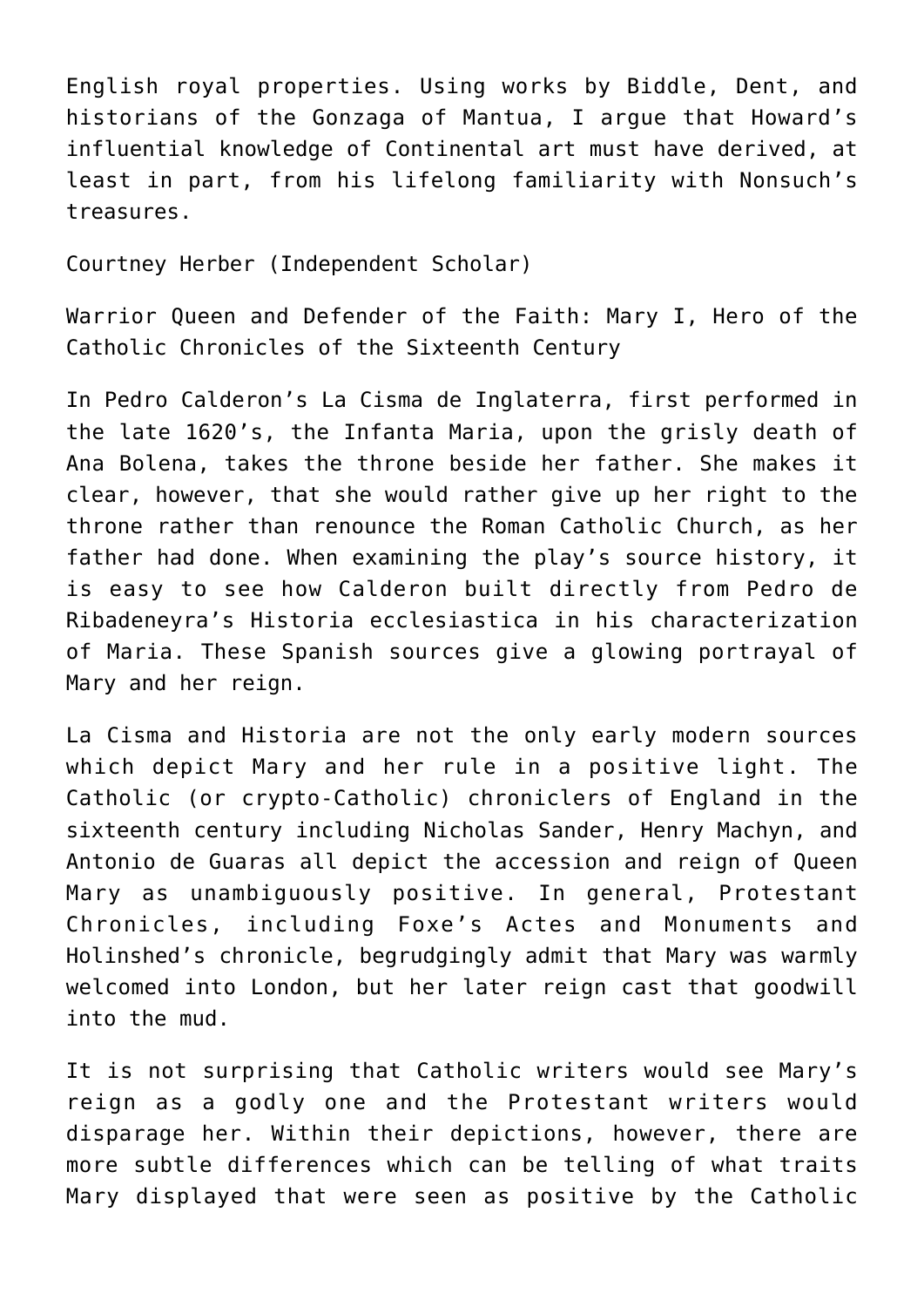writers versus those of a more Protestant persuasion. For example, neither Holinshed nor Foxe depicted Mary at the head of an army of supporters, rallied around her to reclaim her throne from Queen Jane, but de Guaras did. By describing Mary's martial ability, de Guaras linked her to the memories of both her mother, Katherine of Aragon, before Flodden Field, and her grandmother, Isabel of Castile, during the Reconquista. By examining these chronicles, and ones that depict her mother's tenure as a consort queen and her grandmother's as a regnant queen, I will show that how Mary was depicted was reflective of much more than just a Catholic and Protestant divide, but also linked her to her mother's Spanish family through her bloodline and her faith.

[Jessica Hower \(Southwestern University\)](https://www.southwestern.edu/live/profiles/25747-jessica-hower)

"To her whose virtues and kingdoms he inherits": The Politics and Practice of Tudor Imperial Queenship

It takes as its inspiration one part of the epitaph that graces the tomb of Elizabeth I, commissioned by and completed during the reign of her successor, James VI & I, which extolls her memory as (in translation of the original Latin) "queen of England, France and Ireland,… mother of her country, a nursing-mother to religion and all liberal sciences, skilled in many languages, adorned with excellent endowments of both body and mind, and excellent for princely virtues beyond her sex" and elevates James by extension, as he who "hath devoutly and justly erected this monument to her whose virtues and kingdoms he inherits." We assume that the epitaph refers solely to Elizabeth and that is precisely the text explicitly states and what James intended. However, as a sole line at the base of the same monument reminds us, "partners both in throne and grave, here we sleep Elizabeth and Mary, sisters": the tomb marks both Tudor queens regnant, albeit one far more prominently than the other, and reminds us of what they shared. I argue, then, that James's verse and specifically the clause that reveres the kingdoms—plural—that he inherited from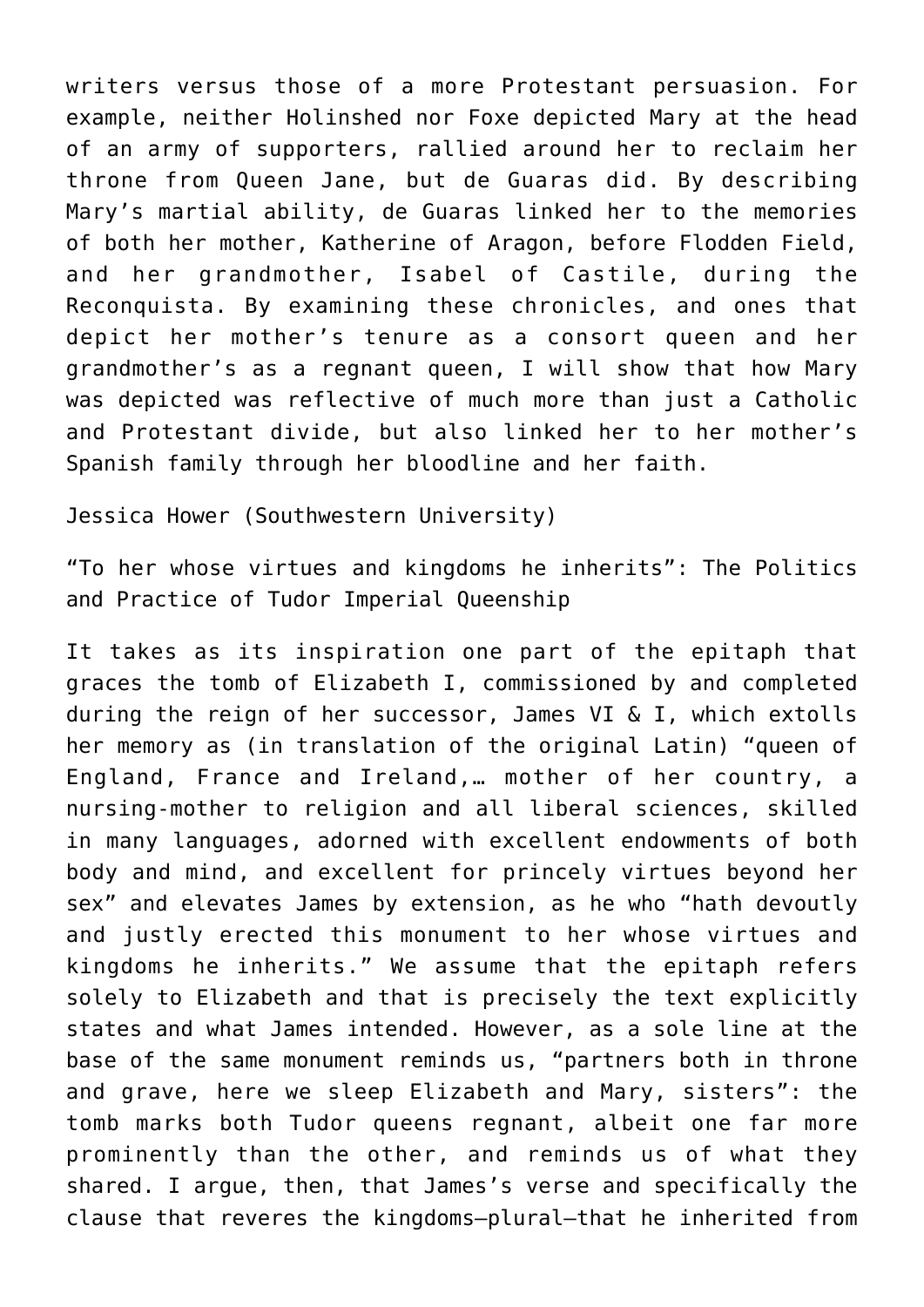Elizabeth can and should be construed as applicable to Mary as well, the predecessor from whom Elizabeth inherited her own crown. Doing so, and thus fighting against the entrenched historical and historiographical bias against the "bloody" Tudor queen while also elevating her using many of the same sources, methodologies, and units of analysis that have recently been deployed to revolutionize Elizabethan Studies, I unearth new insights into the politics and practice of Tudor queenship as an imperial pursuit, one that looked abroad as well as to the domestic sphere and laid the basis for James's accession as "king of Great Britain, France and Ireland" and of a nascent British Empire in 1603.

Se-Eun Hu (Ewha Womans University)

The Dynamic between Bound and Unbound in John Lyly's *Galatea*

This paper primarily discusses the plots of John Lyly's Galatea and attempts to provide an understanding of Galatea, not as separate plots but, as a whole, connected with one another by tracking the bound and unbound images. While at first glance, the plots seem distinct to one another, especially that of the wandering pages, yet the dynamic between the bound and unbound permeate in each of the plots. Galatea and Phillida, Cupid, and the brothers are unbound in the woods. Unrestricted, they all venture outside the social norm to pursue their desires. They are, in the end, bound back which seemingly follows the conventional ending of the comedy genre: "through release to clarification." However, the dynamic of the unbound and bound questions the authority that binds them altogether: the power of Neptune and the patriarchal system he embodies. The dynamic presents how the male authority is possibly threatened and instead how female authorities take over. Hence, Galatea works well as a court drama praising the authority of the female monarch.

Hetty Hughes (King's College London)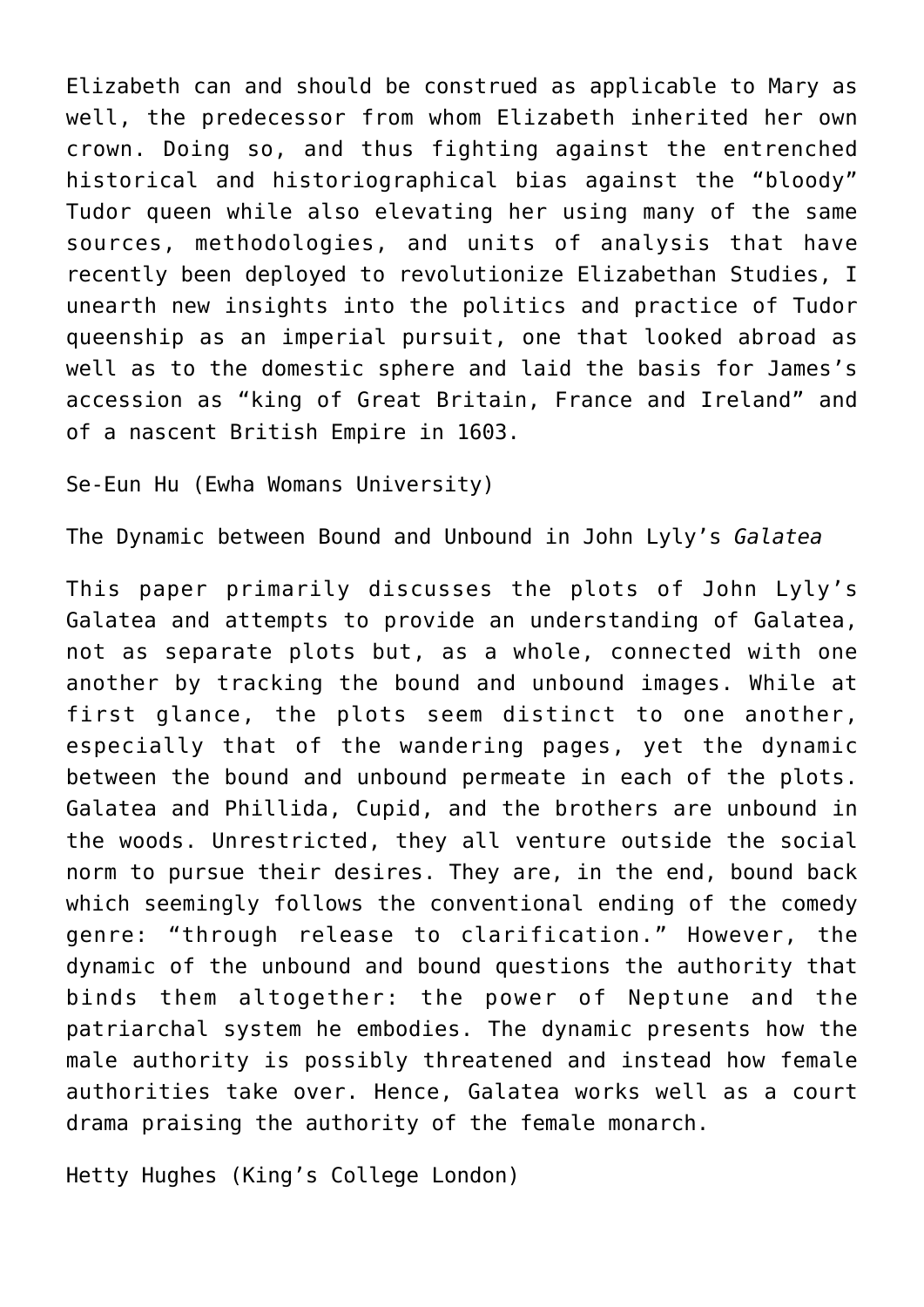"Turn'st away thy face for shame": The Use and Reception of Engendered Blood on the Renaissance Stage

This paper forms part of a wider study that charts the lifecycle of a Renaissance woman (virgin, wife, mother, queen and bawd), examining her presentation on both the early modern stage and beyond through the medium of her blood. Within this paper the first stage of that cycle, the figure of the Renaissance virgin, is examined using Shakespeare's Romeo and Juliet (1597), Titus Andronicus (1594) and Middleton and Rowley's The Changeling (1622) to examine the socially constructed notion of virginity and 'maidenhood', and chart the repercussions of untimely or forbidden spilling of hymenal blood. The characters of Juliet, Lavinia and Beatrice Joanna represent the Renaissance virgin in their universally guarded virginity, their sexual violation or rebellion as an act against the 'father', and their death as theatrical 'punishment' for the subversion of the norm. The narrative of all three dramatic works is driven by the untimely or unsanctified loss of virginity, and each woman perishes on stage in a pool of her own blood.

Bláithín Hurley (University College Cork / Waterford Library Services)

The "Civilising": of an Irish Town by Richard Boyle, 1st Earl of Cork

Early modern Irish society was a feudal, often savage, one. To English colonialists, the Irish, their language, customs and politics were considered barbarian. The Gaelic chieftains ran their fiefdoms with feudal rigour and worked to their own political agendas, with little reference to English authority. Into this situation, in 1588, arrived young Richard Boyle, the Cambridge-educated son of a Canterbury Yeoman. Boyle came with money in short supply, but ambition in abundance. He quickly built up a substantial property portfolio in both England and Ireland, bought Lismore Castle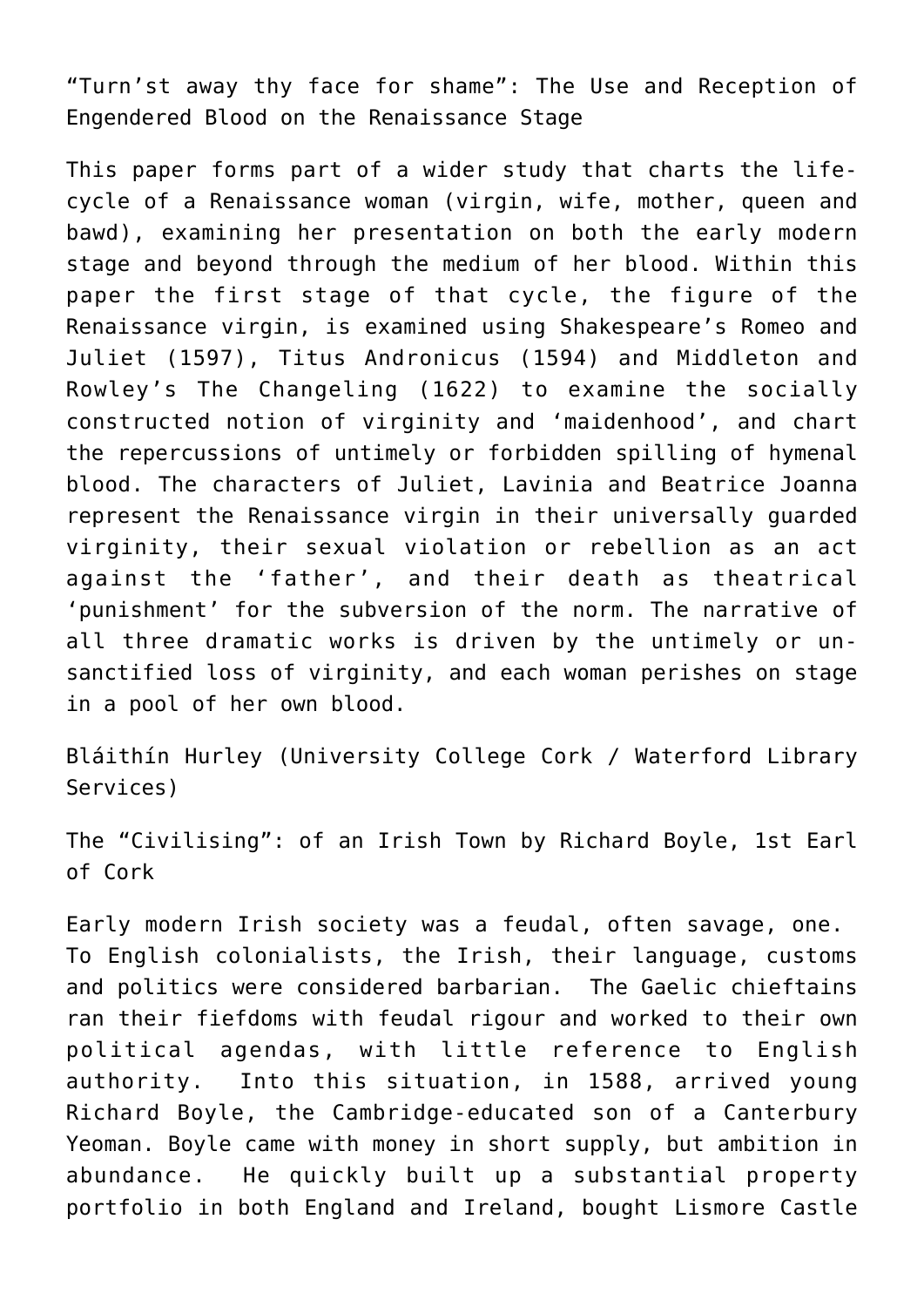from Sir Walter Raleigh and was created 1st Earl of Cork. Lismore was a castle which befitted an Earl, allowing him to bring English civility and Protestant religious reform, fashioned in his own image, to the County Waterford town. Indeed, it could be argued that without Boyle's intervention, St Carthage's Cathedral in Lismore might not have survived. A strong adherent to the Protestant faith and vigorous supporter of the throne, Boyle viewed the reconstruction of the old, Roman Catholic, cathedral as an opportunity to instil his version of English values in Lismore. Boyle's reconstruction, significantly, saw the church converted to Protestant worship, at his private expense. To this end, the restoration and religious conversion of the cathedral, in the town which housed Boyle's castle, is noteworthy. Could his motives be considered as altruistic, or as having a divine or political mandate? What is undeniable is that St. Carthage's Cathedral is a living representation of the connection between governmental and religious reform in Boyle's Ireland. Through an examination of the Earl's writings, and the cathedral church of St. Carthage, we will determine how he effected administrative and religious change in his estate and what legacy he left to the people and town of Lismore, Co. Waterford, Ireland.

[Ann Huse \(John Jay College of Criminal Justice, CUNY\)](https://www.jjay.cuny.edu/faculty/ann-huse)

Marvell and Attachment Theory: An Alternative Psychoanalytic Approach

Marvell's depictions of little girls and his resistance to conventional marriage have attracted psychoanalytic critics, most notably William Kerrigan. Versions of Freudianism, including feminist revisions to this tradition, predominate. Yet another school of psychoanalysis, attachment theory, might better illuminate Marvell's oeuvre as well as his biography. Pioneered by John Bowlby in the 1950s, attachment theory replaces Freud's insistence on a universal fantasy with a scrutiny of the presence and quality of an infant's emotional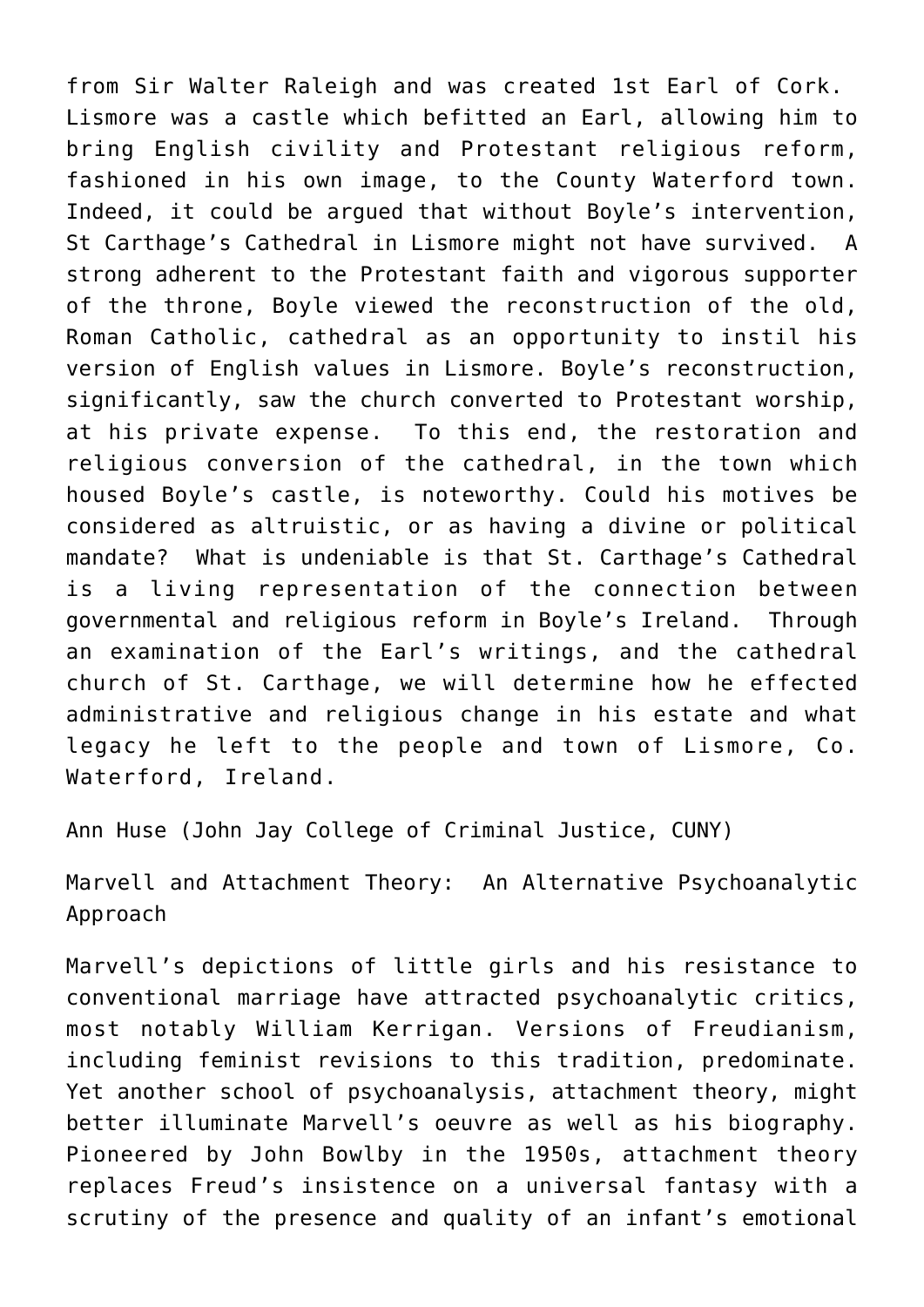connections across time and space. Because it focuses on the stability of a household and on the dispositions of the child's caregivers, this methodology lends itself well to historicism. Though, like Freudianism, it invites charges of anachronism, it relies for its claims on the study of material conditions that the mid-seventeenth century shares to a certain extent with the early- and mid-twentieth since it concentrates on child-rearing arrangements including proxy parents and on the wartime estrangement of children from their families. The upper-middle-class Bowlby resembles his early modern counterparts in that he was raised by a nursemaid and a nanny. Like British children of the 1640s and 50s, Bowlby had his sense of security disturbed by war: to escape the strategic bombing raids of World War I, he was sent away at seven to boarding school. Attuned to parental separation, Bowlby followed his absentee father into medicine, working at a child psychiatry unit with children evacuated from London to the countryside during World War II and with the Jewish children rescued from Hitler's Europe through the Kindertransport program. The rapport between domestic employees such as tutors or nurses and their charges, the effects on children of the dislocation of war, the struggles of orphans and others lacking "a secure base"—these are the preoccupations not only of the attachment theorist but of our own orphan of the storm.

Emily Jay (Texas Tech University)

Hollow, Hallowed Body: Santa Rosalia and the Reconstruction of Identities in Palermo during the 1624 Plague

In 1624 Palermo was besieged by the plague. Within the year a once little-known

medieval saint, Rosalia, would become Palermo's preeminent patron and protectress. Rosalia's rise in popularity surged after her bones, discovered in a cave on Monte Pellegrino, were processed throughout Palermo and believed to have stopped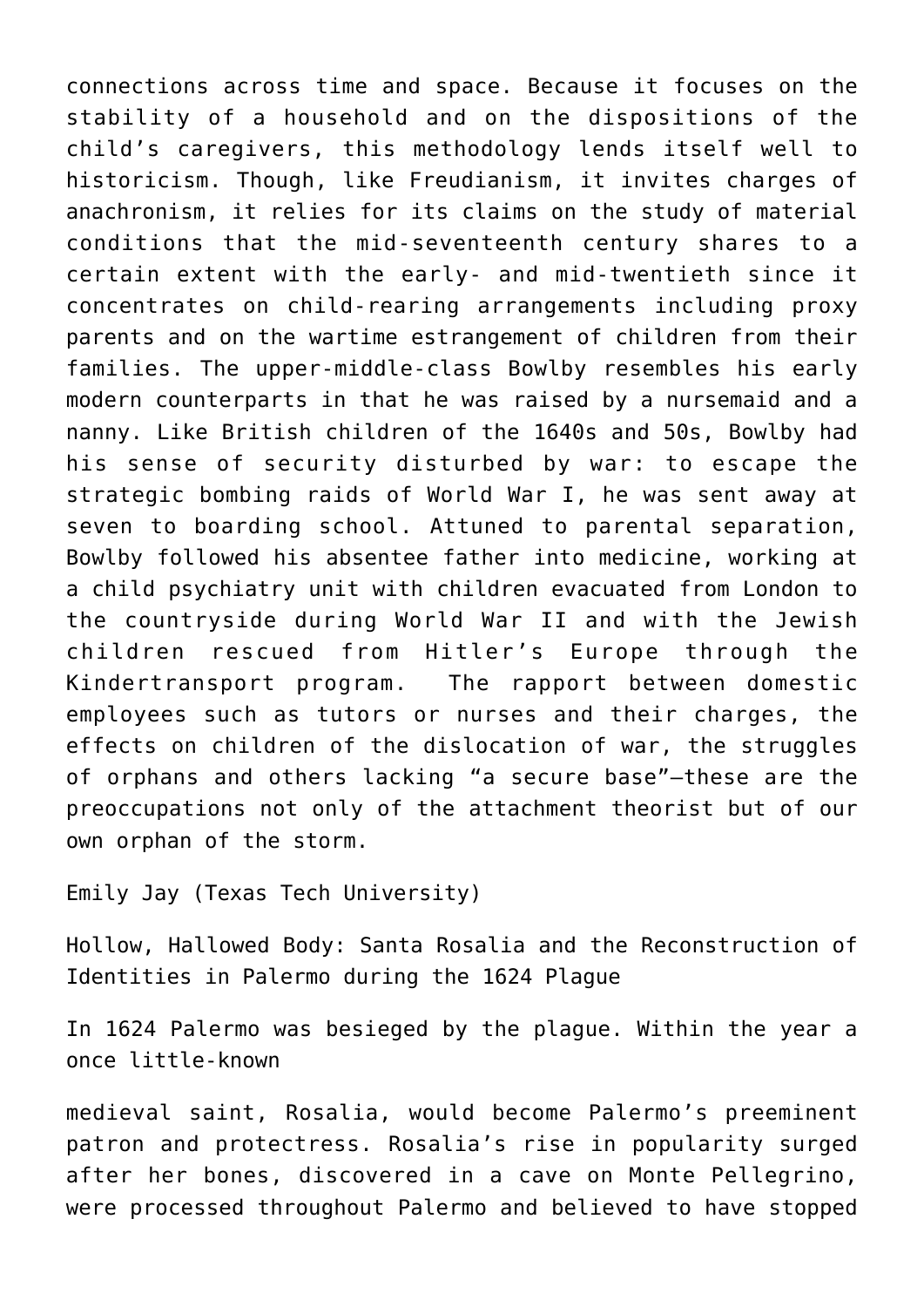the spread of pestilence. This paper seeks to explain Rosalia's meteoric rise in popularity through the lens of performance studies, via examination of the ways that plague destroyed civic and individual identities in Palermo, and the performative means of identity reconstruction that the collective focus on a female body enabled. Analyzing the processions of Santa Rosalia's relics and the subsequent legislation that instituted her as the city's premier patron saint allows me to argue that Rosalia and the rituals that surrounded her allowed the city to enact the change they needed during a plague crisis. This was done by way of what Louise Marshall calls the "manipulation of the sacred". The Palermitani called upon Rosalia through processional means, and in doing so utilized her female body (in both relic and icon form) as a site for transformation. Santa Rosalia's sacred femininity afforded Palermo regeneration by functioning as the perfect hollow, hallowed vessel for the projection and transmutation of plague induced fears and anxieties, allowing for a reinstating of Palermitani identity.

[Stacey Jocoy \(Texas Tech University\)](https://www.depts.ttu.edu/music/aboutus/faculty/stacey-jocoy.php)

"His better tune remembers": Lear's Monstrous Moans versus the Effeminate Music of Masculine Melancholy

In Shakespeare's King Lear, Edmund introduces the discourse of madness and music in 1.2: "my cue is villainous melancholy, with a sigh like Tom o' Bedlam—…Fa, Sol, La, Mi." Tom appears again in Edgar's resolution toward disguise in 2.3 as he considers "Bedlam beggars" also called Abraham-men. This potent image of masculine madness grants Edgar/Poor Tom the invisible-visibility of the disabled, so long as he acts the part with "roaring voices" and nonsensical songs. As the quintessential mad man of early-modern England, Mad Tom, or "Tom a Bedlam," was also a popular tune, with several variants in the Elizabethan and Jacobean eras. Mapping masculine melancholy, Tom wanders the countryside, cavorting between delusions and various emotional states, remembering to cry for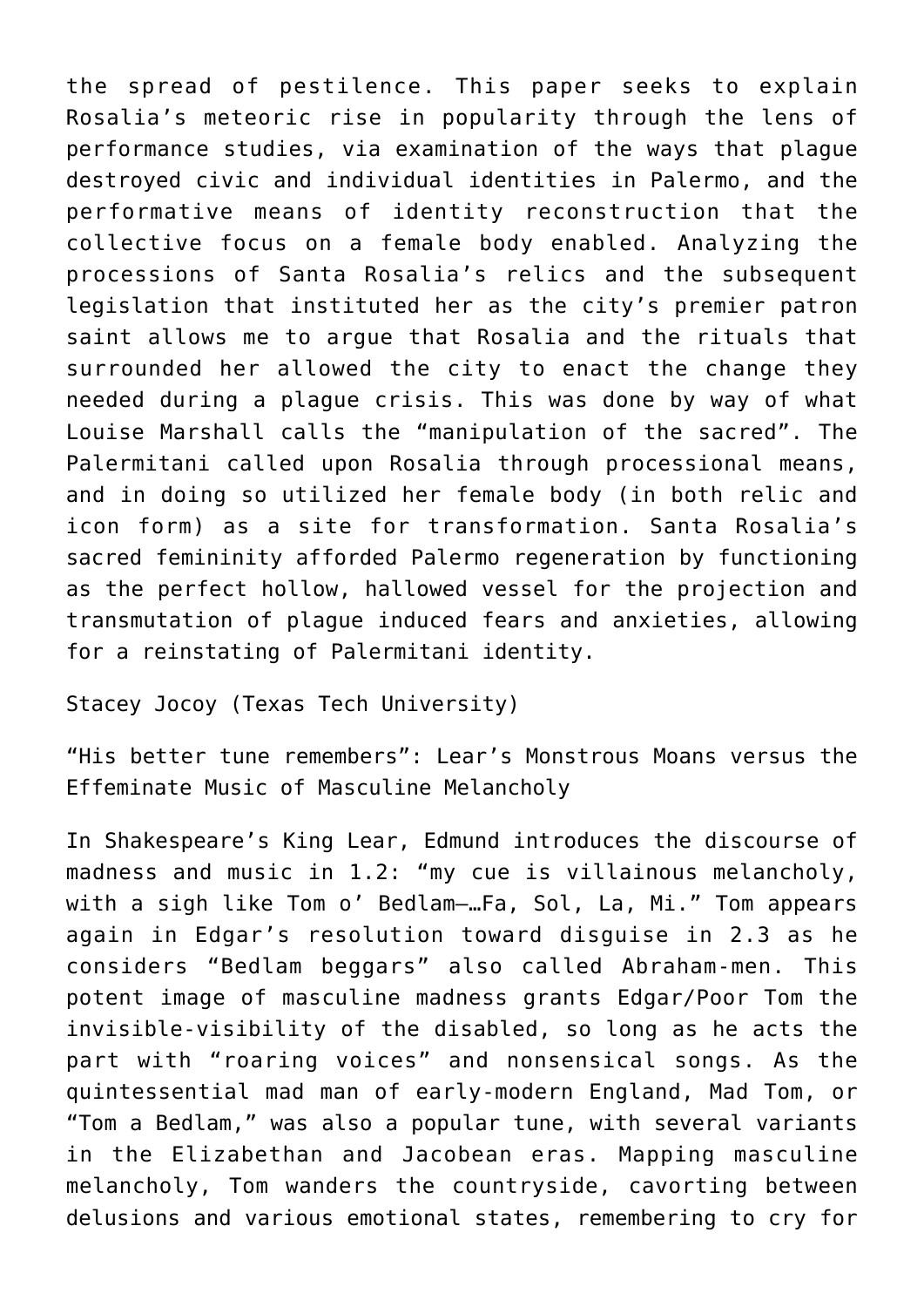food and alms during his refrain.

Throughout the play the Fool sings regularly as part of his trade and Edgar, in his disguise as Poor Tom, also sings as proof of his supposed lunacy. Only Lear himself, despite the depths of his madness, resolutely does not sing. At key moments throughout his ordeal, Lear bemoans his situation with howls and repeated exclamations of "O," but with plentiful musical models of male madness, why does Lear devolve to animalistic noises rather than music? Linda Austern's study of the conceptualization of music and effeminacy in early-modern England may provide part of the answer; she notes that music was personified as female, perceived as a "vain sensual delight and enemy to masculine rationality." The current study uses textual-musical analysis of "Tom a Bedlam" and contextual analysis of Lear's non-textual aurality to argue that Lear's non-musical madness is not simply a dichotomy between the portrayal his authentic madness versus the feigned postures of Edgar and the Fool, but is a direct result of fragile masculinity responding to the threat of the feminine power of music by escaping toward the bestial.

[Lindsey Jones \(Texas A&M University\)](https://liberalarts.tamu.edu/english/profile/lindsey-jones/)

"Am I not king?": Reconsidering Regicide in *Richard II*

"I am Richard II; know ye not that?" Elizabeth I once famously demanded. It's unknown whether the queen was making a reference to Shakespeare's play specifically; the popularity of the English history play in the late Tudor period meant many contemporary productions featured the Plantagenet king. Regardless, Shakespearean scholars have long connected her comment to his Richard II. After all, the play features a successful rebellion by a nobleman, and Elizabeth made this statement shortly after the aborted rebellion by the Earl of Essex. Supporters of the earl had even paid Shakespeare's own company to perform a play titled Richard II the night before the rebellion, apparently wanting to arouse the audience's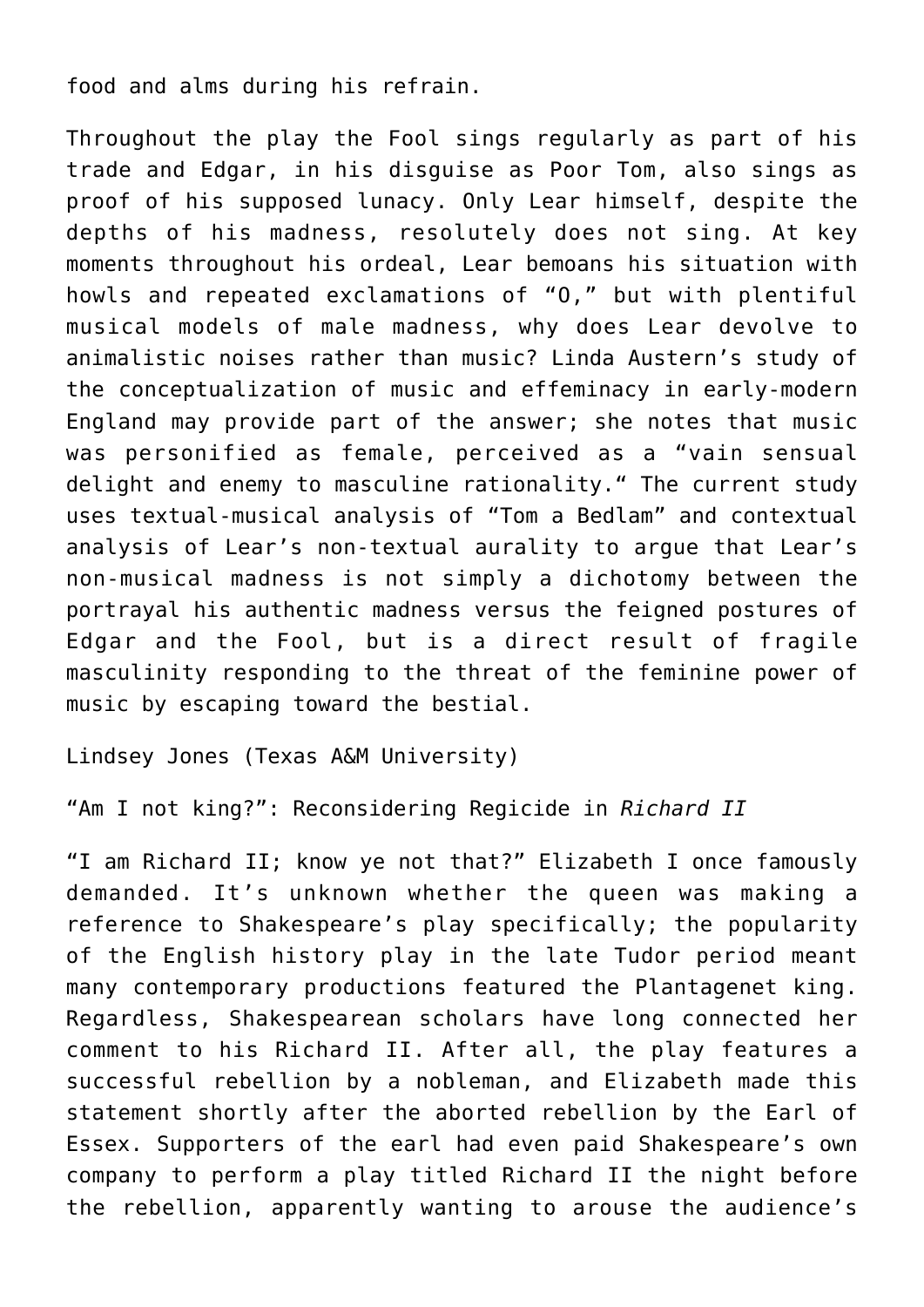support. The queen was clearly not alone in identifying herself with Richard.

Modern scholars have not questioned this connection, pointing to the Elizabethan censoring of the scene in which Richard is deposed (4.1) as further proof that the queen's reading of the situation was the standard one, clearly intended by Shakespeare. Yet the play was able to be printed in 1608 complete with the deposition scene. The suggestion has been that, with Elizabeth's death in 1603, a deposition was no longer quite as delicate a topic. Yet the Gunpowder Plot of 1605 demonstrates that James Stuart's life and reign were just as threatened as Elizabeth's. I argue that while Elizabeth does have an analogue in Richard II, it is not meant to be Richard, the deposed and murdered (but still lawfully anointed) king. Rather, Shakespeare associates her with Bolingbroke, the usurper (potentially) responsible for Richard's death. Who would be the intended counterpart, then, for Richard? I say it is Mary, the deposed Queen of Scots, imprisoned and ultimately executed on Elizabeth's orders. Shakespeare choosing to portray Richard's/Mary's fall as a tragedy implicitly criticizes Bolingbroke/Elizabeth, the one responsible for their death. I posit that Shakespeare argues in Richard II that just as Bolingbroke's involvement with the deposition and murder of Richard was unjustifiable and the source of an English civil war, Elizabeth's involvement in the deposition and execution of Mary, Queen of Scots, might spur the same.

[Katie Kadue \(University of Chicago\)](https://english.uchicago.edu/people/katie-kadue)

Green Sickness: Anti-Erotic Poetics in "The Garden"

The way Marvell's poems tend to linger on young, virginal, and even infant girls has alarmed some critics; others have read the frequent association of those girls with plants as indicative of a radically non-normative sexuality, with treehugging as an alternative erotic mode. But everyone agrees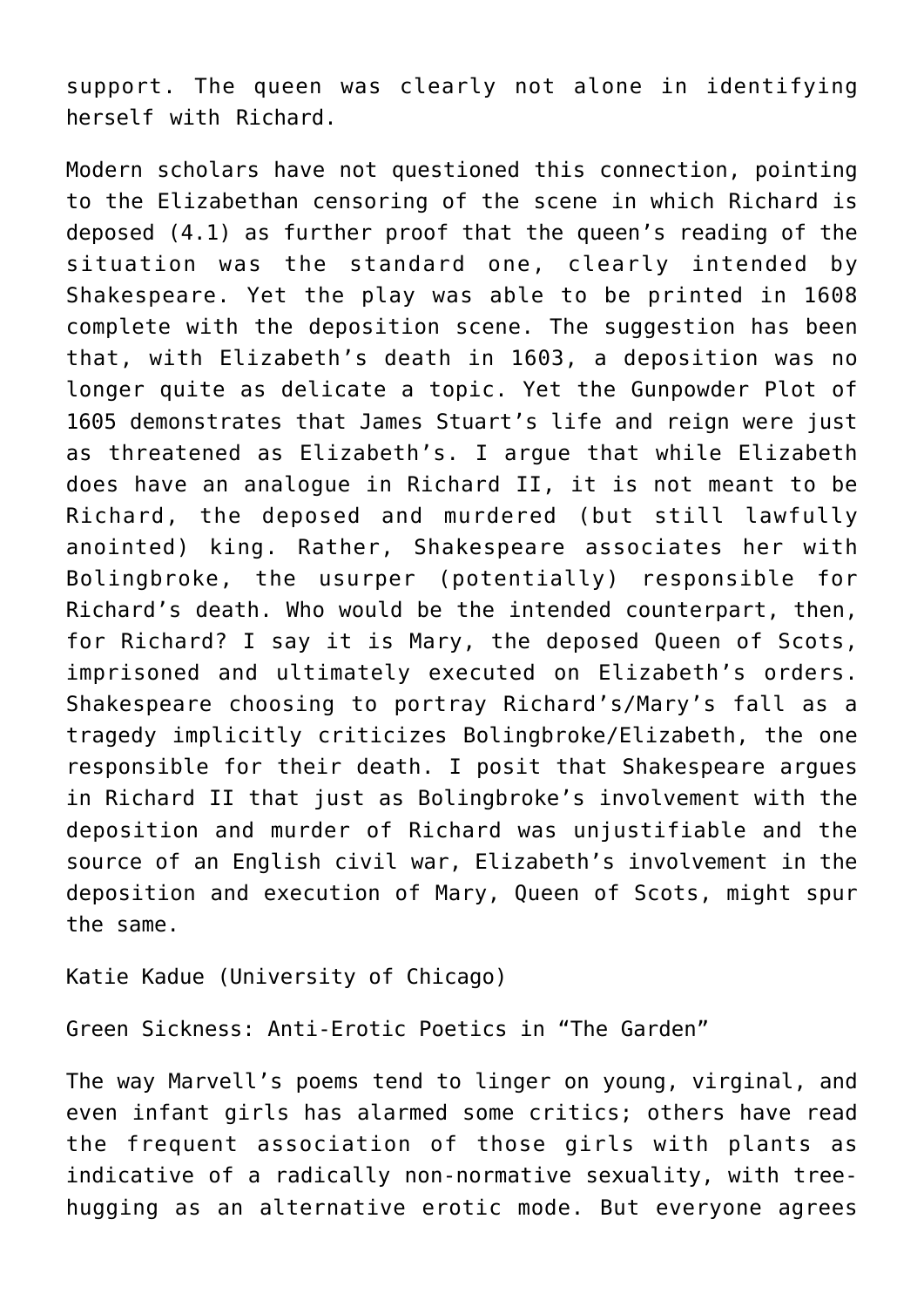that adult women do not seem to belong in Marvell's poetry.

I will argue that this is because Marvell associates women with poetics and is tired of both, and that replacing, for example, Petrarch's Laura and the poetic laurel at once—with a literal laurel—is the easiest way to dispense with both. Reading "The Garden" alongside Petrarchan lyric that compares women to flowers and trees, I will show how Marvell's obsession with "vegetable love" is less an example of straightforward pedophilia or misogyny, or of "queer ecology," than a symptom of fatigue, or a low-key death drive. The figure of the woman represents the difficulty, or annoyance, of poetic production, so that Marvell's refusal of metaphor is also a refusal of women, his primary metaphor for metaphor.

Sharon Khalifa-Gueta (University of Haifa)

Raphael's St. Margaret paintings as a reflection of their recipient patron – Marguerite de Navarre

In 1518 Raphael painted two paintings of St. Margaret, both of which will be claimed in this lecture to have been intended to Marguerite – the Queen of Navarre. Documentation for the Louvre painting are vague but earned a scholarly consensus: the painting was commissioned by Pope Leo X, to be sent to the absent Queen in the wedding of Lorenzo de' Medici and Madeleine de la Tour d'Auvergne on August 10, 1518. The Vienna St. Margaret there are almost no documentations. But why should the Pope go to so much trouble to satisfy the King's sister – Queen of Navarre? And why did the second painting, painted by the Renaissance's busiest and most productive artist, end up in the not so important collection of a Venetian ambassador Msser Zuanantonio Venier?

In my lecture I will contend both paintings were intended to Marguerite de Navarre, and both had layers of interpretation to satisfy both Raphael's clients: the ordering patron – Pope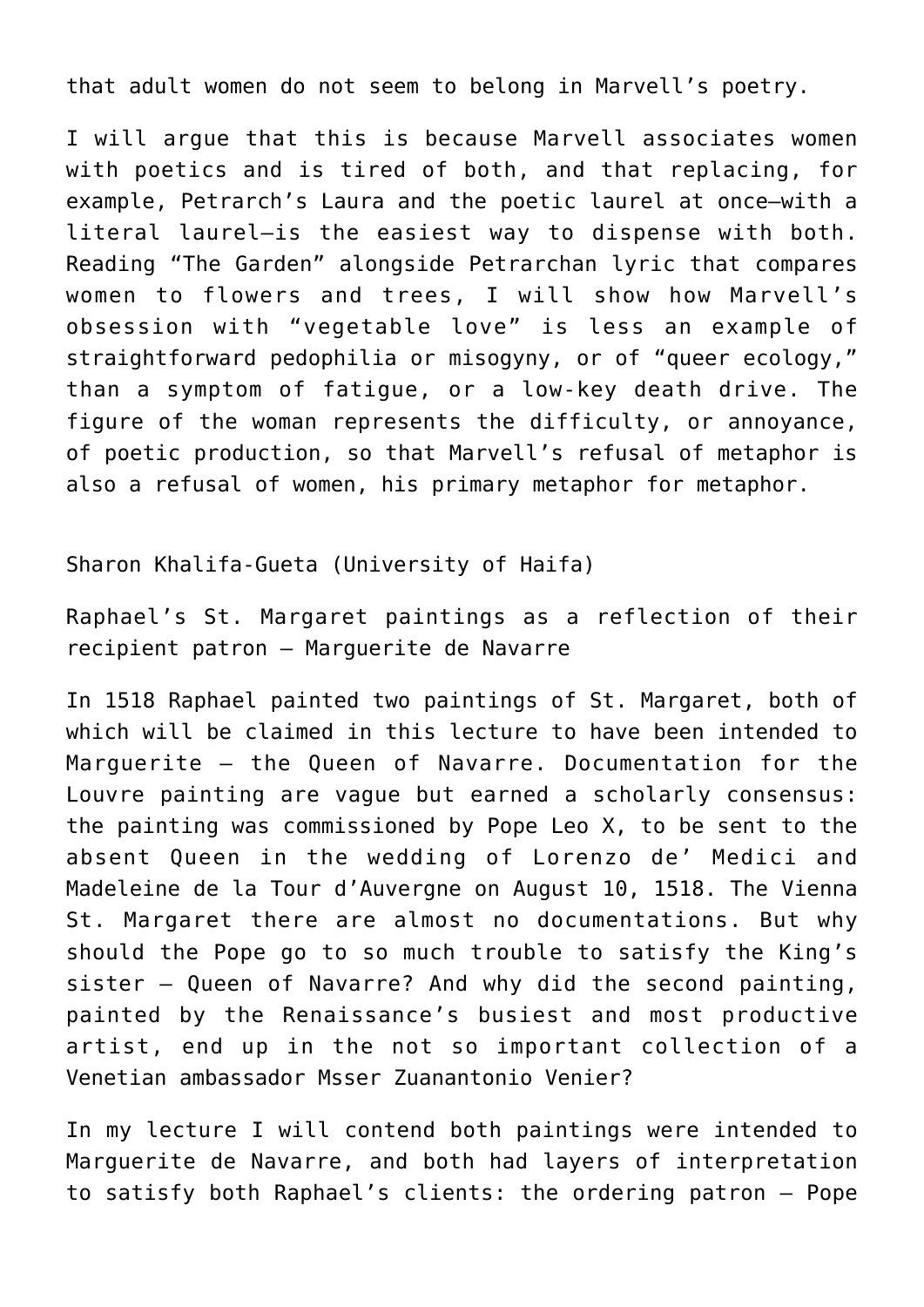Leo X, and the recipient client – Marguerite de Navarre, conveying different massages to each. I will further demonstrate, by comparing Raphael's St. Margarets to his Archangel Michael painting, that the paintings were meant to reflect the personality and essence of the recipient patron, embedded with the artist's attitude and social conceptions toward women in unusual position of power. I will also demonstrate how the Vienna St. Margaret was too explicit, and was altered with the Louvre one, which eventually reached France.

Yiokyoung (Esther) Kim (Ewha Womans University)

Artegall's Inconclusion in the Irena Episode: Spenser's Embodied Reflection on Justice

A crucial point of inquiry in understanding Spenser's fifth book of Faerie Queene, The Legend of Artegall, or of Justice (1596) is the significance of Artegall's failed mission. As the knight of justice's mission is prompted by the command to salvage Irena and to reform her land, Spenser's discussion on justice is evidently linked to England's reformation of Ireland. Many critics have thus read Artegall's failure as a historical allegory. Reading his abrupt summoning to Faerie Court in relation to historical events which had impeded Spenser's own militant Protestant reform in Ireland, most interpretations have focused on his dissatisfaction with Elizabeth I's half-hearted foreign policy. While this approach certainly provides valuable insight into Spenser's critique on Elizabethan politics, it significantly limits our understanding of Spenser's discussion on justice. In reading the ending as an explicit historical allegory, historical facts have muted the poem's textual subtleties, allowing interpretation to be derived from historically-informed yet assumptive analysis. I intend to bring these subtleties to the surface and prove that Spenser's inconclusion is less a critique of Elizabeth's lack of support than a manifestation of his internal struggles as a New English poet writing in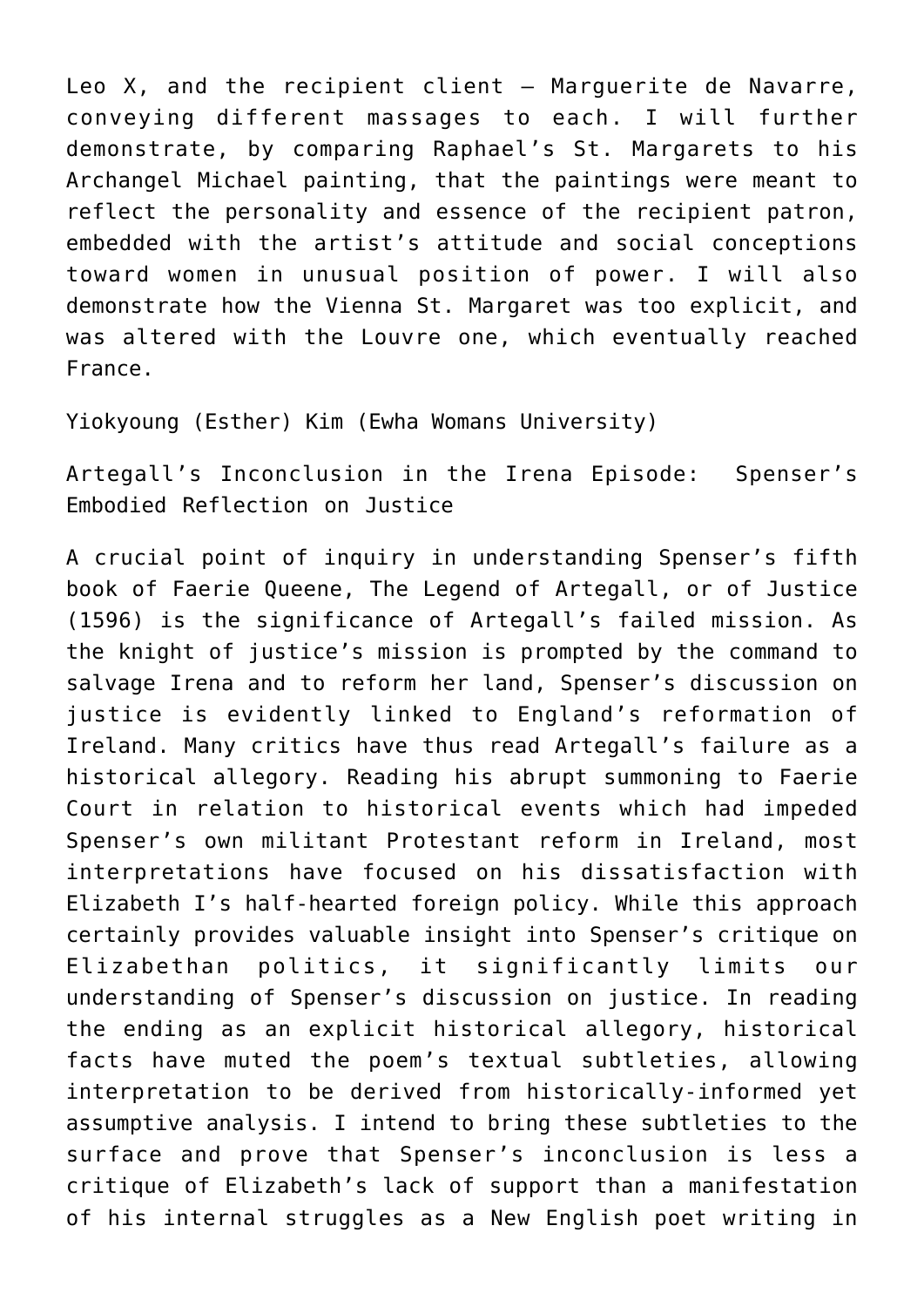Ireland. I will prove this by first investigating the justice Spenser demands in his in his political essay A View of the Present State of Ireland; then, I will integrate Spenser's insecurities induced by the discrepancy between his desire for justice and his Irish reality; finally, I will provide a close textual reading of Artegall's failure to prove that in depicting his failure the private, more speculative Spenser is disclosing his lack of confidence in the justice his public persona urges for. As such, I argue that the ultimate inconclusion of justice discloses Spenser's self-doubt about the justice he proposes, which is incurred by an awareness of his liminal state as the Irish savagery he seeks to rid is found within the New English, and more importantly himself.

Grace Kimball (University of California, Santa Barbara)

Trimming the Tree: King James I's Racial Genealogy in Symbolic Competition with Macbeth's Lineage

In my work, I argue that King James I's racial genealogy manifests in Macbeth through a competitive depiction of an alternative ancestral narrative that melds Shakespeare's reality, Scottish and English history, and well-crafted fiction. Shakespeare emphasizes racial genealogy through the survival of Banquo's line and the downfall of Macbeth's family to solidify James's royal legitimacy for the future of Great Britain. Therefore, the historical context of James's ascendancy becomes a primary focus of my work, as it will explain the tensions of the period that transfer into Shakespeare's play. The challenges associated with his succession emphasize the division between territories of different racial, national, and cultural identities. Despite this opposition, James wanted to unite Scotland, Ireland, and England into a cohesive region. My argument reflects that James needed to create this unity by showing his connection to all of these nations and that he stood as a worthy monarch for England by conforming to their national ideals.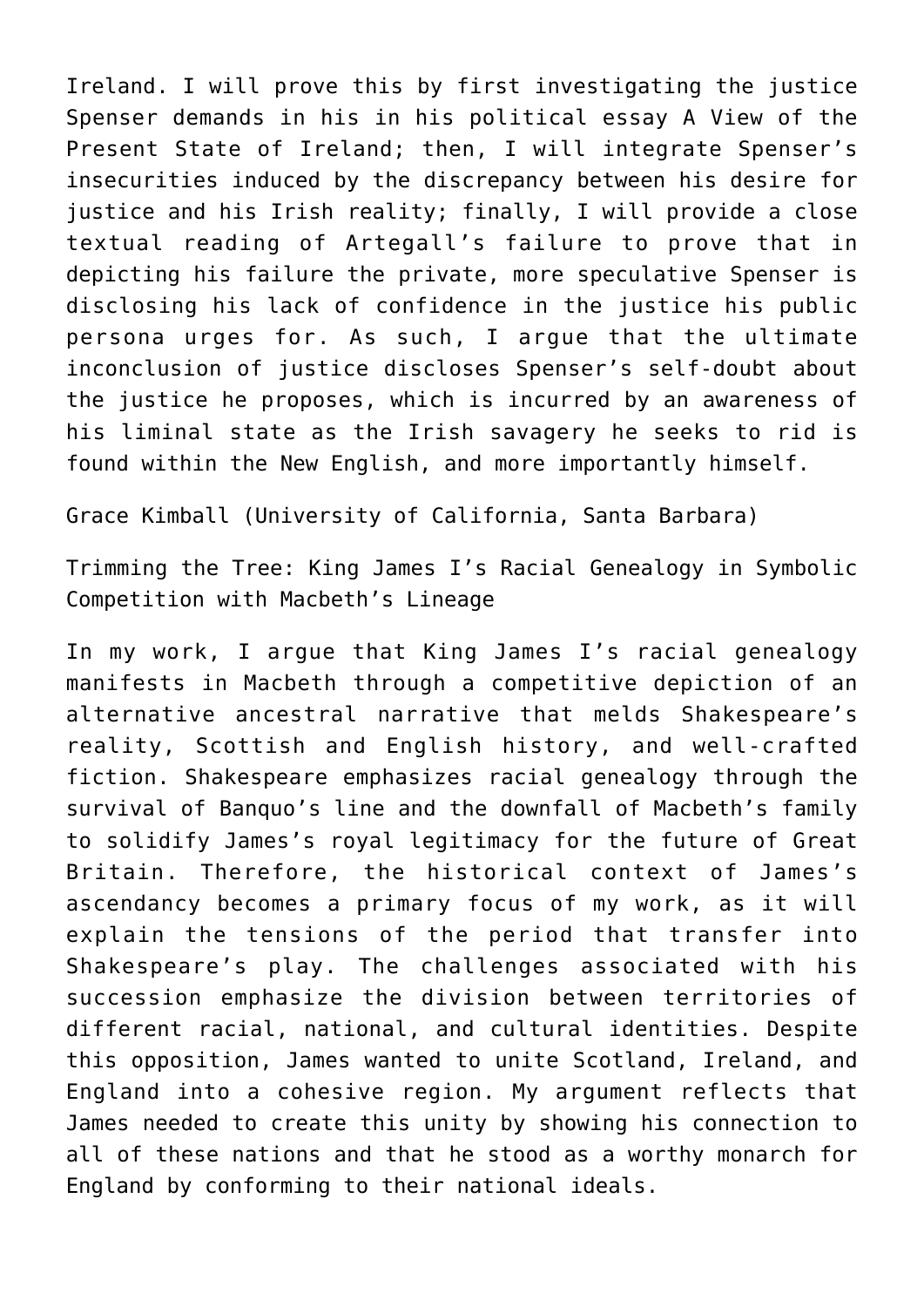I also outline how Shakespeare's Macbeth coheres with a national need for unity by comparing James's lineage, as seen through Banquo's line, with the discontinued house of Macbeth. James's ancestry, which represents a white, pure genealogy associated with Fleance's eventual right to the throne, is used in Shakespeare's work to create a form of genealogical competition through the Macbeths. Both Macbeth and Lady Macbeth represent corruption in Scotland and the source of cultural disorder shown through their gradual staining. Lady Macbeth's racial degeneration due to associations between lineage, gender, and sexuality is of particular importance. Their line fades due to their otherness as they become morally blackened, stemming from religious beliefs of the transferability of blackness internally and externally. The couple is also an example of stereotypical Scottish barbarism within the play, which is perpetuated through geohumoral theory, notions of moral blackness, and a lack of cultural civility continued from Elizabethan perceptions of the Scottish. Therefore, the Macbeths embody cultural anxieties associated with race and gender because they exist in opposition to whiteness.

Melissa Kleinschmidt (University of New Hampshire)

Medical Practice on the Margins: Melissea's Interventions and National Health in Lady Mary Wroth's *Urania*

As is typical in early modern romances, several characters in Lady Mary Wroth's Urania travel to far reaching places and, understandably, experience numerous physical illnesses and other obstacles to their wellbeing, including lovesickness and madness. From Antissia's madness to Trebisound's and the Sultaness of Babylon's wounds and the many misadventures of Steriamus, Amphilanthus, Pamphilia, and Urania, one character binds their experiences together and helps them recover their physical, spiritual, and mental health: the sage Melissea. Although she has been identified only on the margins of many conversations about these characters' experiences, I intend to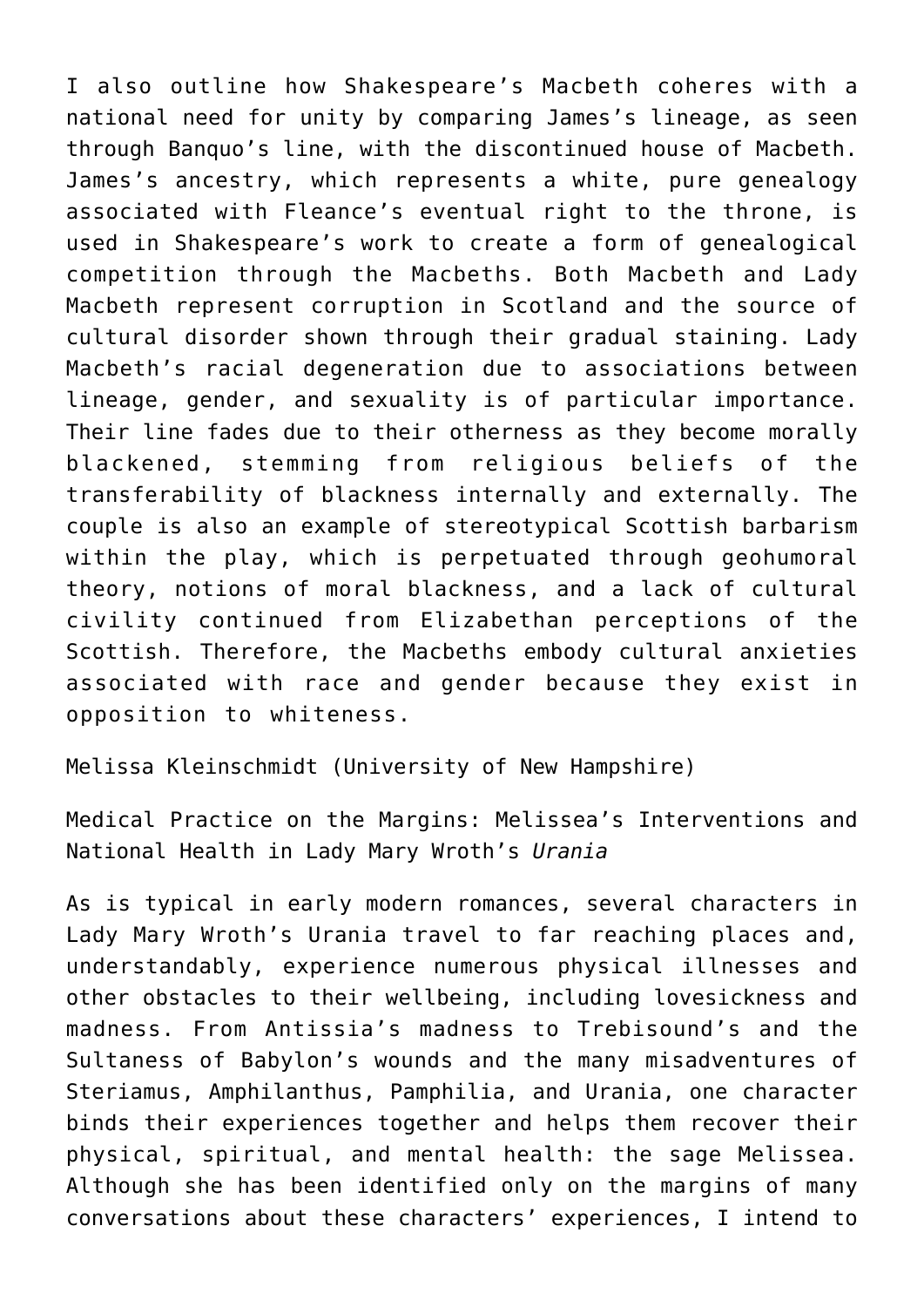demonstrate the centrality of Melissea's interventions, as well as the significance her interventions have on the national wellbeing. My paper examines how Melissea's knowledge and actions participate in a broader project of codifying ideals for an early modern English woman to follow.

Wroth depicts evolving but definite boundaries of good Englishness by strategically aligning Melissea's skills with those expected of English housewives as shared in early modern domestic manuals. I argue that Melissea embodies the attributes of a perfect English housewife because, as Catherine Richardson observes, "authority over the household was…analogous to government of the state." Melissea not only maintains control of her island of Delos, she also is described as the protectress of the Morean court and acts as such throughout Urania. Even more important than their authority is her use of medical knowledge, which cures Antissia, Trebisound, and the Sultaness of Babylon of their ailments or injuries, and provides invaluable aid to Steriamus, Amphilanthus, Pamphilia, and Urania throughout their travels. Melissea's practice and knowledge makes apparent the value and significance of a woman's practice beyond the boundaries of her immediate domain. More-so, I assert that including Melissea's actions and wisdom in academic conversations disrupts the notion of disparate gender roles in nation-building enterprises.

[Ethan Krenzer \(The Savannah College of Art and Design\)](https://depaul.academia.edu/EKrenz)

A Patron's Character Reflected by his Art Collection. Niclaes Jongelinck and Interior Decorating During the Sixteenth Century

Objects selected to adorn one's interior spaces, say a lot about their owner's character. As people across the globe are still required to stay at home, many have used their spare time to reorganize or innovate their spaces to make them either more efficient for working from home or as passion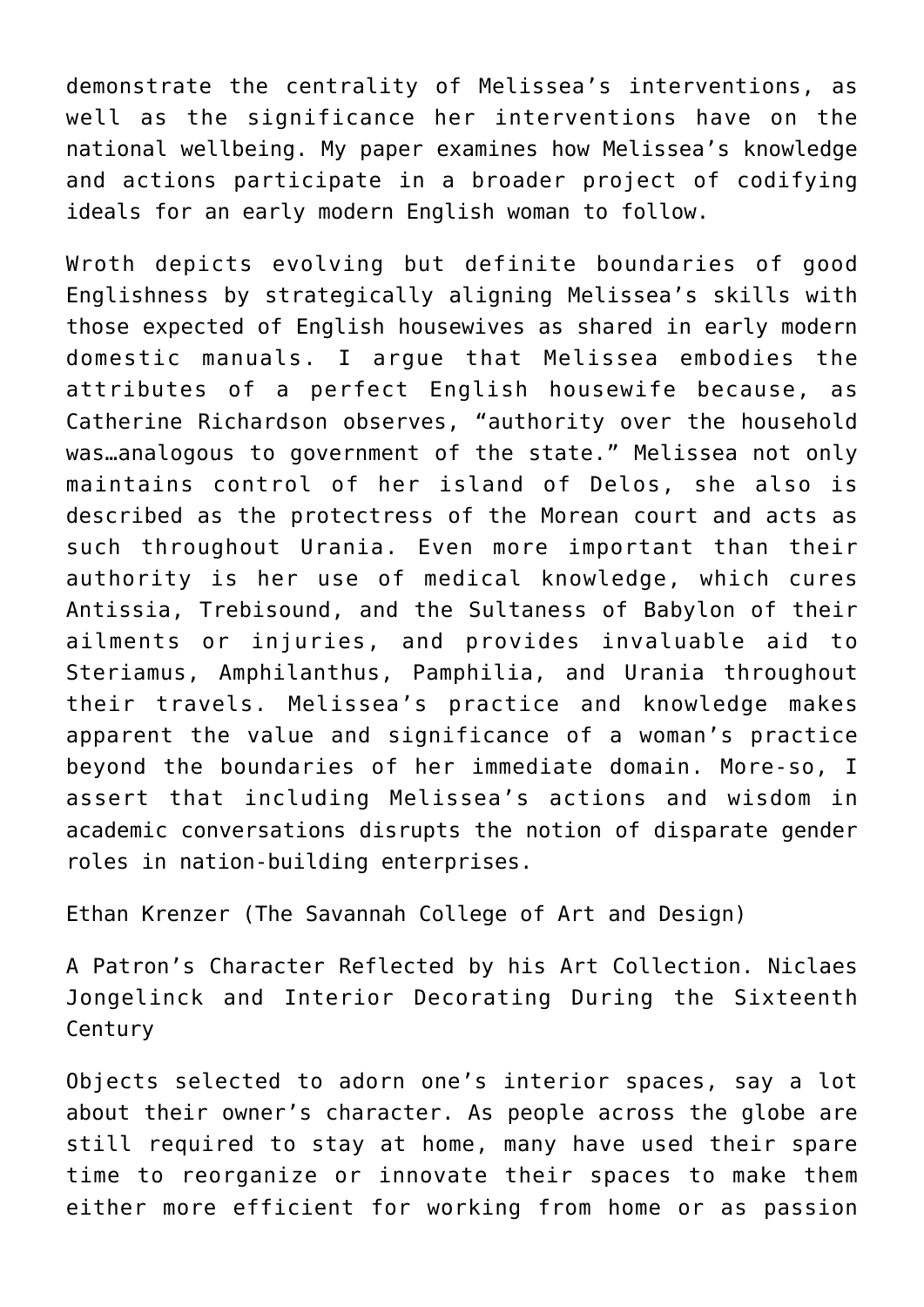projects to show off who they are as individuals. Because of this new energy found in interacting and changing our personal spaces, a renewed interest on art history and the topic of collecting and displaying seems appropriate. Looking at the art collection found at the urban villa belonging to financial agent Niclaes Jongelinck (1517–1570), we see how individuals outside of the nobility decorated their homes as if they did. A patron to both Frans Floris (1517–1570) and Pieter Bruegel the Elder (1520/25–1569), his residence located on the outskirts of Antwerp, presents an opportunity to understand how an individual's taste reflects their character.

[Kevin Laam \(Oakland University\)](https://oakland.edu/english/top-links/directory/Laam)

Proposal for Round-Table on "Mourning"

Andrew Marvell's "Mourning" announces its subject with blunt, workmanlike candor in its title: the poem is, demonstrably, about mourning. Marvell has many such poems to his credit––most prominently, his funeral elegies for Francis Villiers, Henry Hastings, and Oliver Cromwell, all of which memorialize the deceased by engaging elegiac structures of bereavement, grief, and consolation. "Mourning," by contrast, seems scarcely to traffic in the work of mourning. Instead, the speaker's work is to measure the sincerity of a woman's grief based on the quality of her tears, the opacity of which makes this work, ultimately, a fool's errand.

I would like to submit "anti-mourning" as a theoretical framework for understanding the way that Marvell treats the situation of grief. I believe that this framework can help us understand the poem as something more than a case study in hermeneutic futility—or worse, casual misogyny. I draw the concept of "anti-mourning" from the art historian Margaret Iversen, who, in her 2007 book Beyond Pleasure: Freud, Lacan, Barthes, suggests a pathway for understanding aesthetic representations of grief outside the Freudian mourning/melancholy binary. For Iversen, "anti-mourning"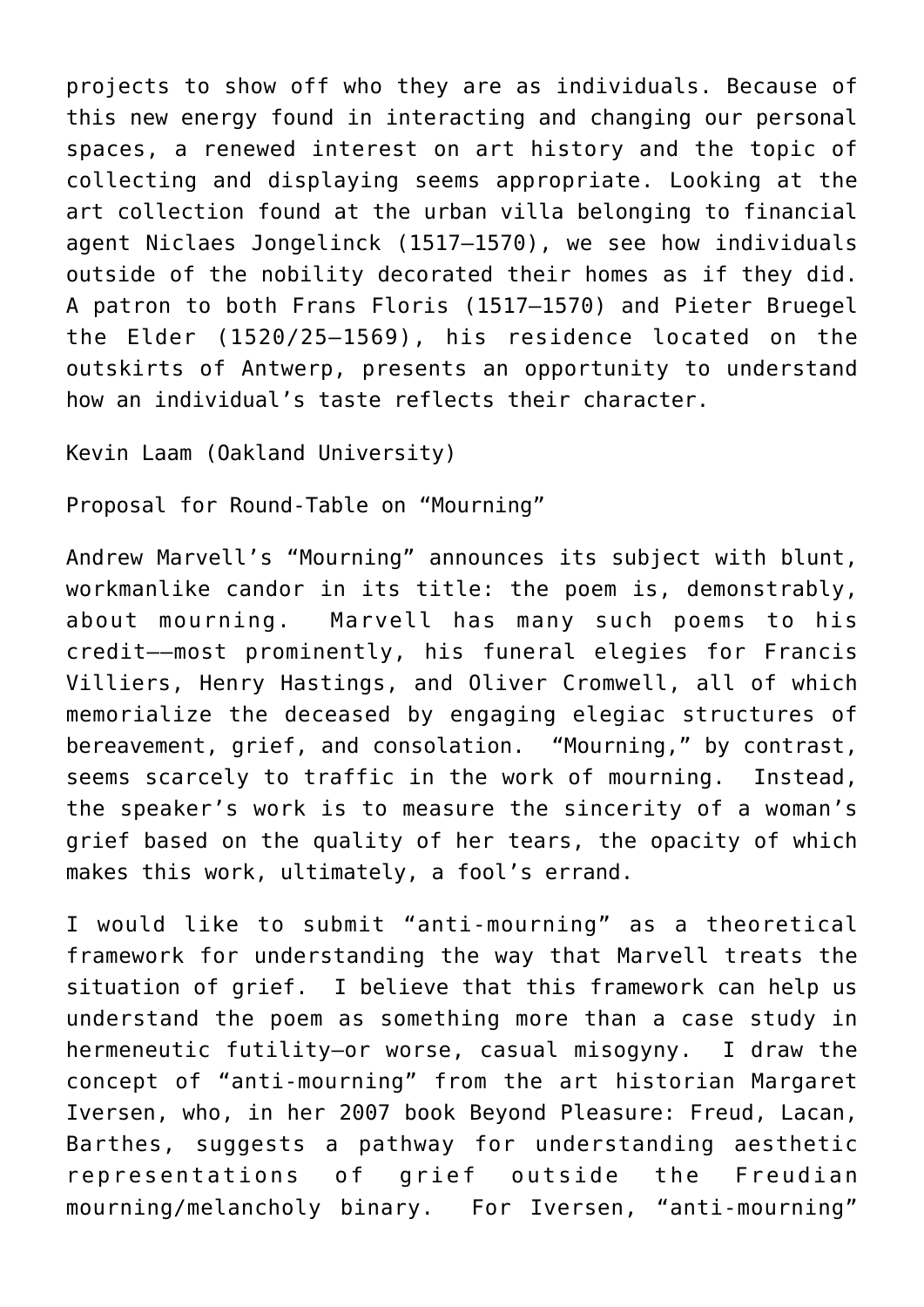signifies the work of denying, rather than facilitating, detachment from the lost object. She cites the reflections or "shadowy revenants" in Maya Lin's Vietnam Memorial wall to illustrate how loss is rendered permanent and visible. "Instead of severing attachments," Iversen writes, "[the wall] establishes a cathexis by reopening an archaic psychic wound" that demands the spectator remember, not recover.

As signifiers of loss, Chlora's tears are similarly fraught. Doubts of their sincerity sit alongside pure wonder at their reach, number, and functionality. The speaker voices suspicions about Chlora's motives but cannot bring himself to join the chorus of critics who declare her grief false. In this respect, he acknowledges a paradigm of mourning that is based not on a well-tended process of bereavement, grief, and consolation, but rather on endless and artful permutations of the tear. If this iteration of mourning seems an unnatural response to loss, the speaker may judge Chlora for it. But he cannot deny his own complicity in that creation.

Jane Lawson (Emory University/University of Sheffield)

The Background and Origin of Mary's Book of Household Ordinances

Among the holdings of the Sheffield City Archives is an unstudied manuscript from the first year of the reign of Queen Mary I. This 1553 manuscript, 'The book of the ordinances of the Queen's Household' is the only surviving example of the household ordinances of her reign. Ideally, it should have been preserved among the official State Papers; however, it was preserved, instead, among the papers of the Wentworth family. This manuscript, written from the perspective of England's first queen regnant, provides a description of the workings of her household for the first year of her reign and follows the same basic court structure as was practiced by the English sovereigns preceding and succeeding Mary's reign. The 1790 publication by the Society of Antiquaries, A Collection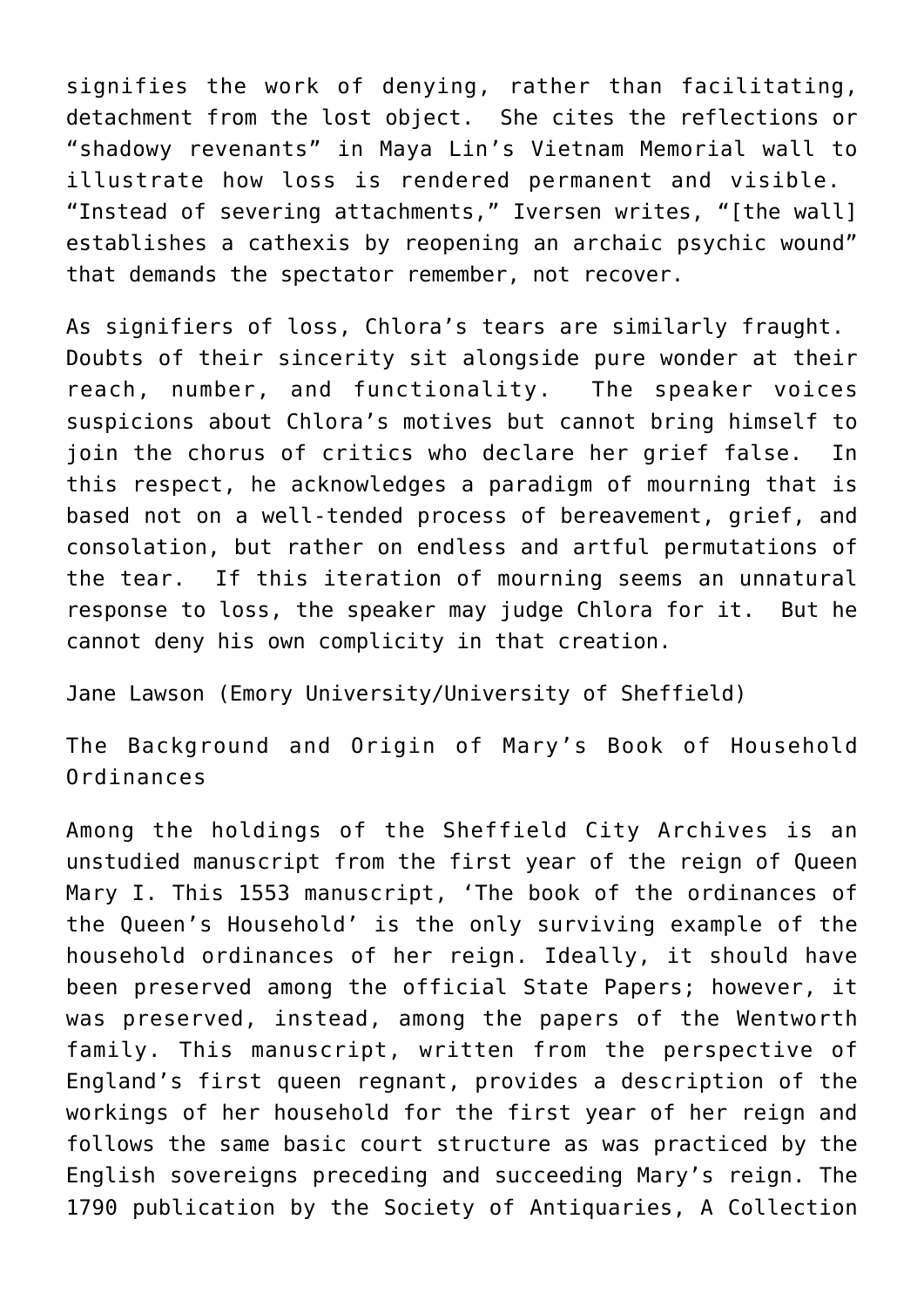of Ordinances and Regulations for the Government of the Royal Household, has served as the benchmark reference for the household ordinances of English sovereigns, although no manuscript of Mary's reign is included. Mary's book of ordinances provides details specific to her reign, adapting the regulations of her father and earlier sovereigns to her unique position as England's first queen regnant. An immediately obvious transition was the substitution of the title queen for that of king, as well as the modification of pronouns from masculine to feminine. However, in his compilation of this manuscript, Wentworth created a document which selected relevant sections from earlier household ordinances, omitted some, reorganized the placement of others, and introduced additional concepts and regulations providing a different perspective of the Marian Court. Succeeding reigns incorporated some of these changes and modified others in later household ordinances. The manuscript has been under-used by most scholars of Mary's reign, if consulted at all, primarily because it was unknown to them and has never been transcribed.

Huey-ling Lee (National Chi Nan University)

"Let's go hand in hand, not one before another": Conflicting Temporalities and Sibling Rivalry in *The Comedy of Errors*

The rise of market economy during the early modern period changed people's conception of time by identifying it with profits and commercial opportunities. This change threatened to disrupt the recurring rhythm of social life and undermine the communal solidarity. By examining the sibling rivalry in The Comedy of Errors, this paper explores the way in which the separation of the twin brothers are intertwined with conflicting temporal orders of the market and the family, and the way in which their reunion is achieved by further subordinating domestic rites and rituals to the pursuit of business opportunities.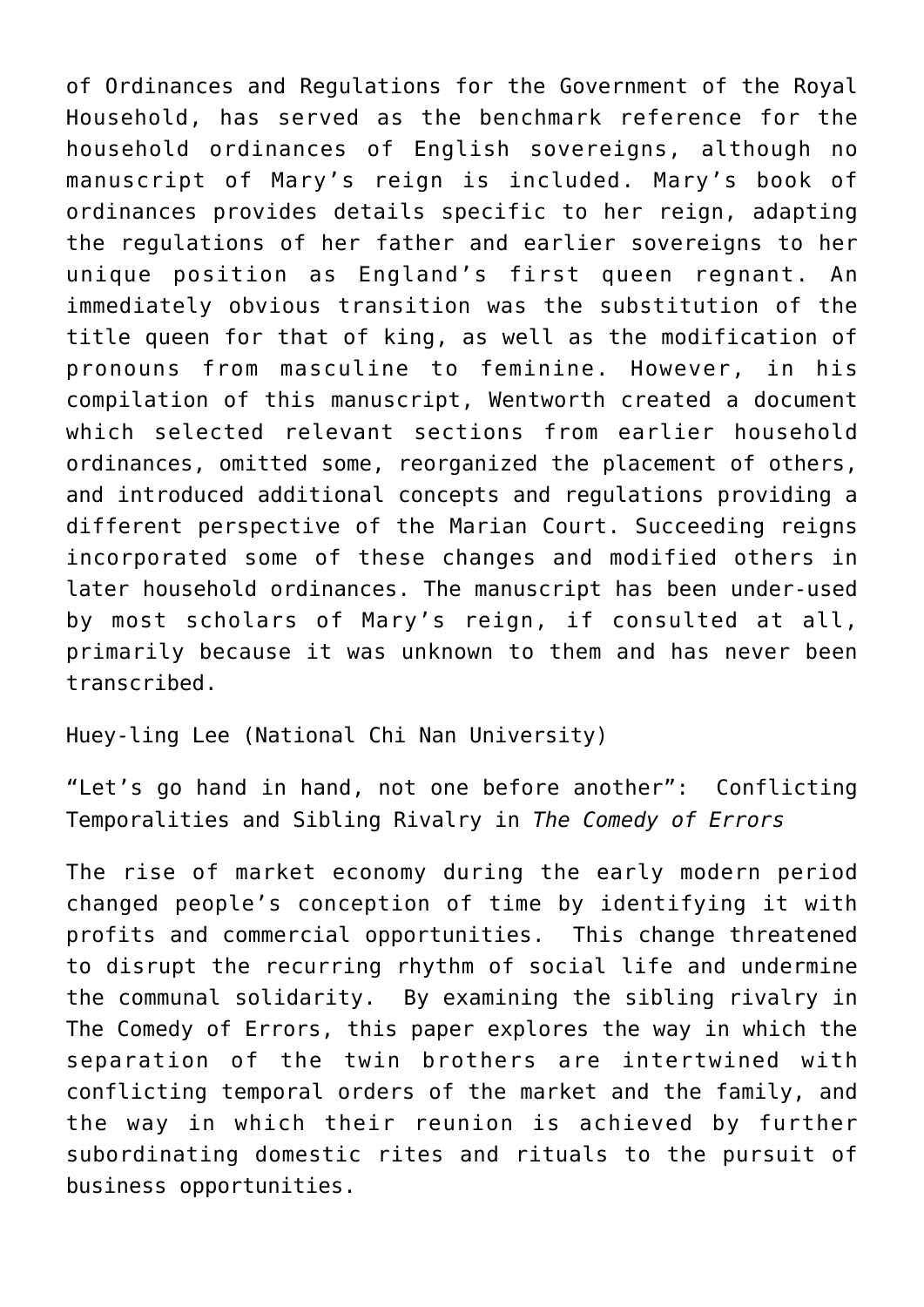The separation of the twin brothers results from their parents' different conceptions of time, so they are pitted against each other due to the conflict of the two temporal orders between the market needs and familial rituals. Being a merchant, Antipholus of Ephesus repeats the same mistake of his father when he willfully follows the spontaneous rhythm of commerce at the expense of daily routines that help maintain the order of his household and the solidarity of his family. Out of sync with his family, he unwittingly opens up an opportunity for his identical twin to accidentally step into his place. As a result, an unintended sibling rivalry ensues as the two brother unknowingly engage in a zero-sum game as one threatens to replace the other.

Since the sibling rivalry results from the prioritization of commercial opportunities over rites and rituals, it is resolved through the gossips' feast, through which both brothers, symbolically reborn as members of the same family and community, can finally inhabit in the same time zone and synchronize with, not competing against, each other. Such a solution is achieved primarily by shifting the responsibility to women who ideally can remedy the consequence of such a temporal conflict through their infinite patience.

[Justin Lerner \(St. John's University\)](https://stjenglish.com/justin-lerner/)

Looking Up: Syncretism and Heavenly Motion of Thoughts in the Poetry of Hester Pulter and Margaret Cavendish

How does one move their thoughts upward and away from dejection? In Hester Pulter's "The Center" and "The Revolution," she uses the method of Renaissance syncretism to demonstrate how scientific speculation and philosophy can guide one's thoughts upward towards heaven by placing one's focus on God as the creator of all that one observes, merging scientific language with religious language and faith. Pulter's work has only been studied in recent decades following the transcription and newfound attention to her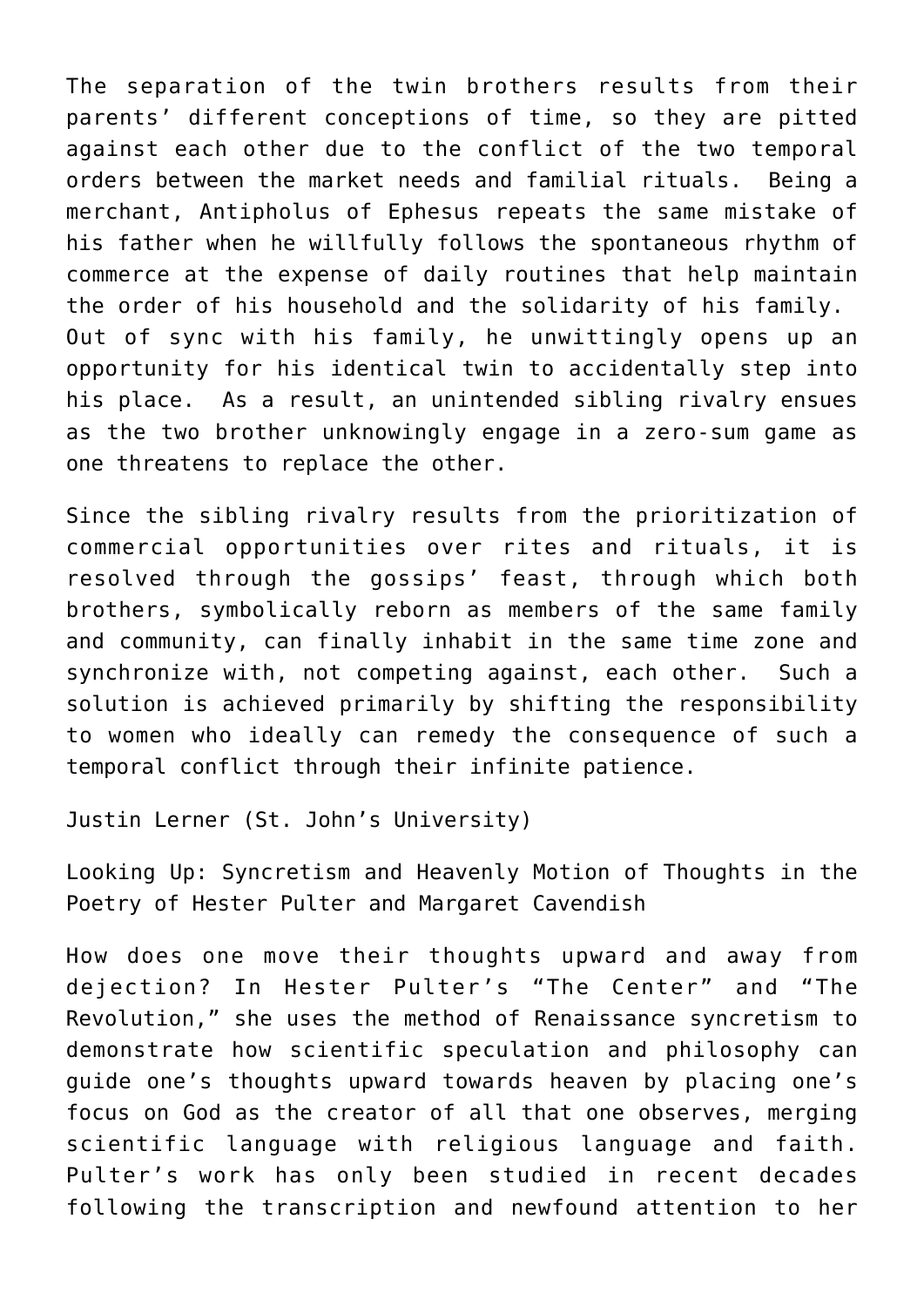manuscript, and thus this essay seeks to focus on her innovative syncretic poetics, to call for a greater focus on her work, and to compare her syncretic writings to her contemporary, Margaret Cavendish. Though Pulter argues that focusing one's thoughts solely on the earth and space will lead to a downward and solemn mindset, Pulter does not reject scientific and metaphilosophical thought. Her inclusion of these empirical thoughts signifies, among other things, the human condition of wonder and inquiry, and she uses them to demonstrate their connection to Christian creationism that serves as the vehicle by which her reflections are able to move upward towards Godly joy and light through praising God as the creator of what she observes and contemplates. The readings I present of these poems indicates that science and religion do not inherently impose one another and that the assumption that they do is a human-made construction that leaves reduced room for philosophical, personal, and social inquiry and progress because of its false, reductive, separatist guidelines. I argue that Pulter and Cavendish's syncretism allows science and religion to work in harmony towards the upward motion of thoughts, signifying the embracing of humankind's tendency towards metaphysical contemplation while simultaneously allowing God to remain at the center of all creation wherein faith is not sacrificed for, but rather is supported by, scientific philosophy.

[Carol Levin \(University of Nebraska-Lincoln\)](https://history.unl.edu/carole-levin)

The Dangers of Being Close to the Throne: The Case of Margaret Clifford

One of Queen Elizabeth's potential heirs was Margaret Clifford Stanley, Countess of Derby. Margaret was the only surviving child of Eleanor Brandon, the younger daughter of Mary Tudor, the French Queen, and Charles Brandon, and Eleanor's husband, Henry Clifford, Earl of Cumberland, whom he married in 1535. Margaret was born five years later. She was only seven when her mother died and her father devastated. He left court and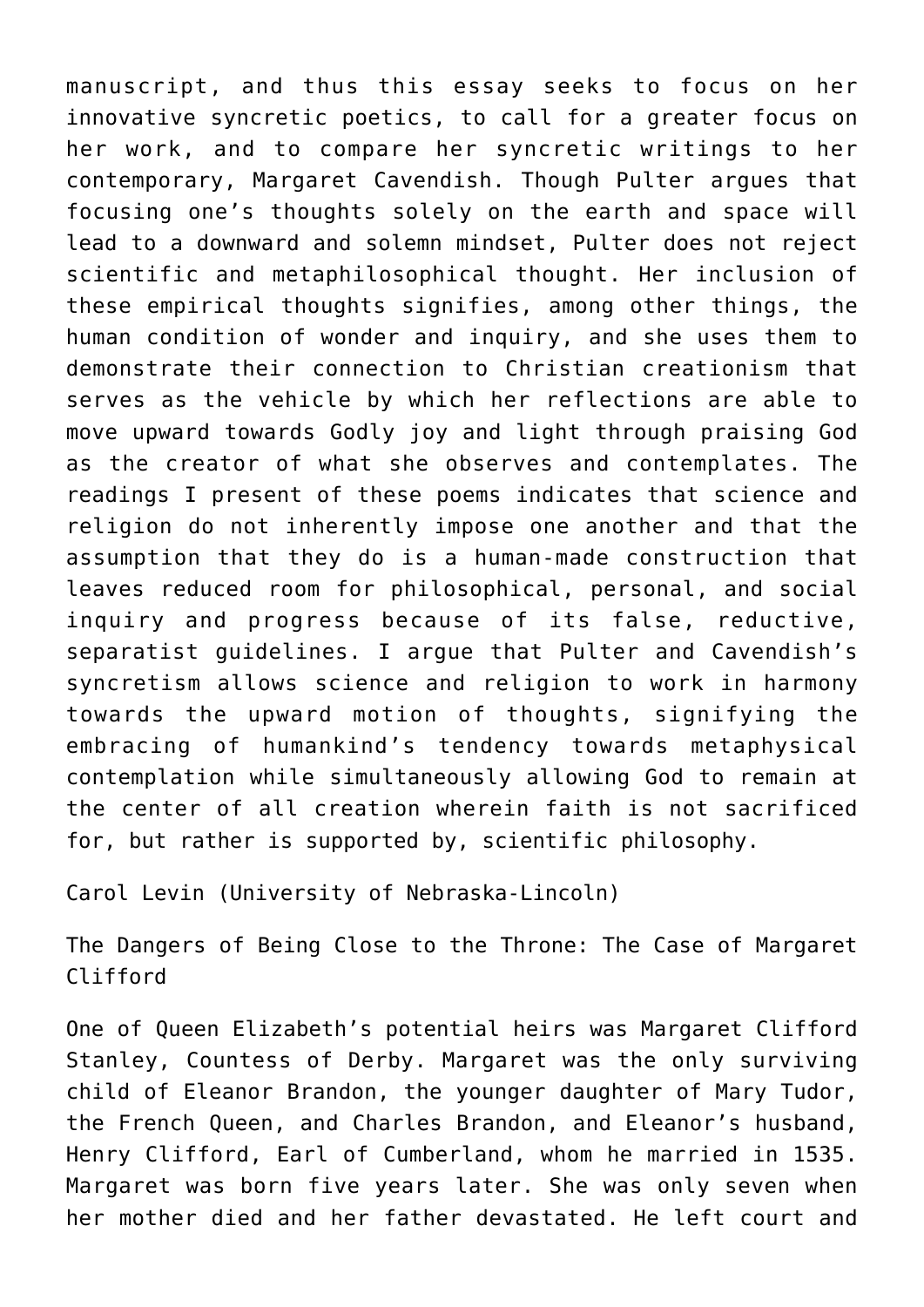was very involved in his studies, especially of astrology and alchemy. His daughter's interest in reading, patronage, and in various kinds of magic probably came from her father.

Margaret had the unfortunate distinction of the last named potential heir in her cousin's Edward VI's Devise for the succession, after naming Lady Jane Grey and her sisters Katherine and Mary, and all their potential sons, he listed Margaret and her potential sons as well. John Dudley, Duke of Northumberland had considered marrying his youngest son Guildford to Margaret, but decided that Jane was a much better match. But of course, after only nine days of Jane's rule, Mary I was queen. Margaret's father the Earl did all he could to show his loyalty and Margaret was welcomed at Mary's court, where she had precedence over many of the other ladies, sometimes only behind Margaret, Countess of Lennox. 7 February 1555, when only fourteen or fifteen, Margaret married Henry Clifford, Lord Strange, heir to the Earl of Derby. He was nine years older. They had four sons, two of whom survived to adulthood, Ferdinando and William. It was not a happy marriage. Margaret was extravagant and became deeply in debt, to Henry's great chagrin.

But her closeness to the throne, and her carelessness, caused serious problems. In 1579 Elizabeth became very upset when she learned that the Countess had been gossiping about her and the Duke of Alencon. But that concern became far more intense because she had employed a cunning man named Randall to help her gain her health back when she was ill and her resided in her household for several months. But the Privy Council also thought he was an astrologer and the Countess asked him to determine through conjuring how much longer the queen would live. Despite the begging letters she sent Sir Francis Walsingham and Sir Christopher Hatton, Margaret was held under house arrest for many years, being released only three years before her death in 1596.

Gabriel Lonsberry (Purdue University)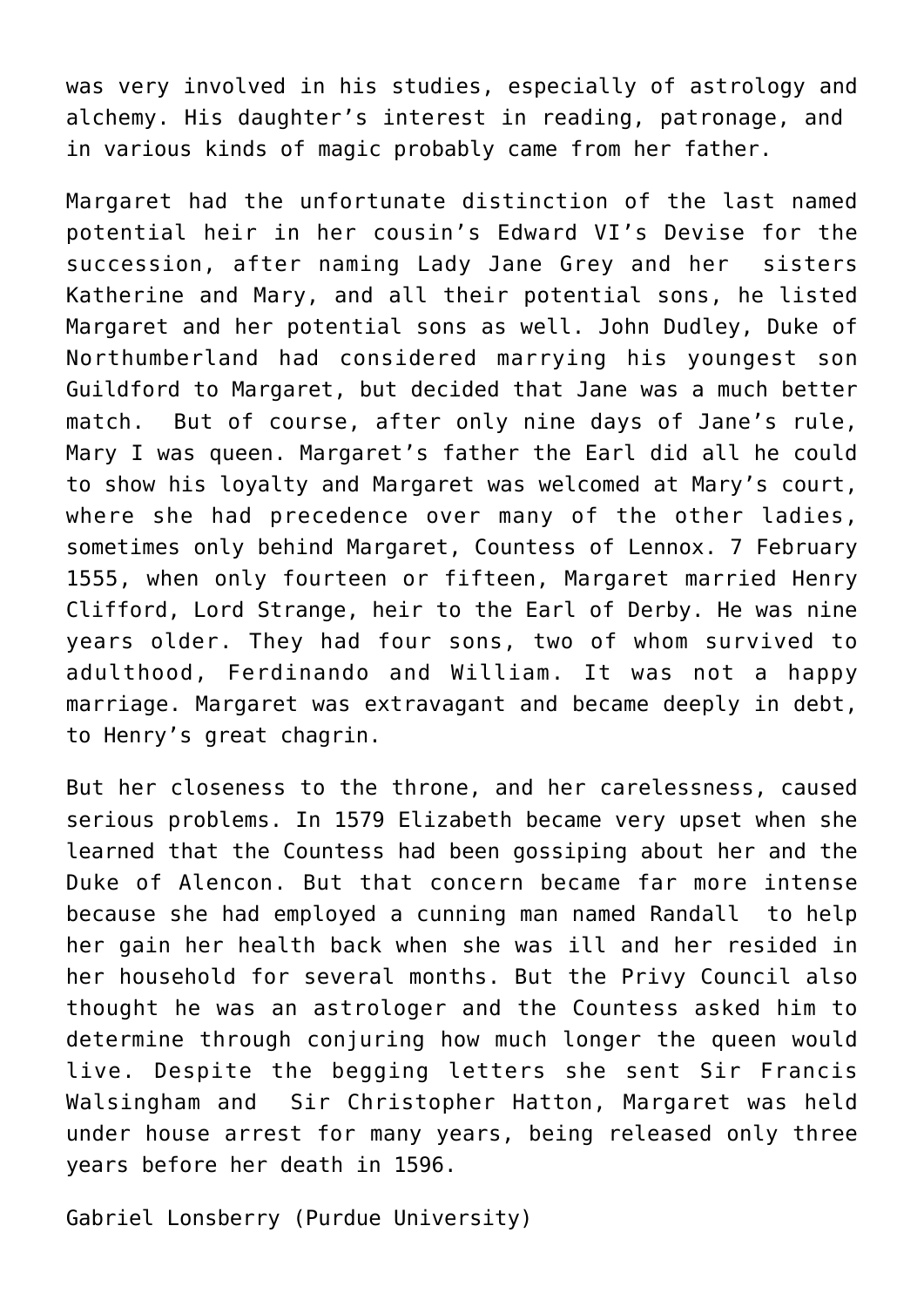Princess Elizabeth's Wedding and the Contested Stuart Court Stage

Immediately following King James I's accession to the English throne in 1603, a popular, militant Protestant cult began to form around the King's nine-year-old son, Prince Henry Frederick, who, it was hoped, would one day reverse his father's pacifist policies and restore the vanished glories of chivalric England by leading a renewed crusade against the Catholic powers of Europe. The Prince came to embrace and consciously develop this adversarial role over the course of his teenage years, but factional crisis was averted when he succumbed, quite suddenly, to typhoid fever in November of 1612. His death marked not the end of this polarizing conflict, however, but its climax, for Henry had been closely involved in planning the festivities meant to celebrate his sister Elizabeth's marriage to Frederick V, Elector Palatine of the Rhine, and the 1612–13 holiday entertainment season would see his shows openly competing with those of the King to define the union's political significance. The present paper examines these festivities in full, including a fireworks show, a mock sea-battle, court masques written by Francis Beaumont, George Chapman, and Thomas Campion, and another, cancelled masque—the anonymous Masque of Truth. Those arranged by the Prince, I demonstrate, characterize the wedding as a great victory for militant Protestantism, but the King's contributions work to delegitimize all others and reassert his hegemony over courtly mythmaking. The 1612–13 season does not only illuminate ideological struggles of the period, then; it encapsulates the power and vulnerability of the Stuart court stage.

Ruby Lowe (New York University)

"A World Within": Wither, Milton and Marvell's Dialogic Print Voices

In the 1640s, George Wither conducted extensive experiments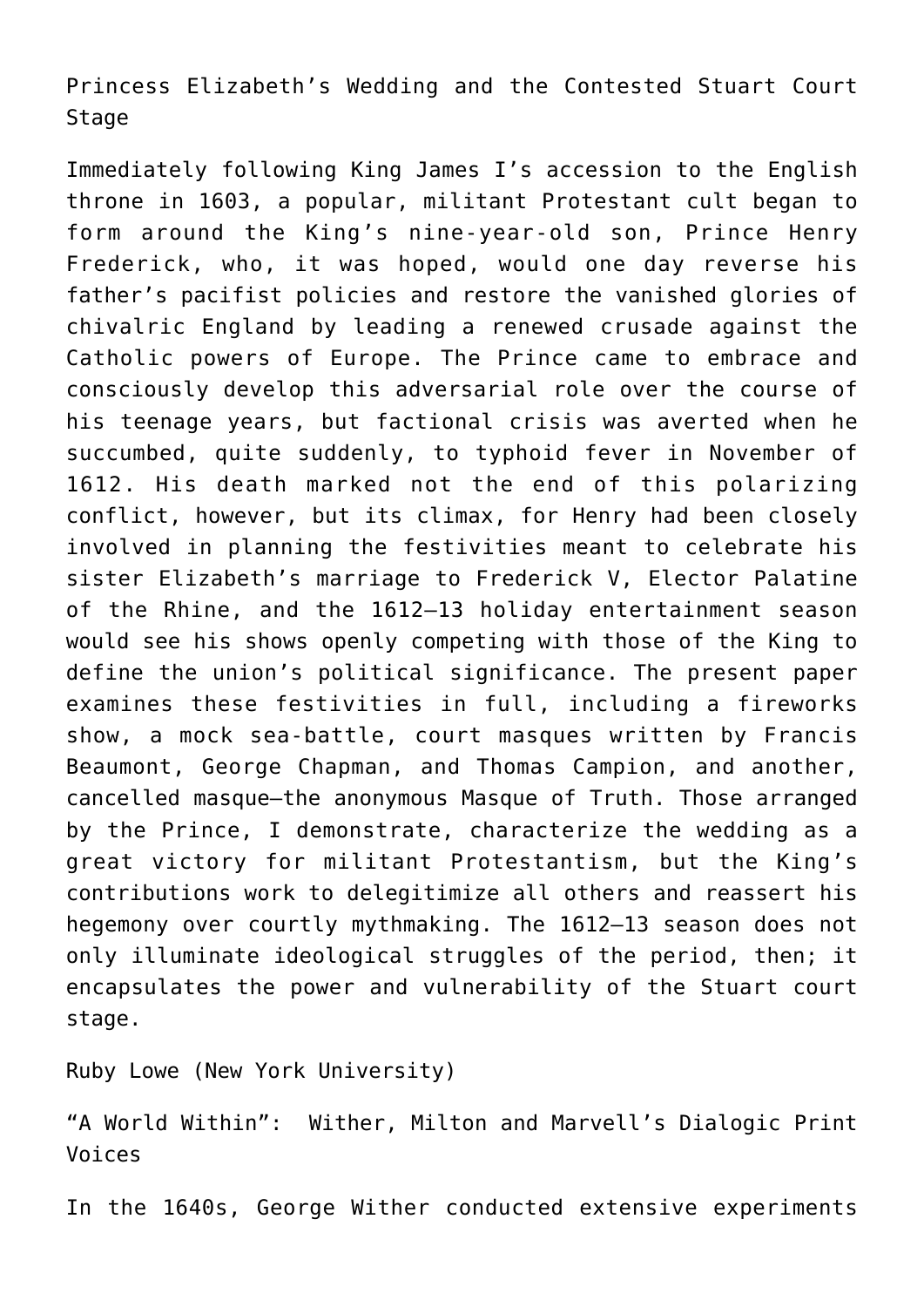with political and poetic representation. Employing the form of print oratory and a metaphorics of space, Wither challenged the reigning model of political communication in seventeenthcentury England. In the Speech Without Doore (1644), Wither defined the space outside of Parliament as a new subject position to address Parliament and the nation. In Vox Pacifica (1645) he charted the space inside the print orator that was necessary for the development of democratic print practices. I argue that during the Restoration Milton and Marvell's dialogic print voices filled the space inside the print orator that Wither had opened.

While Wither and Milton both had the opportunity to publicly participate in the culture of political debate in the early 1640s, the immediacies of this culture were unavailable to Marvell during the Restoration and were forced into what Wither calls the 'world within.' In Marvell's The Rehearsal Transpros'd (1672) and An Account of Popery (1677), we do not hear Marvell's voice alone, but the voices of many others condensed and layered into a single prose voice. This quality was so pronounced in The Rehearsal Transpros'd, that Marvell's adversary claims that there are "many Milton's inside of this one man." While this phrase was leveled as a critique of Milton and Marvell, it also has a potent exploratory power: both Milton and Marvell were threatening because of their capacity to act as public representatives in print. In this paper, I argue that Marvell represented public debate itself. In An Account of Popery he weaves together published works of dissent with manuscript parliamentary speeches and ephemera to provide the public with access to closed debates that occurred inside the houses of Parliament, thus carrying the values of 1640s print culture forward to the Restoration. I argue that Marvell's characteristic multivocality was a response to the print culture in which he participated and to the spaces that Wither had defined, both outside the doors of Parliament and inside the print orator.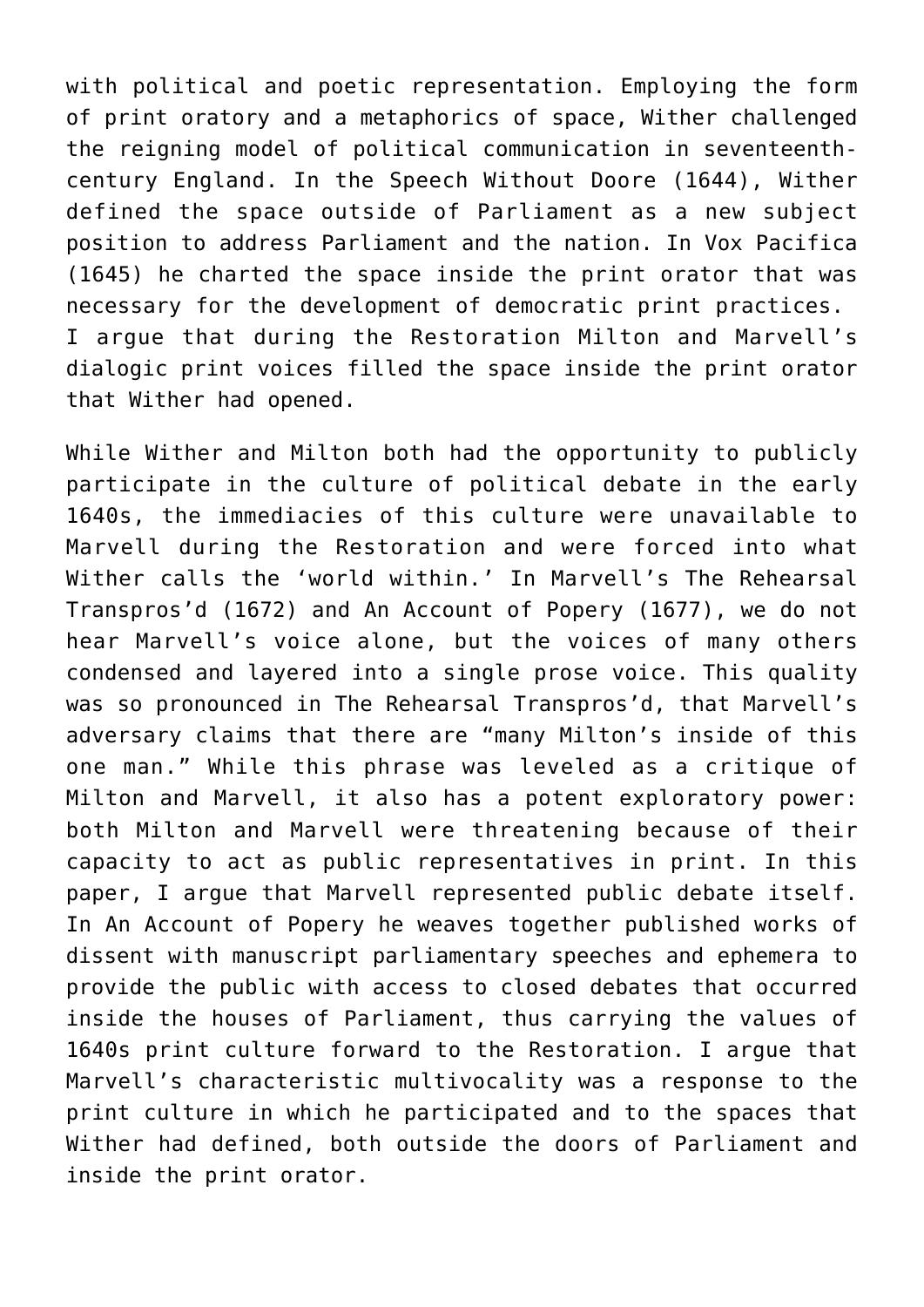Sara Mansutti (University College Cork)

*Li avisi ci son cari*: The Medici's Attitude towards the Handwritten Newsletters

In early modernity, before the advent and diffusion of printed newspapers, news circulated in Europe in the form of handwritten newsletters, sent by agents, ambassadors, informers, to courts, noblemen, merchants and to anyone who could afford this service. The Medici Archive in Florence, which is the paper monument of the famous family that ruled Tuscany as Grand Dukes for two centuries, contains an invaluable collection of these documents, also called avvisi in Italian.

The proposed paper aims to focus on the letters sent by the Medici to their ambassadors or informers to request news or in response to the newsletters received from all over Italy and Europe. The minutes of these letters, also preserved in the Archive, allows to study the document typology of the avvisi from the point of view of the commissioners, the Grand Dukes, in order to detect what the Medici wanted to know through the avvisi and why the manuscript newsletters played a so important role in early modern diplomacy. Moreover, this analysis helps to reveal the Medici's attitude towards the newsletters and to answer crucial questions concerning the reception of the information and how the news conveyed by the avvisi were read and taken into account in the court.

In particular, the paper dwells on the period of Cosimo I de' Medici, also with the aim of reconstructing the information network that the Duke, known from 1569 as the Grand Duke of Tuscany, was able to build.

[Theresa Marks \(University of Oklahoma, School of Visual Art\)](https://www.ou.edu/alc/upperclass-coaching/meet-the-coaches/theresa-marks)

Leonardo's Saint Jerome: A New Perspective

Historians universally accept Leonardo da Vinci's painting of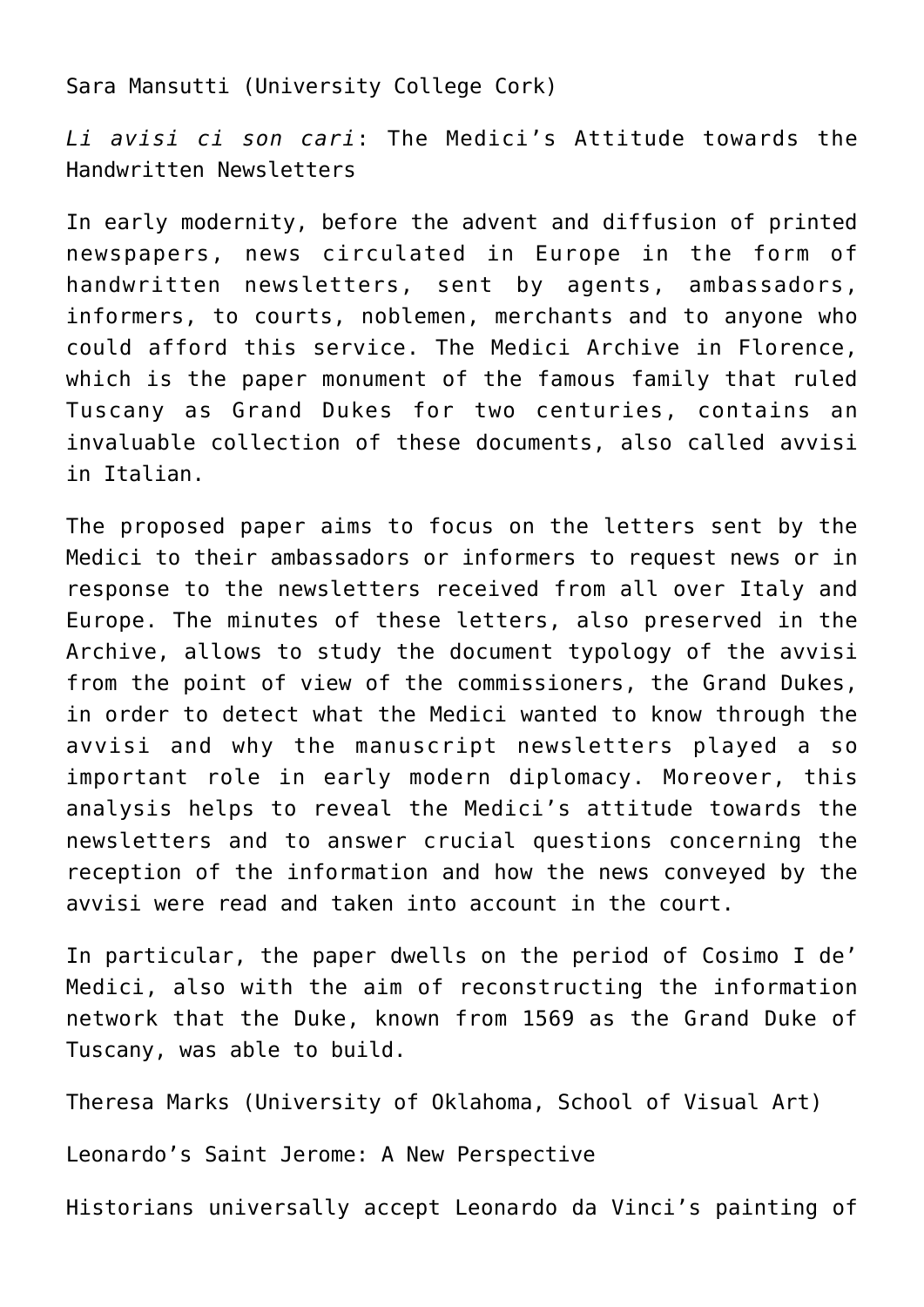Saint Jerome in the Wilderness (Vatican Museum, Rome) to be of his own hand and one of his earliest panel paintings. The painting's provenance begins with Cardinal Joseph Fesch (1763-1839), the uncle of Napoleon Bonaparte, who later sold the work to Pope Pius IX, who placed the painting in the Vatican collections. The Saint Jerome has traditionally been dated 1480-81 and chronologically linked to the Adoration of the Magi largely based on their unfinished status and similarities in underpainting and preparation. Yet, Leonardo's use of sfumato, the intricate modeling of shadows, and sophisticated anatomical details, supports a later date. Indeed, Syson and Billinge have more recently discovered underdrawings in the Virgin of Rocks (London version) that they assert are stylistically linked to the Saint Jerome, and therefore they have suggested a date of 1483, which would place the work in Leonardo's first Milan period.

In this paper, I assert that Leonardo's compositional approach, tonal relativity, and curvilinear perspective are the most distinctive aspects of his Saint Jerome and reflect his study of optics in Milan, which would confirm the later date for the painting. Moreover, the Saint Jerome shows a complete break from Leonardo's early use of the Albertian compositional grid, and further underscores the primacy of optics in his later approach to painting. Through an exploration of relevant folios and notes from his manuscripts, I seek to align Leonardo's Saint Jerome with his optical discoveries to support the notion that this painting traveled with him over the course of several years, during which time he laid in additional edits as he developed his mature pictorial ideas and optical observations. Through this, Leonardo's painting style began to develop towards the more naturalistic, three-dimensional visual experience characteristic of his later Milanese works, for which his painting of Saint Jerome was likely a reference.

Fernando Martinez-Periset (University of Cambridge)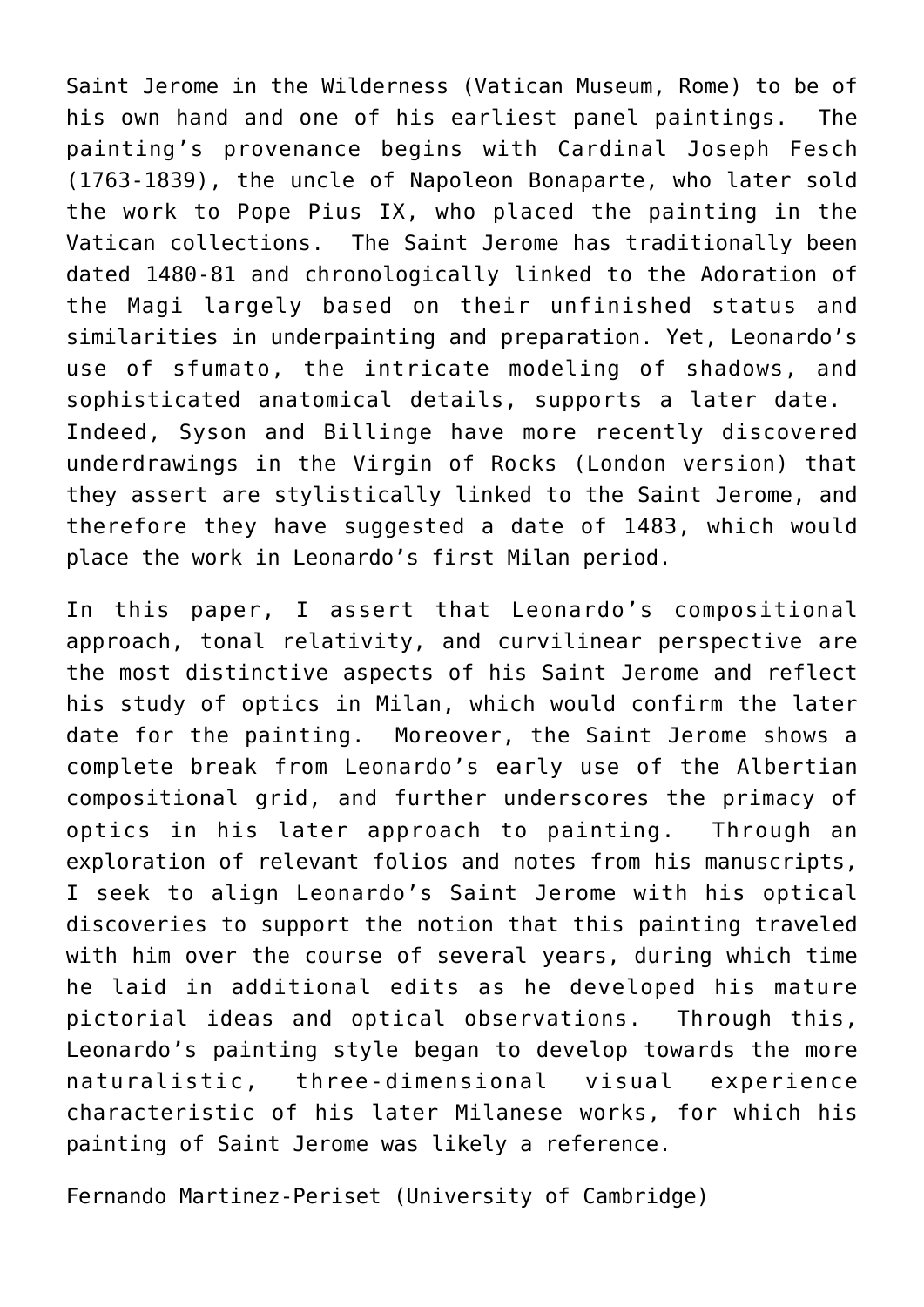Shakespeare vs. Milton: The ethics of Christianity and Stoicism

The growing popularity of the turn to religion in Early Modern scholarship has posed a decisive challenge to the 'secularisation thesis' as a plausible description of the period and new critical attention has been devoted to investigating the influence of religious thought in literary culture. By illuminating the implicit philosophical issues in Renaissance writing, this methodological development contributes to a line of work defended by scholars such as David Armitage and Jo Guldi, who have made the case for the need of longue durée approaches in historical research.

The central thesis of this paper is that Shakespeare and Milton respond to classical philosophy in two diametrically opposed ways. As a result, their works capture two antagonistic ethical visions. Although Shakespearean drama has long been seen as indifferent to Christianity, the moral position that runs through Shakespeare's corpus takes the form of a clear critique to Senecan philosophy which embraces a distinctively Christian discourse. Conversely, although Milton's poetry has been frequently examined in line with the Christian tradition—especially as a way of contesting the Satanic reading—the ethical position that is repeatedly praised in his works from beginning to end is characteristically classical rather than Christian. Milton's moral sympathies are indebted to Stoicism and Senecan thought, which leads to an eradication of prototypically Christian sentiments. Consequently, it is important to reassert the hypothesis that Milton is an artist divided against himself, caught between competing sets of ethical ideals.

This paper will start by surveying the uneasy relationship between Christianity, classical heroism and Stoicism and how these notions were in circulation in Renaissance culture. The argument will then compare and contrast Shakespeare's Roman works "Coriolanus", "Titus Andronicus" and "The Rape of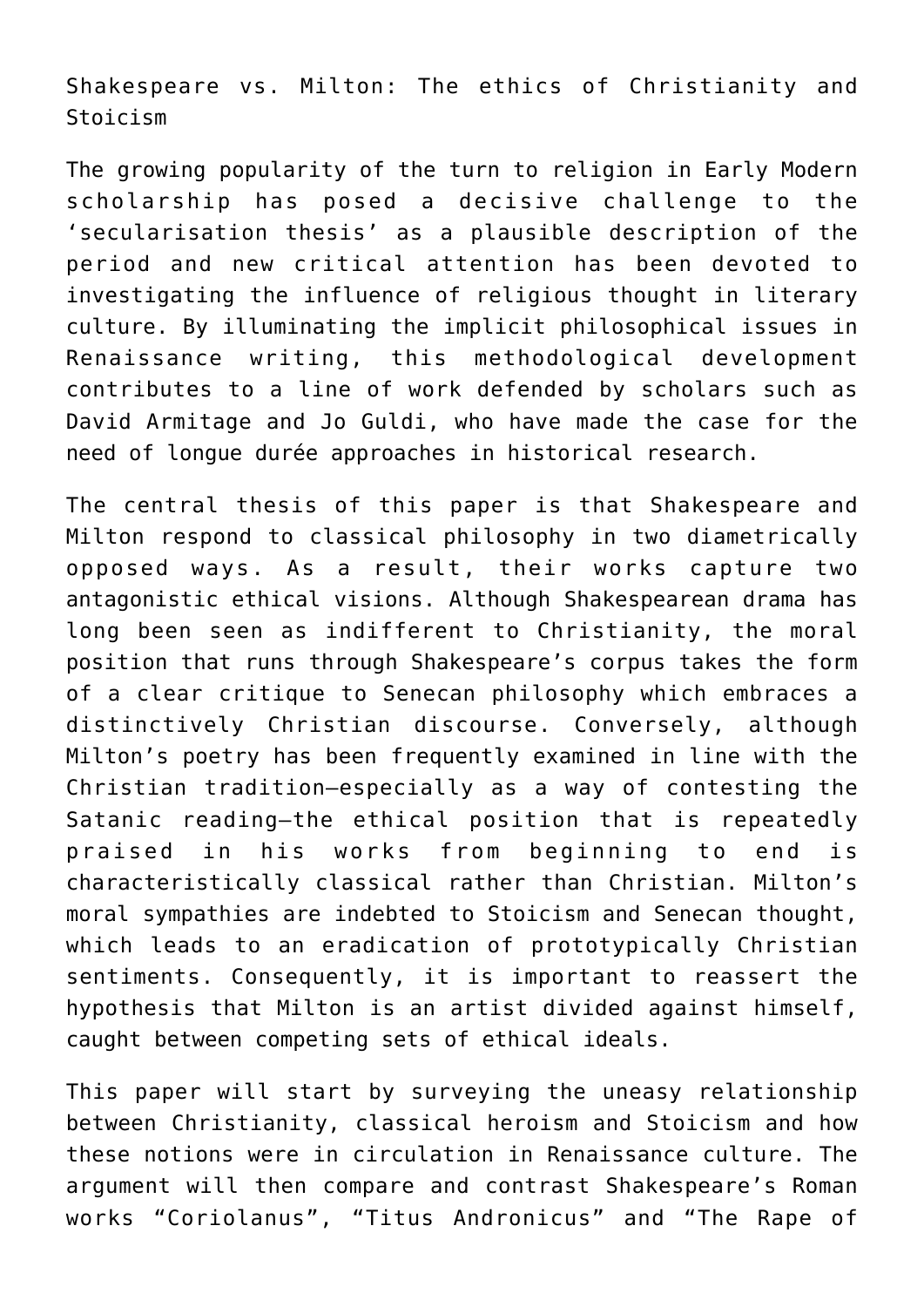Lucrece" with Milton's poems "On the Morning of Christ's Nativity", "Comus" and "Paradise Lost".

[Timothy McKinney \(Baylor University\)](https://www.baylor.edu/music/index.php?id=952924)

Form and Function in Gioseffo Zarlino's Musico-Theoretical Diagrams of the Senario

One of the cornerstones upon which Gioseffo Zarlino built the influential music theory presented in his treatise Le istitutioni harmoniche of 1558 was his revision of the ancient Pythagorean definition of musical consonance. The paper examines two floral or circular diagrams Zarlino constructs to illustrate this revamping and assesses the interplay between aesthetic and didactic considerations that shaped them. The Pythagoreans defined the consonant musical intervals as those that could be represented by superparticular ratios among the tetrad formed by the first four integers: the perfect octave 2:1, the perfect fifth 3:2, and the perfect fourth 4:3. Zarlino expanded this definition of consonance in order to provide a theoretical rationale for the imperfect consonances used in the musical practice of his day. He thus added the numbers 5 and 6, resulting in what he called the "senario." He asserts that all of the consonant intervals can be formed among the six members of the senario, as his floral diagram purports to show, and that certain necessary dissonant intervals can be obtained by multiplication of its members, as his circular diagram shows. Zarlino has to stretch things to derive all of the imperfect consonances from the senario, yet he is willing to do so in pursuit of finding a theoretical justification for musical practice. Thus, while Zarlino relies extensively on math to support his theorizing, the math is a means rather than the end, which is to unite music theory and practice in pursuit of the aesthetic goals of defining good and proper music and explaining music's expressive power. Similarly, his diagrams are not drawn to scale from a mathematical or musico-theoretical perspective. While we should note that it was not Zarlino's purpose in his diagrams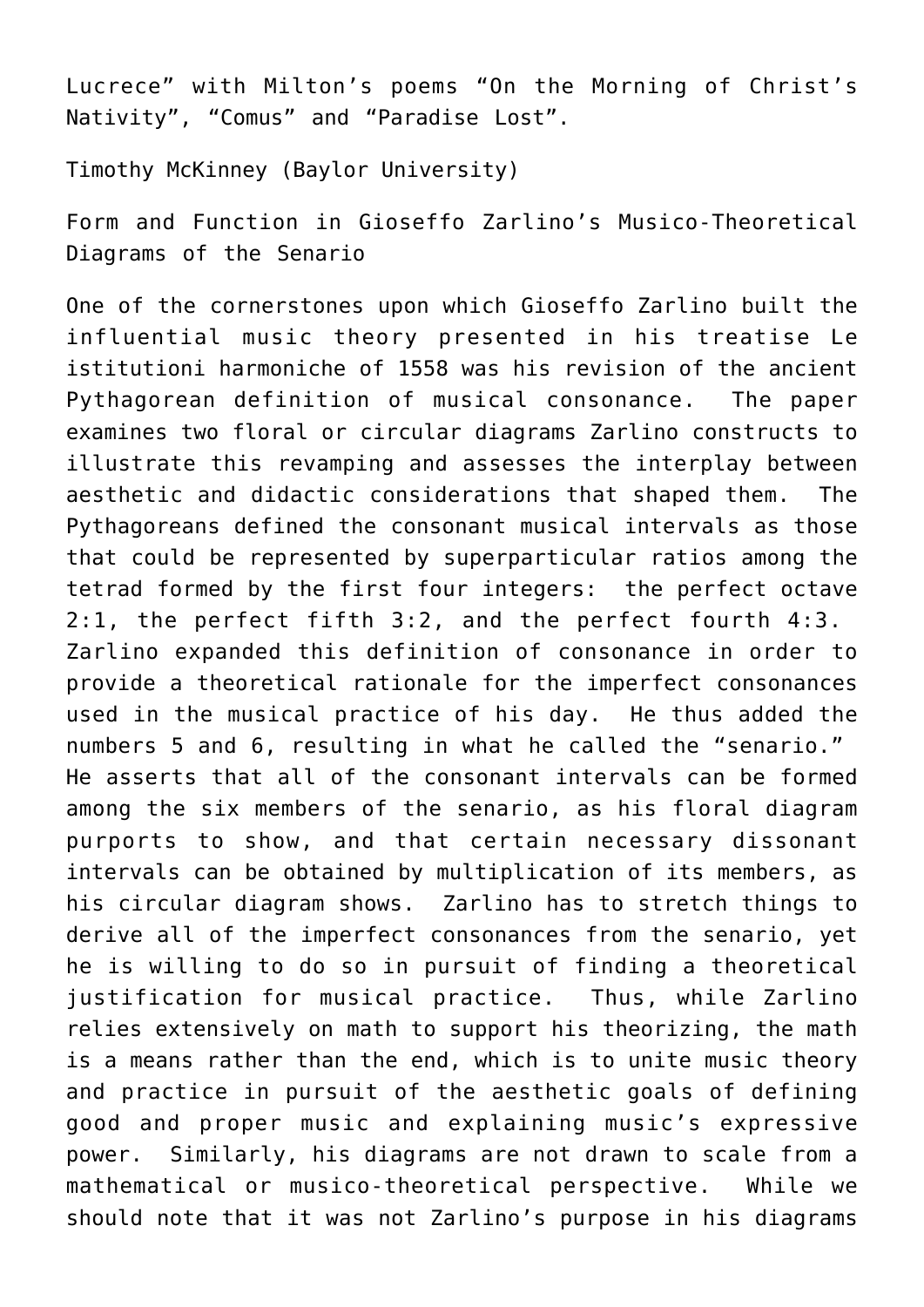to represent actual interval sizes, and while we should recognize the brilliance of the diagrams for illustrating his theoretical concepts in such a clear-cut and attractive way, at the same time we should recognize the significance of the disconnect between the musical and mathematical relationships the diagrams represent and his purpose in designing them as he did, which was for visual appeal and aesthetic value.

Margaret Mendenhall (University of Texas at Austin)

Revenge, Racialization, and the Signifying Body: *Titus Andronicus*'s "Unrecuring Wound"

This paper uses Titus Andronicus to explore the role of racialization in the early modern community-forming rituals of remorse and forgiveness, particularly through the play's conceptualization of wounds and wounding. I argue that, as the mutilation of Lavinia throws the body's signifying potential into crisis, Aaron's particular brand of villainy realizes the communicative potential of wounds themselves. This language of symbolic mutilation serves his commitment to sustaining the Romans' collective memory of transgression. Aaron ensures what Marcus Andronicus calls the "unrecuring wound"—the unforgivable harm that fuels revenge tragedy—as well as what Roland Barthes, in a surprisingly similar vein, calls "the wound of affirmation": the inevitable assertion of the self into the world through language, an act which can neither be diminished nor reversed. Insofar as Aaron's project is considered a result of his "hue," it points up the incurable nature of racial violence. As such, Aaron continually enacts an absolute impasse not only between pardon and racial violence, but also between forgiveness and language-making itself.

[Daniel Moss \(Southern Methodist University\)](https://www.smu.edu/Dedman/Academics/Departments/English/People/Faculty/DanMoss)

Kiss Me Kiss Me Kiss Me (Kiss Me Kiss Me Kiss Me) Kate

Petruchio's three famous demands, "Kiss me, Kate," offer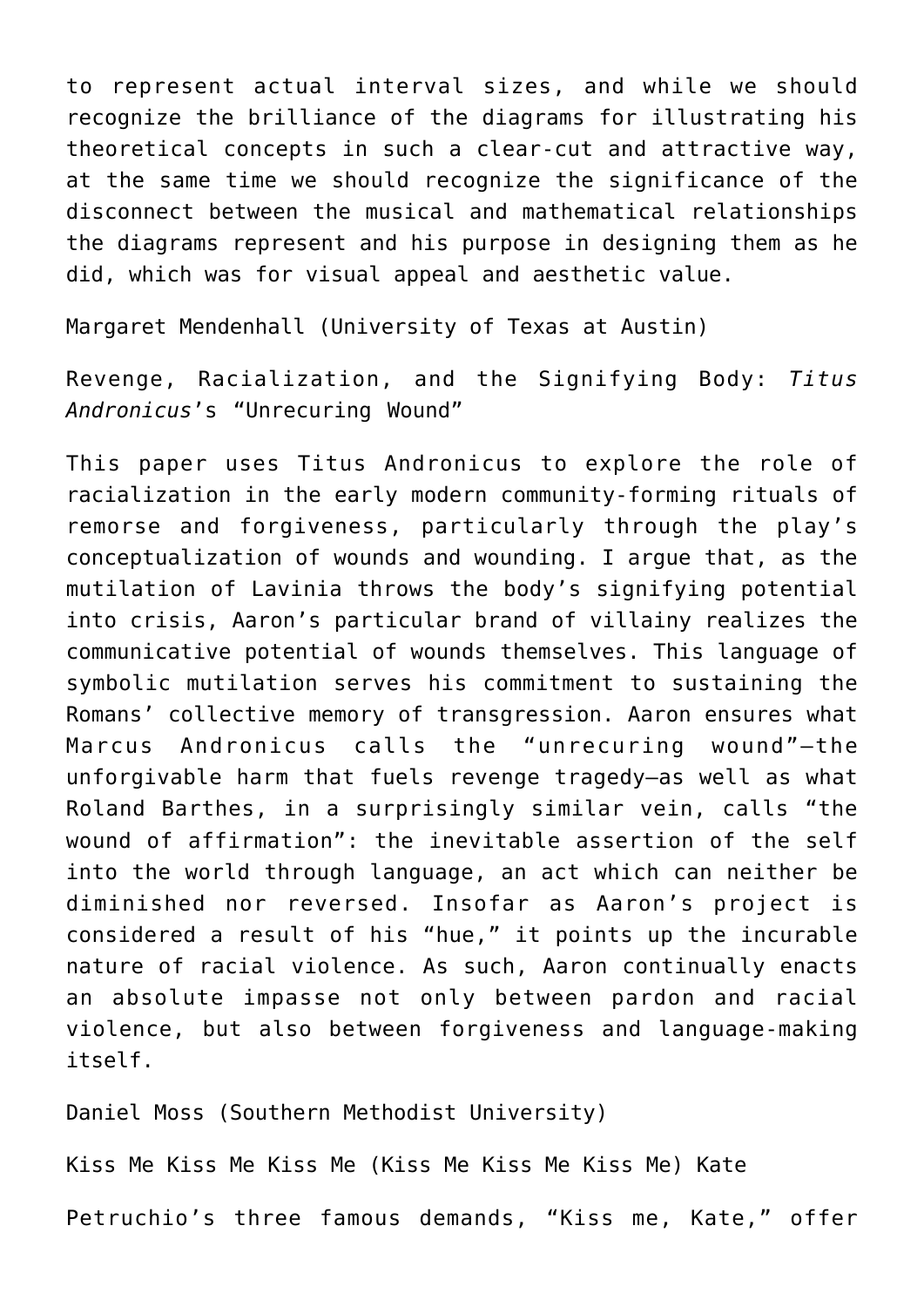modern actors and directors a range of interpretations, from the borderline assault of Act 2 to the quieter coercion of the penultimate street scene to the apparent mutuality of the final scene. A metatheatrical approach to Shakespeare's Shrew, however, suggests that the sequence of kisses provided a much richer range of interpretations for the Chamberlain's/King's Men, making a correspondingly wide array of responses available to original audiences.

Essentially, the early modern Shrew featured six kisses, not three. To the extent that the period audience could follow the play's metatheatrical identity as "The Training of the Boy," each kiss onstage would correspond to a fictionalized backstage moment in the apprenticeship of the boy actor cast in the part of Katherine. When Petruchio demands a kiss from Kate in the street, for example, she performs it to his satisfaction, but only after expressing anxiety over such a public display of affection, corresponding to that doubtless uncomfortable moment in every boy actor's training when his adult master required him to rehearse kissing. In metadramatic terms, Katherine's fear of becoming a spectacle "in the midst of the street" has already been rehearsed backstage, when the boy first expressed trepidation at the prospect of kissing a man in the midst of the theater, packed with spectators eager to hoot or whistle or applaud at the comedy's eroticized climax.

The kisses of The Taming of the Shrew are thus doubly playful and doubly painful. During each kiss, the Petruchio actor portrays both the onstage husband and the backstage master, while the Kate actor portrays both the onstage wife and the backstage apprentice. In each instance, provided the stageillusion is successful and the audience gains access to the metadrama, a man kisses a woman and a man kisses a boy. Each kiss moreover takes place simultaneously in the fictional, onstage present of the play and in the metafictional, backstage past of rehearsal, hence at two different times and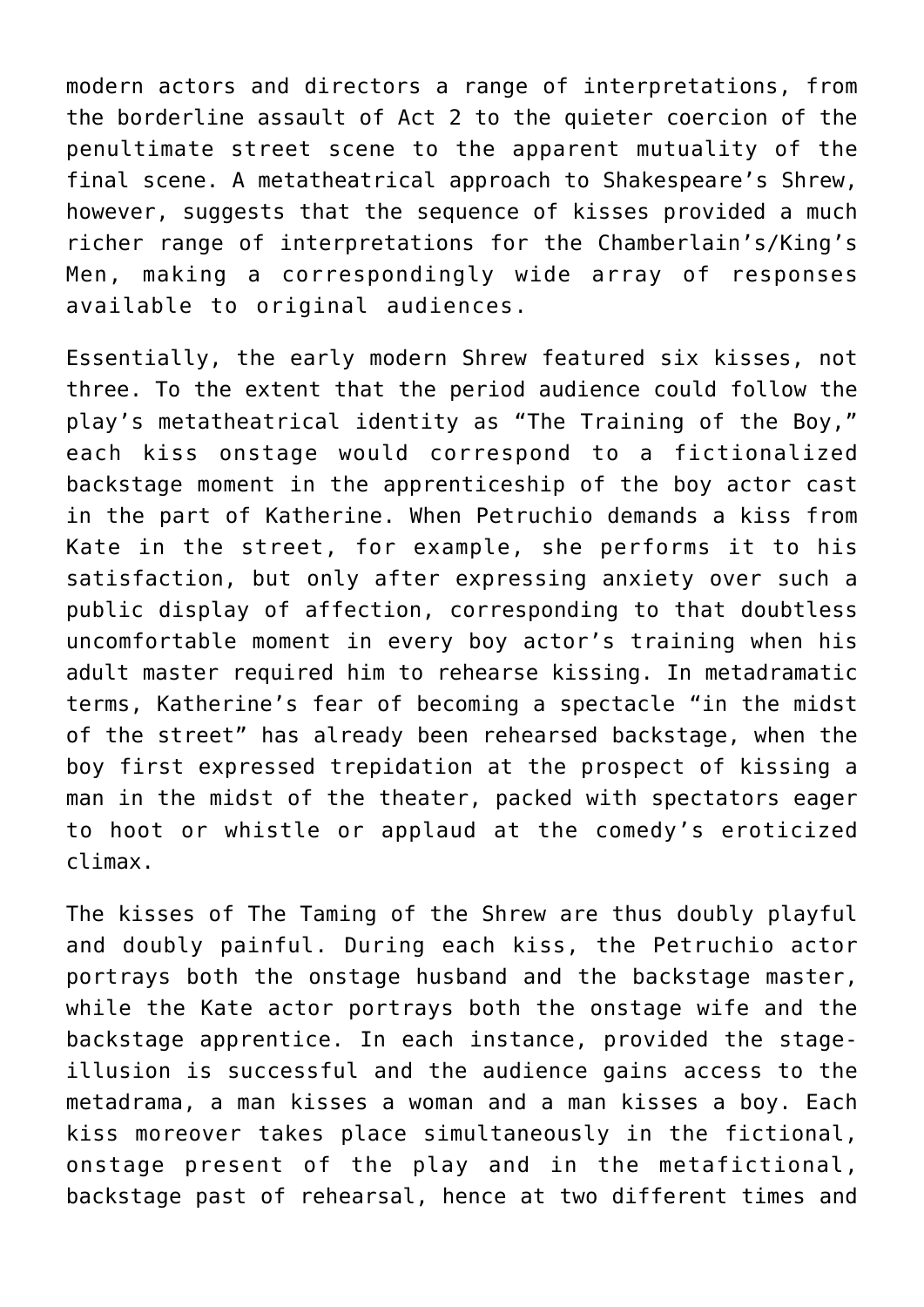in two different conceptual locations.

[Tim Moylan \(University of Health Sciences and Pharmacy At St.](https://www.uhsp.edu/directory/employee/tim-moylan) [Louis\)](https://www.uhsp.edu/directory/employee/tim-moylan)

"A Storm of Recent Violence and Injury": Roger Ascham and Elizabeth I

In 1568 Roger Ascham, one time tutor of the young Princess Elizabeth (1558-1550) and her occasional "study-buddy" (1555 onward) died. As an indicator of Elizabeth's regard for him, she is reputed to have remarked on his passing that "I would rather have cast £10,000 in the sea than parted with my Ascham." A forward and gifted student, particularly in languages, Elizabeth appears to have thrived under Ascham's tutelage, something he references with evident pride in The Scholemaster and in his correspondence. He notes that she profited from the educational strategy of "double translation," which involved translating works from Latin or Greek into English and then back again, as well as from her own diligence in daily study. She no doubt appreciated his commitment to affirmation rather than punishment as a motivational device. Something occurred in 1550, however, to upset this comfortable and successful relationship, and Ascham left the court. No clear explanation of the cause of this separation appears in the general interest biographical accounts of Ascham. He, for his part, simply characterizes it as "a storm of recent violence and injury." This paper examines the extant evidence for what precipitated his sudden departure and what facilitated his later return to Elizabeth's service.

[Taylor O'Connor \(The Pennsylvania State University\)](https://french.la.psu.edu/people/tao7)

Un-horsed; *Le Désarçonnement* as an Inter-species Imagining in the Baroque

To fall from one's horse, known in French by the nominalized désarçonnement, is an historical, artistic, and literary trope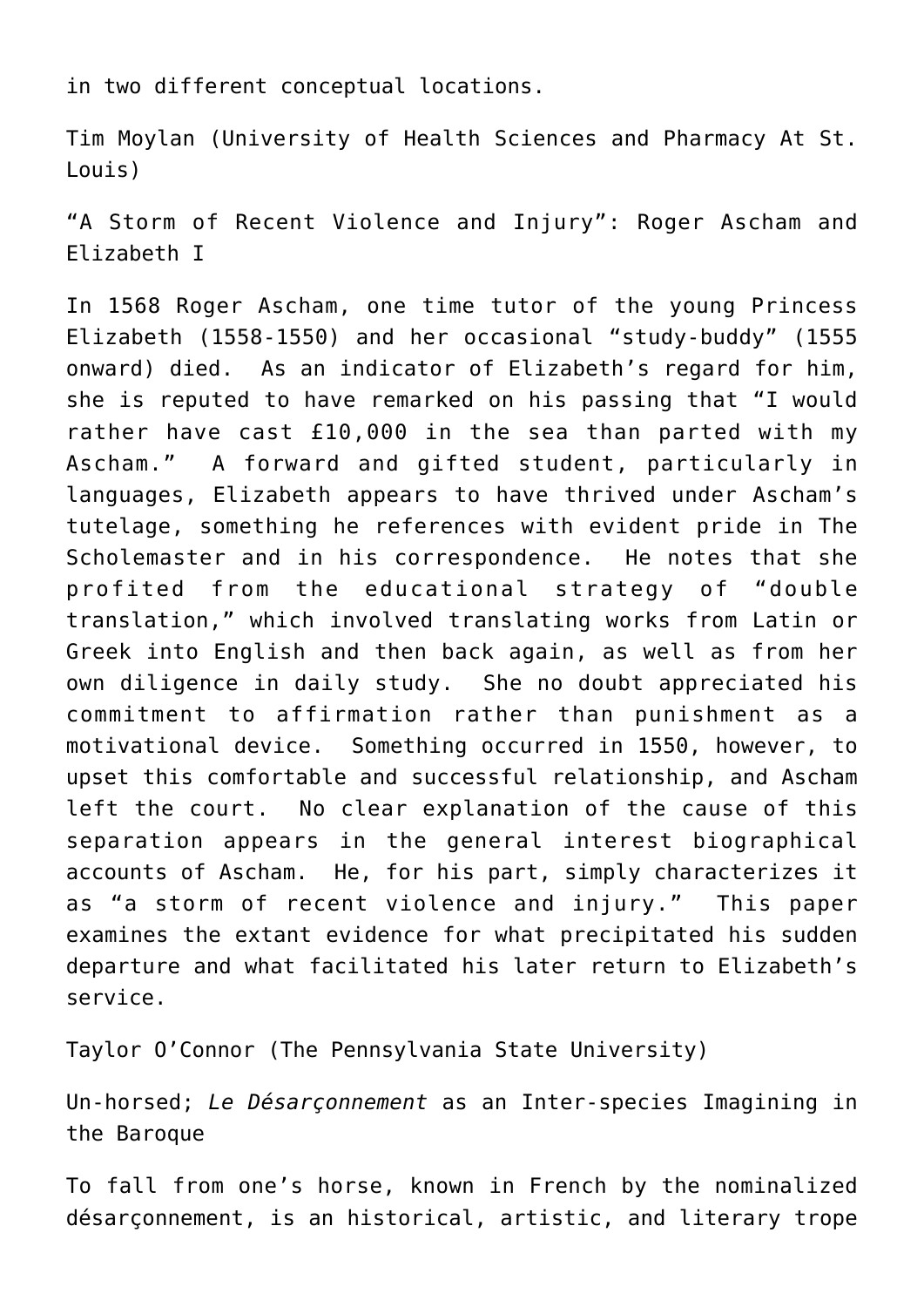of which there is myriad example in baroque aesthetic sensibility. Often made parallel with an experience of death, and in turn rebirth, the unseating of the individual from his perch atop beast is not only a disruption to a singular life, but in a larger sense, of the theorized and naturalized hierarchy of the animal kingdom. Early Modern documentation, imagining, and recounting of this specific phenomenon may hold important information concerning the construction of humanity, animality, and the spaces in between. Rich in humanist metaphor, in this paper I ask what could be discovered if we were to consider 1600s representations of le désarçonnement from a philosophical point of view?

This project aims to apply the theories of the emergent field of Critical Animal Studies to existing understandings of le désarçonnement as an aesthetic theme. I will argue that the presence of the nonhuman, in this case the horse, is not inconsequential, but rather essential to the construction of a critical moment. In this moment, the conditions are set for the human to think-through their metaphysical composition, their place in the natural world, and ultimately engage in imaginative ways of knowing that contrast with the emergent episteme of the cult of reason. Drawing on examples from Franco-centric art, literature, and scientific writings, I will highlight the legacies of this type of event; namely, the effect it has on literary and artistic production, and in turn the consequences seen by way of the evolving categories of human and animal. The interspecies moment that is le désarçonnement may furnish new insights into the complexity and fluidity of the human animal, which cannot be captured in static definitions, but caught only in glimpses, gallops, and gleanings.

[Alyse O'Hara \(University of Connecticut\)](https://english.uconn.edu/person/alyse-ohara/)

Embodied and Disembodied Appropriations of Echo on the Early Modern Stage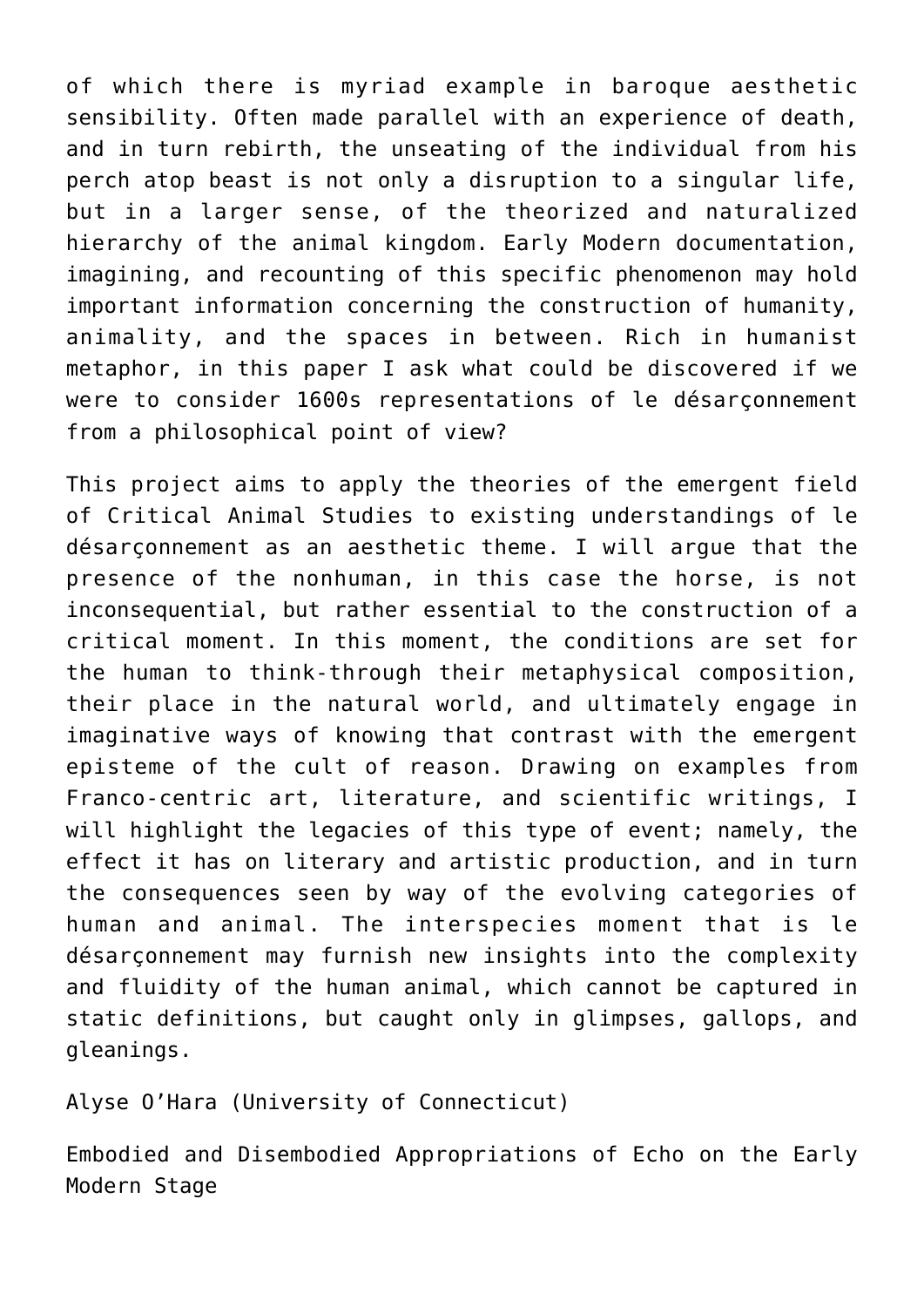Though sentenced to merely repeat and rework meaning from the words of others, the mythical figure of Echo has remained a prevailing figure in our imaginations ever since Ovid's Metamorphosis, and it is no wonder there were recurrences of this character in early modern drama. Before dying in the final moments of The Duchess of Malfi, Bosola regrets that his life and heinous actions will "yield no echo" after death (5.5.96). This line, along with other instances of echoes in John Webster's play, serves to emphasize the importance of a power "beyond death" (5.5.119). Critics, such as Gayatri Spivak, have long grappled with whether the Greco-Roman figure of Echo has any power or agency, and this essay considers two contemporaneous recastings of the mythical nymph in early modern theater—the Duchess's ghostly Echo in Webster's Malfi (1614) as well as the more classical Echo in Ben Jonson's Cynthia's Revels (1600)—to extend and reevaluate this critical heritage. By juxtaposing these plays, I investigate how their disparate appropriations of Echo—embodied in Jonson's play and disembodied in Webster's—demarginalize and remarginalize women. Ultimately, I argue that while both plays have different perspectives on whether the feminine echoes reverberate more positively or negatively, both serve to showcase the power of female voices that even death cannot contain.

Martha Oberle (Retired)

First Person Plural

The use of first person plural, pluralis majestatis , dates from the 12C and is the expected form of address from ruler to subject. Yet, Pericles, Prince of Tyre, frequently uses first person singular in what seem matters of state, and so do several other of Shakespeare's ruling personages.

This study wishes to examine Richard III, Hamlet, King Lear, Pericles, and The Tempest for the use of first person singular and plural. The care Shakespeare gave to his pronouns speaks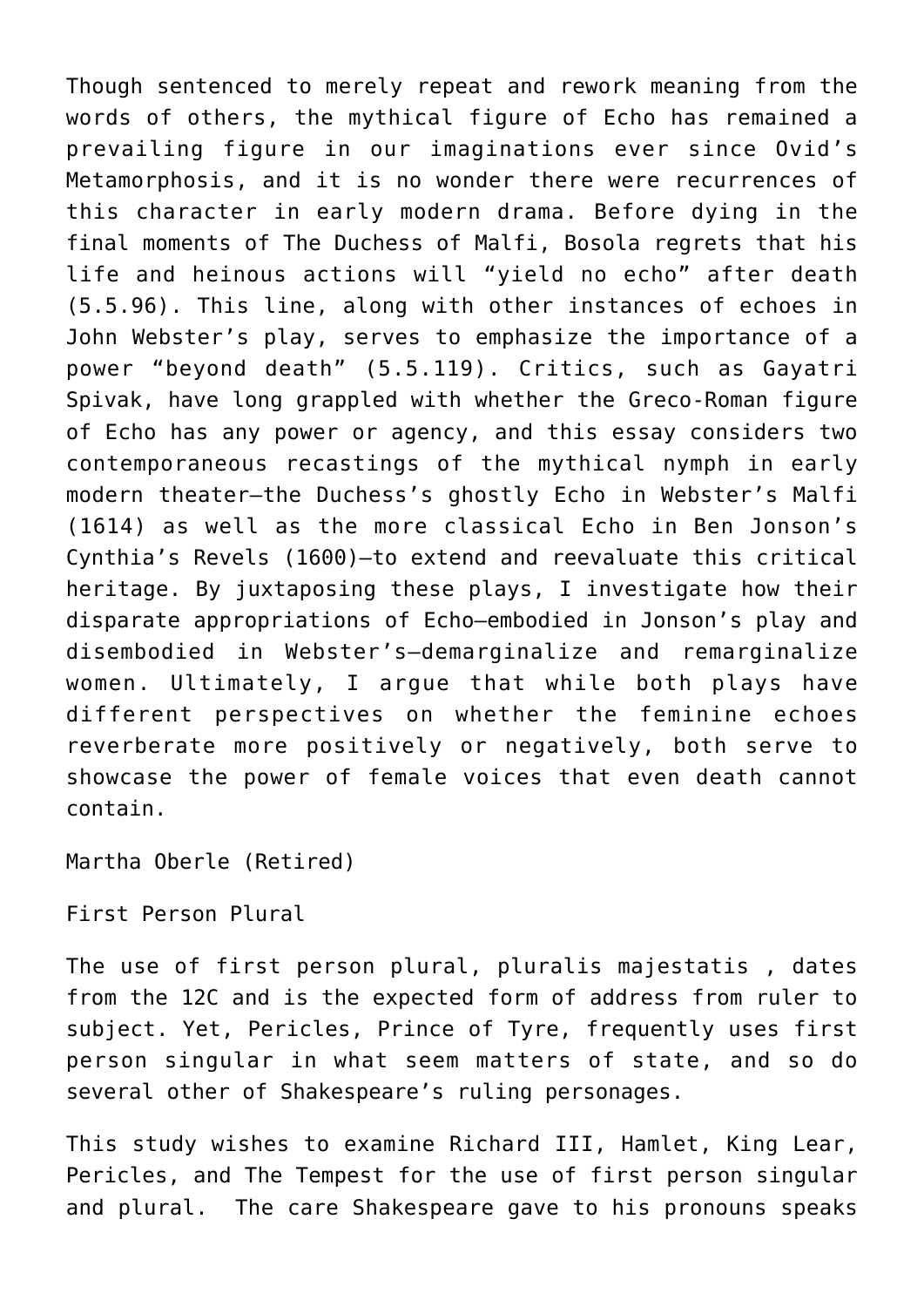to his awareness not only of the temper of the times in an era when a slip of the tongue might mean a trip to the block but also to his ability to reach across time and class.

[Kevin Ogunniyi \(University of California, Berkeley\)](https://english.berkeley.edu/users/466)

Spenser's Ovidian Malbecco

Scholars have often read Edmund Spenser's Faerie Queene as a poem exemplifying or critiquing Tudor patriarchalism during the reign of Queen Elizabeth I. This paper, rather than situating the poem in Spenser's immediate socio-historical context, reads Spenser alongside Ovid to descry Spenser's debt to Ovidian "metamorphic" thinking and to explore the limits of that debt, focusing on one episode from each work. The Malbecco episode, Faerie Queene 3.9-10, and the narrative of Pomona and Vertumnus (Metamorphoses XIV), both contrast metamorphosis with its ostensible opposite, chastity. The similarities and differences between the poets' treatments of metamorphosis and chastity manifest along lines of genremarking, structure, and theme. First, both stories reveal their authors' concerns with genre-formation and the characters' generic awareness or ignorance; second, the stories are situated as minor or peripheral ones within much larger arcs; third, these stories delineate good and bad models of chastity, which molds reader and poem for the triumph of the good chastity. Contrasting the Spenser excerpt with the Ovid, Spenser has his knight-characters enforce the stability of the poem's genre with violence, emphasizes ethical closure over metamorphic openness, and expels bad or sterile Chastity from the story (by allegorizing Malbecco into Jealousy). These differences help to construe the Spenser narrative as a "return from exile," with its greater emphasis on virtue and emphasis on courtierly acculturation. Thus, Spenser adds to the Ovid here an interest in courtly love, humanist diplomacy, a yoking of intellectual to ethical virtue and of ethical to poetic distinction, which implicates the attentive reader as a moral and ratiocinating actor in what he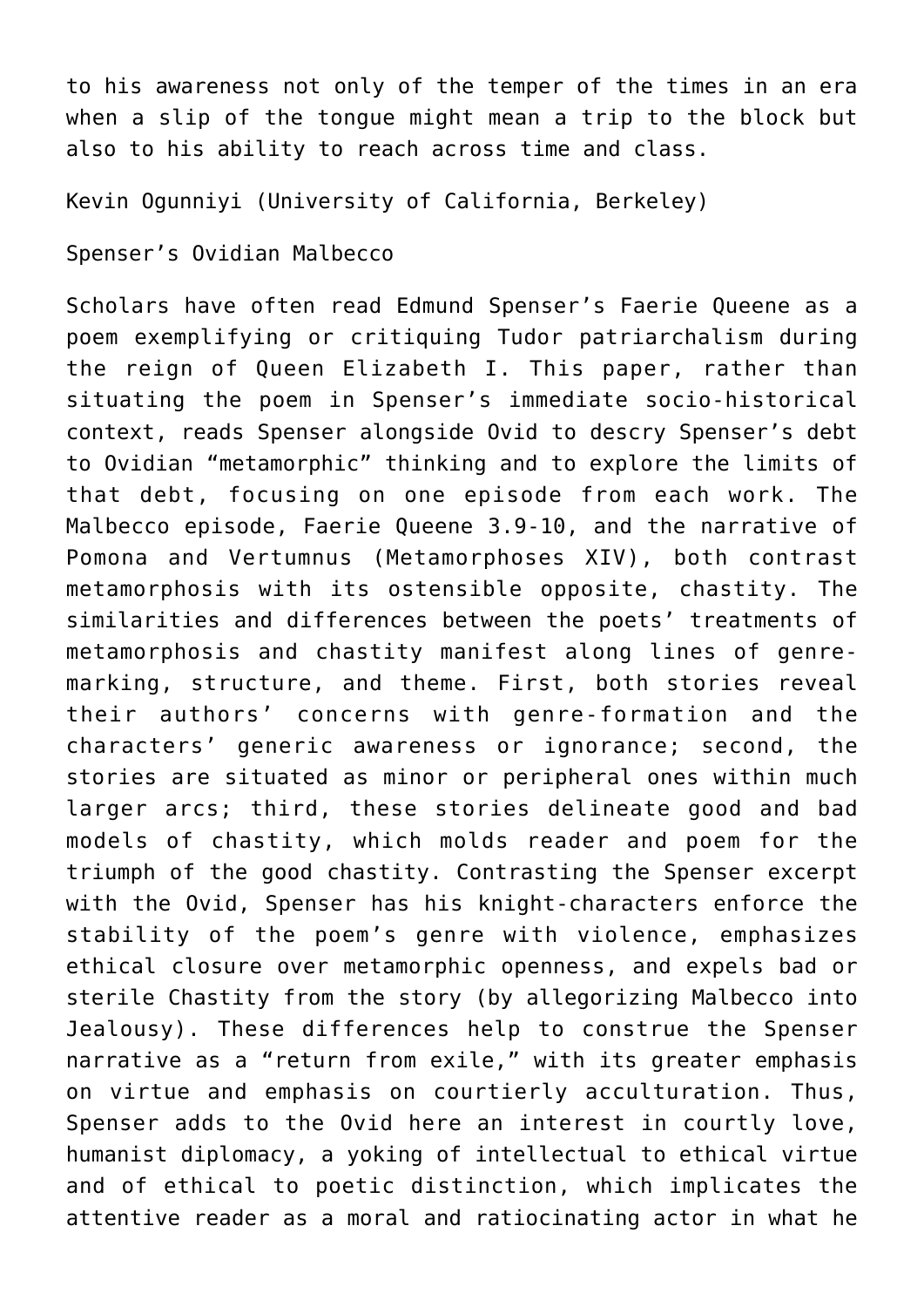has read.

Daniel Bennett Page (Independent Scholar)

Aurality of Magnificence, Order, and Orthodoxy: Music of Tallis and Sheppard under Mary I

The public reconstruction of Catholicism under Mary I challenged her Chapel Royal to create sung rituals that embodied a return to civil order, Catholic orthodoxy, and Tudor courtly magnificence. Accounts from the 1550s illuminate the central importance of principal liturgical days in projecting Mary's royal image; unfortunately, they report nothing about specific works sung then by the Chapel, England's most exalted musical ensemble. Yet, we have a sizeable collection of large-scale polyphony that meets these demands through both musical style and compositional structure. This cycle of music for the Divine Office by Thomas Tallis and John Sheppard uses matching vocal scorings and corresponds exactly with the calendar of major feasts in Queen Mary's Chapel Royal, where both musicians worked. But while recent scholarship has accepted this cycle as Marian, these works have not been closely examined either musically or as cultural artefacts.

The luxuriant Office cycle's scoring for six voices—including two treble parts only possible in the Chapel—would have created a massive 'wall of sound' in the high profile but relatively small chapels of the principal Tudor royal residences. While stylistically up-to-date, these Responsories and Office Hymns also hearken back to the magnificent festal music of the early Henrician court.

Even more evocatively, the structure of these works exemplifies both order and orthodoxy. Each part of the cycle is built around its proper Gregorian chant melody, with a highly audible contrast between the long, equal notes of the chant and the other, faster moving voices. This sets up the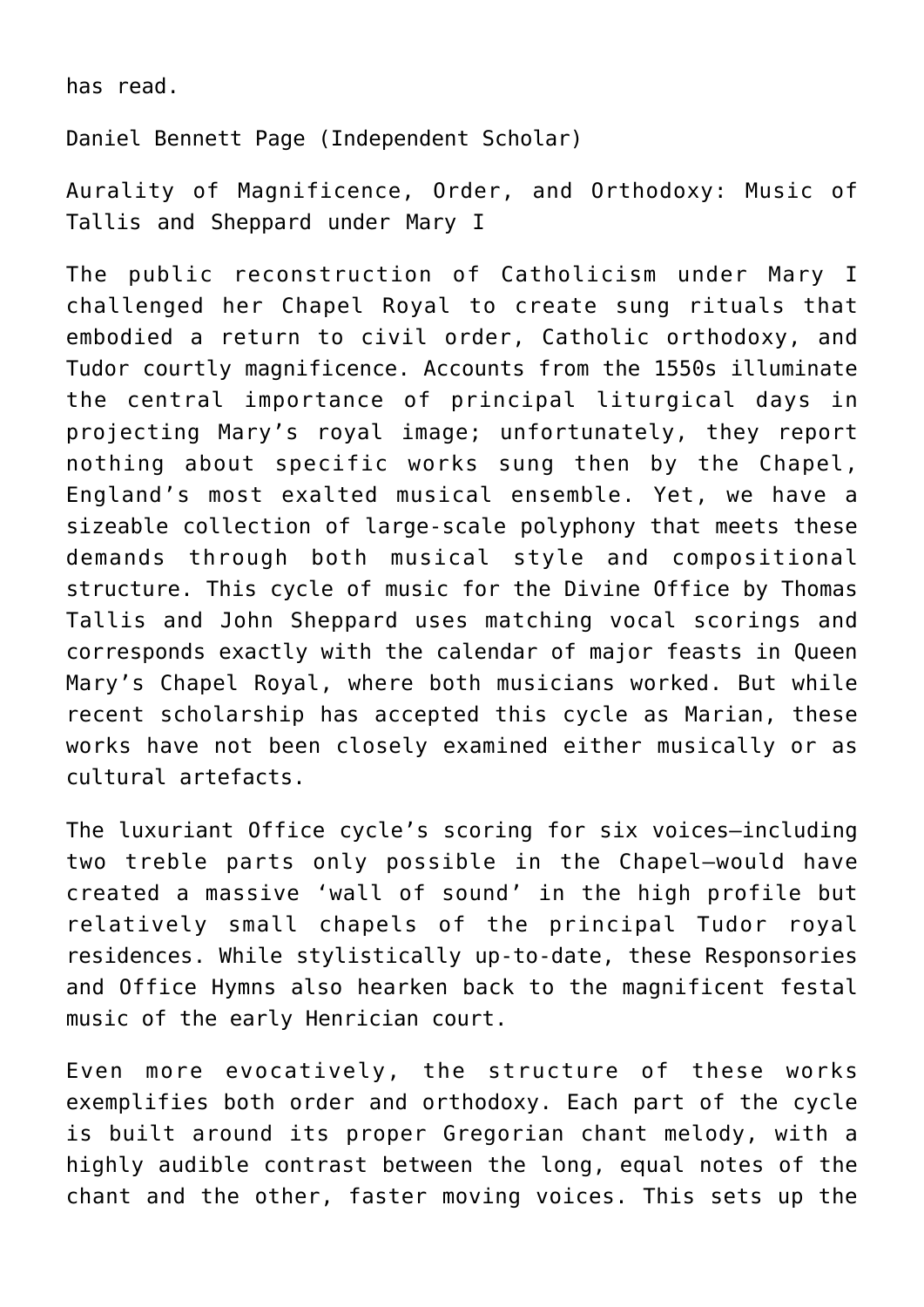chant as a rhetorical dispositio, a sound- emblem of Catholic orthodoxy, and a symbol of a fundamental order. The creation of complex aural forms parallels both Mary's particular enthusiasm for 'good' orthodox preaching that would counter 'evil' evangelical preaching as well as the continued centrality of aural culture in the acoustic world of Renaissance Britain.

Thus, from a time of religious upheaval when sacred oratory assumed enlarged importance, we can see how Tallis and Sheppard created a proto-Counter Reformation repertory in parallel with the ecclesiastical and administrative achievements of Mary's reign detailed by scholars such as Eamon Duffy.

Cristin Paravano (University of Milan)

Italy in Philip Massinger's *The Maid of Honour*

The depiction of Anglo-Italian relations on the Renaissance stage has received ample and varied scholarly attention. Nevertheless, Philip Massinger's engagement with the Anglo-Italian discourse, and his portrayal of Italy and its culture have been neglected if compared to the amount of critical works devoted to Shakespeare and other contemporary dramatists. In the corpus of Massinger's fifteen solo plays, one third are set in Renaissance Italy. The present essay discusses The Maid of Honour, one of Massinger's first plays set in Italy, which offers an intriguing portrayal of the country. I will not take into account textual parallels, which is beyond the scope of the essay, but rather investigate some possible reasons why Massinger deliberately used an Italian ambience as a vehicle to discuss his contemporary situation, and generate political and moral meaning. What I focus on are the cultural forces, and the moral and ideological motivations behind the playwright's changes concerning plot, setting and characters' names in the original Italian text on which the tragicomedy is based.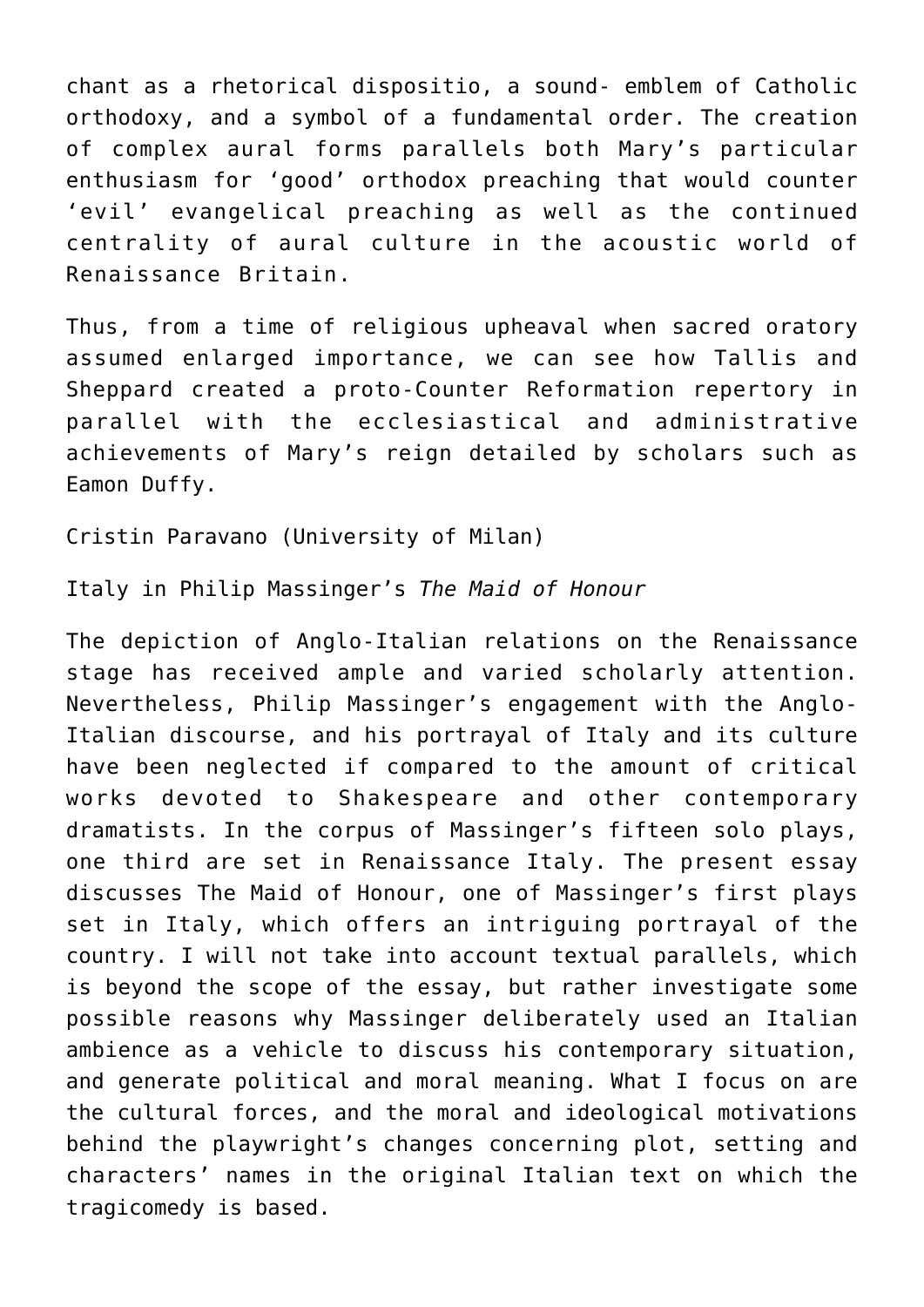Samantha Perez (Southeastern Louisiana University)

"Of Such Incalculable Richness": Japan in the Early Modern European Imagination

Before the Portuguese arrival in Tanegashima opened the Nanban trade period of European-Japanese contact (1543-1633), Marco Polo's Il Milione offered European audiences a description of Japan, known as Cipangu, as a land of incredible riches in gold and silver. This association of Japan and precious metals, especially silver, permeated the European imagination in the following centuries, both before and after direct European engagement. In his 1474 map for Afonso V of Portugal, Paolo dal Pozzo Toscanelli marked Japan with sketches of golden temples and palaces, images of wealth that inspired Christopher Columbus' trek across the Atlantic. In his description of the lost Diagram map of Elizabeth I, John Dee asserted that Japan was actually Pliny's mythical islands of gold and silver, Chryse and Argyre, and as early as 1561, maps of Japan by cartographers such as Bartolomeu Velho labeled sites of "minas da prata." During the Nanban trade period, silver mine Iwami Ginzan near Yunotsu port supplied a third of the world's silver production and was one of the first specific locations in Japan to appear on European maps. In this window of European activity before the Tokugawa shogunate closed Japan's borders, Portuguese, Italian, English, and Dutch travelers confronted long-standing myths with their first-hand experiences and responded to these popular assumptions of Japan's riches.

Building on scholarship by Cooper, Moran, and Massarella, this paper examines the West's direct and indirect knowledge of Japan and identifies an association between Japan and precious metals that informed European expectations for their interactions in the region. Part of ongoing research in Mediterranean-Japanese exchanges in the early modern period, I rely primarily on Italian and Portuguese sources, including travel accounts, Jesuit missionary records, and contemporary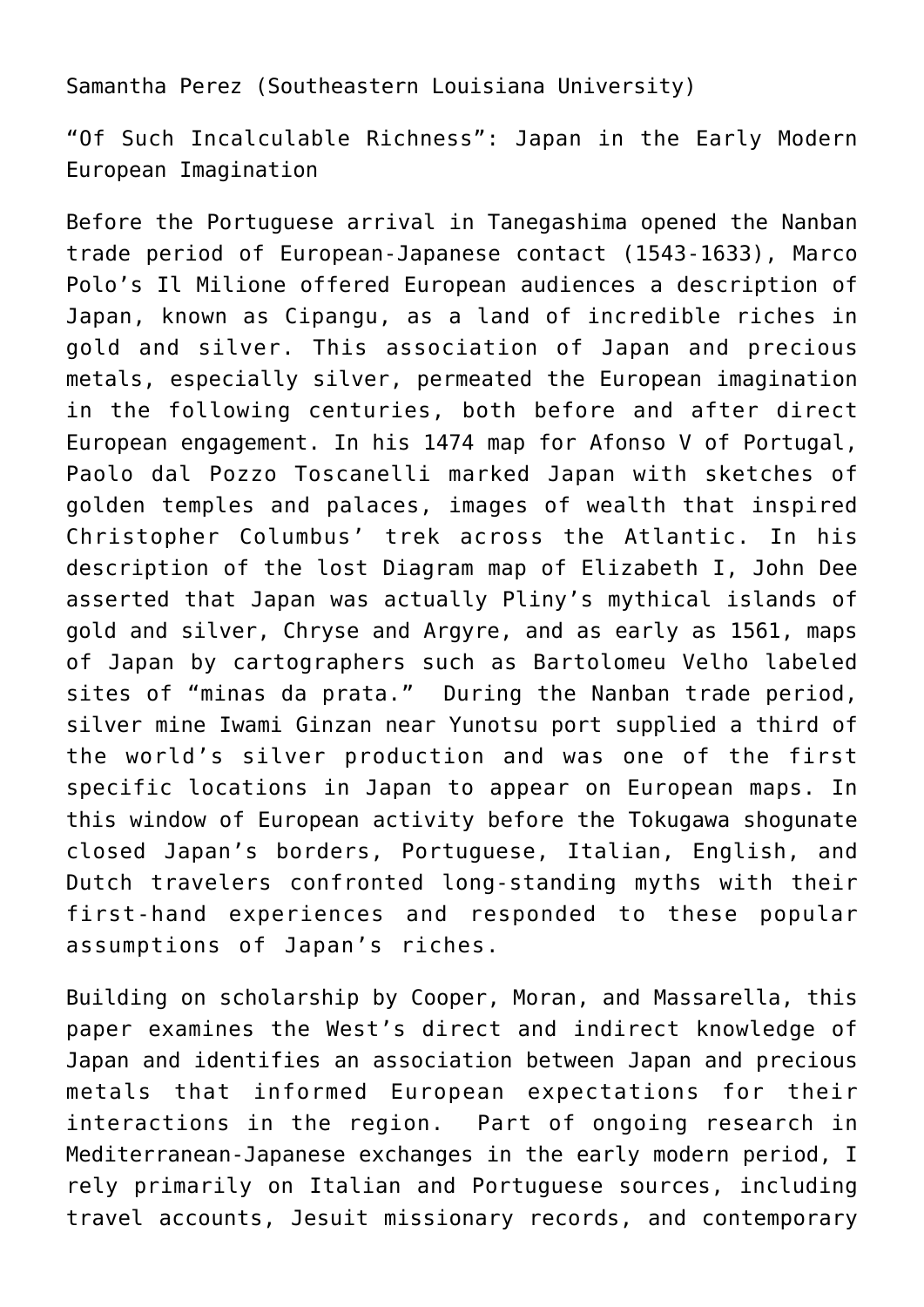cartography to locate Japan's place within the broader European imagination. Although the Sakoku edicts of the 1630s soon strictly limited foreign access, the brief period of European encounters in Japan offers the opportunity to explore the relationship between expectations and reality within the framework of Europe's rapidly expanding worldview of the sixteenth and seventeenth centuries. [335]

[Giulio Pertile \(University of St. Andrews\)](https://www.st-andrews.ac.uk/english/people/gjp4)

Apostrophe and Vitality in Baroque Lyric

This paper will explore the use of apostrophe in a range of seventeenth-century lyric poems. In authors from Carew and Herrick to Milton, Marvell and Crashaw, this age-old rhetorical figure assumes a new valence: no longer directed to people or places, it is instead addressed to seemingly inanimate objects, which it temporarily endows with life and even consciousness. More than a figure of mere pathos or anthropomorphism, apostrophe becomes a way of interrogating, at once playfully and curiously, the lines between life and death and between soul and matter in physical objects. Indeed if, as Jonathan Culler has written, "the function of apostrophe would be to posit a potentially responsive or at least attentive universe," then it is perhaps not surprising that this function should take on particular salience at a time when philosophers and scientists from Telesio to Bacon are exploring the possibility that matter itself might be sentient. Charting a course between natural magic on the one hand and an emergent materialism on the other, baroque apostrophe displaces the lyric subject and turns our attention to a world of potentially animate things.

[Brendan Prawdzik \(The Pennsylvania State University\)](http://english.la.psu.edu/faculty-staff/bmp16)

Precious Things and Seasonal Change in Robert Herrick's *Hesperides*

Religious and political literature of the 1640s voiced the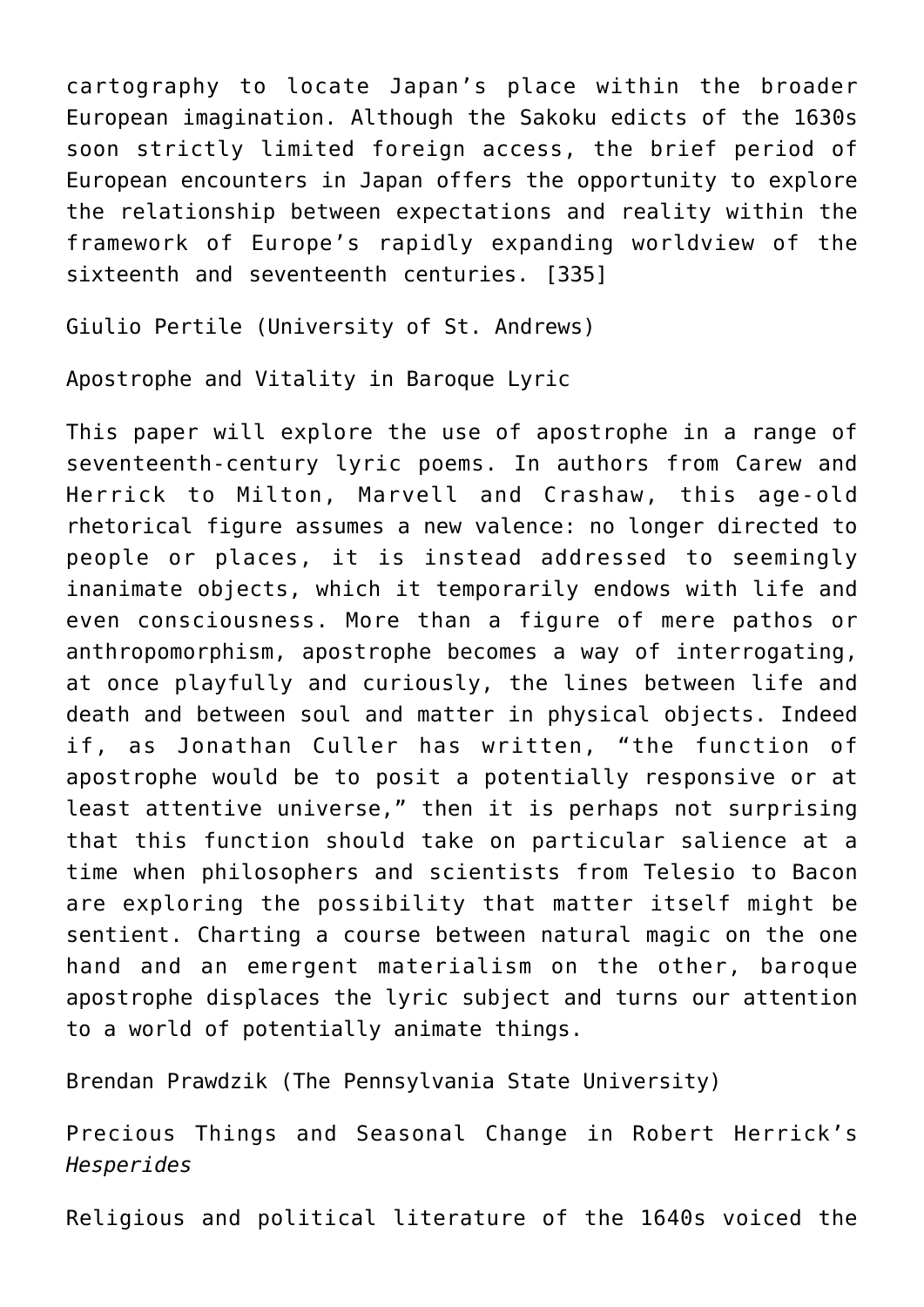rhetoric of seasonal change.

For instance,, in its 1642 order to close the theaters, Parliament bewails that England is "threatened with a Cloud of Blood" and that these are "Seasons of Humiliation" that require "seasonable considerations of Repentance, Reconciliation, and Peace with God."

Robert Herrick frames \*Hesperides\* as a book of poems about a lost springtime: "I sing of brooks, of blossoms, birds and bowers, / Of April, May, of June and July-flowers …" His book is a garden that is destined at once to fall, to be restored, and to stay the same,

This paper reads Herrick's representation of aesthetic objects — those that represent nature commodified — as interventions in the "times-trans-shifting" of his historical (religious, political, cultural). Herrick's objects violate temporal continuity: they are contradictory, impossible, pointing always at once backward and forward while resisting the flux of the present. A lily in a crystal, a pomander bracelet, a strawberry dipped in cream: if Ecclesiastean time insists upon the ceaseless recursion of seasons, Herrick seizes nature into his poetics by making it dead and by making it art.

In resisting the logic of seasonal change, Herrick's aesthetics of nature adheres to the Caroline agenda of hereditary royalty, appeals to Counterreformation aesthetics, and historicizes the commodity-form's allure and dominion.

Remigius Recchia (Oklahoma State University)

Blood and Devilry: How Christopher Marlowe's Imagistic Language Informs the Tone of *The Tragedy of Doctor Faustus*

This paper explores images and symbolism pertaining to blood and Christ in the B text version of Marlowe's play. It performs its analysis on the B text version of the play, written in the late sixteenth century and performed in the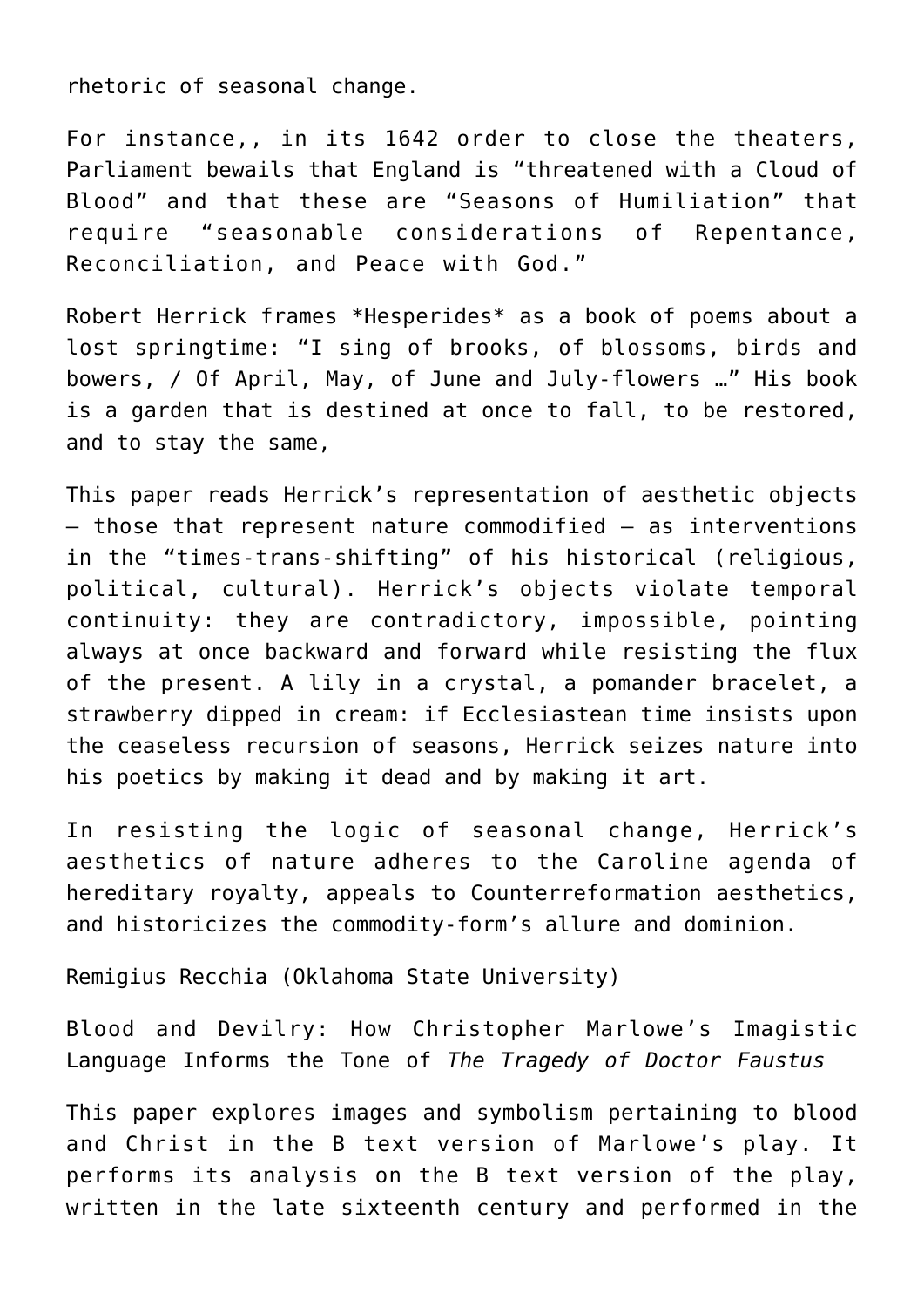seventeenth century. The time period in which it was performed pertains to the paper because the analysis examines original audience perception in addition to current (twenty-first century) perception. The major difference between audiences lies in the fact that a European audience in the seventeenth century was more homogenous in terms of religion—the crowd was presumably almost entirely Christian and therefore more understanding of the risks of embarking on a deal with the devil; the concern over one's soul was very real to that particular public. A modern audience, however, cannot be assumed to be predominantly Christian, as freedom of religion encourages faiths that are not Christian, and, indeed, allows for atheism.

The key elements in the paper are a discussion of animals, food, and religious symbolism, all relating to blood. The paper engages with notable scholars Travis DeCook, Matthew Greenfield, and Barbara L. Parker. The paper also performs a close reading of passages from the B text that explicitly invoke the image of blood. Historical context is also considered, such as Marlowe's references to the magician Cornelius Agrippa. The paper presents Faustus as a flawed yet sympathetic character and intends to demonstrate Marlowe's masterful use of imagery. Regardless of epoch, Marlowe's audiences are led to understand Doctor Faustus as a serious warning against reckless ambition.

[William Robison \(Southeastern Louisiana University\)](http://www.southeastern.edu/acad_research/depts/hist_ps/faculty/bio/robison.html)

Imperial Meddler/Marian Mentor: Eustace Chapuys and Mary Tudor in Fiction and Film

Mary Tudor's relationship with Eustace Chapuys (c.1490-1556) was important. During his embassy she was successively heir apparent, statutory bastard, and second in line to the throne, her father Henry VIII divorced her mother Catherine of Aragon and dismantled the Catholic Church, she suffered internal exile, poor health, and emotional distress, and remained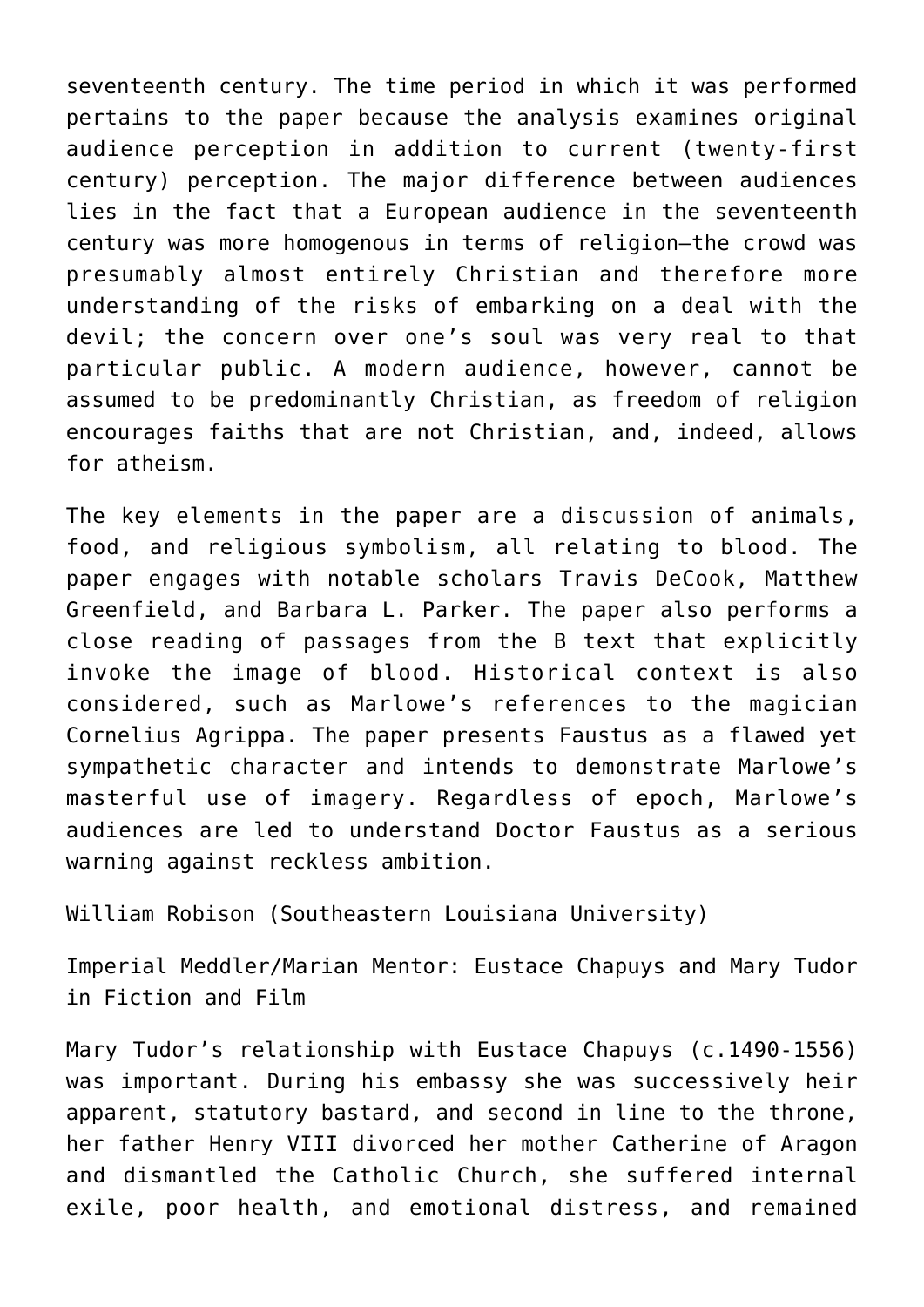unmarried until age thirty-eight. Chapuys, a Savoyard cleric, became Charles V's ambassador to England in 1529, offered Mary comfort while persuading her to submit to Henry, covertly encouraged dissent on her behalf, and remained her mentor until his departure in 1545. Despite all this drama, until recently neither has figured prominently in plays, novels, and filmic adaptations that have shaped popular perceptions of Henry, Elizabeth I, and Mary, Queen of Scots, and often they do not appear together. Chapuys (Capucius) is in William Shakespeare's The Famous Life of King Henry the Eighth and Robert Bolt's radio play A Man for All Seasons (1950) but not Robert Zinnemann's film (1966) or Charlton Heston's teleplay (1988), none of which include Mary. Most works featuring Mary are set after 1545, neither individual is in Maxwell Anderson's play Anne of the Thousand Days (1948) though Mary is in the film (1969), the two figure sparingly in the miniseries The Six Wives of Henry VIII (1970) and film Henry VIII and His Six Wives (1972), only Mary is in the miniseries Henry VIII (2004) and Philippa Gregory's The Other Boleyn Girl (novel 2001, TV 2004, film 2008) and few novels involve both. But they are major characters and receive more sympathetic treatment in Showtime's The Tudors (2007-10), Hilary Mantel's novels Wolf Hall (2009) and Bring Up the Bodies (2012), and the mini-series Wolf Hall (2015). This essay will examine changes in historiography and political, social, and cultural attitudes to explain why.

Lina Maria Rodriguez Perico (Columbia University)

*Felicitas* in Italian Renaissance Visual Culture: The Role of Sixteenth-Century Printed Sources in the Re-appropriation of Classical Motifs

The image of Felicitas, the Roman goddess of Happiness, originally circulated on the reverse of Imperial coinage from the time of Galba up to the late Empire. Commonly represented as a woman holding a cornucopia and a caduceus, symbols of abundance and peace, Felicitas ceased to be represented after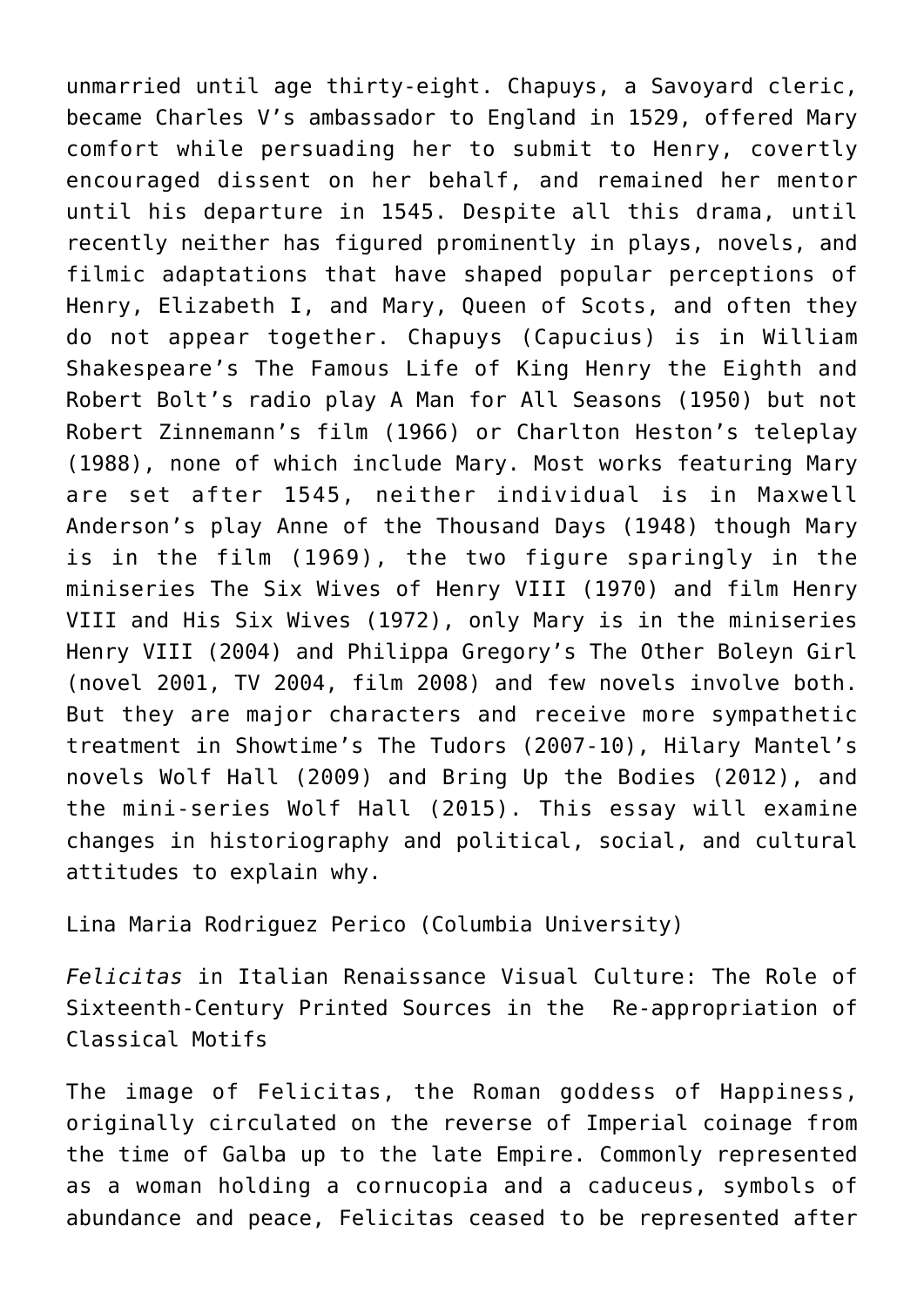the fall of the Empire, resurging only almost eleven centuries later in the work of sixteenth-century Italian artists, such as Agnolo Bronzino's Allegory of Happiness (1564) and Annibale Carracci's Allegory of Truth and Time (1584). Remarkably, with very few exceptions, the majority of these works were produced in the second half of the sixteenth century.

These particularities in the reappearance of Felicitas in Italian art, and in Western art in general, raise an interesting question about the way in which this classical motif re-entered the visual repertoire of Italian artists. Although it would be plausible to state that the resurgence of Felicitas resulted directly from the circulation of Imperial coins bearing her image, a mystery remains unsolved: if coinage started to be collected and circulated in Italy from the fourteenth-century on, why did it take two centuries for this personification to reappear in Italian art?

In order to approach this question, it is pertinent to consider the primary role that sixteenth-century printed sources had in the diffusion of classical motifs. Accordingly, this paper studies the presence, and absence, of Felicitas in sources that served as vehicles for the diffusion of images from Antiquity: illustrated numismatic works (Vico, Erizzo, Agustin, etc), books of hieroglyphics (Valeriano), and mythographic compendia (Giraldi, Cartari). The analysis of this material reveals the journey undergone by Felicitas from the realm of private numismatic collections to printed sources that were accessible to a wider audience and which were often used by artists.

Finally, this study concludes with a review of the presence of Felicitas in Cesare Ripa's Iconologia, which draws from many of the sources mentioned before. Given the importance and influence of the Iconologia in the artistic production of the following centuries, the inclusion of Felicitas in this compendium represents the survival of this motif further from its numismatic source and later specialized literature, as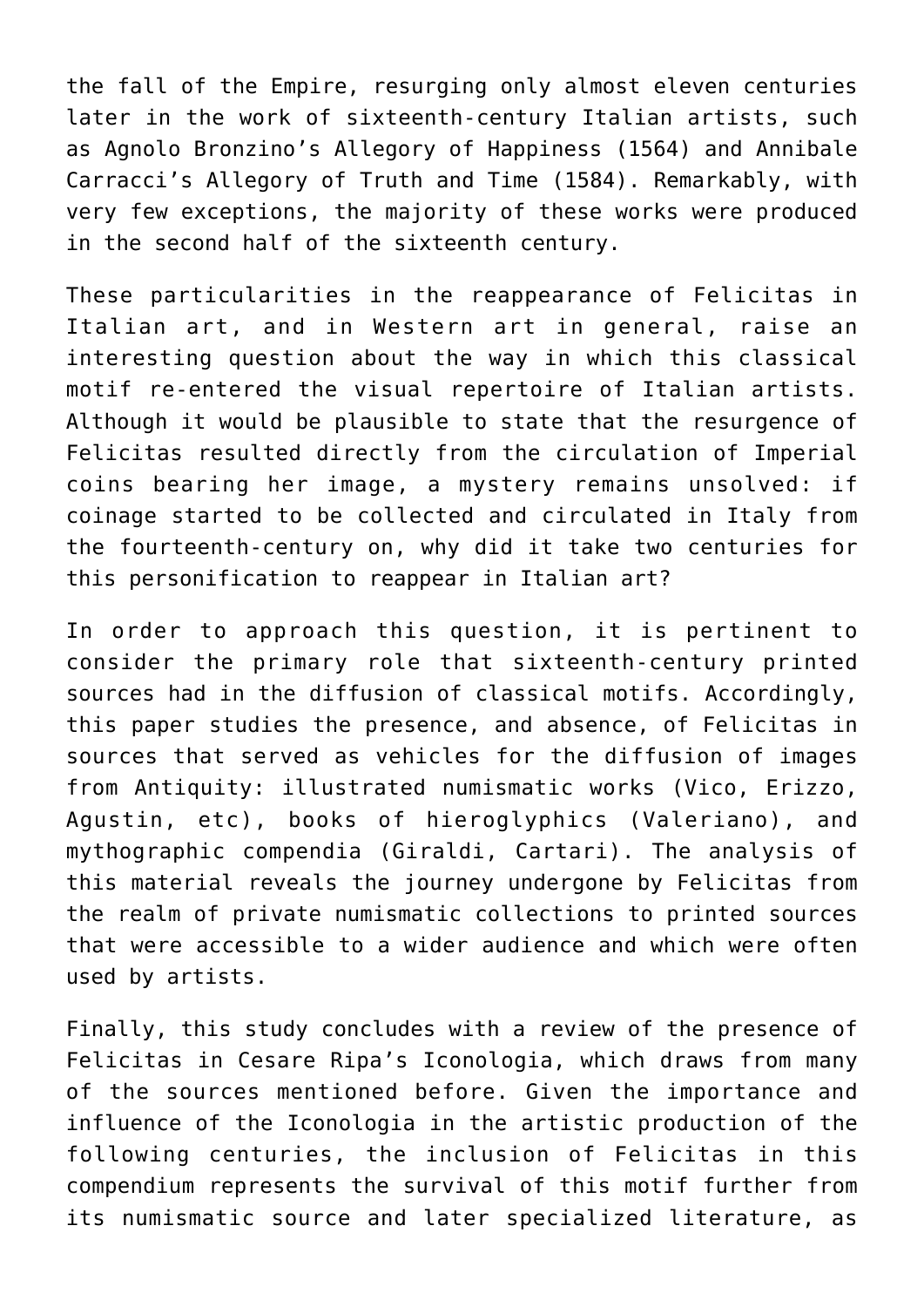well as a definitive step in the re-introduction of this iconography in Early Modern visual culture.

[Timothy Rosendale \(Southern Methodist University\)](https://www.smu.edu/Dedman/Academics/Departments/English/People/Faculty/TimothyRosendale)

Letter and Spirit in Augustine, Shakespeare, and Herbert

In this paper I hope to shed new light on some old texts by William Shakespeare and George Herbert, and to do so by applying an even older conceptual and hermeneutic distinction. The differentiation between letter and spirit saturates our thinking about law, but it originates with Paul, who wrote in 2 Cor. 3:1-6 that "the letter (γράμμα, gramma) killeth, but the spirit (πνεῦμα, pneuma) giveth life." Origen understood this distinction hermeneutically, as a mandate for biblical allegoresis, and his reading prevailed through the medieval era. But Augustine construed letter and spirit primarily as law and grace, and his reading has been dominant since the Reformation: in De spiritu et littera, he expanded Paul's distinction into a robust theological account of soteriology, agency, motive, and desire. The Augustinian movement from gramma to pneuma, letter to spirit, law to grace, fear to love, is also a movement from external prohibition to internal affirmation, from hard stone to soft hearts.

The second half of my paper will briefly examine works by William Shakespeare and George Herbert in light of these early modern (and mainly Augustinian) problematics of letter and spirit. Measure for Measure probes its characters' relations to law, and the different valences of fear and love in those relations; such an analysis offers a useful way of understanding this notoriously problematic play, and clarifying what makes it so troubling. Herbert's situation is different: as a Christian relatively assured of his salvation, he meditates repeatedly on letter and spirit in terms of the two forms (and media) of writing highlighted by Paul and Augustine. Both writers, along with Augustine and many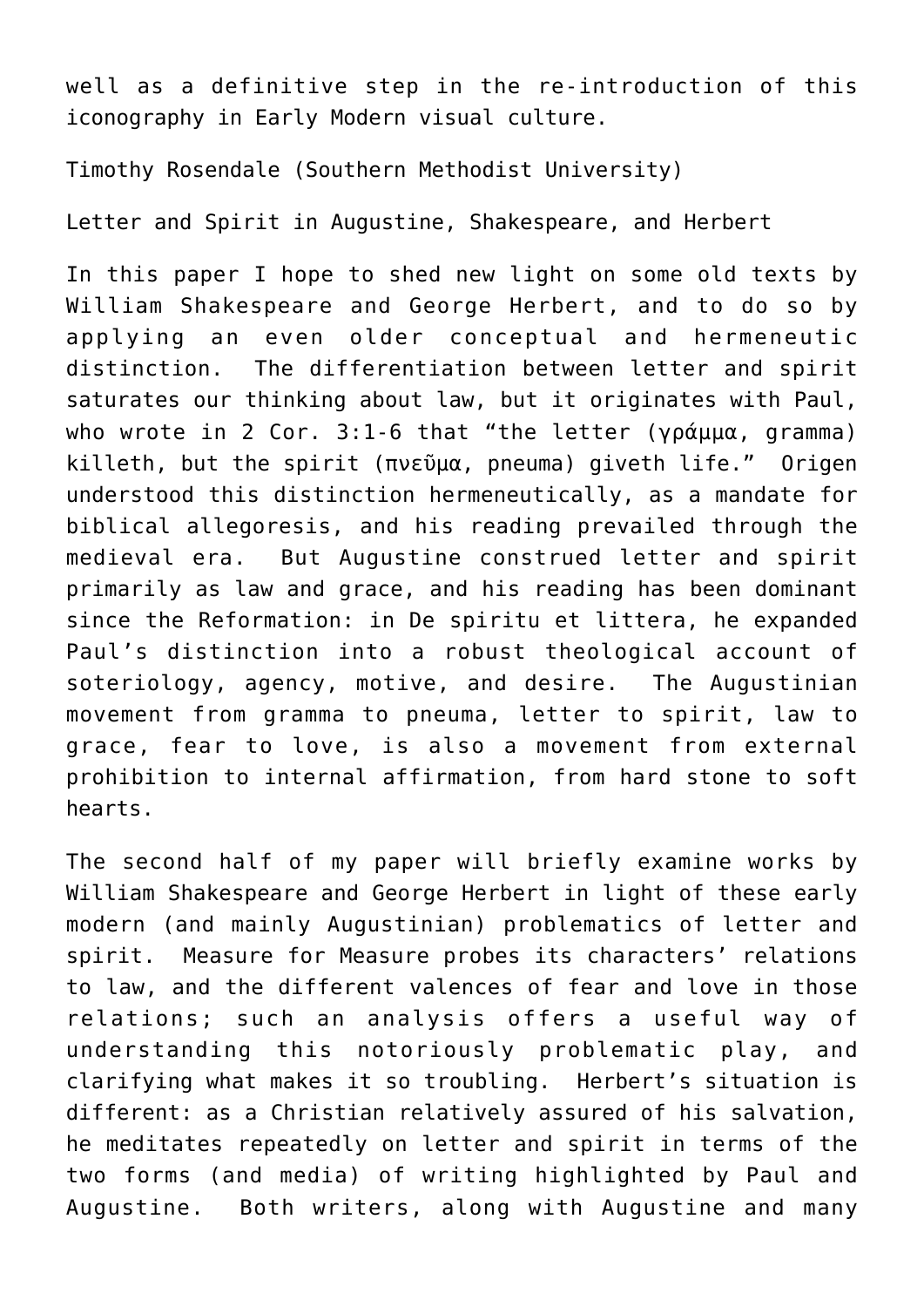others, wrestle with the profound implications of Paul's seminal distinction between letter and spirit, and its corollary hierarchical tensions between body and soul, earth and heaven, human and divine, justice and mercy, law and love.

## [Valerio Rossi \(University of Texas at Austin\)](https://liberalarts.utexas.edu/frenchitalian/graduate/GraduateStudents/profile.php?id=vr9575)

Places as signifiers: the spatial organization of Ludovico Ariosto's *Orlando Furioso*

This research aims to examine the spatial organization and the role of places in Ludovico Ariosto's Orlando Furioso. One of the central themes of the Orlando Furioso is the inquiry, the uninterrupted search by the characters of the poem, for what their heart most eagerly craves. Furthermore, because of this incessant movement, the spatial component assumes an essential function within the narrative structure of the work. In fact, "now right, now left, […], far and wide" Ariosto leads his characters, and the pages of the poem now become a dense, intricate forest that hides enchanted castles, now a deep sea that is home to exotic islands and fairytales, now a dark sky furrowed by the silver of the moon. Thus, Ariosto's space appears to be an imaginary environment that exists beyond geographical reality and creates new horizons and evanescent landscapes. However, this paper proposes a closer look, which reveals that the poet did not merely intend to create a pleasant game of escape. Rather, he composes a cosmos closely related to the real, complementary, and symmetrical, and, in doing so, he is able to highlight and analyze, albeit always in an implicit and veiled way, vices and virtues. Moreover, a peculiar characteristic of Ariosto's space is its ability to create contemporaneity. Within the pages of the labyrinthine poem, Ariosto succeeds to make the different and innumerable narrative threads proceed together, thanks to the presence of places, fixed reference points in the incessant flow of the story. Furthermore, through the analysis of several passages, this study shows how the places reveal the psychology of the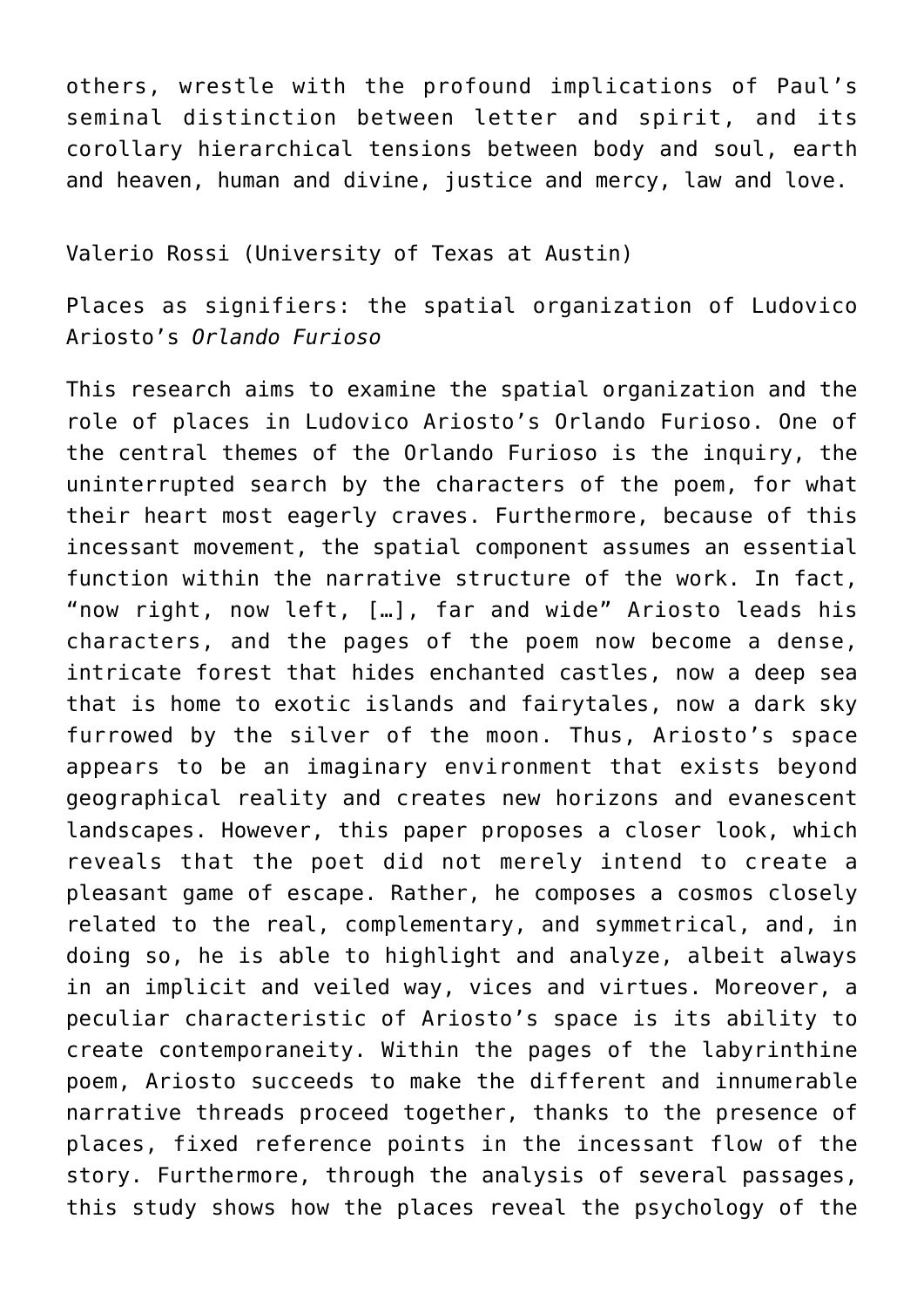characters that act and move in them. The poet dresses the landscape with a further value, creating a harmony between environment and character's feelings. The objective of this research is to show that Ariosto literally builds a figurative space and he places it within the events, in the temporal succession of the story, not only as contextualization, but as signifier that gives meaning to the whole narrative structure.

[Will Roudabush \(Southern Methodist University\)](https://www.smu.edu/Dedman/Academics/Departments/English/People/Graduate-Students/WillRoudabush)

"I Wished Myself a Man": The Vulnerability of Cressida and the Elizabethan Boy Actor

When Shakespeare adapts the story of Criseyde for the stage in Troilus and Cressida, he not only retains the essential vulnerability of her Chaucerian precursor, but he also draws attention to the boy actor playing her. He does so, I suggest, in order to expresses the victimization of boy actors on both public and private stages during the so-called "War of the Theaters" at the turn of the seventeenth-century. By observing how Shakespeare encourages a metatheatrical double-vision, inviting audiences to engage with his play in both the fictional world of his characters as well as the contemporary world of his theater, I argue that Shakespeare represents the complex economic, social, and gendered status of boy actors within the patriarchal guild system of early modern London. Composed around 1601–2, Troilus and Cressida intervenes in the "throwing about of brains," as Shakespeare's Guildenstern puts it, between the public theaters and adult companies, on the one hand, and the indoor theaters and the children's companies, on the other. I propose that Troilus and Cressida microcosmically stages this War of the Theaters, pitting the professional players in Shakespeare's company against their apprenticed boys. But whereas in Hamlet Rosencrantz confirms that "the boys carry it away," emerging as victors over the professional players, in Troilus and Cressida boy actors are instead almost invariably abused by their wards in the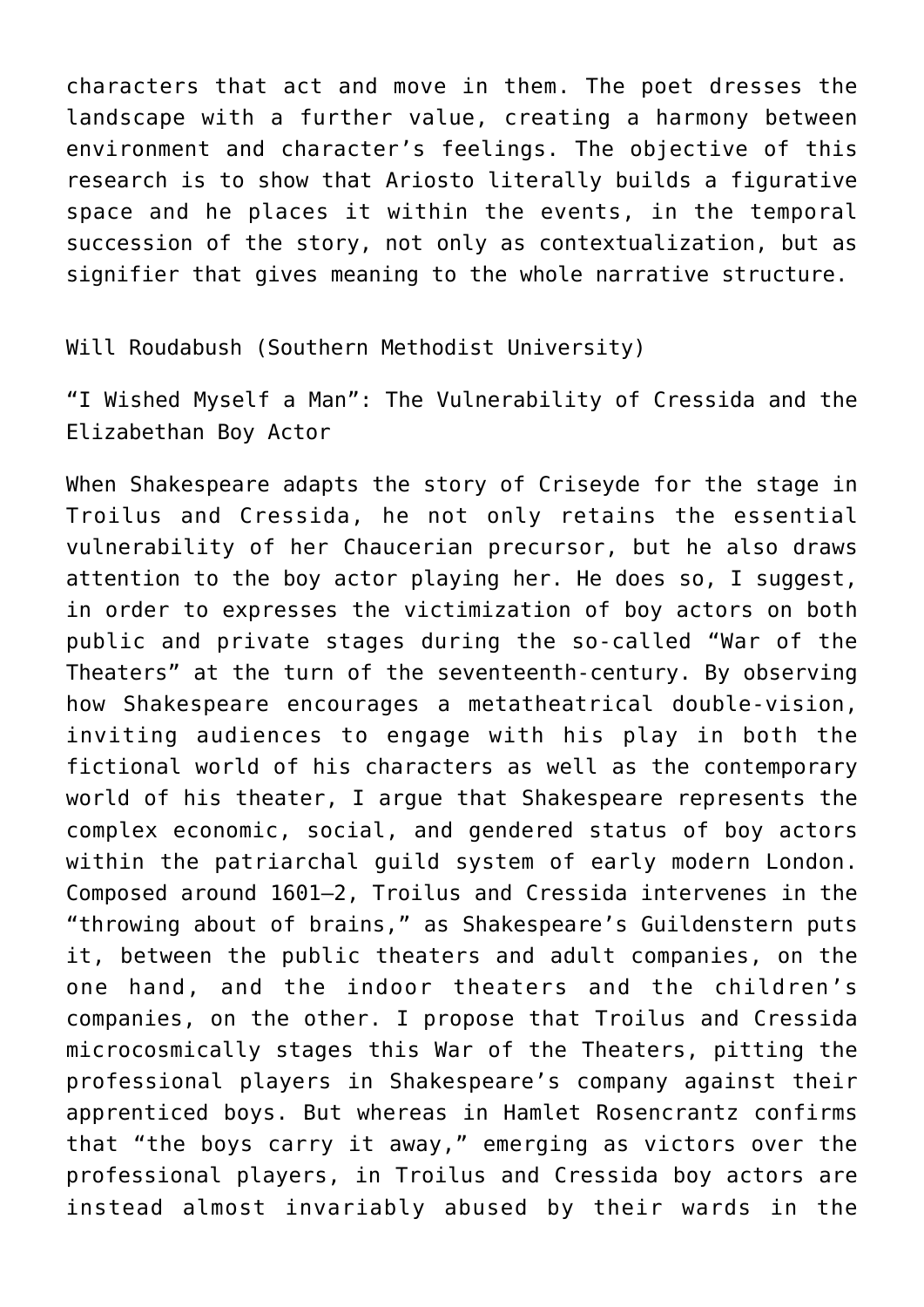company. Ultimately this presentation seeks to demonstrate Shakespeare's deeper, more explicit intervention in the War of the Theaters, and that, in Chaucer's Criseyde, Shakespeare found not an emblem of falsehood, but a character by which he could dramatize issues of his own cultural moment.

Jesse Russell (Georgia Southwestern State University)

Scholastic *Contemplatio* in Edmund Spenser's *Faerie Queene*

Eamon Duffy's magisterial 1992 work, The Stripping of the Altars, is a watershed scholarly tome that represented a sea change in thinking about the English Reformation.1 Duffy's central thesis is that, despite significant and often brutal efforts by the Henrican and Edwardian regimes to destroy Catholic Christianity in England, a strong Catholic piety persisted among both the laity and clergy of England well into the Elizabethan period. While scholars have ferreted out Catholic sympathy among a number of Elizabethan authors, upon first glance, Edmund Spenser seems largely immune to sympathy to the "old faith."2 Indeed, while some critics have emphasized Spenser's awareness in Patristic theology and thus have argued that Spenser was, in fact, interested in pre-Reformation Christianity3, the bulk of Spenser critics have fought over the degree to which the English poet was influenced by Puritanism4 or the "via media" way of what would later be called "Anglicanism."5

However, a close reading of Spenser's texts reveals strong elements of Catholic thought, and one of the most pronounced is Spenser's use of the idea scholastic notion of contemplatio or the union of the soul with God at the highest state of prayer. In his Faerie Queene, Spenser utilizes the scholastic notion of contemplatio; however, the great English poet adds a twist to the scholastic understanding of the heights of prayer, which reflects his own Reformation and Elizabethan milieu. For most, but not all, of The Faerie Queene, contemplation of God is yoked to and mediated by contemplation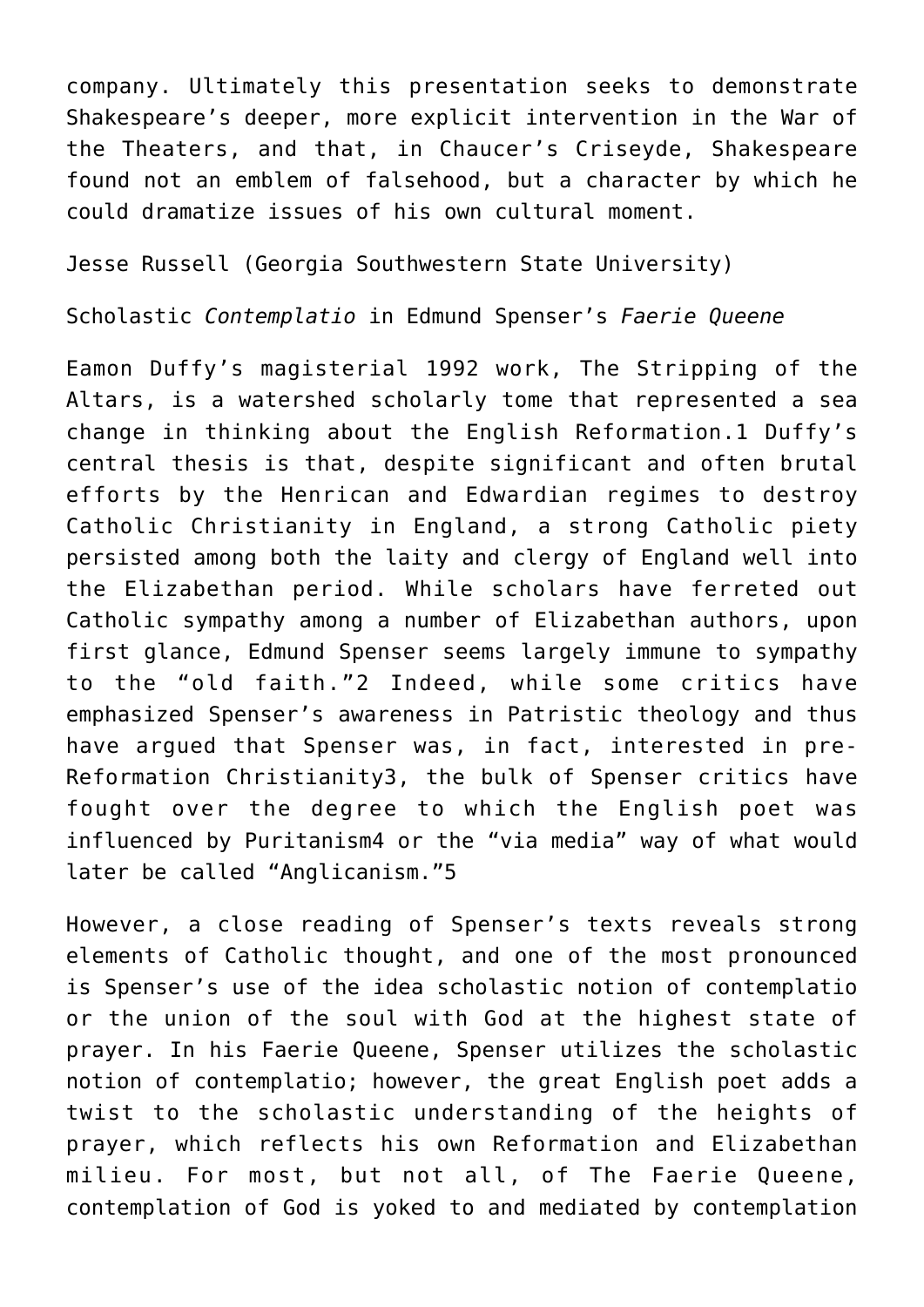of the "divine" Elizabeth. Moreover, Spenser instrumentalizes contemplation of God and places it as a mechanism in the process of service to the Elizabeth and the Tudor state. However, in the "Two Cantos of Mutabilitie" appended to the 1609 edition of the poem, Spenser appears to renounce his novel fashioning of contemplation and returns to a more traditional or scholastic understanding of contemplation as the soul's union with God via grace received via humble supplication.

[Donna Sadler \(Agnes Scott College\)](https://www.agnesscott.edu/emeriti-faculty/donna-l.-sadler.html)

A Closer Look at the Measure of Pathos in Carved Passion Retables from the 15th and 16th centuries in France

The altars of parish churches throughout France were ornamented with large altarpieces representing the Passion and post-Passion of Christ. Carved of wood or stone, polychromed and gilded, and often concealed behind painted wings whose opening and closing constituted part of the worshipper's epiphanic experience, these works embodied the spectacle of the holy. This paper will consider the effect of both the small scale of the figures and the pictorial strategies employed to enhance the devotional impact of these objects.

Carlo Scapecchi (The University of Edinburgh)

The Importation of Tapestry-Weaving and the Primacy of *Disegno* in Ducal Florence (1545-1569)

"I am saying that the masters [weavers] will rather improve the designs than diminishing in quality because they are so excellent that we can not have any doubts about it". Thus, Bernardo Saliti, a prominent silk merchant and agent of the Flemish weavers, Jan Rost and Nicolas Karcher, in April 1545 answered to the inquiries of the Duke Cosimo I de' Medici (1537-1574) about the qualities of the Flemish weavers. A few months later, Jan Rost and Nicolas Karcher came in Florence and established two tapestry workshops, the Arazzeria Medicea,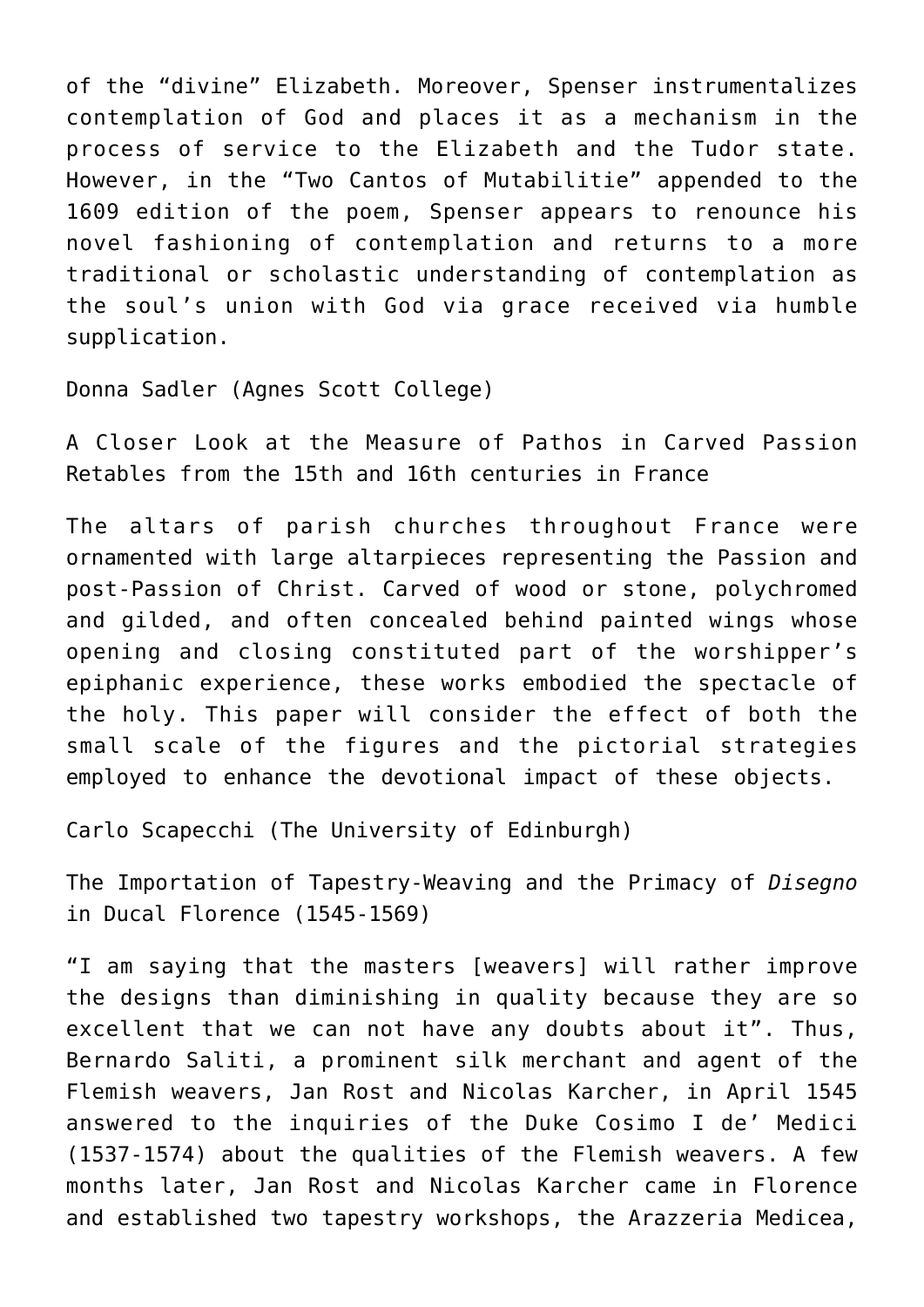funded by Cosimo. Significantly, Saliti defined here in this quote the Florentine primacy of designs over weaving in tapestry-making.

Tapestry-making has always been an interaction between different media and collaborative effort. On the opposite, in Ducal Florence, the design, which coincided with the sketch of the composition by a painter, became dominant in tapestrymaking, affecting the production and the perception of authorship of tapestries.

Benedetto Varchi, Giorgio Vasari, Anton Francesco Doni and others in the same period (1540-1570) disputed the theoretical value of Disegno in artistic production. Disegno (design) recreated the idea contained in the exterior world and meditated through the intellect and perceived as an intellectual endeavour gaining a special status over manual labours, such as weaving. This theoretical speculation deeply affected tapestry-making and contributed to establishing an internal hierarchy between preparatory designs and weaving. However, as emerges from the documents and first tests woven in Florence, this dominance of design clashed with the perception of tapestry-making of the Flemish weavers, who privileged weaving over design.

By investigating these aspects, the paper seeks to offer a new perspective on the Renaissance art theory, the foundation of the Medicean tapestry workshop (1545) and a new methodological approach to the study of tapestry-making in Early Modern Europe and especially Ducal Florence.

Valerie Schutte (Independent Scholar)

Publishing Princess Elizabeth

Princess Elizabeth dedicated her translation of Marguerite de Navarre's The Glass of the Sinful Soul to Katherine Parr as a New Year's gift for 1545, with the expressed intention that Katherine keep the translation private. In an unexplained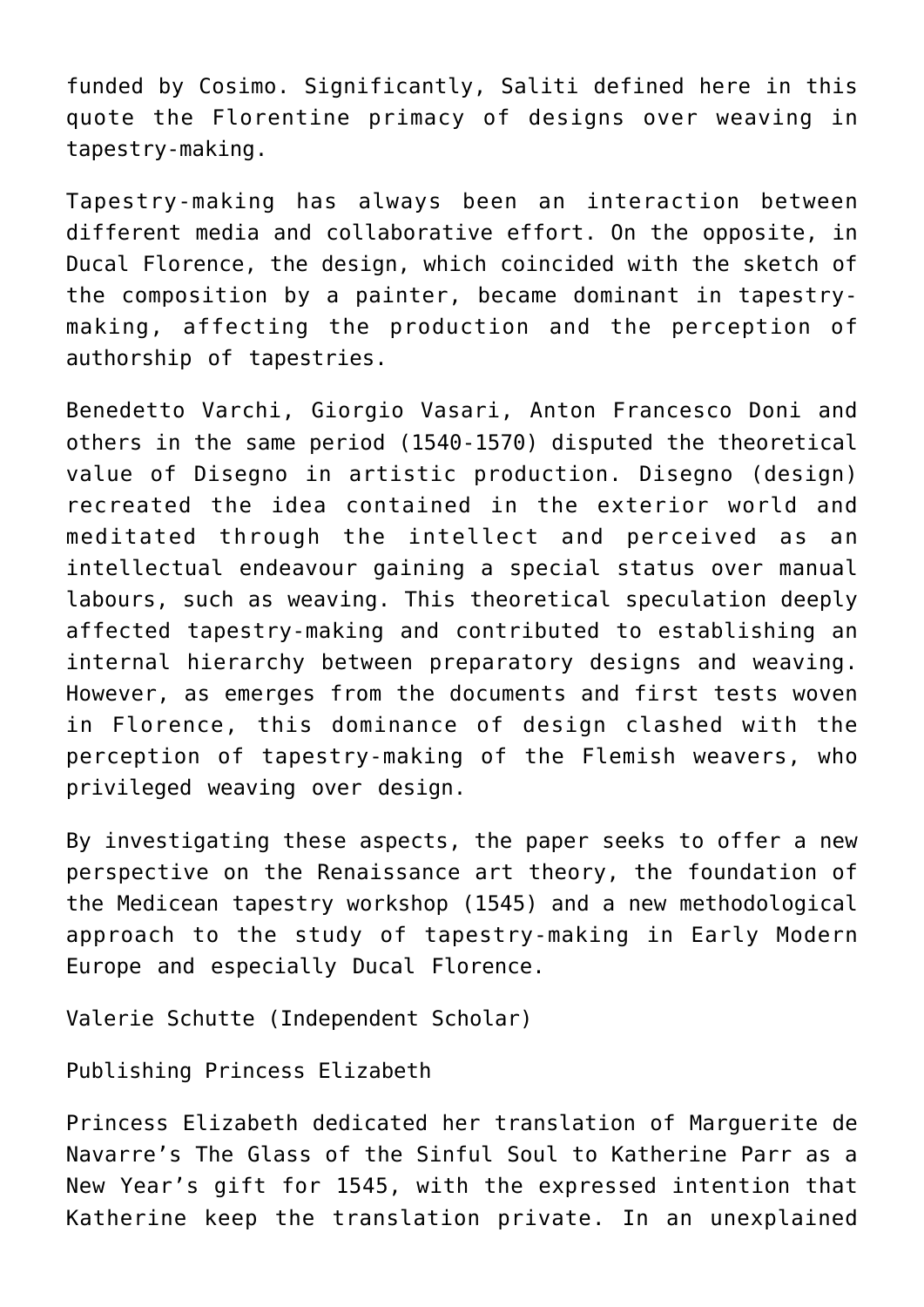course of events, it was obtained by John Bale and printed in April 1548 and again in four more editions over the course of the second half of the sixteenth century. With the five printed editions of Elizabeth's translation came three new dedications to Elizabeth and the complete removal of Katherine Parr from the text.

This paper explicates Bale's dedication to Elizabeth and the circumstances under which it was created and follows the textual transmission of Elizabeth's translation as well as examines the dedications and paratextual material added by its other two sixteenth-century editors, James Cancellar and Thomas Bentley. These editors added their own dedications to show their loyalty and desire for patronage, but for each of them the text held a particular meaning. Bentley contributed to Elizabeth's image as perpetual Virgin. Bale used Elizabeth's translation to support furthering reform in England. Cancellar presumably gave his dedication and a reissue of Elizabeth's book to Elizabeth to show her loyalty, as he had a rocky past with Bale, someone who did have Elizabeth's patronage. Yet, Cancellar uses language that was previously used to describe Mary and a translation that she completed at the same time in which Elizabeth completed her translation of The Glass. When read alongside Nicholas Udall's dedication to Katherine Parr, from which Cancellar repeated near verbatim Udall's praise of Mary, it becomes clear that Elizabeth was not so singular as praises that were steeped on her were first used for Mary, both implicitly and explicitly linking the sisters and their translations in perpetuity.

Sachini Seneviratne (Open University of Sri Lanka)

"Negative spaces" in *All's Well That Ends Well*

Writing in the 1980s about the French critique of the evidence-seeking epistemologies of the West, Ann Rosalind Jones writes of 'the basic structures of culture that are invisible to the empirical eye'. I will use this tension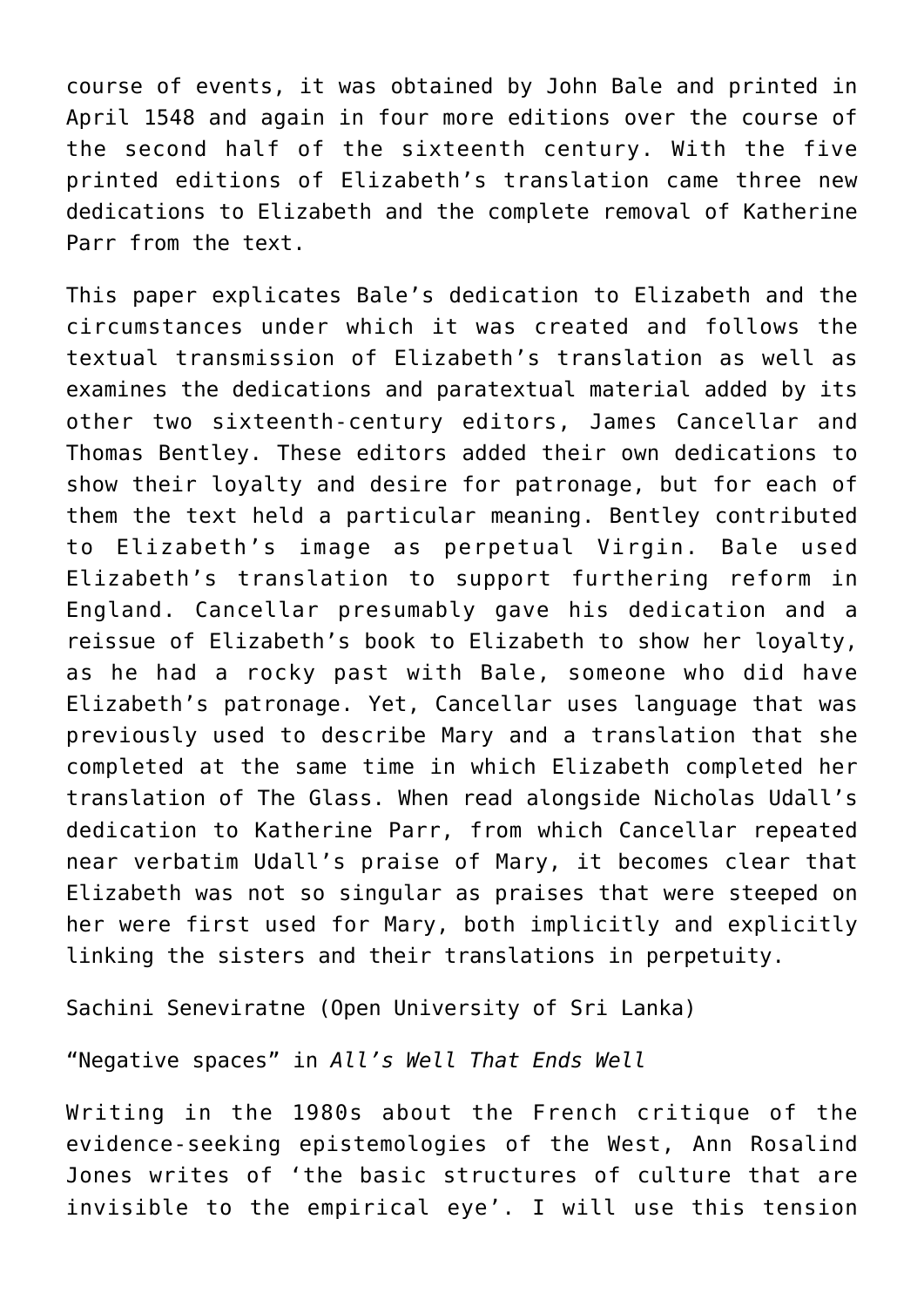between the 'empirical eye' and the invisible structures of culture as a starting point in this paper on Shakespeare's All's Well That Ends Well. Focusing, as the play does, on nascent empirical science, All's Well appears to privilege an evidence-based mode of reasoning. However, the protagonist Helena's relationship with bodies (hers and others) and texts is a critique of and challenge to the inchoate empirically informed scientific methods of the day.

I suggest that this relationship challenges empirical epistemologies because Helena's use of her texts (the 'good receipt' and Bertram's rewritten letter) and her body engage with what I will tentatively call the play's 'negative spaces'. All's Well features a number of key absences (like the receipt itself), and I will examine how the relationship between texts and bodies in the play is structured by absence. Helena's rewriting, or literal 're-presentation' of her texts elaborates L. Rabine's argument that there are 'connotations of writing… that make silence and absence speak'. It is this precarious intersection between absent and present which Helena exploits most in her texts. This buttresses her agency, and she uses her texts to rescript her body without the interference of paternal mandate.

Yafit Shachar (Tel Aviv University)

A Queen Beyond Words: Elizabeth I's Neoplatonic Political Rhetoric

Queen Elizabeth I's impressive corpus of writing proves her to have been an astute political thinker and a remarkable writer worthy of literary and rhetorical analysis. My proposed paper will claim that the queen's greatest rhetorical achievement is the creation of political space for a legitimate unmarried female monarch, through carefully chosen words and rhetorical structures. Elizabeth I managed to operate within the conservative political discourse of her day while also endeavoring to reshape it by appropriating and subverting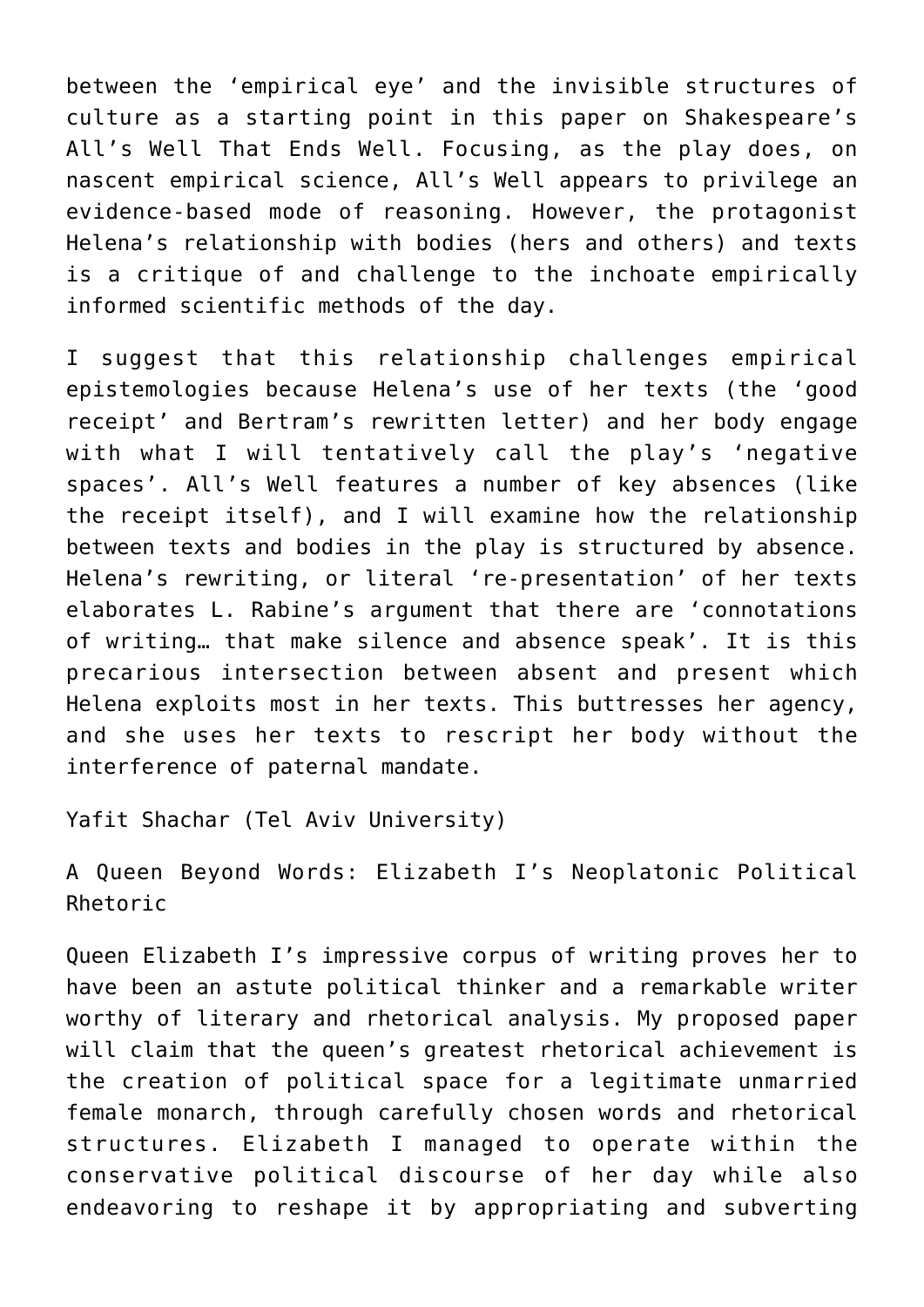traditional rhetorical conventions.

Elizabeth I was highly confident in her ability to solve any potential problem with words. Yet, nothing prepared her for the incessant litanies she received from her parliament regarding marriage and succession. Five of Elizabeth's speeches in the first decade of her reign were written as responses to petitions urging her to marry and produce an heir. The more her all-male parliament tried to exceed their authority on issues such as her female-human body, the more Elizabeth advocated for a Neoplatonic perception of herself as an ungendered divine entity, who continuously aspires to elevate into a higher sphere, and leave the evil world of matter behind. When Elizabeth refers to her body (as opposed to her soul), she rhetorically conflates it with her metaphysical and political speculative bodies, thereby creating a meta-body trope, employed to accommodate her changing political needs. Elizabeth develops writing techniques that give her a sense of control over her audience via the frequent use of synecdoche, of body parts or human senses, wherein she appears to accommodate herself (rhetorically and theologically) to her subjects' earthly senses and limited human perspective. In this sense, her soul also functions as an accommodation trope, through which Elizabeth is able to communicate with the divine, and then convey her message to her subjects via earthly senses. When she conflates God's word with her own words, Elizabeth essentially compels her audience to perceive her words as quasi-divine and therefore indisputable facts that should not be questioned or criticized.

Katherine Sheldon (California State University, Stanislaus)

Counterfeit Riches in a Counterfeit World – Deconstructing Truth in *The Jew of Malta*

The world of counterfeit currency and faith is central to The Jew of Malta. Machevil's claim to "count religion but a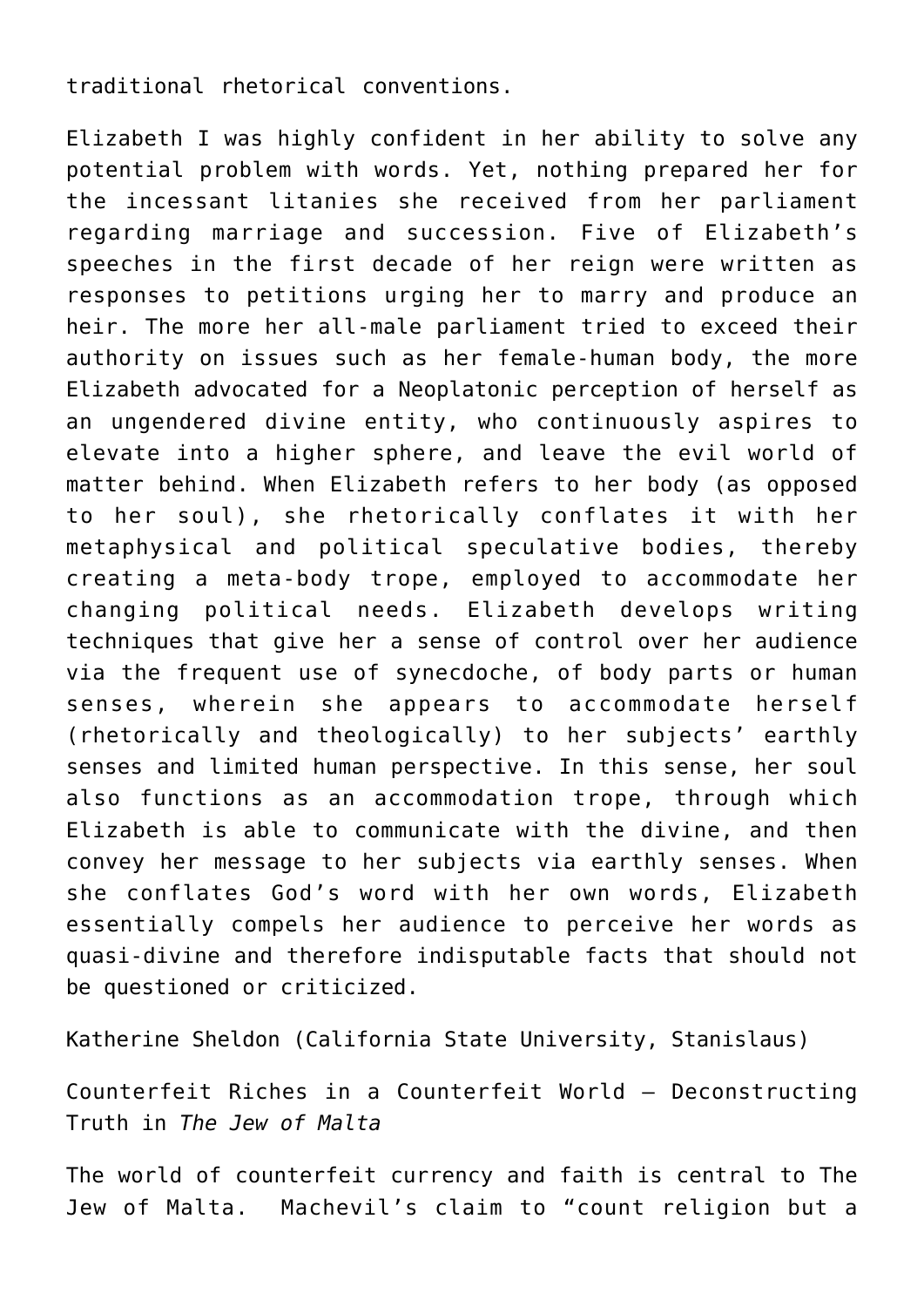childish toy/And hold there is no sin but ignorance" shrouds the play in a veil of deception. Scholars have noted that Jewish conversion to Christianity is at the very heart of The Jew of Malta. James Shapiro, in his comprehensive study of Jews in Elizabethan England, skeptically notes the sense of the impossibility of sincere Jewish conversion in the late sixteenth and early seventeenth centuries noting many Jewish converts repudiated the Christianity they had once willingly embraced. Likewise, currency can be construed as counterfeit in the play. In the world of Barabas, there is a price on every object and every person, starting with his own daughter. He deals in a currency that fails to bring him perceived value. Despite his preoccupation with consolidating riches, money affords him nothing of true wealth. This paper will explore the milieu of counterfeit illusion that surrounds Abigail and the veracity of her second and final conversion entreaty from a new historicist perspective.

In Marlowe's era, the changing roles of the Catholic and Protestant churches were fluid, as was the proscribed hierarchical role structure for young women. Misconceptions of Jews abounded. Given the tumultuous fluidity and ambiguity of the era, especially regarding religious practices and subversive discourse, it was an illusionary, and oftconfusing, time. As of today, culture and the arts provide a mirror that is interpreted by personal belief structures. What is "truth" is malleable and subject to interpretation. Marlowe is holding up a mirror that at any given time will be an illusion based on individual perception "for religion/Hides many mischiefs from suspicion."

Stephen Spencer (Yeshiva University)

Joy's Mastery in Marvell's "Mourning"

In stanza VI of "Mourning," the speaker delineates a "bolder" group of onlookers who, observing Chlora's tears, believe that "Joy" has become her "master" (21–22). Focusing on stanza VI,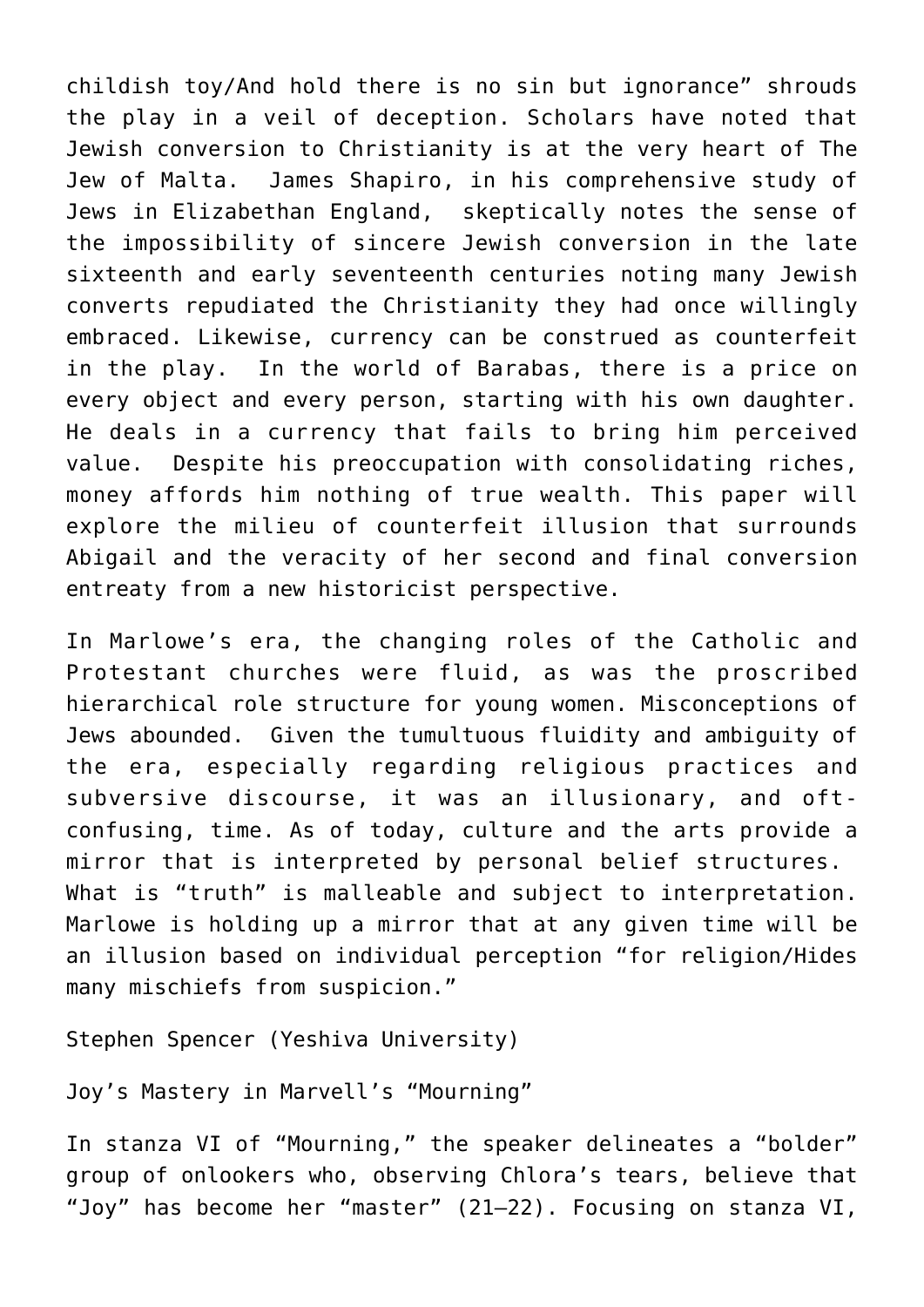this short paper will suggest that Marvell's "Mourning" is more interested in critiquing the (male) onlookers, for presuming to discover joy's mastery of Chlora, than it is in critiquing Chlora, for allowing herself to be controlled by an erotic, sensual type of joy. To substantiate such a reading, I will utilize the Francis Villiers elegy as an intertext for "Mourning," both of which likely share the composition year of 1648. In the Villiers elegy, Marvell invokes joy not to comfort the fallen soldier's grieving readers, but rather, to subtly critique Villers's royalist masculinity, which conflates erotic love with glorified violence: "Nor in his mistress' eyes that joy he took," the speaker claims, "As in an enemy's himself to look" (53-54). Meanwhile, the Chlora of the elegy—almost certainly a stand-in for Villiers's (married) mistress Mary Kirke—futilely attempts to keep her lover from battle, not by wiling him with feminine charms, but by compulsively weeping out of genuine affection. If Marvell means to refract the Chlora of "Mourning" through the Chlora-Mary Kirke of the elegy, then the sensual joy that seems to master Chlora was a much bigger issue for cavalier royalist men in the Civil War context of 1648, who, like Villiers, idolized erotic love as a function of a deeper problem: insensitivity to the kind of genuine affect that can be communicated through tears. This, of course, is a meaning that is only implicit in "Mourning," which lacks the occasional context allowing the Villiers elegy to surreptitiously critique royalist masculinity while lamenting a fallen royalist. Nevertheless, "Mourning" demonstrates the evolution of Marvell's politically charged tear poetry, which increasingly renders the pious weeping of private women as a foundation for the English Commonwealth's reimagined culture of public devotion through an image of concordia discors: tears of joy.

Sonakshi Srivastava (Indraprastha University)

Renaissance Gone Wilde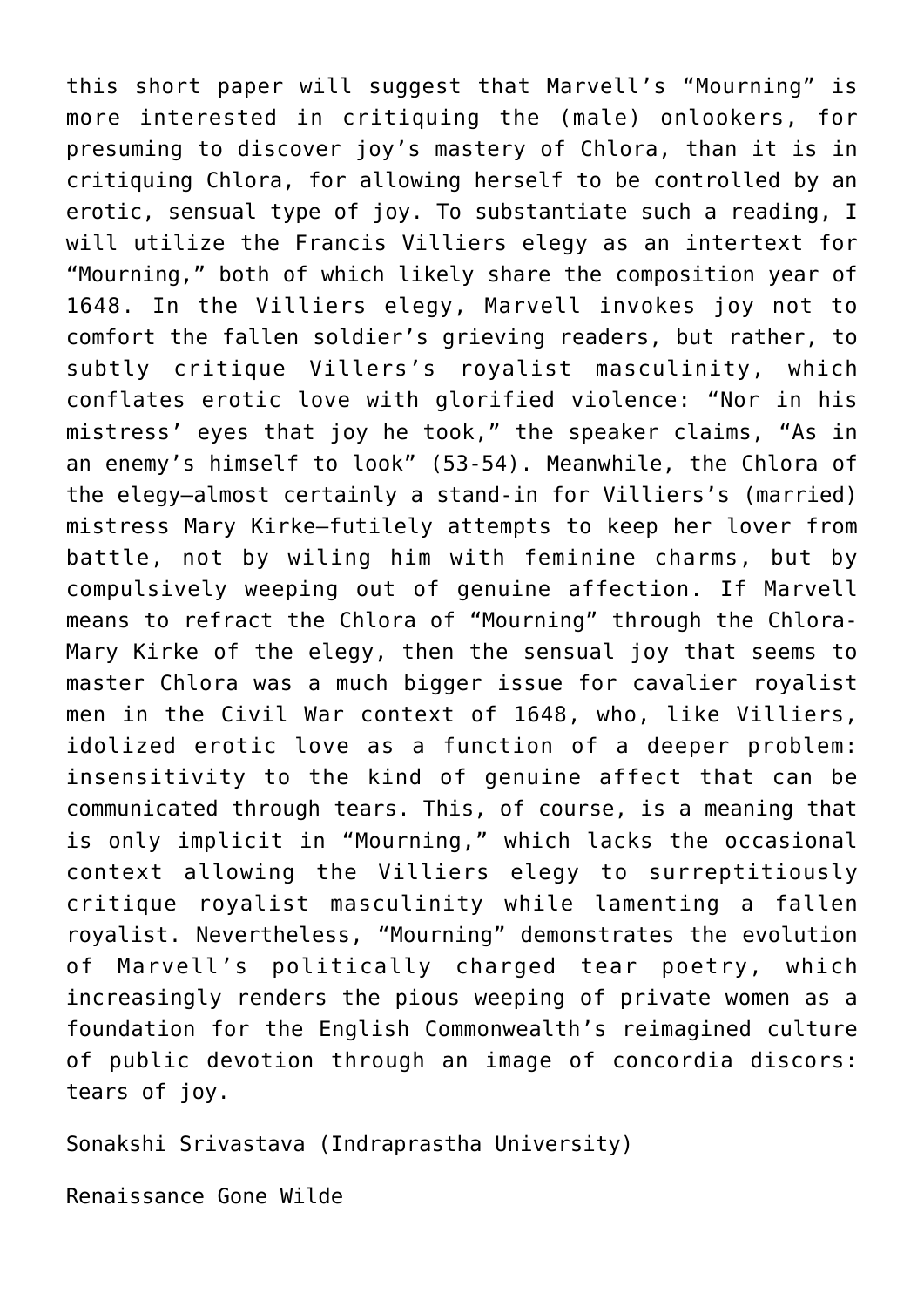P. Simons in her seminal work 'Portraiture, portrayal, and idealization….' Reads portraits as, 'a medium of exchange between art and society, object and viewer, sitter and artist… in a rich conversation of overlaid, even competing and conflicting voices, rather than as singular objects with one universalized and static, authoritative interpreter.' Cultural exploits were a necessity in a Burckhardtian interpretation of the Renaissance, one that necessarily placed 'image' and 'reality' as congruent.

Renaissance painter Sandro Botticelli had mastered the art of portraitures, and his works have occupied popular attention till recent times, from 'Salome', being the 'icon of the ideology of the Decadents' to women fashioning their hair after his effeminate angels. A cultural icon, his life and works influenced Walter Pater, who carried out an extensive study on the Renaissance art, thereby catalysing the 'Decadent and the Aesthetic Movement' in Victorian England–its chief plank being Oscar Wilde.

This paper seeks to study and understand the influence of Renaissance art with special emphasis on Botticelli upon Wilde, positing the former's paintings and portraitures in conversation with the latter's textual works, 'The Picture of Dorian Gray', and 'Salome', negotiating and understanding the 'fashioning of human identity as a manipulable, artful process' (Greenblatt).

[Donald Stump \(Saint Louis University\)](https://www.slu.edu/arts-and-sciences/english/faculty/donald-stump.php)

The Neuroticism of the Queen: Elizabeth I and Spenser's Britomart

In my recent book Spenser's Heavenly Elizabeth, I argue that the portraits of the English queen woven into Spenser's Faerie Queene amount to an unexpectedly detailed account of her as she negotiated the major crises of her life and reign. So detailed are these portraits that they call to mind the highly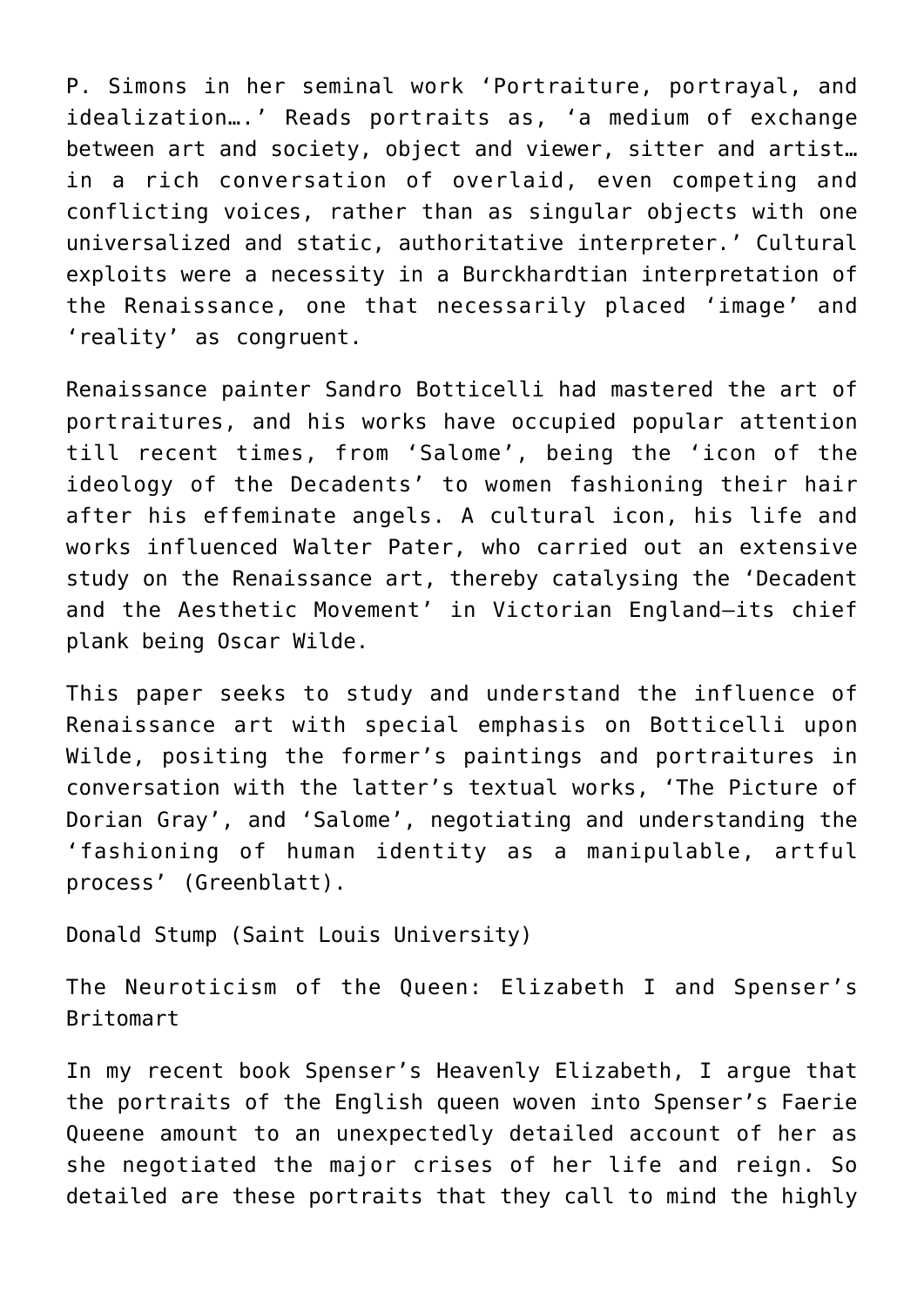realistic art that English court painters of the period were just learning from Dutch and Italian masters. Spenser's "mirrours" of Elizabeth reflect–with fascinating distortions–not only Elizabeth's political circumstances and actions but her personality. Ranging over a surprising array of traits, Spenser seeks to delineate the dispositions that governed her behavior.

Although English literary depictions of personality did not reach full complexity until the rise of the novel, they appeared as early as Chaucer and reached astonishing sophistication in the early works of Shakespeare. They are surprisingly well developed in Spenser's imitation of Virgilian epic and Ariostan romance, which was written at about the same time. In centering the poem on what we might call proto-novelistic allegorical renderings of Elizabeth, the poem was as innovative as it was psychologically astute.

Since there is no time in a brief conference paper to analyze the extraordinary complexity of Spenser's representations of the queen, I will focus on just one figure for her, Britomart, the Knight of Chastity, and just one predominant personality trait. As defined by modern psychologists, neuroticism encompasses ingrained tendencies to feel self-conscious and defensive, sensitive and anxious, moody and irritable, sometimes to the point of ferocity and even violence. To anyone who knows much about Elizabeth, the list is familiar. It marks her tendencies to one extreme on a scale from the neurotic to the socially well adjusted. That scale constitutes one of the Five Factors that make up the model of personality currently dominant among psychologists.

I begin the paper with a brief summary of that model, which first gained wide acceptance in the 1990s and seems to me to hold great promise for literary and historical studies. I then compare Elizabeth with Britomart, showing Spenser's bold Humanist candor in holding up a such a frank mirror to reveal the human shortcomings of his otherwise much loved and honored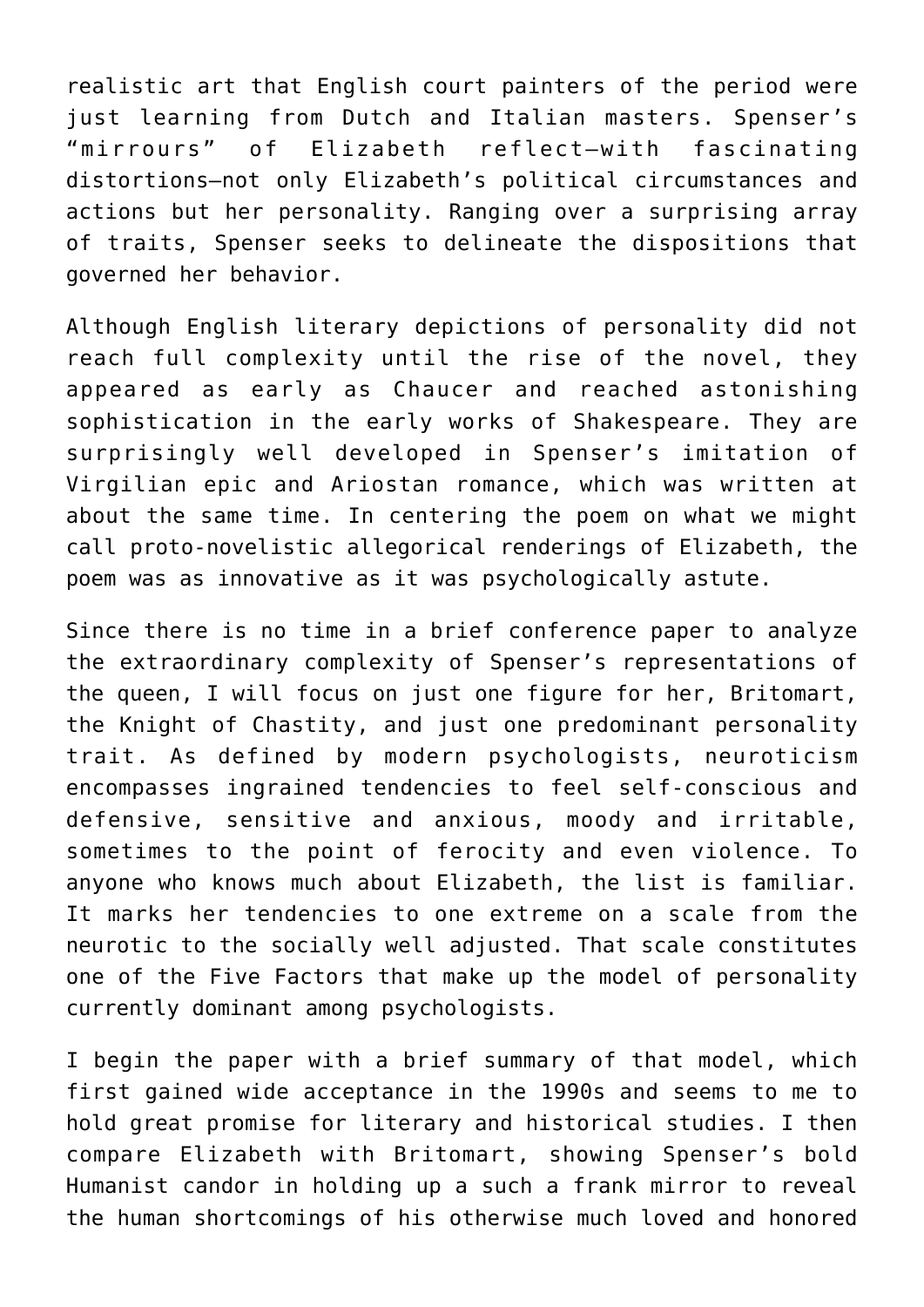queen.

[Arya Sureshbabu \(University of California, Berkeley\)](https://english.berkeley.edu/users/505)

Aural and Visual Modes in Marvellian Lyric

In this paper, I offer readings of "The Fair Singer" and "The Definition of Love" as case studies to explore the interaction of self-reflexive moves in Marvell's poetry with the suspended status of the lyric in between aural and visual modes. These two concerns are intimately linked; at moments when the poem becomes self-aware and the breakdown of the line between the diegetic and extradiegetic seems imminent, the text forces readers to consider the potential fracturing of the poem itself into its aural and visual dimensions. In "The Fair Singer," the structure of the poem imitates its content in presenting a lethal interweaving of the aural and the visual. I argue that the word "trammel," which appears in the middle of the poem, provides the key to understanding its tripartite structure. More radically, Marvell's play on the literal and metaphorical meanings of "trammel" ultimately enacts the combined visibility and invisibility of the lyric form itself. While "The Fair Singer" charts this confluence of sound and sight, "The Definition of Love" charts the impossibility of their complete convergence. Through a move that is more broadly metaliterary than simply self-reflexive, Marvell's meditation on parallel geometrical "lines" maps suggestively onto a theory of lyric composition and reading, as the concretizing force of definition becomes a metaphor for thinking through the fixing of aurally apprehended lyric in writing. At the same time, the fixed poem is susceptible to dissemination through aural recitation, taking on the status of score as embodied readers can replicate it through voicing the lines aloud. I place this complex interplay in the context of Marvell's status in between scribal and print cultures, suggesting that his self-conscious engagement with the two modes of lyric cues into the concerns of the early modern media revolution even as it creates a forward-looking poetics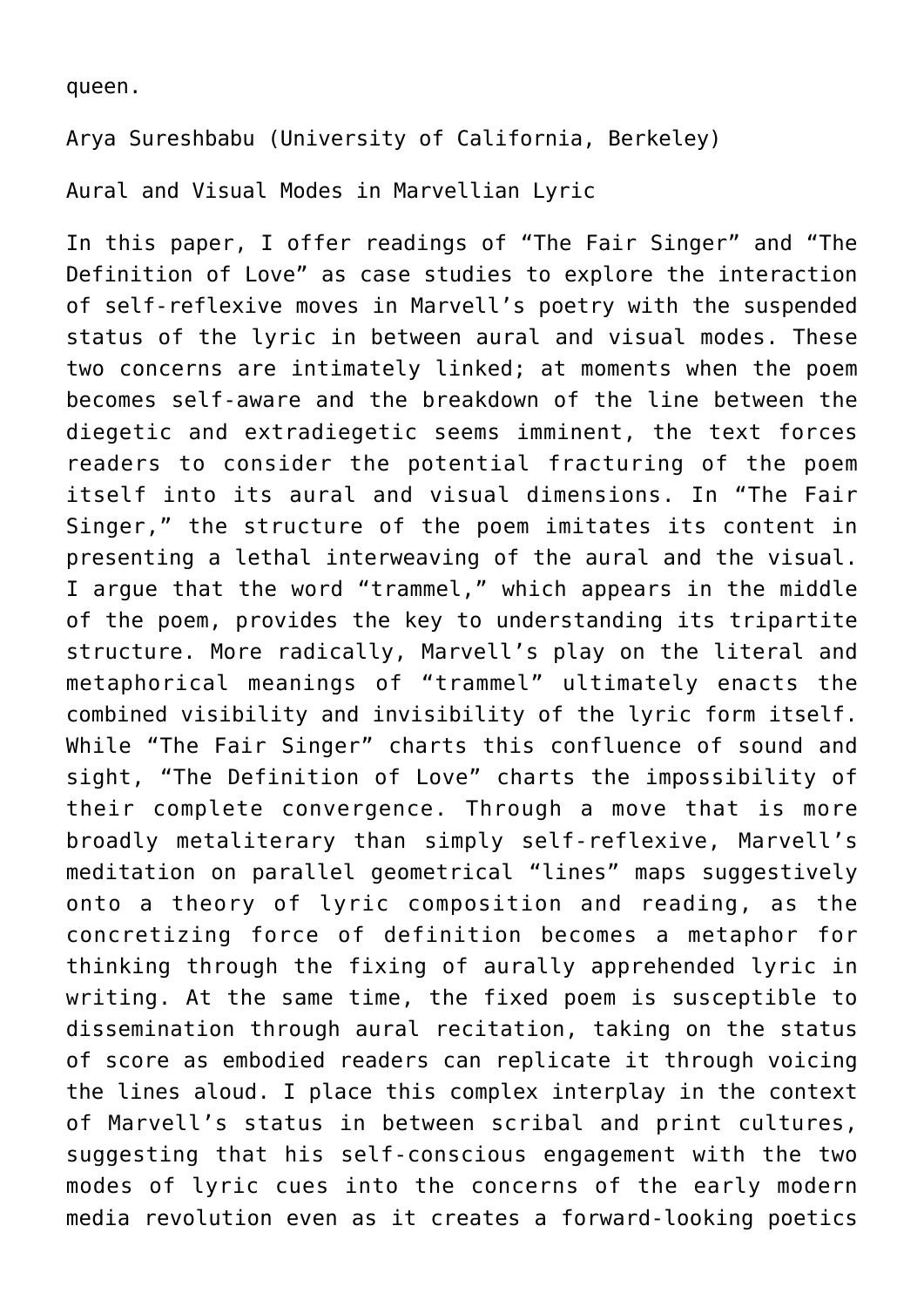obsessed with the status of its own replication and integration.

[Marguerite Tassi \(University of Nebraska at Kearney\)](https://www.unk.edu/academics/english/facultystaff/marguerite_tassi.php)

"Edgar I nothing am": Emptiness, Compassion, and Enlightenment in *King Lear*

Renowned voice teacher Patsy Rodenburg tells a story in her book Speaking Shakespeare about a conversation she had with actors while teaching in southern India. They "were discussing their favourite characters in Shakespeare. To my surprise, many of them named Edgar. When I asked why, they said that his journey was the journey of Buddha. He gains enlightenment and strength through suffering. And perhaps the end of the play is, in this light, hopeful: the kingdom is to be ruled by a wise man who, through suffering, has found truth and enlightenment." The startling clarity of this insight, which joins Eastern spirituality with Western tragedy, suggests a way to understand King Lear through a culturally different lens. Western critics of King Lear have been fascinated and repulsed for centuries by the pessimism, even nihilism, of the play. They share Kent's perspective: "All's cheerless, dark, and deadly" (5.3.265). In this essay, I would like to pursue the insight of those Indian actors who read King Lear in light of the Buddha's journey. I would like to revisit Shakespeare's play not necessarily to deny its dark, apocalyptic, or existentially bleak characteristics, but to see how the play is designed as well to lead readers and audiences to the path of enlightenment. I would like to ask what happens when we view Edgar as our surrogate and his lines ("Edgar I nothing am"; "O, thou side-splitting sight") as resonant with Buddhist concepts of emptiness and compassion, the touchstones of enlightenment? How might "nothing" be heard as the "turning word" of a koan, to borrow from Zen, which bypasses reason to strike open the heart and mind? How does the drama lend itself to a deeply human, spiritual involvement in the journey of the dispossessed Edgar?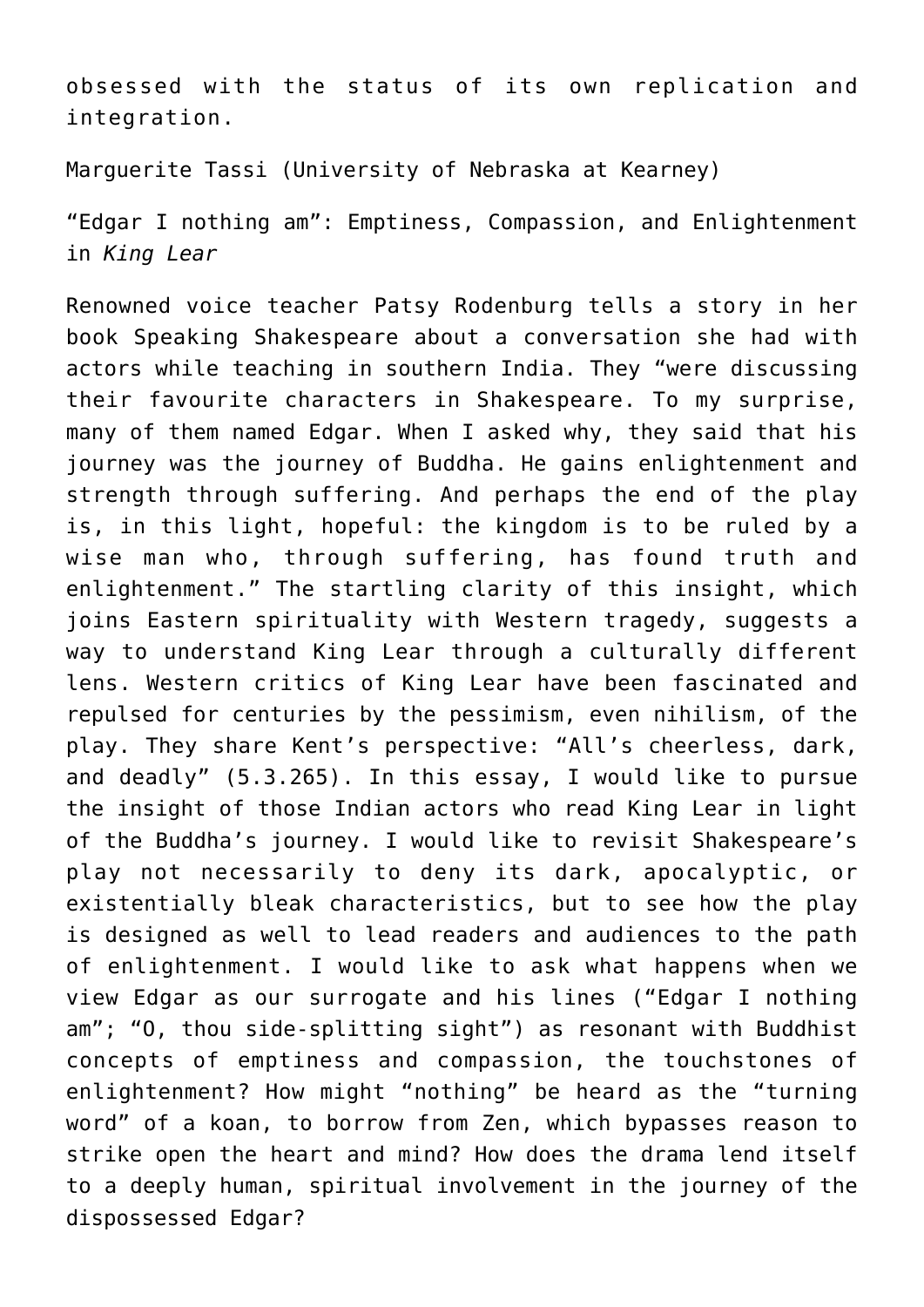## Matthew Turnbull (Baylor University)

Martin Luther's *Anfechtungen* and George Herbert's "Conscience"

In 1519, Martin Luther called the human conscience a "devil," a "monster," and a "terror" (Commentary 26:26, 5). Why would the Reformation theologian so disparage this critical moral faculty? Luther believed that when the conscience fixes its gaze on the righteous demands embodied in the Old Testament (OT) Mosaic Law, it not only assimilates those demands, but becomes "troubled, confounded, and frightened" by them (26:5). Through fear, it is enslaved. A conscience thus manacled to the OT Law menaces the soul of which it is a part; the element intended as a corrective becomes a tyrannizing accuser (26:26). In well-chronicled anguish (Preface 336-337), Luther questioned how a Christian could respond to the tyranny of the Law-informed conscience. Like the soul, so Luther ultimately asserted the conscience, too, must be reborn.

George Herbert knew well the torments of conscience. Sometime between 1620 and 1633, Herbert penned "Conscience," a poem expressive of the spiritual strife experienced by a Christian who seeks and cannot find peace with God. This is not his only poem turning on this theme. Much of Herbert's work ("Assurance," "Complaining," "Dullness," "The Collar") can be viewed as a frank account of a travailing soul in spiritual distress ("The Collar" lines 17-23; "Affliction I" lines 8-36). Herbert's speaker is often torn between his unquenchable longing for confident closeness with his God, on one hand, and his constant dissatisfaction, his duplicitous motives, and especially his conscience-driven fear, on the other. As Herbert lamented, a soul thus exposed to inner terror plunges into "cold despairs and gnawing pensiveness" ("Assurance" 16).

Herbert's poem, "Conscience," confronts directly such terror and despair and, in so doing, clearly exhibits the influence of Martin Luther's theology. As an expansion of Richard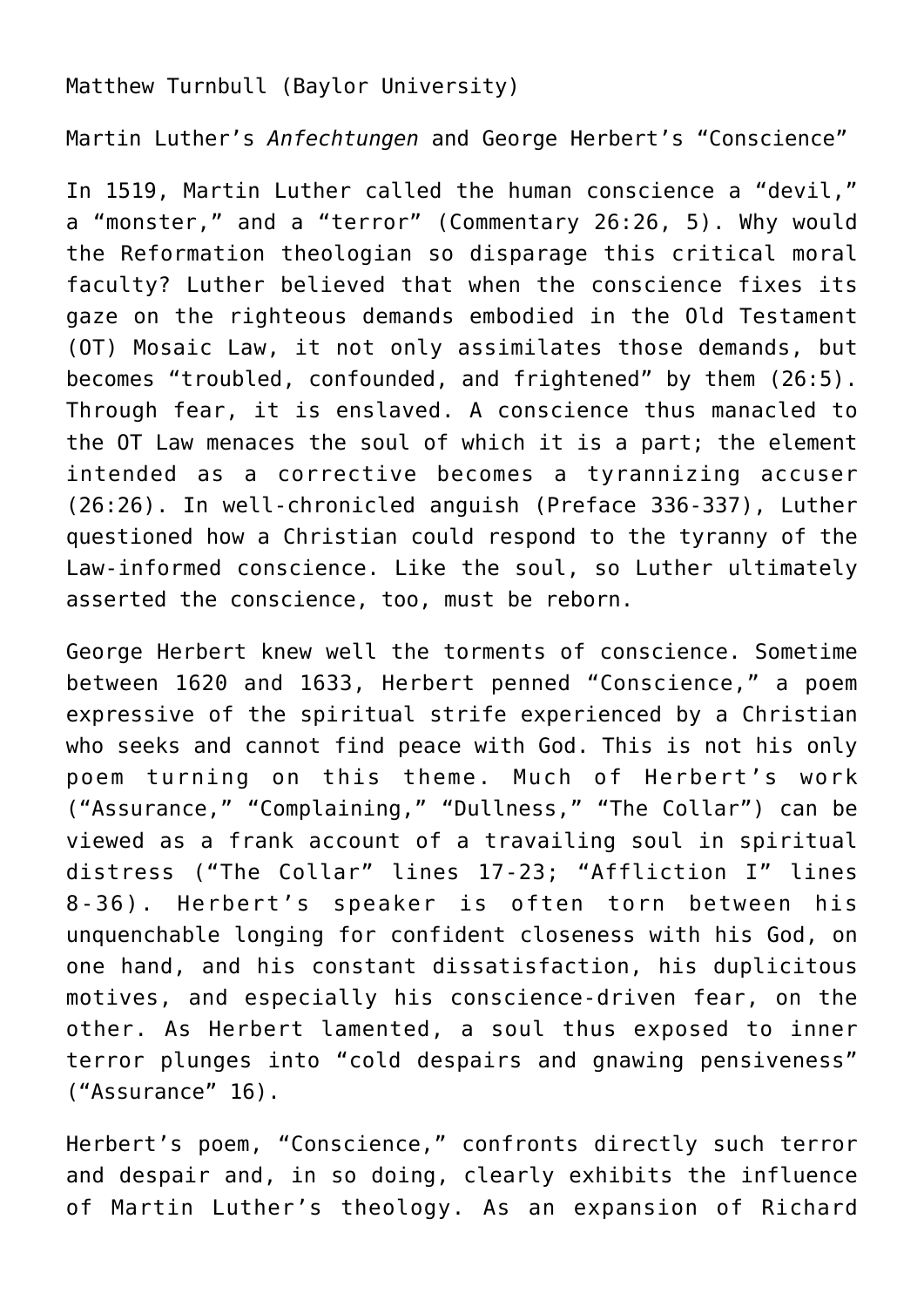Strier's thesis (in Love Known) that Luther influenced Herbert's ideas, based on the content of his poem, "Conscience," I assert that George Herbert not only read Luther's Lectures on St. Paul's Letter to the Galatians, not only embraced Luther's teaching on the subject of the conscience, but also promoted—even extended—Luther's theological and psychological insight on the human conscience.

[David Urban \(Calvin University\)](https://calvin.edu/directory/people/david-urban)

C. S. Lewis's Rewriting of Milton's Satan's Temptation of Eve: The Unman's Rhetoric of Temptation of the Green Lady in Perelandra

This paper examines Lewis's rewriting, in the middle chapters of Perelandra (1943) of Eve's temptation in Paradise Lost. This topic has been investigated by only a handful of scholars, but remarkably, none of them has examined in significant detail the manner in which the rhetoric of Weston, or the Unman, toward Lewis's Green Lady amounts to a rewriting of the rhetoric of Milton's Satan. Most specifically, the Unman's rhetoric rewrites Satan's in its depiction of Perelandra's God, Maleldil, as one who wishes to liberate the Green Lady from her narrow understanding of obedience and disobedience. This presentation of Maleldil is quite the opposite of Milton's Satan's claim that God wishes to keep humanity low and ignorant while Satan himself, incarnating the serpent, presents himself as the one who seeks to liberate humanity from its ignorant and limiting obedience to God. Amid this analysis of Parelandra and Paradise Lost, I will also make use of Lewis's A Preface to "Paradise Lost" (1942)—published the year before Parelandra—specifically its chapter on "Satan," which will be used to elucidate the ultimate "absurdity" (p. 93) of the Unman's argument; and its chapter on "The Fall," which will be used to demonstrate the Unman's attempt to make the Green Lady fall "through Pride" (p. 121), as Satan did Eve. One significant difference between Satan's and the Unman's attempts to seduce their listeners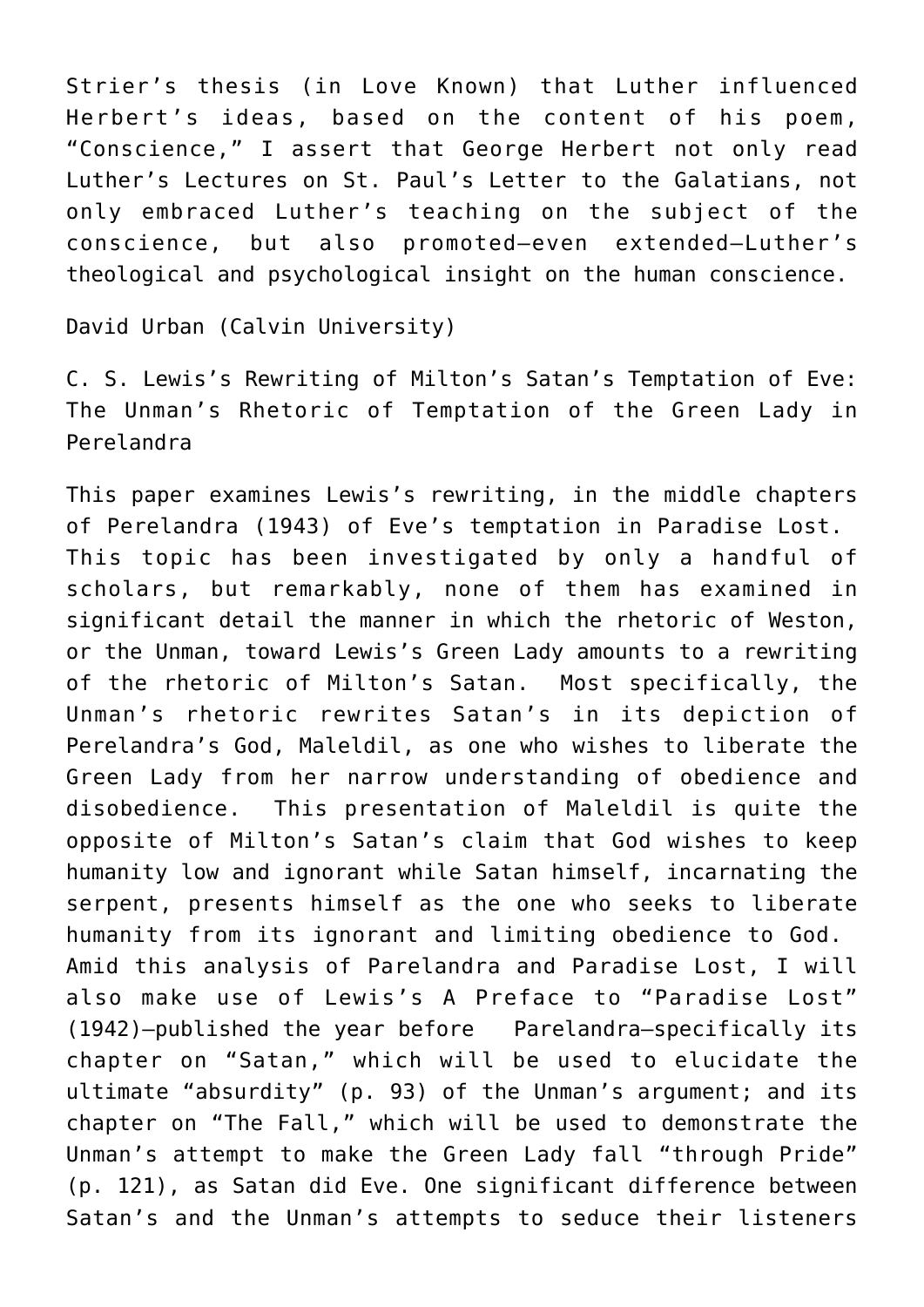through Pride is that, whereas Satan lauded Eve for her unmatched, superlative beauty, the Unman's "temptation to fatuous pride, to megalomania" (ch. 11, p. 141) includes his attempt to first draw the Green Lady into envy by telling her that the "wisdom" and "beauty" of the women of the Earth are "much greater than" hers (ch. 8, p. 106)

[Cristina Vallaro \(Università Cattolica del Sacro Cuore di](https://docenti.unicatt.it/ppd2/it/docenti/13101/cristina-vallaro) [Milano\)](https://docenti.unicatt.it/ppd2/it/docenti/13101/cristina-vallaro)

Sir Francis Drake in the Spanish Literature of the Armada

This paper is about Sir Francis Drake, Elizabeth I's most famous pirate, and his role in Spanish texts composed throughout the Armada campaign. Arrogant and ambitious as he was, Drake was the key-man in the Anglo-Spanish war in 1588. A well-known seaman both in the New World and in Europe, Drake had imposed himself in the Anglo-Spanish relations as a violent and ambitious man determined to serve his country to death.

The fight against him was disputed not only at sea or on the boats in the Channel, but also in literature where El Draque, as he was scornfully called by Philip II's subjects, turned out to be a character of many a pun and text. Beside the role he played in poems written by less known authors, like Juan de Castellanos, Drake was mentioned in works by Góngora, Cervantes and Lope de Vega. In all of them, Drake is the "Pirata mayor del Occidente", the scourge of God and the worst enemy Spain had ever faced since the beginning of its history.

Of all the poems written and published on him, however, the most important one was composed after his death, occurred in mysterious circumstances in 1596. Lope de Vega's 'La Dragontea' is in fact a long poem on Drake's last voyage: his fearless and arrogant nature, scornful of danger, had not been enough for him to avoid death and to prevent Spaniards from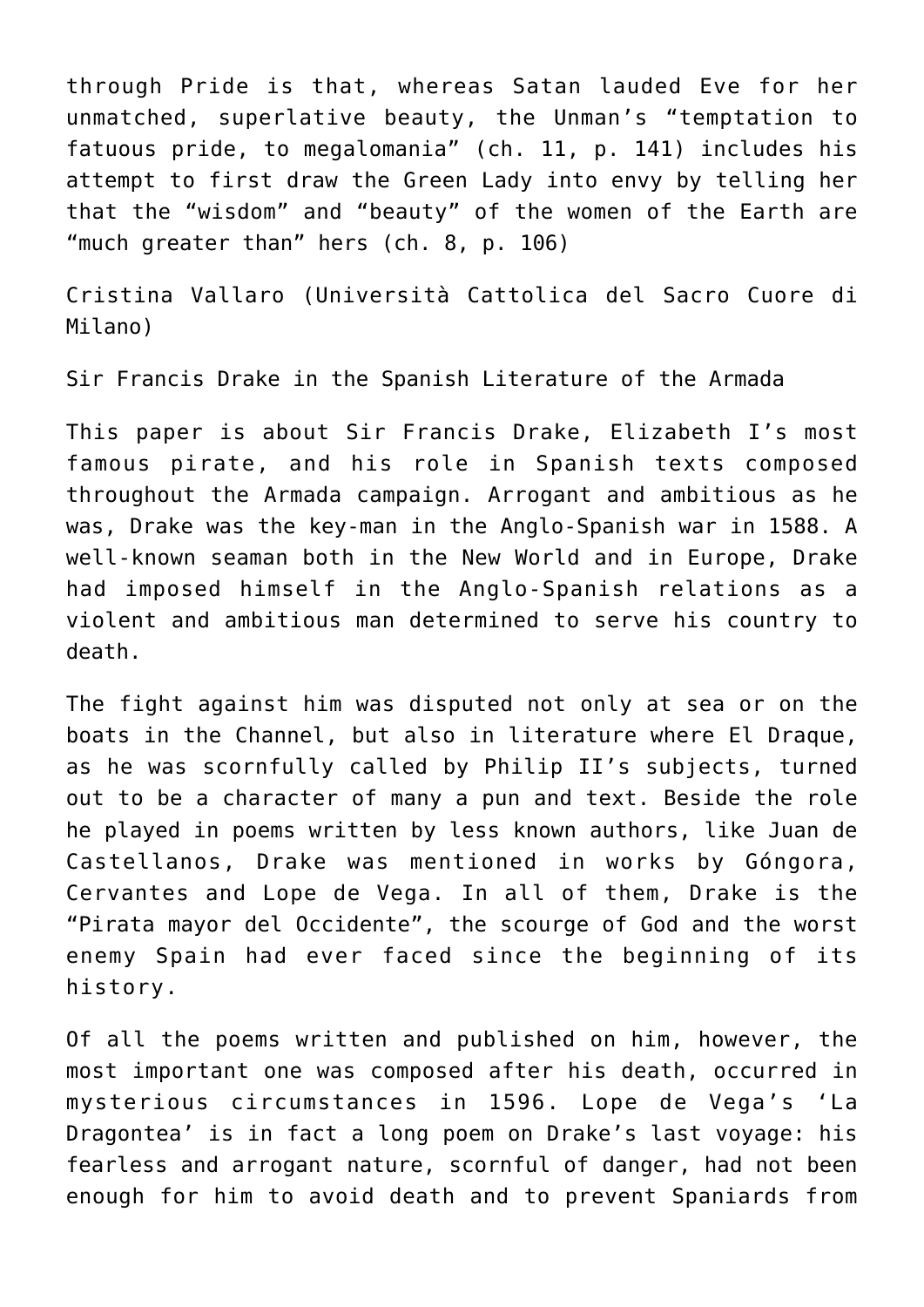ridiculing him and his fate. Whether the circumstances of Drake's death as described in Spanish literature are true or not, his death was the great news all Spaniards had been waiting for since the defeat of the Armada.

[Alex Walton \(University of California, Berkeley\)](https://english.berkeley.edu/users/438)

"Foreshortened Time" and Marvell's "Geometrick yeer"

This paper has the object of making good Elsie Duncan-Jones' suggestion, many years ago and not much developed since, that Marvell's reference to the "Geometrick yeer" – the non-linear time-reckoning relied upon in Heaven – derives not from a refracted or hazy Platonism (and is not simply a synonym for the "Platonic year" of the First Anniversary) but from Marvell's prolific contemporary, John Wilkins, whose 1648 Mathematical Magick proposed the possibility of contriving "Geometrically," an "artifical motion" swifter than those of the actual heavenly bodies. The attraction of such an artificially hastened pseudo-year for a poet who seems to have heard the "hurrying" of Time behind the back of every subject he took up, amorous or otherwise, justifies pursuing Duncan-Jones suggestion of the intertext. Doing so, as I try to demonstrate in the latter part of this paper, throws Marvell's career-long fascination with the possibilities of providential, millenarian, or "foreshortened Time" into new relief, against the background of an alleged transformation of temporal experience in the seventeenth century.

Zhishu Wang (University of British Columbia)

"Degenerate King(s)": Homosexuality and Deposition in *Richard II*

Shakespeare's Richard II has long been noted for its elegant poetic language and especially for Richard's eloquent soliloquies. Scholars typically analyze this play through a metaphorical lens, paying attention to the garden scene and the deposition scene, from which they extract a political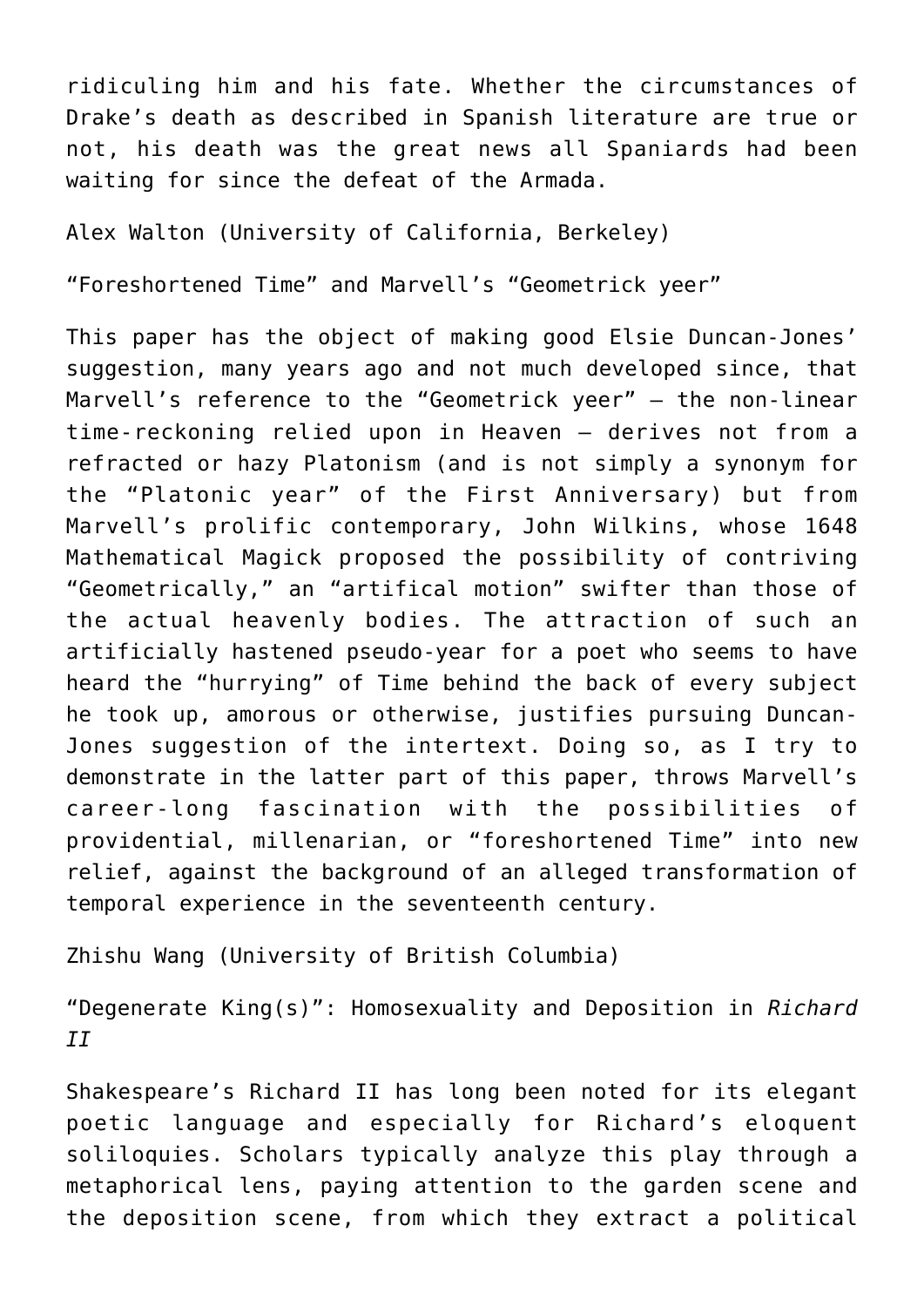allegory that spotlights political corruption and kingly incompetence in England. In this essay, I likewise center my analysis on these two famous scenes to discuss the king's "body-natural" and "body-politic." What I add to the conversation is a third monarchical body to the mix, what I call the king's "body-shared." I theorize this idea in two contexts: first, there is the sexual one, in which Richard "shares" his anointed body sexually with his minions; and second, there is the generic one, in which all monarchs share the experience of rising and falling. In exploring these contexts, I eschew the recurring metaphorical perspective and instead implement a metonymic one, as proposed by Madhavi Menon. Metonymy, as Menon argues, has implications for our understanding nonheteronormative sexuality in early modern England and so enables us to links politics to sexuality. I conclude that a "body-shared," in Richard's case, is a body that is corrupted and adopted: on the one hand, it is corruptively-shared among Richard and his minions due to the taint of unnatural male intimacy; on the other hand, it is adoptively-shared among kings as Richard prophesies their collective grief and communal "shadows" in their "sunshine days."

Michael Winkelman (St. Trinian's School)

*Wolf Hall*, Thomas Cromwell, and Cognitive Narratology: Savoring Hilary Mantel's "Richly Textured Scenes"

The Wolf Hall trilogy, an epic historical series of three novels about Thomas Cromwell, Master Secretary to King Henry VIII, has recently been completed by English author Hilary Mantel. The first, Wolf Hall, won the Man Booker Prize in 2009, as did its sequel about the downfall of Queen Anne Boleyn, Bring Up the Bodies, in 2012. The third installment about Cromwell's final rise and fall, The Mirror and the Light, was published in 2020.

In this article, fresh insights into humans' universal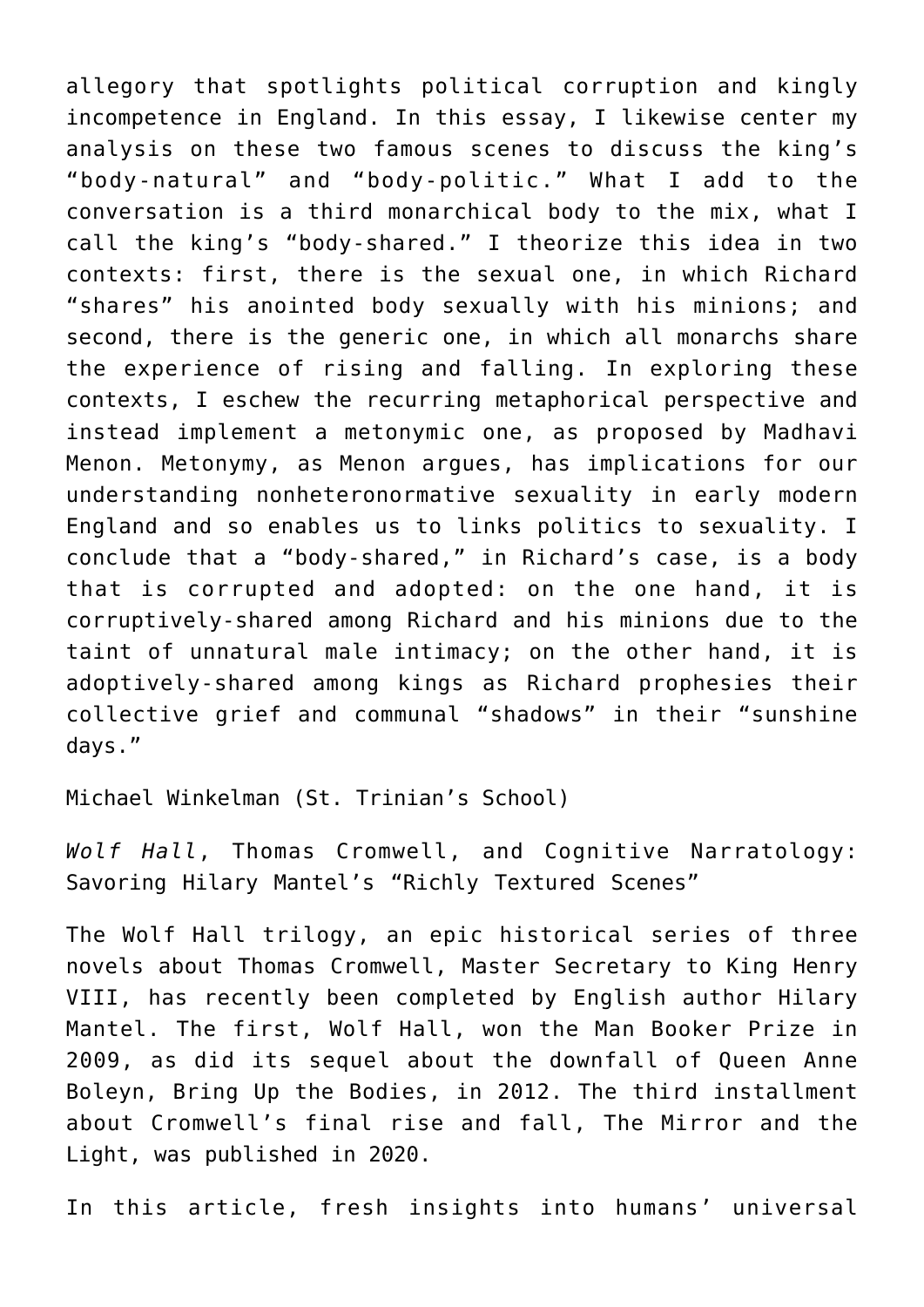interest in stories, which have given rise to the field of cognitive narratology, are deployed to explicate what makes Wolf Hall such a richly resonant, deeply textured work. It explores how the author uses free indirect discourse and her considerable linguistic dexterity to create a poetic yet precise voice in the saga. Her characterization of Cromwell and Henrician England is extraordinarily vivid, copious, and resonant, and the essay considers the elements that make her shady protagonist seem like such "a person," as his rivals ruefully put it. Despite or because of his keen Machiavellian intelligence, his murky motivations, and his Promethean ambitions, Mantel's Cromwell emerges as a fully imagined, beguiling, and sympathetic antihero. Given recent scientific interest in non-verbal communication and Theory of Mind among intelligent social primates, Cromwell's recurring directive to himself to "arrange your face," and the novels' minute attention to how hands indicate mental states are also treated. The conclusion suggests some of the benefits of immersion in such well-wrought fictional worlds.

[Diana Wise \(University of California, Berkeley\)](#page--1-0)

Graceful Tears ("Mourning," stanza 2)

I propose a short paper on stanza 2 for the round-table discussion of Marvell's "Mourning." I read these lines as enacting a hydrology of grace and will examine them in relation to Marvell's other teary, dewy, and fluctuant verse.

[Phillip Zapkin \(The Pennsylvania State University\)](http://english.la.psu.edu/faculty-staff/pzz17)

I Hate the Moor: Internalized Racism in Two Contemporary *Othello* Adaptations

Racial politics make Othello one of the Bard's most difficult characters. However, Othello opens substantial spaces for contemporary dramatists to write back to the Bard. This presentation examines two contemporary Canadian reworkings of Othello—Djanet Sears' Harlem Duet (1997) and Joseph Jomo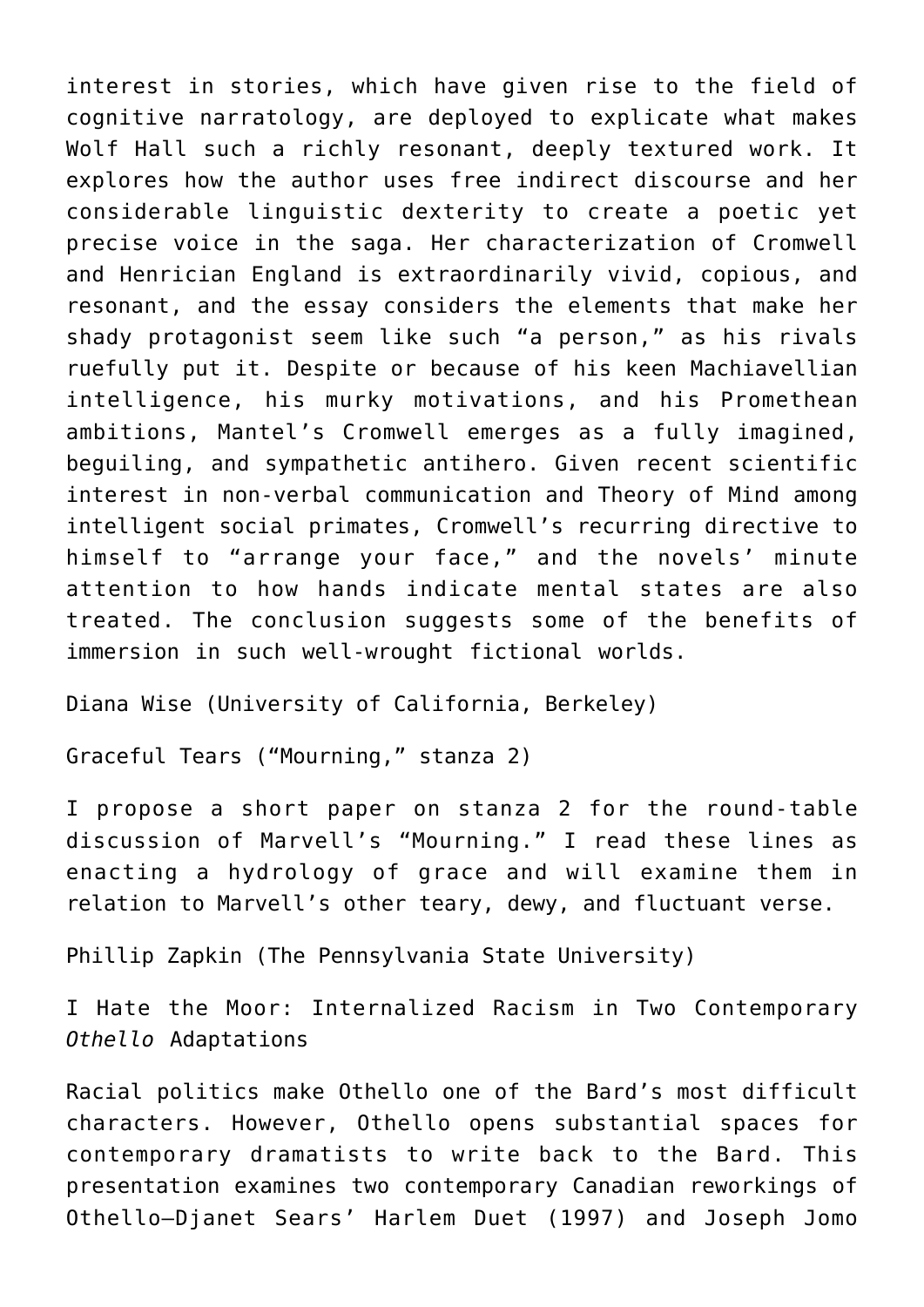Pierre's Shakespeare's Nigga (2013)—that expose the danger Othello's internalized racism poses to Black solidarity and legitimacy.

In Sears' multi-temporal play, Othello's love for the white Mona destroys his marriage to Billie. Played out over three different eras, Othello is forever abandoning his African American wife to pursue a white lover, and that abandonment eventually lands Billie in a mental hospital. Before her breakdown, she cuts Othello's throat in the 1928 timeline and attempts to poison him in the modern plot. Othello's rejection of his African American community is contrasted by Amah (his sister) and Canada (Billie's father), who attempt to support Billie.

Similarly, in Pierre's play Othello's love for a white woman—Judith, Shakespeare's daughter—destroys him, Judith, and Shakespeare, while bloodying the hands of Aaron (from Titus Andronicus). Both Othello and Aaron are Shakespeare's slaves. Slavery sets the compliant house slave Othello against the rebellious runaway Aaron, beginning from scene two in which Othello whips Aaron. Their feud over Judith (who eventually has Aaron's baby) culminates when Othello forces Aaron to stab him to death, precipitating a slave revolt.

Both Sears and Pierre use Othello's internalized racism to imagine liberatory possibilities (however limited and unsuccessful) in contrast to Shakespeare's tragic Moor. Sears' play ends with Amah and Canada visiting Billie in the hospital, enacting communal support networks. Pierre's play ends with the slave revolt against Shakespeare and with Aaron claiming the right to his own story. In each case, Othello's love of white women—and implicit desire to be white—destroys Black solidarities, and it is only without his internalized racism that liberated and supportive communities can emerge.

Zeyi Zhang (Baylor University)